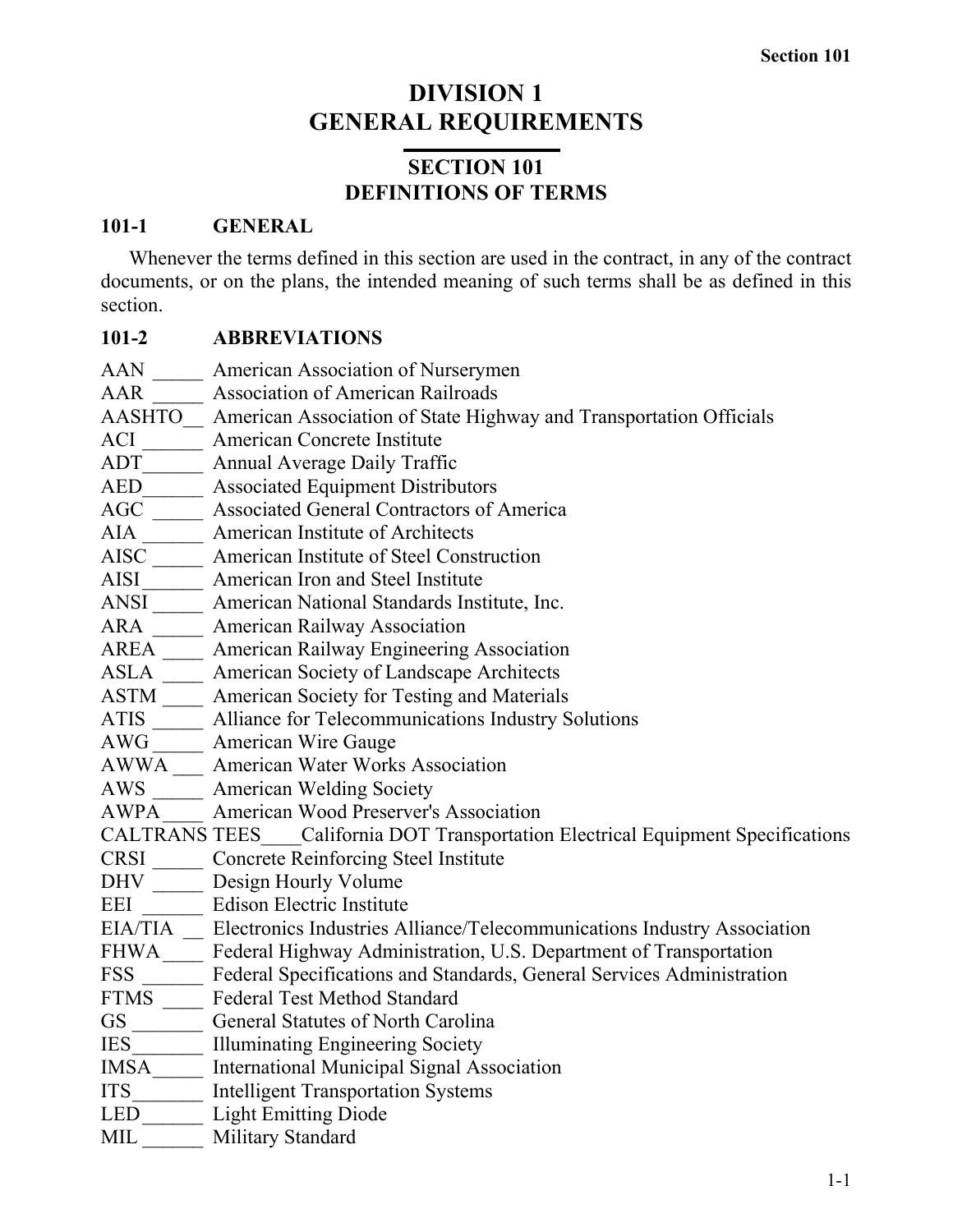| <b>MUTCD</b>   | Manual of Uniform Traffic Control and the North Carolina Supplement |
|----------------|---------------------------------------------------------------------|
|                | thereto                                                             |
| <b>NEC</b>     | <b>National Electrical Code</b>                                     |
| NEMA           | National Electrical Manufacturers Association                       |
| <b>NESC</b>    | National Electrical Safety Code                                     |
| <b>NTPEP</b>   | National Transportation Product Evaluation Program                  |
| <b>RMS</b>     | Root Mean Square                                                    |
| <b>RUS CFR</b> | Rural Utilities Service & Code of Federal Regulations               |
| <b>SCTE</b>    | Society of Cable Telecommunications Engineers                       |
| <b>SPIB</b>    | Southern Pine Inspection Bureau                                     |
| <b>SSPC</b>    | Society of Protective Coatings                                      |
| UL             | Underwriters' Laboratories, Inc.                                    |
| UV             | Ultraviolet                                                         |
| $101 - 3$      | DEFINITIONS                                                         |

### **ACT OF GOD**

Events in nature so extraordinary that the history of climate variations and other conditions in the particular locality affords no reasonable warning of them.

### **ADDITIONAL WORK**

Additional work is that which results from a change or alteration in the contract and for which there are existing contract unit prices.

### **ADMINISTRATOR**

The State Highway Administrator.

### **ADVERTISEMENT**

The public advertisement inviting bids for the construction of specific projects.

### **AMOUNT BID**

The amount bid for a particular item of work in a proposal.

### **ARTICLE**

A primary numbered subdivision of a section of the standard specifications.

### **AWARD**

The decision of the Board of Transportation to accept the bid of the lowest responsible bidder for work that is subject to the furnishing of payment and performance bonds, and such other conditions as may be otherwise provided by law, the proposal, and these specifications.

### **BASE COURSE**

That portion of the pavement structure of planned thickness placed immediately below the pavement or surface course.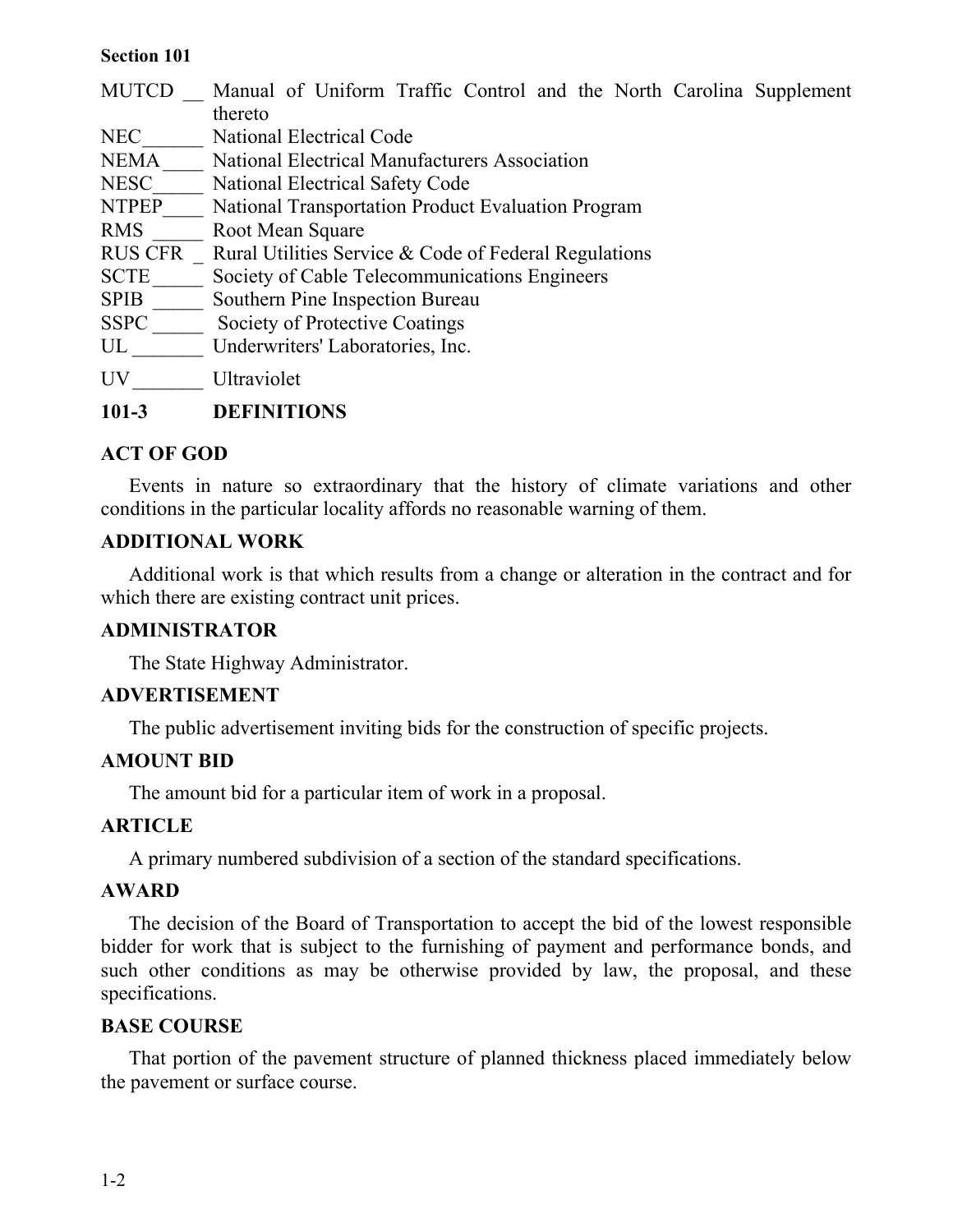#### **BID (OR PROPOSAL)**

**Paper Bid**: The offer of a bidder on the proposal furnished by the Department to perform the work and to furnish the labor and materials at the prices quoted.

**Electronic Bid**: The electronic offer of a bidder via Bid Express® to the Department to perform the work and to furnish the labor and materials at the prices quoted.

#### **BID BOND OR BID DEPOSIT**

The security furnished by the bidder with his bid as guaranty that he will furnish the required bonds and execute such documents as may be required if his bid is accepted.

#### **BIDDER**

An individual, partnership, firm, corporation, LLC or joint venture formally submitting a bid for the work contemplated.

#### **BOARD OR BOARD OF TRANSPORTATION**

The Board created by the provisions of G.S. 143B-350 for the purpose of formulating policies and priorities for the Department of Transportation, and awarding all highway construction contracts.

#### **BRIDGE**

A structure including supports, erected over a depression or an obstruction such as water, highway, or railway, and having a track or passage way for carrying traffic or other moving loads and having a length measured along the center of the roadway of more than 20 feet between undercopings of end supports, spring lines of arches, or between extreme ends of openings for multiple reinforced concrete box structures.

**Bridge Length:** The length of a bridge structure is the overall length measured along the line of survey stationing back to back of backwalls of abutments, if present, otherwise end to end of the bridge floor.

**Bridge Width:** The clear width measured at right angles to the longitudinal centerline of the bridge between the bottom of curbs, guard timbers or face of parapets, or in the case of multiple height of curbs, between the bottoms of the lower risers.

### **CALENDAR DAY**

A day shown on the calendar beginning and ending at midnight.

#### **CHIEF ENGINEER**

The Chief Engineer, Operations, Division of Highways, North Carolina Department of Transportation acting directly or through his duly authorized representatives.

#### **COMPLETION DATE**

That date established as set forth in the contract or as revised by authorized extensions, by which it is required, established as that the work set forth in the contract be satisfactorily completed. When observation periods are required by the Specifications, they are not a part of the work to be completed by the completion date or intermediate contract times stated in the contract.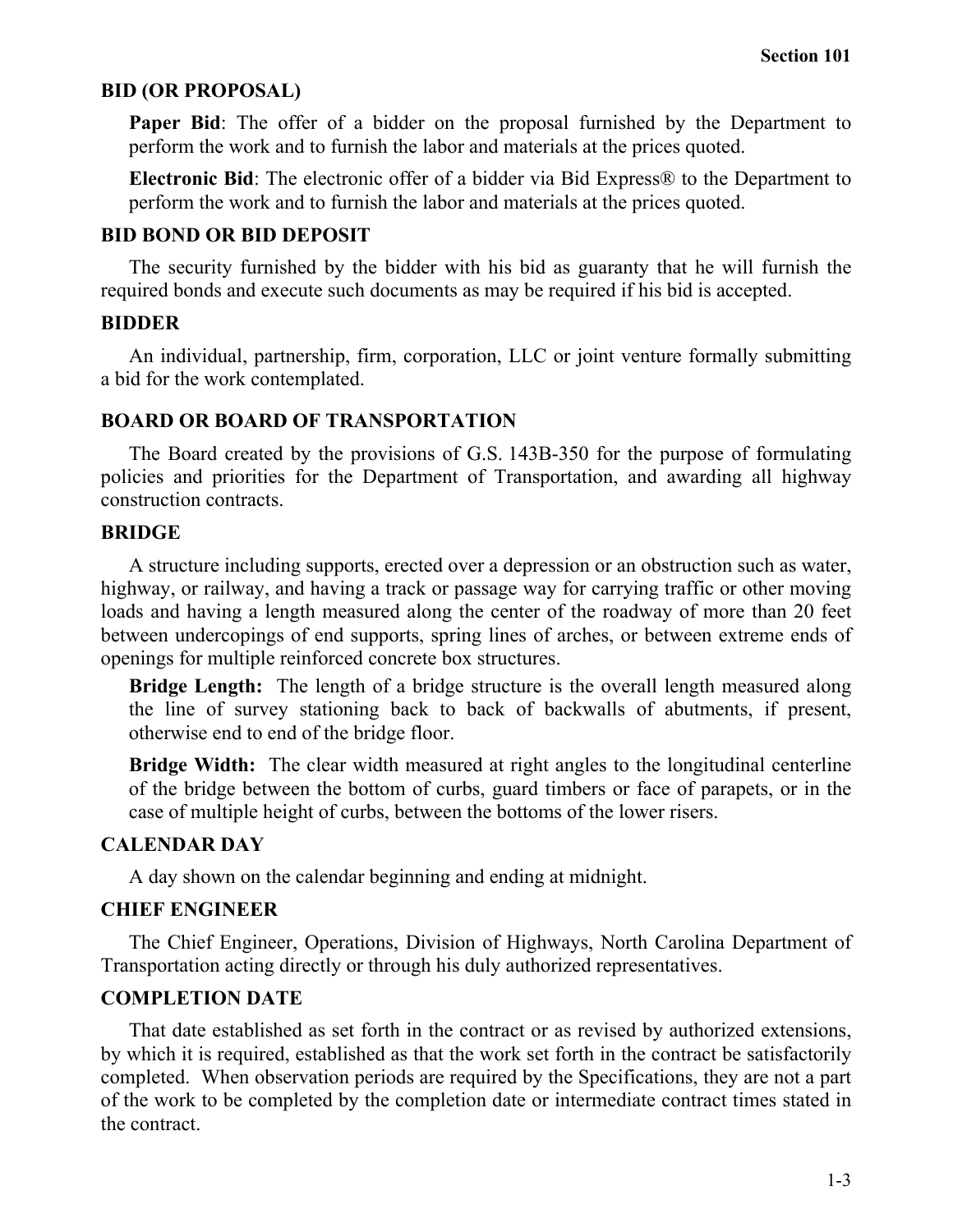### **CONSTRUCTION EASEMENT**

A right owned by the Department of Transportation in a parcel of land owned by a third party outside the highway right of way for the purpose of containing construction that exceeds the right of way.

#### **CONTRACT**

The executed agreement between the Department of Transportation and the successful bidder, covering the performance of the work and the compensation therefor.

The term contract is all inclusive with reference to all written agreements affecting a contractual relationship and all documents referred to therein, and shall specifically include, but not be limited to, the proposal, the printed contract form and all attachments thereto, the contract bonds, the plans, the standard specifications and all supplemental specifications thereto, the standard special provisions and the project special provisions contained in the proposal, and all executed supplemental agreements, all of which shall constitute one instrument.

All references to contracts shall include electronic agreements and printed paper agreements. These may include but not be limited to the electronic bid bond, non-collusion statement, debarment certifications, and award limits.

#### **CONTRACT ITEM**

A specifically described unit of work for which a unit or lump sum price is provided in the contract. Synonymous with *Pay Item*.

#### **CONTRACT LUMP SUM PRICE**

The amount bid for a lump sum item that has been submitted by the Contractor in his proposal.

#### **CONTRACT PAYMENT BOND**

A bond furnished by the Contractor and his corporate surety securing the payment of those furnishing labor, materials, and supplies for the construction of the project.

#### **CONTRACT PERFORMANCE BOND**

A bond furnished by the Contractor and his corporate surety guaranteeing the performance of the contract.

#### **CONTRACT TIME**

The number of calendar days inclusive between the date of availability and the completion date, said dates being established as set forth in the special provisions, including authorized extensions to the completion date.

### **CONTRACT UNIT PRICE**

The unit bid price for a unit item that has been submitted by the Contractor in his proposal.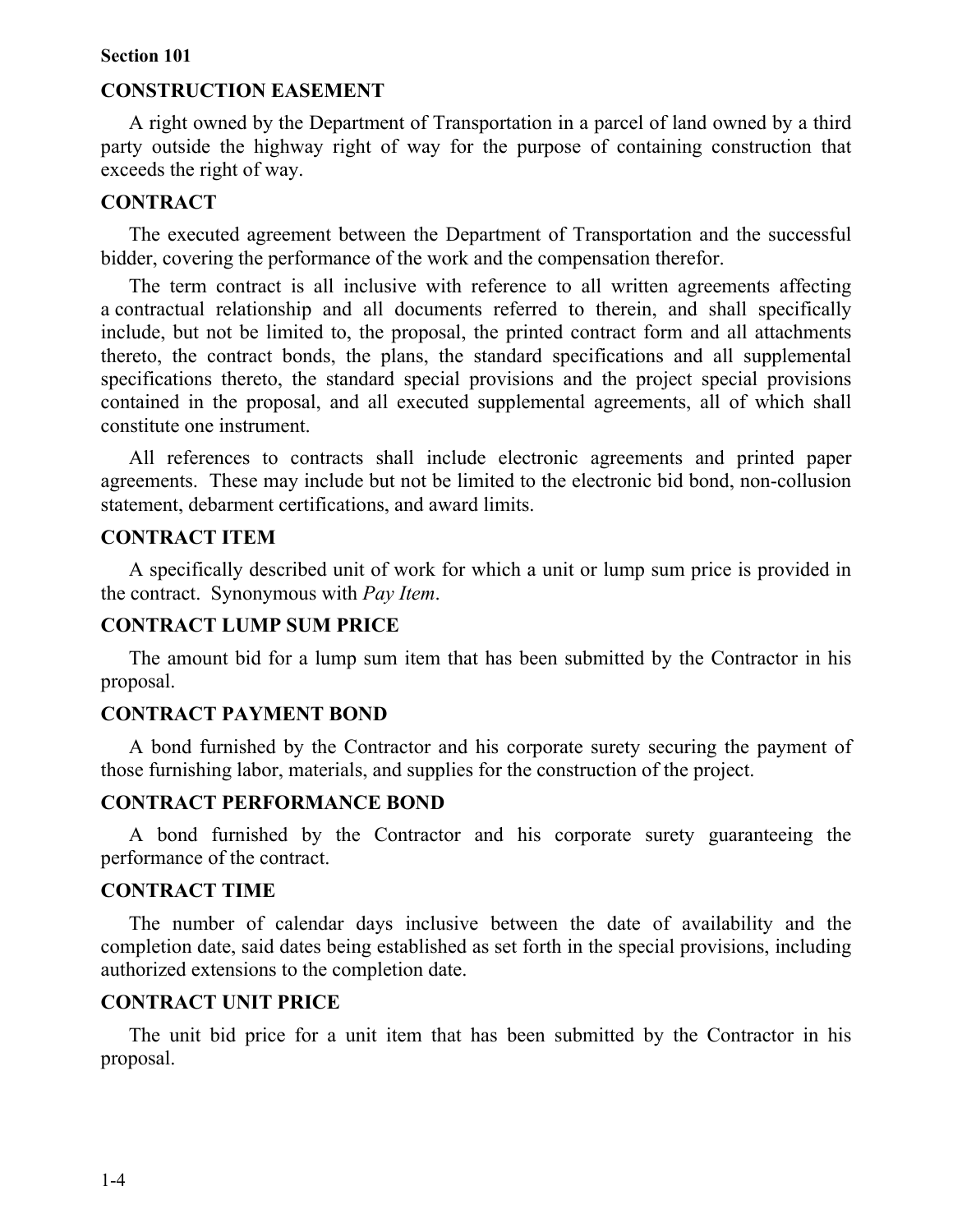### **CONTRACTOR**

The successful bidder to whom the contract has been awarded, and who has executed the contract and furnished acceptable contract bonds.

### **CULVERT**

Any structure not classified as a bridge that provides an opening under the roadway.

## **CURRENT CONTROLLING OPERATION OR OPERATIONS**

Any operation or operations, as determined by the Engineer, that if delayed would delay the completion of the project.

## **DATE OF AVAILABILITY**

That date, established as set forth in the special provisions, by which it is anticipated that sufficient work sites within the project limits will be available for the Contractor to begin his controlling operations that are not otherwise limited by moratoriums, listed third party conflicts, or by weather conditions.

## **DEPARTMENT OR DEPARTMENT OF TRANSPORTATION**

A principal department of the Executive Branch that performs the functions of planning, design, construction, and maintenance of an integrated statewide transportation system.

## **DIRECTOR OF CONSTRUCTION**

The Director of Construction, Division of Highways, North Carolina Department of Transportation, acting directly or through his duly authorized representatives.

## **DIVISION OF HIGHWAYS**

The division of the Department of Transportation that, under the direction of the Secretary of Transportation, carries out state highway planning, design, construction, and maintenance functions assigned to the Department of Transportation.

### **DRAINAGE EASEMENT**

A right, owned by the Department of Transportation, in a parcel of land owned by a third party outside the highway right of way, to construct and maintain ditches, channels, or structures for directing the course and flow of water outside the highway right of way.

### **EASEMENT**

A property right to use or control real property of another.

## **ENGINEER**

The State Highway Administrator of the North Carolina Department of Transportation, acting directly or through a duly authorized representative, such representative acting within the scope of particular assigned duties or authority.

## **EQUIPMENT**

All machinery and equipment, together with the necessary supplies, tools, and apparatus for upkeep and maintenance, all of which are necessary for the proper construction and acceptable completion of the work.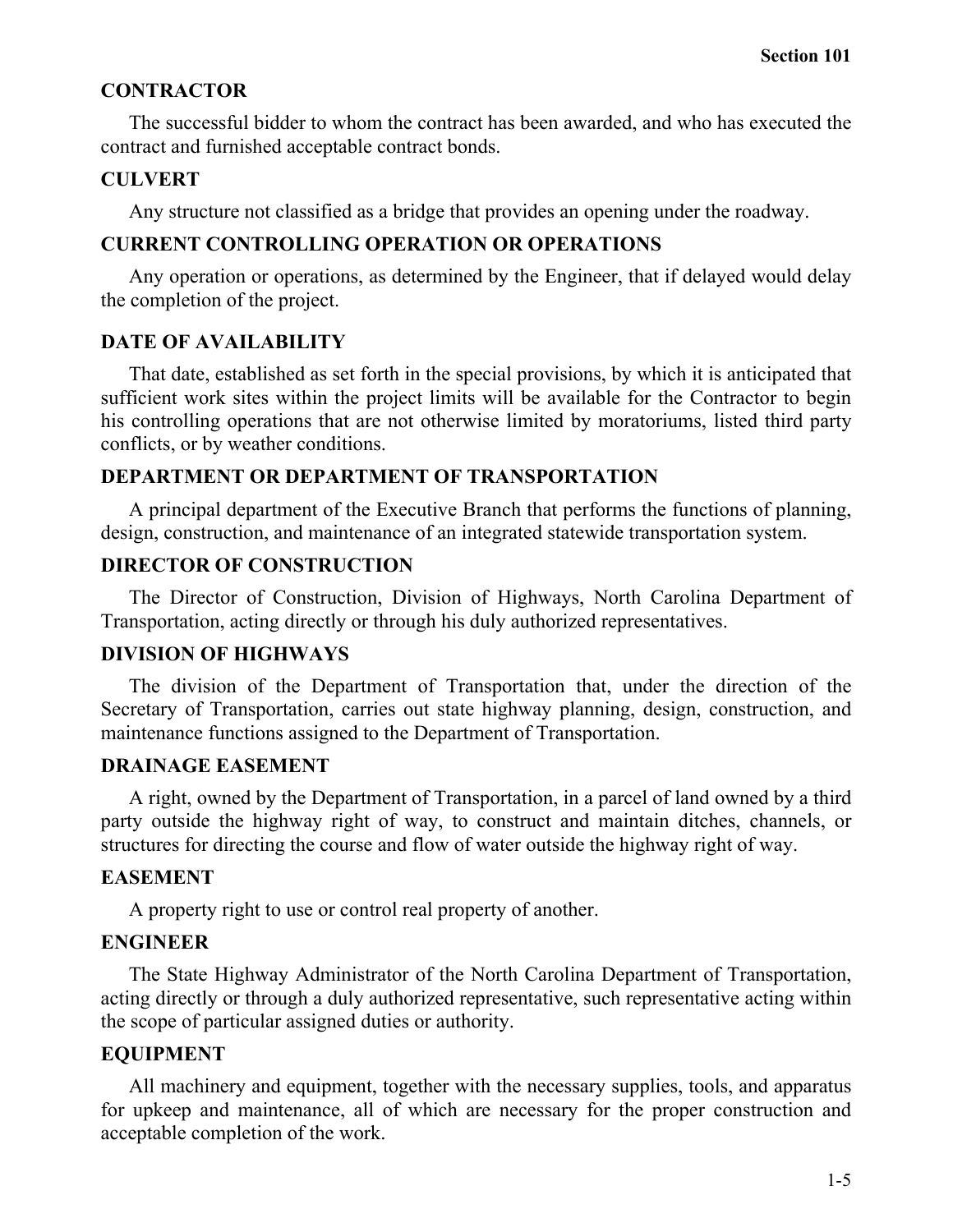### **EXTRA WORK**

Work found necessary or desirable to complete fully the work as contemplated in the contract for which payment is not provided for by the contract unit or lump sum prices in the original contract. Extra work shall not be work that in the terms of the contract is incidental to work for which there is a contract price or work that payment is included in some other contract unit or lump sum price.

### **FINAL ACCEPTANCE DATE**

That date on which all work set forth in the contract and work modified by the Engineer is satisfactorily completed excluding any observation periods not specifically made a part of the work by the specifications or special provisions.

### **FINAL ESTIMATE**

The document that contains a final statement of all quantities and total dollar amount for each item of work performed during the life of the contract including any adjustments to those amounts made under the terms of the contract. The final statement will be titled The Final Estimate and will be the document utilized to document final payment to the Contractor. Receipt of this document by the Contractor will begin the time frame for filing of a verified claim with the Department as provided for in G.S. 136-29 of the General Statutes of North Carolina.

### **FINAL ESTIMATE ASSEMBLY**

As constructed plans and other project records that establish the final statement of quantities to be paid and document work performed on the project.

### **FORCE ACCOUNT NOTICE**

A written notice to the Contractor that extra work ordered by the Engineer will be paid for as force account work.

### **FORCE ACCOUNT WORK**

Work that is paid for in accordance with Article 109-3 or on the basis of the force account formula provided in the contract.

### **HIGHWAY**

A general term denoting a public way for purposes of vehicular travel, including the entire area within the right of way. Synonymous with *Road* and *Street*.

### **HOUR**

One of the 24 equal parts of a day.

#### **INSPECTOR**

The authorized representative of the Engineer assigned to make a detailed inspection of any or all portions of the work and materials.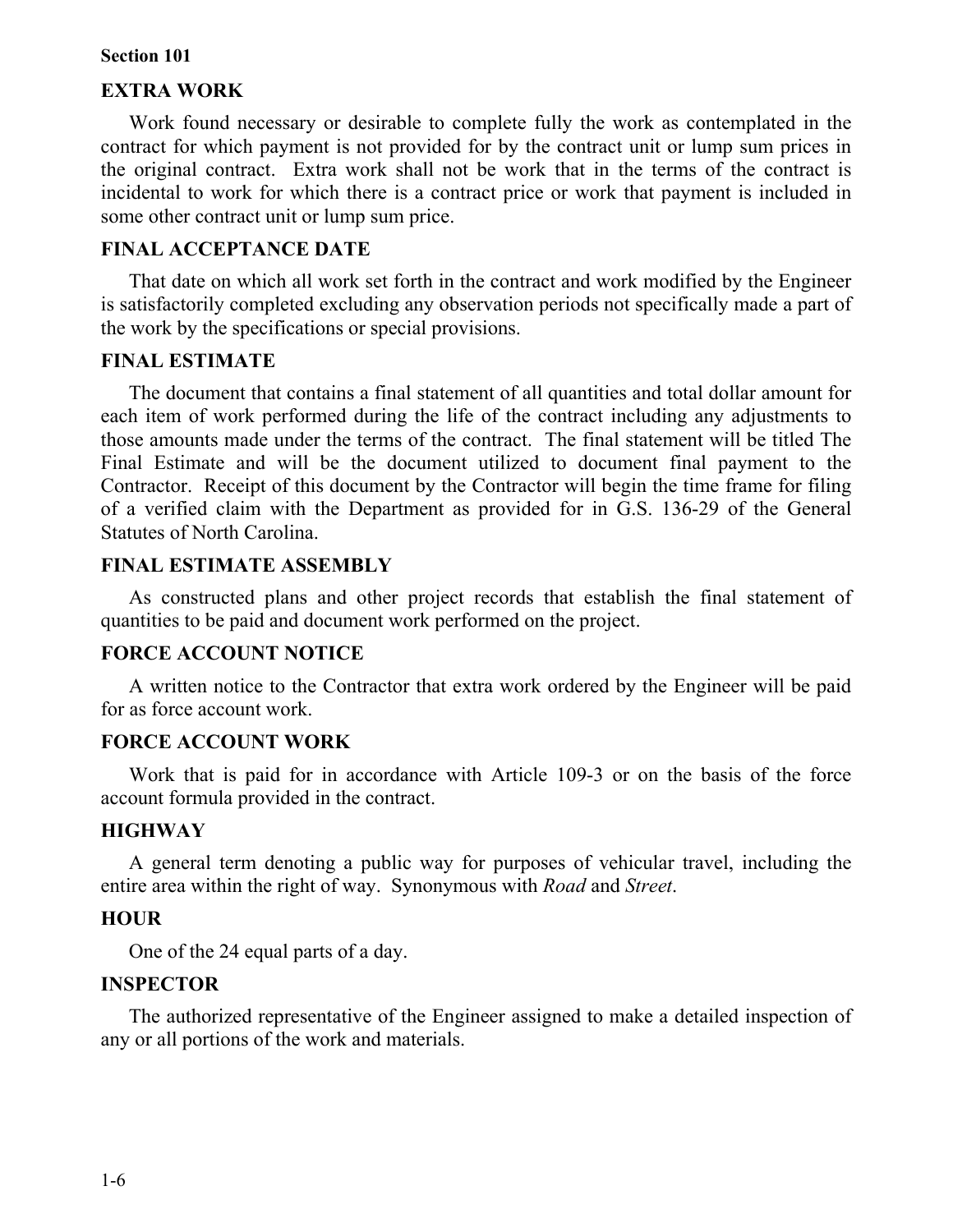#### **INTERMEDIATE COMPLETION DATE**

That date established as set forth in the special provisions or as revised by authorized extensions, by which date it is required that the portion of work set forth in the contract be satisfactorily completed.

#### **INTERMEDIATE COMPLETION TIME**

The time established as set forth in the special provisions or as revised by authorized extensions, by which it is required that the portion of work set forth in the contract be satisfactorily completed.

#### **INTERMEDIATE CONTRACT TIME (DAYS)**

The number of calendar days inclusive between the date of availability and the completion date, said days being established as set forth in the special provisions, or as revised by authorized extensions, by which it is required that a portion of that work set forth in the contract be satisfactorily completed.

#### **INTERMEDIATE CONTRACT TIME (HOURS)**

The number of hours inclusive between the time of availability and the intermediate completion time, said times being established as set forth in the special provisions, including authorized extensions to the intermediate completion time.

#### **INVERT**

The lowest point in the internal cross section of a pipe or other culvert.

#### **INVITATION TO BID**

The notification that bids will be received for the construction of specific projects.

 $-L -$ 

#### **LABORATORY**

The testing laboratory of the Department of Transportation or any other testing laboratory that may be designated or approved by the Engineer.

#### **LOCAL TRAFFIC**

Traffic that must use the facility under construction in order to reach its destination.

#### **MAJOR AND MINOR CONTRACT ITEMS**

Major contract items are listed as such in the project special provisions. All other original contract items and extra work shall be considered as minor items.

#### **MATERIALS**

Any substances that may be incorporated into the construction of the project.

### **MEDIAN**

The center section of a divided highway that separates the traffic lanes in one direction from the traffic lanes in the opposite direction.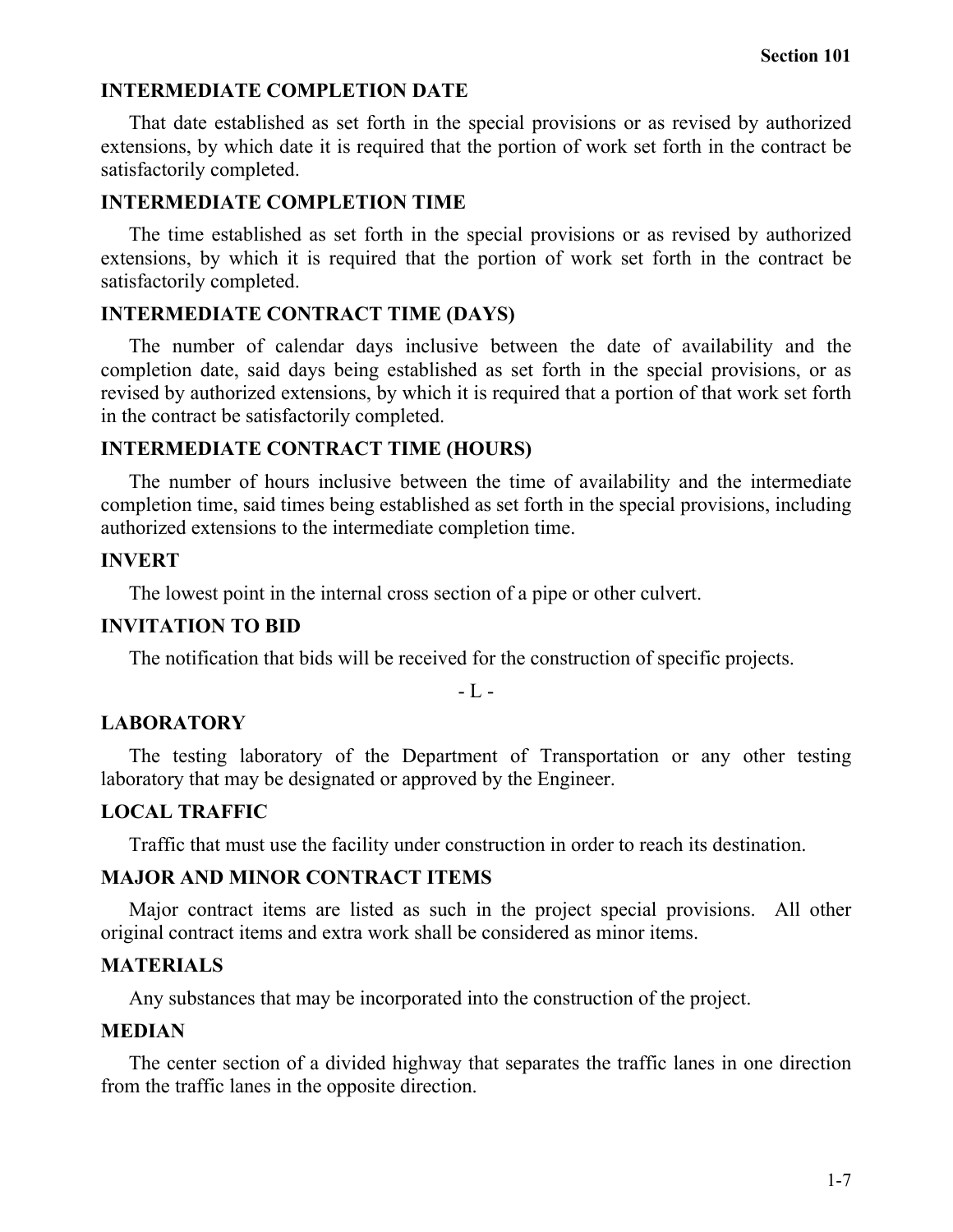#### **MOBILIZATION**

The work described in Article 800-1.

### **PAVEMENT STRUCTURE**

The combination of base and surface courses placed on a subgrade to support the traffic load and distribute it to the roadbed.

### **PAY ITEM**

Synonymous with *Contract Item*.

### **PLANS**

The approved plans, profiles, typical roadway sections, appropriate standard drawings, supplemental plans, and working drawings, or exact reproductions thereof, that show the location, dimensions, and details of the work to be done, and that are a part of the contract.

### **PREBID CONFERENCE**

A conference held before bids are accepted on a project at which representatives of the Department will provide information, and accept and answer questions from interested parties.

### **PROJECT**

The specific section of the highway together with all appurtenances and construction to be performed thereon under the contract.

### **PROJECT SPECIAL PROVISIONS**

Special provisions peculiar to the project and not otherwise thoroughly or appropriately set forth in the standard specifications or plans.

#### **PROPOSAL**

The electronic or paper document provided by the Department that the bidder uses to develop his electronic or paper offer to perform the work at designated bid prices.

### **RIGHT OF WAY**

The land area shown on the plans as right of way to be furnished by the Department of Transportation within which the project is to be constructed.

#### **ROAD**

Synonymous with *Highway* and *Street*.

#### **ROADBED**

The graded portion of a highway usually considered as the area between the intersections of top and side slopes, upon which the base course, surface course, shoulders, and medians are constructed.

### **ROADSIDE**

A general term denoting the area within the limits of the right of way adjoining the outer edge of the roadway. Extensive areas between the roadways of a divided highway may also be considered roadside.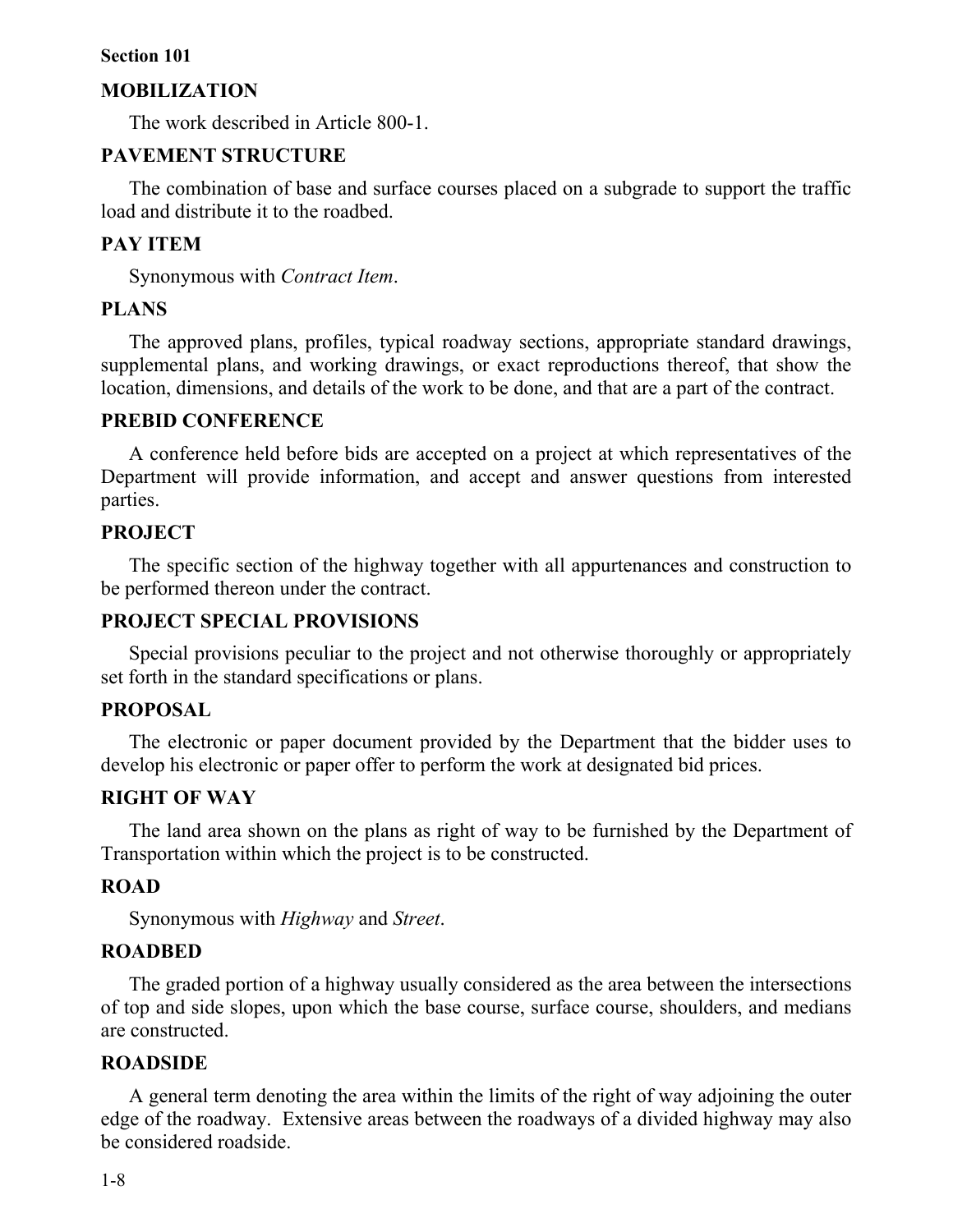## **ROADWAY**

The portion of a highway within limits of construction.

## **SECTION**

A numbered chapter of the standard specifications.

## **SHOULDER**

The portion of the roadway adjacent to the traveled way for accommodation of stopped vehicles, for emergency use, and for lateral support of base and surface courses.

## **SIDEWALK**

That portion of the roadway primarily constructed for pedestrian traffic.

## **SKEW ANGLE**

The angle between the centerline of the project and the centerline of a pipe, culvert, bridge pier, bent, abutment, or other drainage feature, measured to the right of the project centerline facing in the direction of progressing stations.

## **SPECIAL PROVISIONS**

Project special provisions and standard special provisions taken together as one body of special provisions.

## **SPECIFICATIONS**

The general term comprising all the directions, provisions, and requirements contained or referred to in the standard specifications, including the supplemental specifications, together with such additional directions, provisions, and requirements that may be added or adopted as special provisions.

## **STANDARD SPECIAL PROVISIONS**

Special directions or requirements not otherwise thoroughly or appropriately set forth in the standard specifications and that are peculiar to a selected group of projects.

## **STANDARD SPECIFICATIONS**

The general term comprising all the directions, provisions, and requirements contained or referred to in this book entitled *Standard Specifications for Roads and Structures*, and in any subsequent revisions or additions to such book that are issued under the title *Supplemental Speci*fication*s*.

## **STATE**

The State of North Carolina.

## **STATION**

A station, when used as a term of measurement, will be 100 linear feet measured horizontally. When used as a location, it will be a designated point on the project.

## **STREET**

Synonymous with *Highway* and *Road*.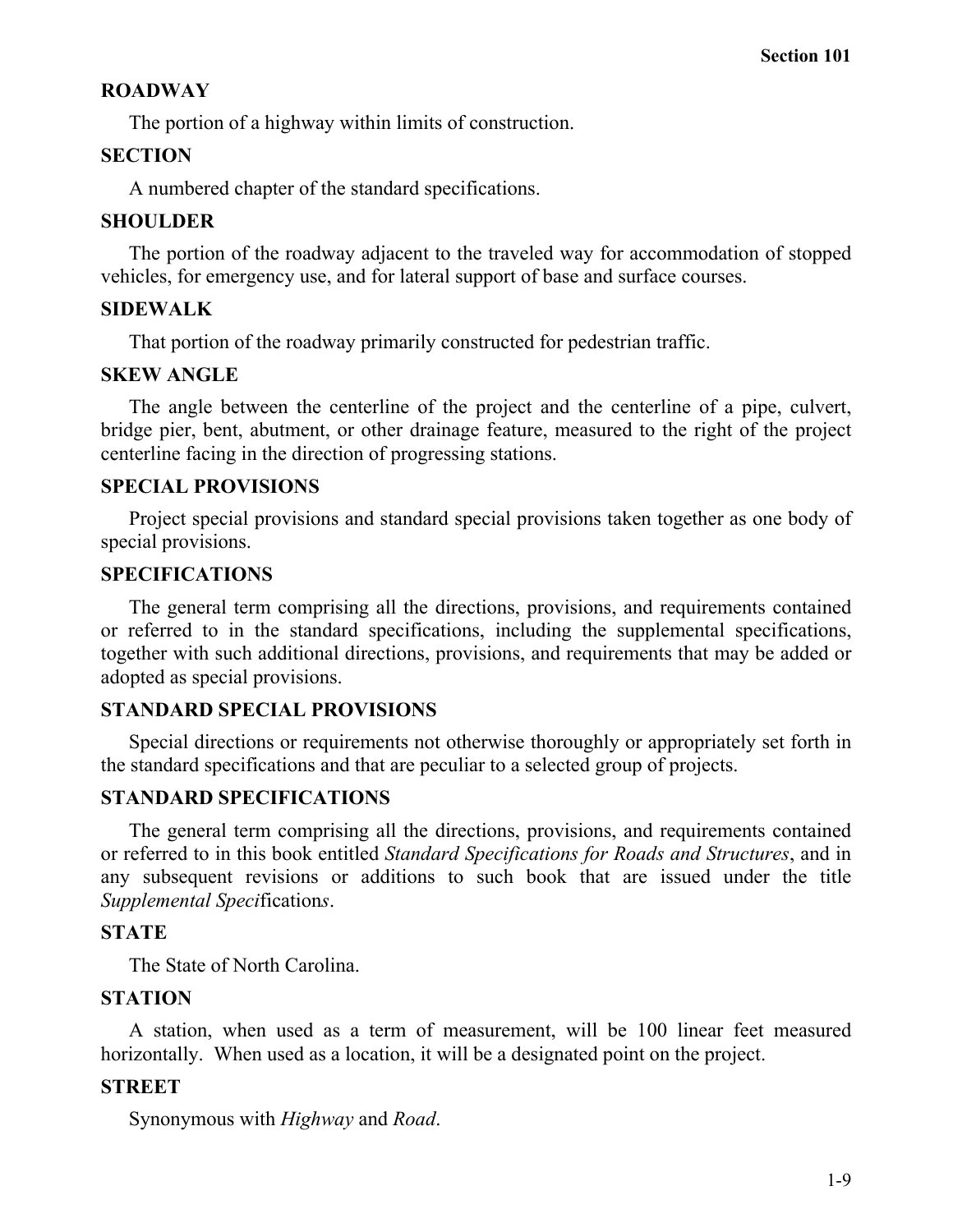### **SUBCONTRACTOR**

An individual, partnership, firm, joint venture, L.L.C. or corporation to whom the Contractor, with the written consent of the Engineer, sublets any part of the contract.

#### **SUBGRADE**

That portion of the roadbed prepared as a foundation for the pavement structure including curb and gutter. On portions of projects that do not include the construction of a base course or pavement, the presence of the subgrade will not be recognized during the life of such contract.

#### **SUBSTRUCTURE**

All of that part of the structure below the bearings of simple and continuous spans, spans, skew back of arches and tops of footings of rigid frames, together with the backwalls, and wingwalls.

#### **SUCCESSFUL BIDDER**

The bidder awarded a contract.

#### **SUPERINTENDENT**

The representative of the Contractor authorized to supervise and direct the construction for the Contractor and to receive and fulfill directions from the Engineer.

#### **SUPERSTRUCTURE**

All of the part of the structure exclusive of the substructure.

#### **SUPPLEMENTAL AGREEMENT**

A written agreement between the Contractor and the Department of Transportation covering amendments to the contract.

#### **SUPPLEMENTAL SPECIFICATIONS**

General revisions or additions to this book of standard specifications that are issued under the title of *Supplemental Specifications*, and that shall be considered as part of the standard specifications, or specifications, regulations, standards, or codes referenced in the contract.

#### **SURETY**

A corporate bonding company furnishing the bid bond or furnishing the contract payment and performance bonds.

#### **TEMPORARY CONSTRUCTION EASEMENT**

A temporary right, owned by the Department of Transportation, in a parcel of land owned by a third party outside the highway right of way, for the use of the Department of Transportation during the construction and that reverts to the third party on completion of construction.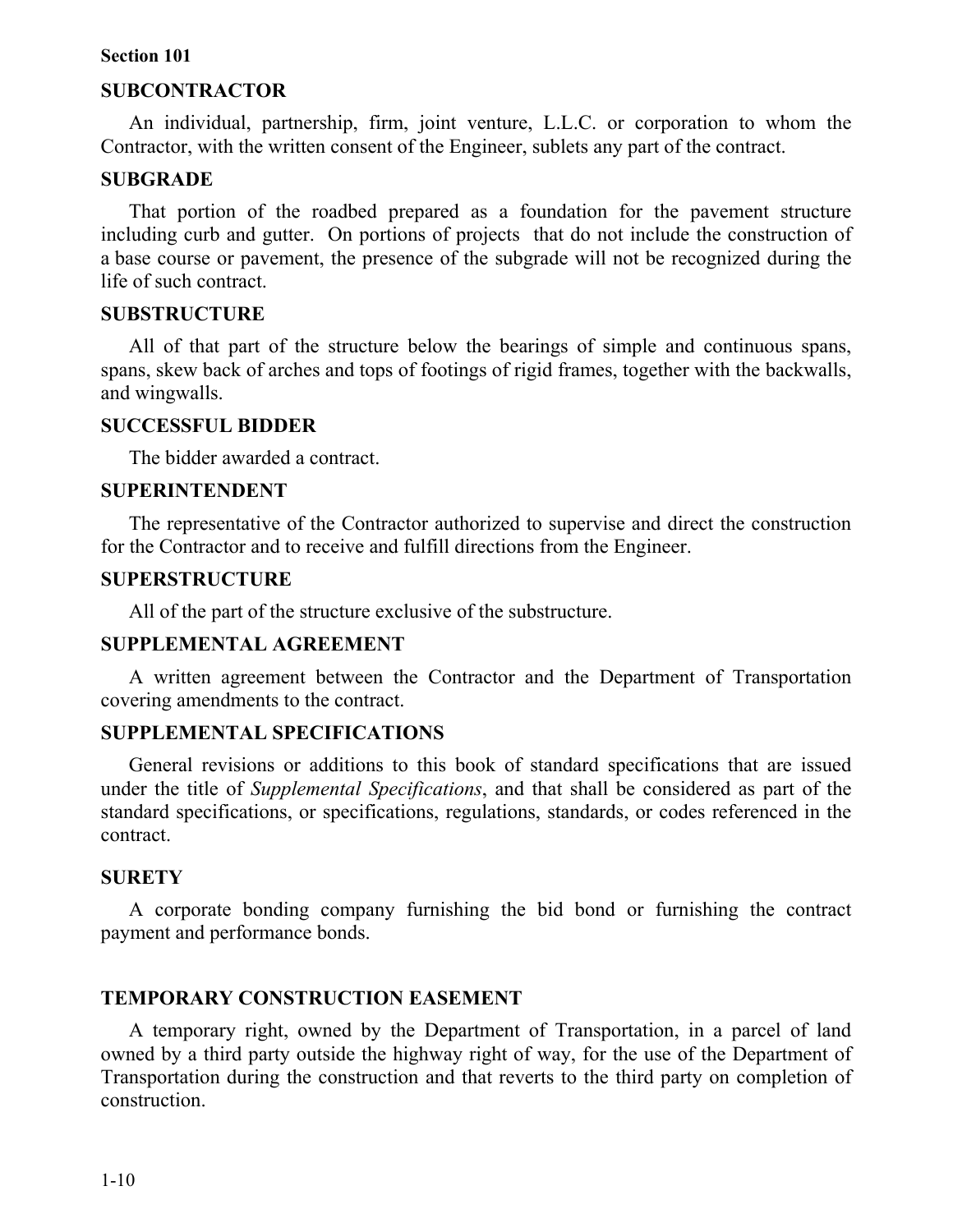#### **THROUGH TRAFFIC**

Traffic that can reach its destination by a route or routes other than the facility under construction.

#### **TIME OF AVAILABILITY**

That time established as set forth in the special provisions, by which it is anticipated that sufficient work sites within the project limits will be available for the Contractor to begin his controlling operations.

#### **TOTAL AMOUNT BID**

Same as total price bid. The total amount bid will be considered to be the correct sum total obtained by adding together the amounts bid for every item in the proposal other than items which are authorized alternates to those items for which an amount bid has been established.

#### **UNBALANCED BID**

A bid that includes any unbalanced bid price.

#### **UNBALANCED BID PRICE**

A unit or lump sum bid price that does not reflect reasonable actual costs that the bidder anticipates for the performance of the item in question along with a reasonable proportionate share of the bidder's anticipated profit, overhead costs, and other indirect costs.

### **WORK**

Work shall mean the furnishing of all labor, materials, equipment, and incidentals necessary or convenient to the successful completion of the project, or any part, portion, or phase thereof, and the carrying out of all duties and obligations imposed by the contract.

#### **WORKING DRAWINGS**

Stress sheets, shop drawings, erection drawings, falsework drawings, cofferdam drawings, catalog cuts, or any other supplementary drawings or similar data that the Contractor is required to submit to the Engineer for review and/or approval.

## **SECTION 102 BIDDING REQUIREMENTS AND CONDITIONS**

### **102-1 INVITATION TO BID**

After the advertisement has been made, an invitation to bid will be mailed to known prequalified contractors and any other contracting firms, material suppliers, and other interested parties who have requested they be placed on the invitation to bid mailing list informing them that bids will be received for the construction of specific projects. Such invitation will indicate the contract identification number, length, locations, and descriptions; a general summary of the items and approximate quantities of work to be performed; and the time and place for the public opening and reading of the bids received.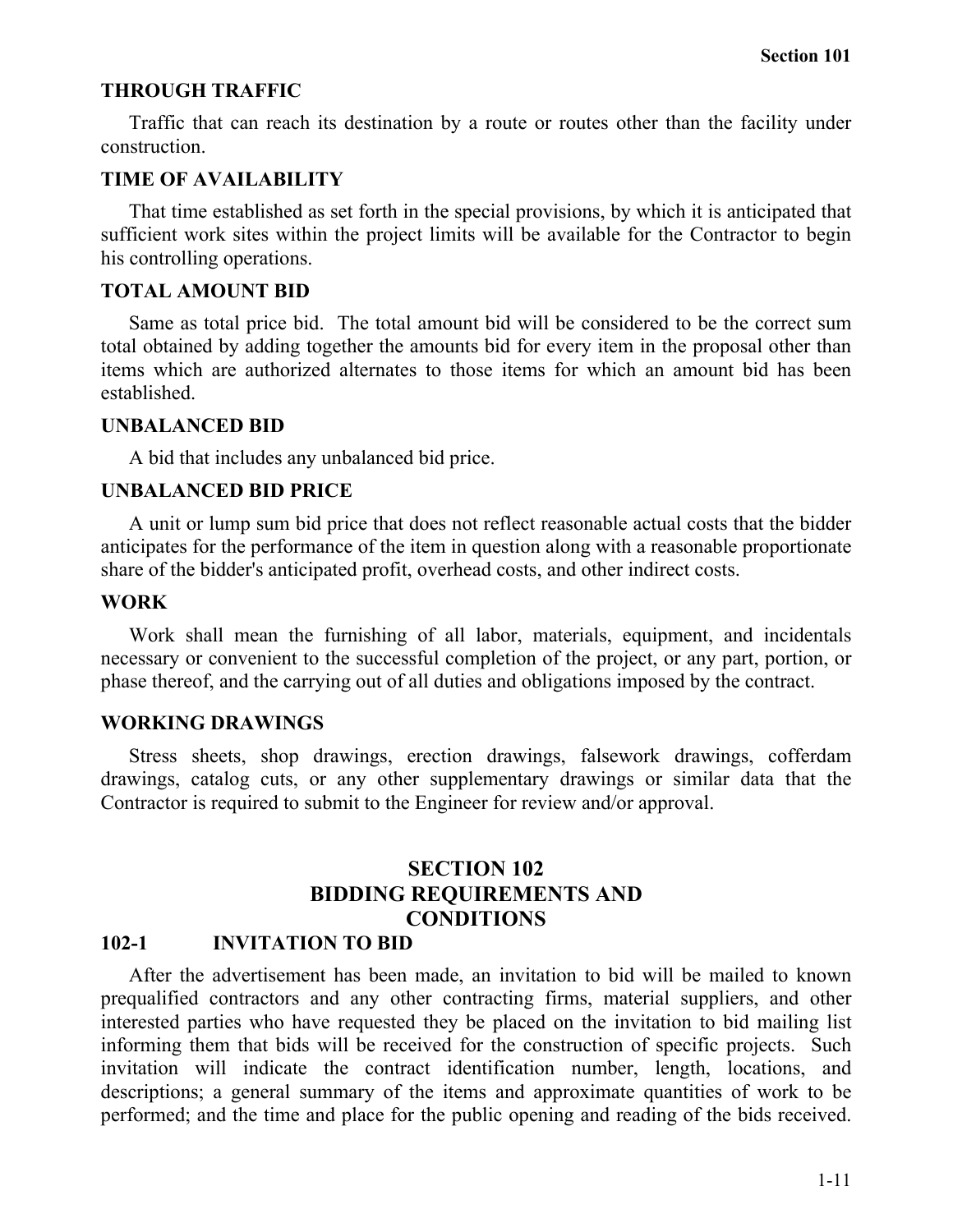Information concerning the cost and availability of plans and proposals will also be indicated in the invitation to bid.

All projects will be advertised in daily newspapers throughout the state prior to the bid opening.

## **102-2 CONTRACTOR PREQUALIFICATION**

Contractors desiring to perform work on NCDOT projects shall prequalify with the Department. Upon prequalification, Contractors will be placed on the Department's Prequalified Bidders List and/or the Approved Subcontractors List, depending on the application submitted. The requirements for prequalification are as follows:

## **(A) BIDDER PREQUALIFICATION**

- (1) Applicant shall submit a completed NCDOT Bidder Experience Questionnaire along with any additional supporting information requested by the Department, as noted in the Experience Questionnaire package. Additional requirements for prequalification will be set forth in the contract.
- (2) Applicant shall demonstrate that he has sufficient ability and experience in related highway construction projects to perform the work specified in NCDOT contracts, including the type and dollar value of previous contracts.
- (3) Applicant shall demonstrate a history of successful performance and completion of projects in a timely manner, subject to contract time adjustments.
- (4) Applicant shall demonstrate the financial ability to furnish bonds as specified in G.S. 44A-26.
- (5) Applicant shall demonstrate sufficient and readily available equipment to perform highway construction contracts in a timely manner.
- (6) Applicant shall demonstrate sufficient available experienced personnel to perform highway construction contracts. The identities and qualifications of both management and labor work force shall be provided.
- (7) Applicant shall provide names and addresses of persons for whom the firm has performed related work. Responses from the references shall be on Department of Transportation forms and shall be received by the Department prior to evaluating the request for prequalification.
- (8) Applicant shall provide any information requested concerning the corporate and operational management structure of the company, the identity of persons or entities owning stock or other equity interest in the company, and the relationship between the applicant and any other company prequalified with the Department or applying for prequalification.
- (9) Applicant shall demonstrate, at the time of application for prequalification, the financial capacity to successfully complete projects containing the work types they so designate.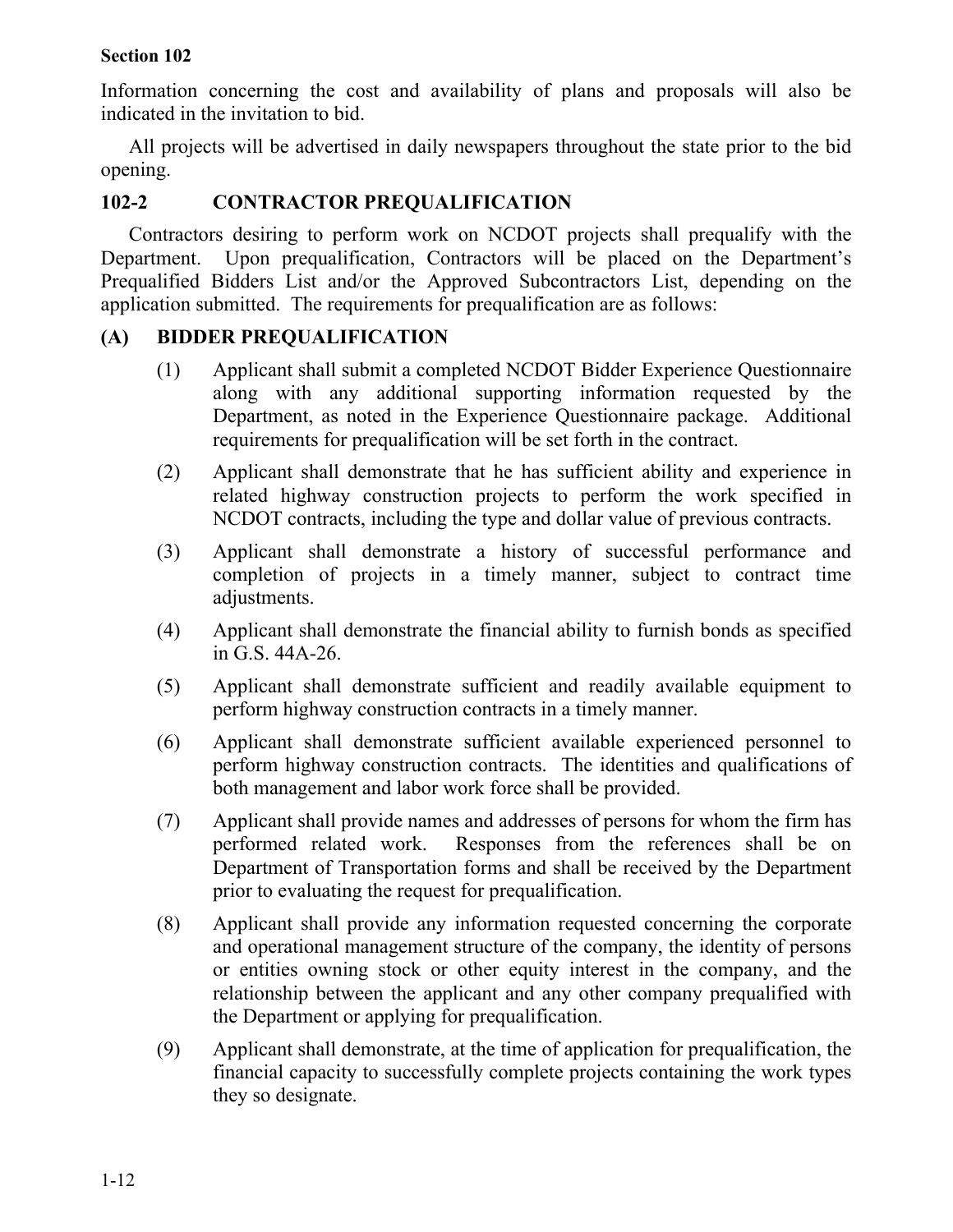- (10) Applicant shall provide further information as may be required to determine that the firm is a responsible bidder.
- (11) Applicant shall submit a completed Pre-bid Non-collusion Affidavit and Debarment Certification, in accordance with Article 102-10. These forms can be found on the Department's website.
- (12) Applicant shall submit a completed Safety Index Rating Form with the Questionnaire and annually thereafter. Details regarding the Safety Index are discussed later in Article 102-2(C). This form may be obtained by contacting the State Contractual Services Engineer or from the Department's website.

Bidders shall renew annually and requalify every 3 years. See Article 102-2(D) Renewal / Requalification for details.

The Bidder Experience Questionnaire shall be completed in its entirety and signed by an officer of the firm. The officer's signature shall be notarized. In addition to submitting the Experience Questionnaire form as set forth above, the prospective bidder shall submit supporting information in a format of his choosing to address the requirements listed above.

The prospective bidder shall file all required statements and documents with the State Contractual Services Engineer no less than 4 weeks prior to a given letting for their bid to be considered. A bid shall not be opened unless all prequalification requirements have been met by the bidder and have been found acceptable by the Engineer.

## **(B) SUBCONTRACTOR PREQUALIFICATION**

Contractors who have been approved to be placed on the Prequalified Bidders' List as noted above may also perform work for the Department as a subcontractor and need not apply further. Subcontractors will not be placed on the Prequalified Bidders' List unless they submit through the Prequalification process.

- (1) Applicant shall submit a completed NCDOT Subcontractor Experience Questionnaire along with any additional supporting information requested by the Department. Additional requirements for prequalification will be set forth in the contract.
- (2) Applicant shall demonstrate sufficient ability and experience in related construction projects to perform the work specified in NCDOT contracts, including the type of previous contracts.
- (3) Applicant shall demonstrate sufficient and readily available equipment to perform highway construction contracts in a timely manner.
- (4) Applicant shall submit a completed Safety Index Rating Form with the Questionnaire and annually thereafter. Details regarding the Safety Index are discussed later in Subarticle 102-2(C). This form may be obtained by contacting the State Contractual Services Engineer or from the Department's website.
- (5) Applicant shall provide further information as may be required.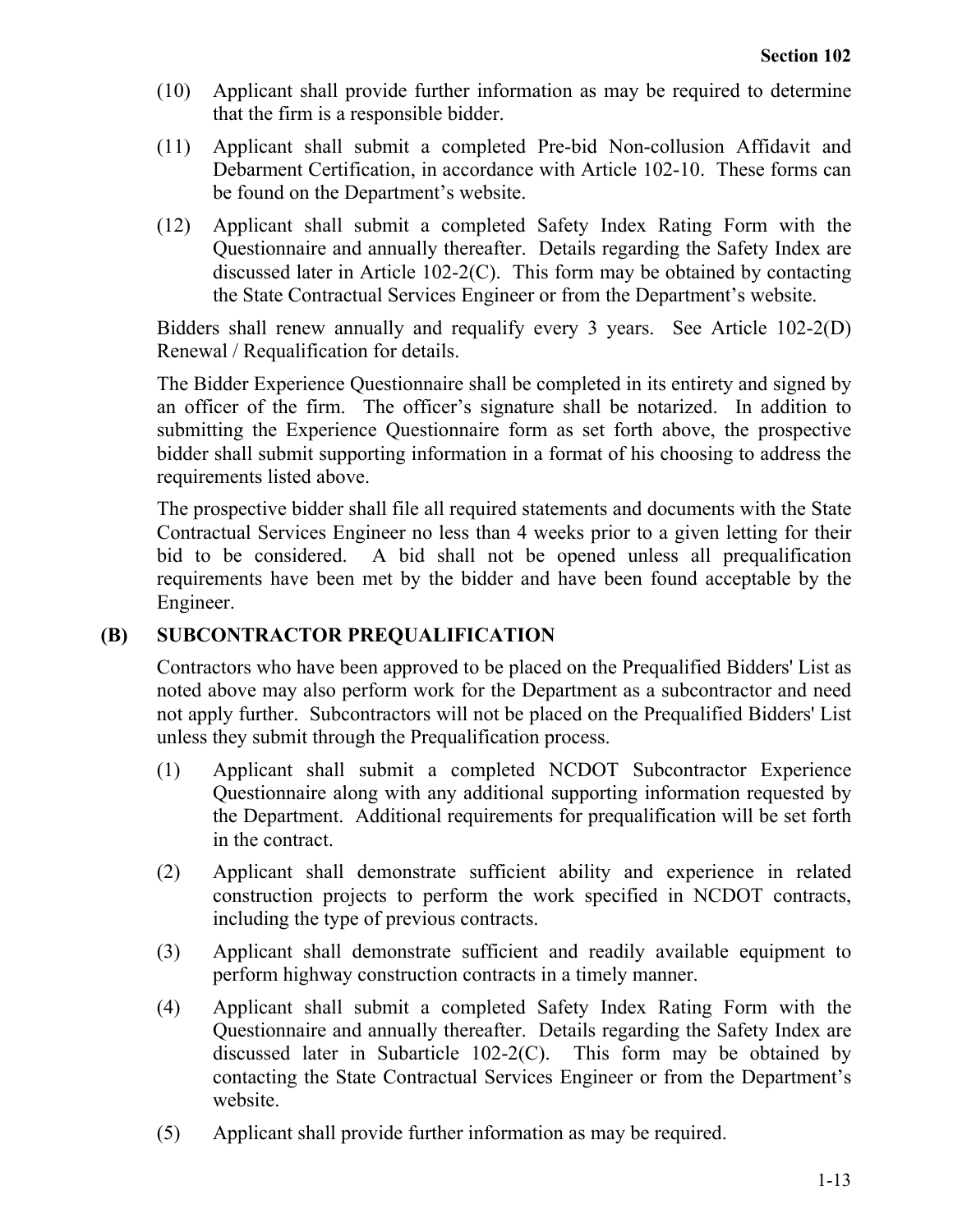Subcontractors shall renew annually and requalify every 3 years. See Subarticle 102- 2(D) Renewal/Requalification for details.

Prospective subcontractors may request a NCDOT Subcontractor Experience Questionnaire and a Safety Index Rating Form from the State Contractual Services Engineer. The Safety Index Rating Form is included in the Subcontractor Experience Questionnaire and can also be found at the Department's website:

The Subcontractor Experience Questionnaire shall be completed in its entirety. In addition to submitting the Experience Questionnaire as set forth above, the prospective subcontractor shall submit supporting information in a format of their choosing to address the requirements listed above.

The prospective bidder shall file all required statements and documents with the State Contractual Services Engineer no less than 4 weeks prior to beginning work. A subcontractor will not be allowed to begin work until all prequalification requirements have been met by the subcontractor and have been found acceptable by the Engineer.

Upon determination by the Department that all prequalification requirements have been met, the applicant will be assigned a Vender Identification Number. This Number will thereafter be assigned to all applicants for prequalification or requalification which the Department determines are under sufficient common ownership and management control to warrant prequalification as a single entity. This determination by the Department shall be based on the information submitted with the Experience Questionnaire, annual review of indices, and any other information obtained by the Department.

## **(C) SAFETY INDEX**

The Department will conduct a review of each firm's Safety Index. To be prequalified, each firm shall maintain a satisfactory safety index. An overall safety index equal to or greater than 60 is considered satisfactory. In addition, an index between 60 and 69 may be considered marginal and may result in an in-depth safety audit of a firm's safety practices. An overall safety index equal to or less than 59 is considered unsatisfactory and will prohibit prequalification of new firms until said firms meet the requirements described below.

A score of 59 or less for requalifying firms will result in disciplinary action as follows. The Engineer may require the Contractor to state in writing the reason(s) for the unsatisfactory rating and produce such supporting data as may be necessary to evaluate the circumstances surrounding the rating. When the Contractor cannot provide justification to raise the unsatisfactory safety index, the Engineer may invoke one or more of the following sanctions:

- (1) Removal of the firm from the Prequalified Bidders' List and/or the Approved Subcontractors List
- (2) Placement of the firm on probation for up to two years
- (3) Auditing of the firm's safety practices
- (4) Giving a written warning to correct any safety deficiencies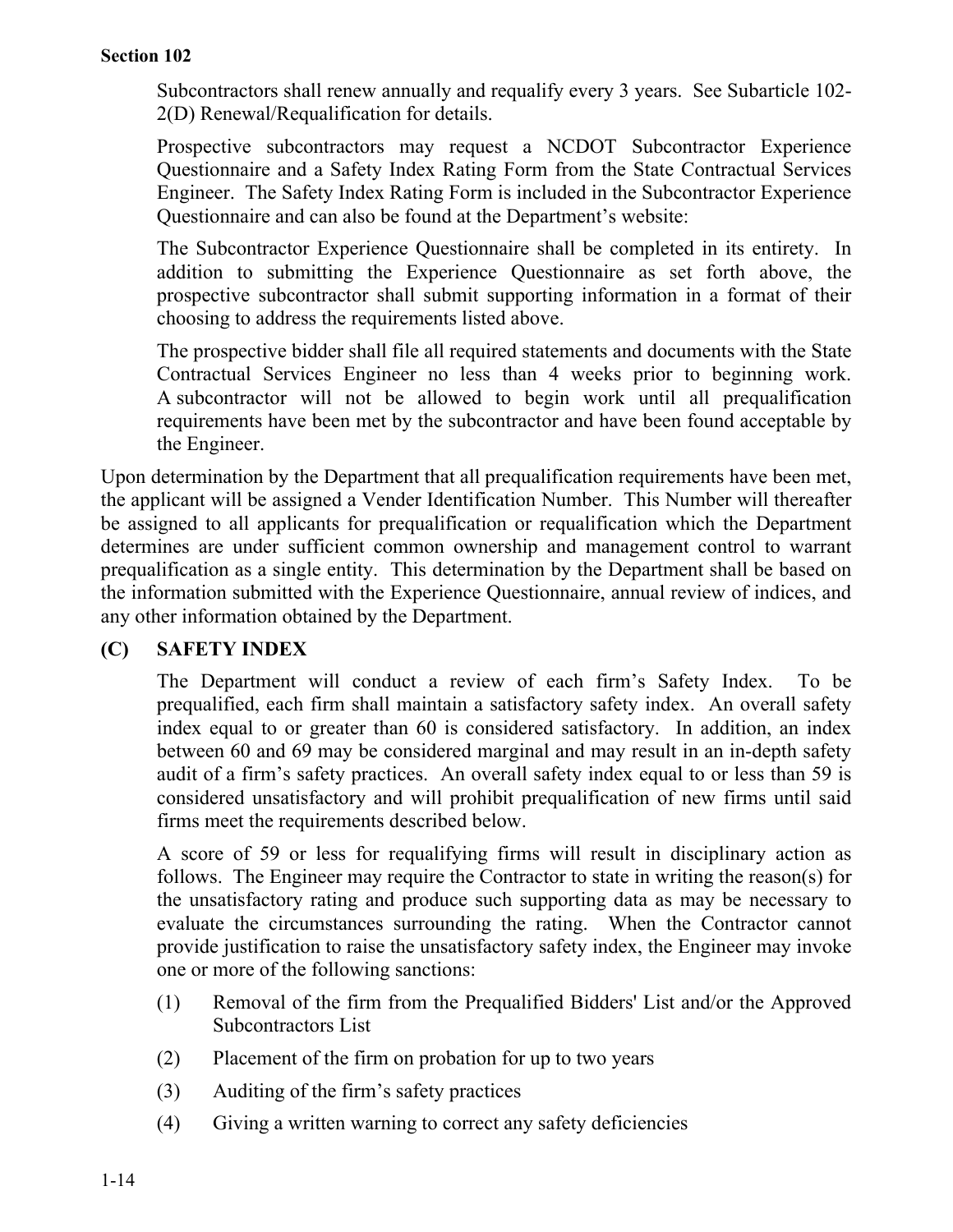Firms not approved or disqualified to bid or perform subcontract work due to an unsatisfactory safety index will not be approved or reinstated to bid or perform subcontract work until they can provide adequate evidence that all safety deficiencies have been corrected to the satisfaction of the Engineer.

### **(D) RENEWAL AND REQUALIFICATION**

Renewal of bidders shall occur annually on or before the firm's anniversary, which is based upon the prequalification expiration date. Renewal shall consist of submitting an updated Safety Index, any other required indices, and the non-collusion documents mentioned earlier in Subarticle 102-2(A). Bids of firms who fail to submit these documents by their anniversary date will not be considered until such time as these documents are received and approved by the Engineer. The Engineer may also review performance related issues when considering bidders for renewal.

Renewal of subcontractors shall occur annually on or before the firm's anniversary, which is based upon the prequalification expiration date. Renewal shall consist of submitting an updated Safety Index and any other required indices. Subcontractors who fail to submit these documents by their anniversary date will not be allowed to begin work on any new contracts until these documents are received and approved by the Engineer.

Requalifying of bidders and subcontractors shall occur every 3 years. Those requalifying may request their respective NCDOT Experience Questionnaire form, a Safety Index Rating Form, and any other index rating forms from the State Contractual Services Engineer. Requalifying bidders shall also submit their noncollusion documents as shown in Subarticle 102-2(A). The Safety Index Rating Form is included in the Experience Questionnaire and can be found on the Department's website.

The requalifying contractor shall file all required statements and documents with the State Contractual Services Engineer no less than 4 weeks prior to a given letting for their bid to be considered. Following the expiration date, a bid will not be opened unless all requalification requirements have been met by the bidder and have been found acceptable by the Engineer. Also, following the expiration date, a subcontractor may not begin any new work unless all requalification requirements have been met by the subcontractor and have been found acceptable by the Engineer.

### **102-3 PROPOSALS AND PLAN HOLDER LISTS**

The bidder shall purchase a proposal for each project for which he intends to submit a bid on NCDOT projects advertised through the Raleigh Central Office. The prospective bidder will be required to pay *the Department of Transportation* the sum stated in the invitation to bid for each copy of the proposal and each set of plans purchased.

This proposal will state the location of the contemplated construction and will show a schedule of contract items with the approximate quantity of each of these items for which bid prices are invited. It will set forth the date and time for the opening of bids. The proposal will also include any special provisions or requirements that vary from or are not contained in the plans or standard specifications.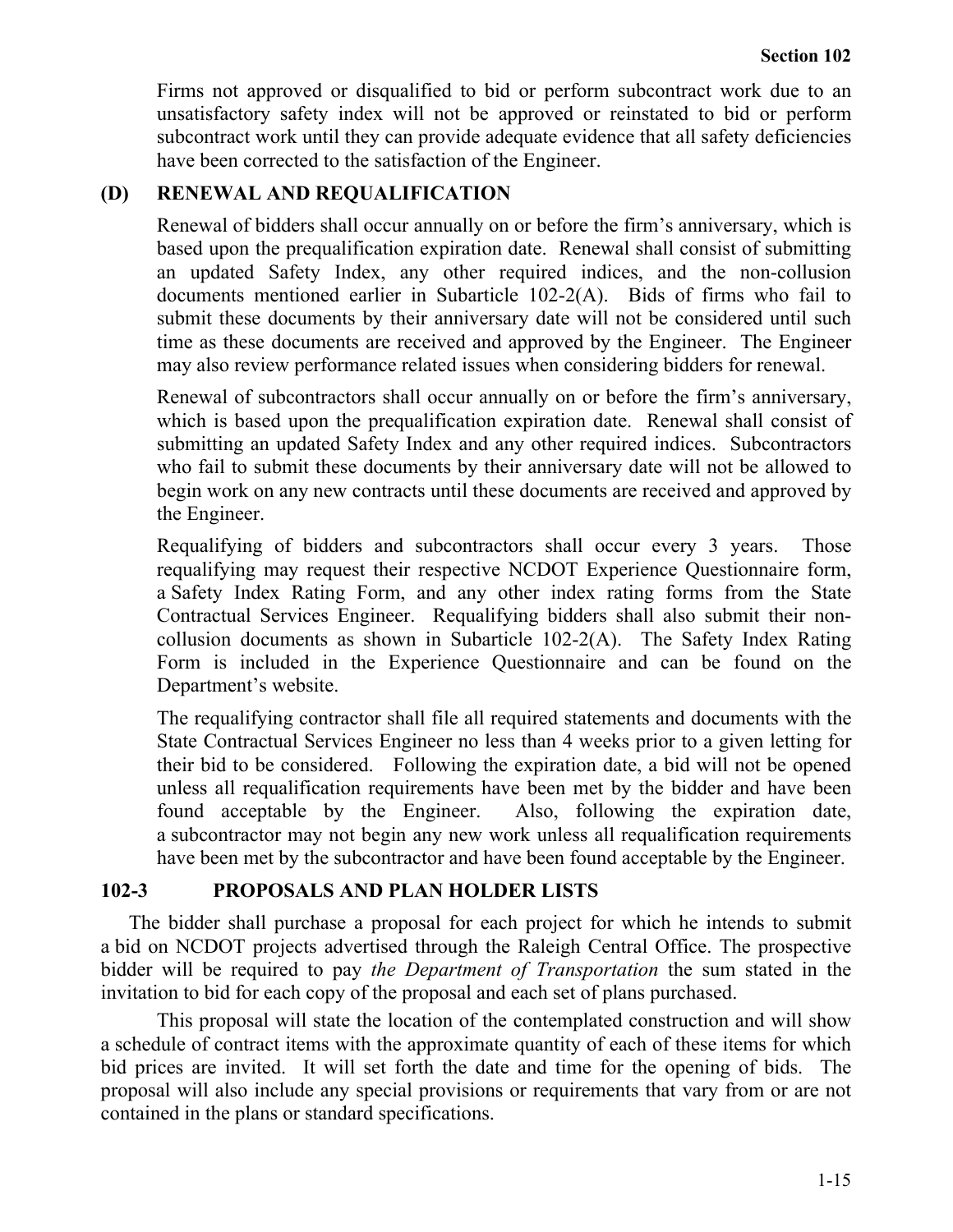The plans, standard specifications, and other documents designated in the proposal shall be considered a part of the proposal whether or not attached.

The names and identity of corporations, firms, partnerships, individuals, L.L.C. or joint ventures who have requested plans or proposals for the purposes of bidding shall be made public, except that a potential bidder who obtains a set of plans/proposals may, at the time of ordering, request that his name remain confidential.

**(A) Paper bids** The proposal will also include the printed contract forms and signature sheets for execution by both parties to the contract. In the event the bidder is awarded the contract, execution of the bid by the bidder is considered the same as execution of the contract.

All papers bound with the proposal are necessary parts thereof and shall not be detached, taken apart, or altered.

**(B) Electronic bids** The bidder shall bid in accordance with the applicable sections of Article 102-8B.

## **102-4 COMBINATION BIDS**

If the Department so elects, proposals may be issued for projects in combination or separately, so that bids may be submitted either on the combination or on separate units of the combination. The right is reserved to make awards on combination bids or separate bids to the best advantage of the Department. No combination bids, other than those specified by the Department in the proposal will be considered.

## **102-5 INTERPRETATION OF QUANTITIES IN PROPOSAL**

The quantities appearing in the proposal are approximate only and are to be used for the comparison of bids. Payment to the Contractor will be made in accordance with the terms of the contract.

When revisions in the plans are made by the Engineer that affect the quantities shown for lump sum items, adjustment in compensation may be made under the provisions of Articles 104-3 or 104-7.

### **102-6 EXAMINATION OF PLANS, SPECIFICATIONS, CONTRACT, AND SITE OF WORK**

The bidder shall examine carefully the site of the work contemplated, the plans and specifications, and the proposals and contracts therefor. The submission of a bid shall be conclusive evidence that the bidder has investigated and is satisfied as to the conditions to be encountered; as to the character, quality, and scope of work to be performed, the quantities of materials to be furnished, and as to the conditions and requirements of the proposal plans, and contract under which his bid is offered.

A bidder or contractor is cautioned to make such independent investigation and examination as he deems necessary to satisfy himself as to conditions to be encountered in the performance of the work and with respect to possible local material sources, the quality and quantity of material available from such property, and the type and extent of processing that may be required in order to produce material conforming to the requirements of the contract.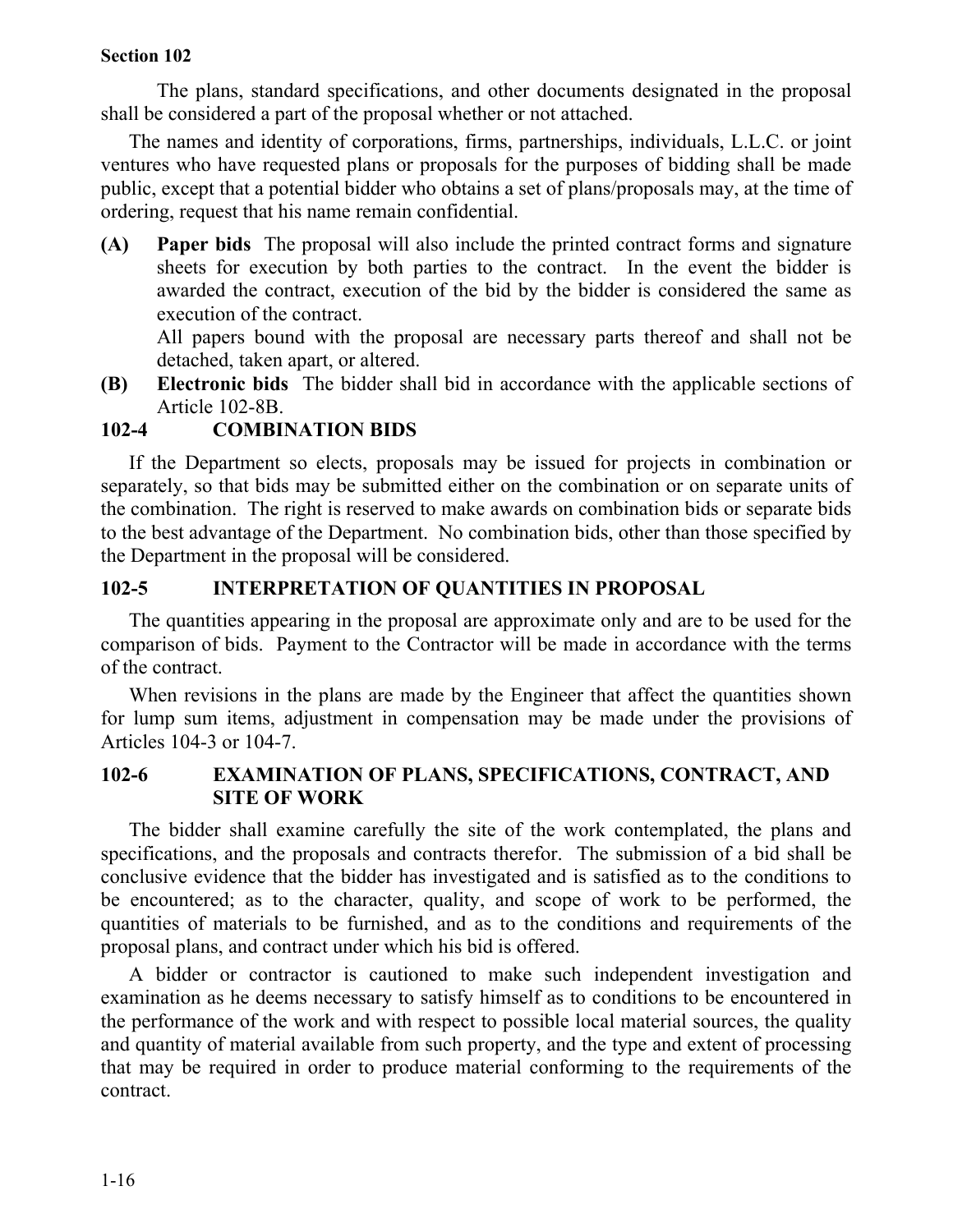#### **102-7 SUBSURFACE INVESTIGATION REPORT**

If a subsurface investigation report is available on this project, a copy may be obtained by the plan holders upon request.

The subsurface investigation on which it is based was made for the purpose of study, planning, and design, and not for construction or pay purposes. The various field boring logs, rock cores, and soil test data available may be reviewed or inspected in Raleigh at the office of the Geotechnical Unit. Neither the subsurface investigation report nor the field boring logs, rock cores, or soil test data is part of the contract.

General soil and rock strata descriptions and indicated boundaries are based on a geotechnical interpretation of all available subsurface data and may not necessarily reflect the actual subsurface conditions between borings or between sampled strata within the borehole. The laboratory sample data and the in situ (in-place) test data can be relied on only to the degree of reliability inherent in the standard test method. The observed water levels or soil moisture conditions indicated in the subsurface investigations are as recorded at the time of the investigation. These water levels or soil moisture conditions may vary considerably with time according to climatic conditions including temperature, precipitation, and wind, as well as other nonclimatic factors.

The bidder or contractor is cautioned that details shown in the subsurface investigation report are preliminary only; the final design details may be different. For bidding and construction purposes refer to the contract for final design information on this project. The Department does not warrant or guarantee the sufficiency or accuracy of the investigation made, nor the interpretations made or opinions of the Department as to the type of materials and conditions that may be encountered. The bidder or contractor is cautioned to make such independent subsurface investigations, as he deems necessary to satisfy himself as to conditions to be encountered on this project. The Contractor shall have no claim for additional compensation or for an extension of time for any reason resulting from the actual conditions encountered at the site differing from those indicated in the subsurface investigation.

#### **102-8 PREPARATION AND SUBMISSION OF BIDS**

All bids shall be prepared and submitted in accordance with the following requirements.

The bidder shall submit a unit or lump sum price for every item in the proposal other than items that are authorized alternates to those items for which a bid price has been submitted.

An amount bid shall be entered in the proposal for every item on which a unit price has been submitted. As an exception to the above, when the proposal permits a bidder to submit a bid on only a portion of the work covered by the entire proposal, the bidder shall then submit a unit or lump sum price for every item constituting that portion of the work on which the bidder has elected to place a bid other than items that are authorized alternates to those items for which a bid price has been submitted.

In the case of lump sum items, the price shall be written in figures in the Amount Bid column in the proposal.

The bid shall not contain any unauthorized additions, deletions, or conditional bids.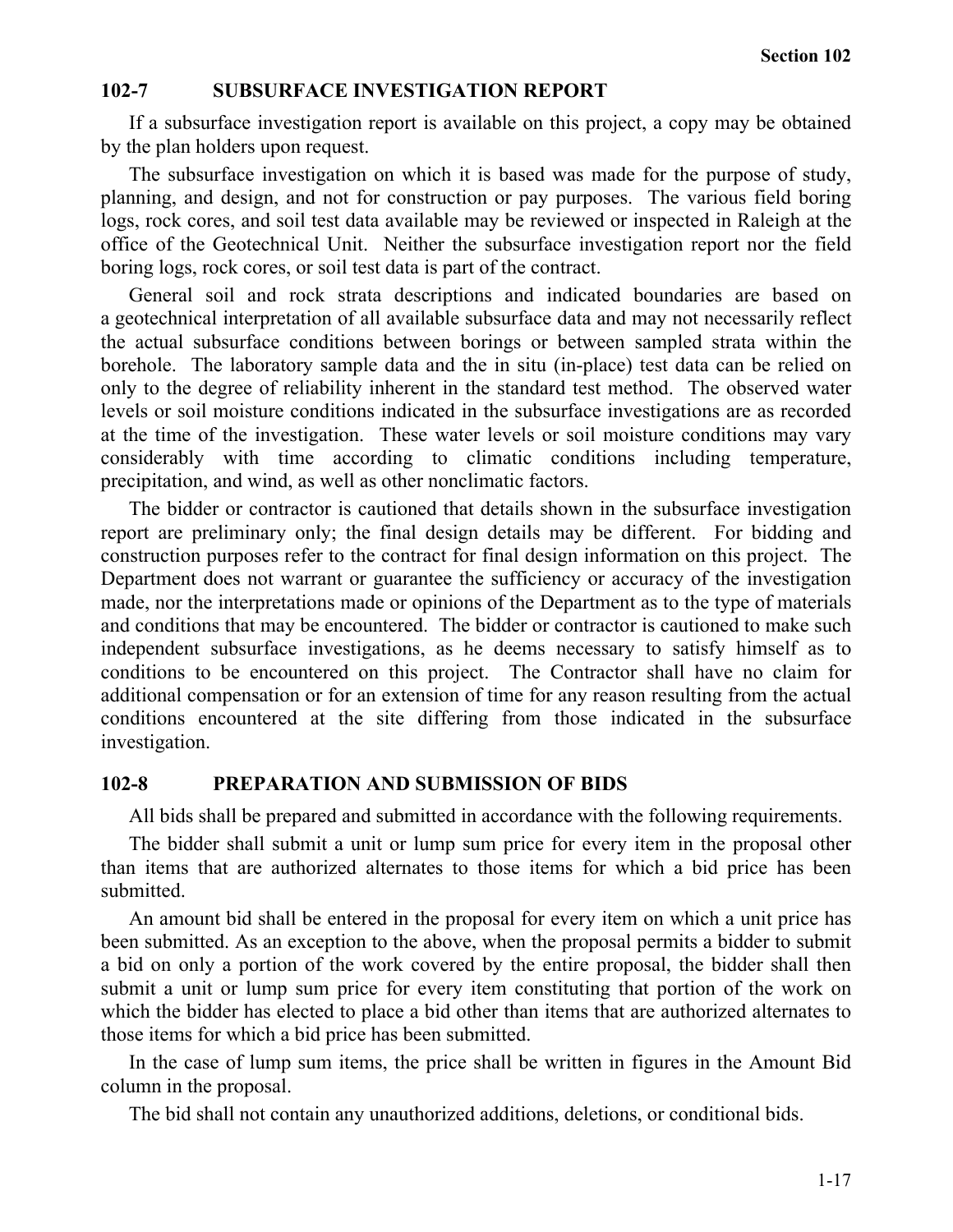The bidder shall not add any provision reserving the right to accept or reject an award, or to enter into a contract pursuant to an award.

The bid shall not be an unbalanced bid.

- **(A) Paper Bids** shall also meet the following:
	- (1) The proposal provided by the Department shall be used and shall not be taken apart or altered. The bid shall be submitted on the same proposal that has been furnished to the bidder by the Department.

The bid shall be accompanied by a bid bond on the form furnished by the Department or by a bid deposit. The bid bond shall be completely and properly executed in accordance with the requirements of Article 102-11. The bid deposit shall be a certified check or cashier check in accordance with Article 102-11.

- (2) All entries including signatures shall be written in ink.
- (3) The unit prices shall be rounded off by the bidder to contain no more than 4 decimal places.
- (4) An amount bid shall be entered in the proposal for every item on which a unit price has been submitted. The amount bid for each item other than lump sum items shall be determined by multiplying each unit bid price by the quantity for that item, and shall be written in figures in the Amount Bid column in the proposal.
- (5) In the case of lump sum items, the price shall be written in figures in the Amount Bid column in the proposal.
- (6) The total amount bid shall be written in figures in the proper place in the proposal. The total amount bid shall be determined by adding the amounts bid for each item.
- (7) Changes in any entry shall be made by marking through the entry in ink and making the correct entry adjacent thereto in ink. A representative of the bidder shall initial the change in ink.
- (8) The bid shall be properly executed. In order to constitute proper execution, the bid shall be executed in strict compliance with the following:
	- (a) If a bid is by an *individual*, it shall show the name of the individual and shall be signed by the individual with the word *Individually* appearing under the signature. If the individual operates under a firm name, the bid shall be signed in the name of the individual doing business under the firm name.
	- (b) If the bid is by a corporation, the President, Vice President, or Assistant Vice President shall execute it in the name of the corporation. The Secretary or Assistant Secretary shall attest it. The seal of the corporation shall be affixed. If the bid is executed on behalf of a corporation in any other manner than as above, a certified copy of the minutes of the Board of Directors of said corporation authorizing the manner and style of execution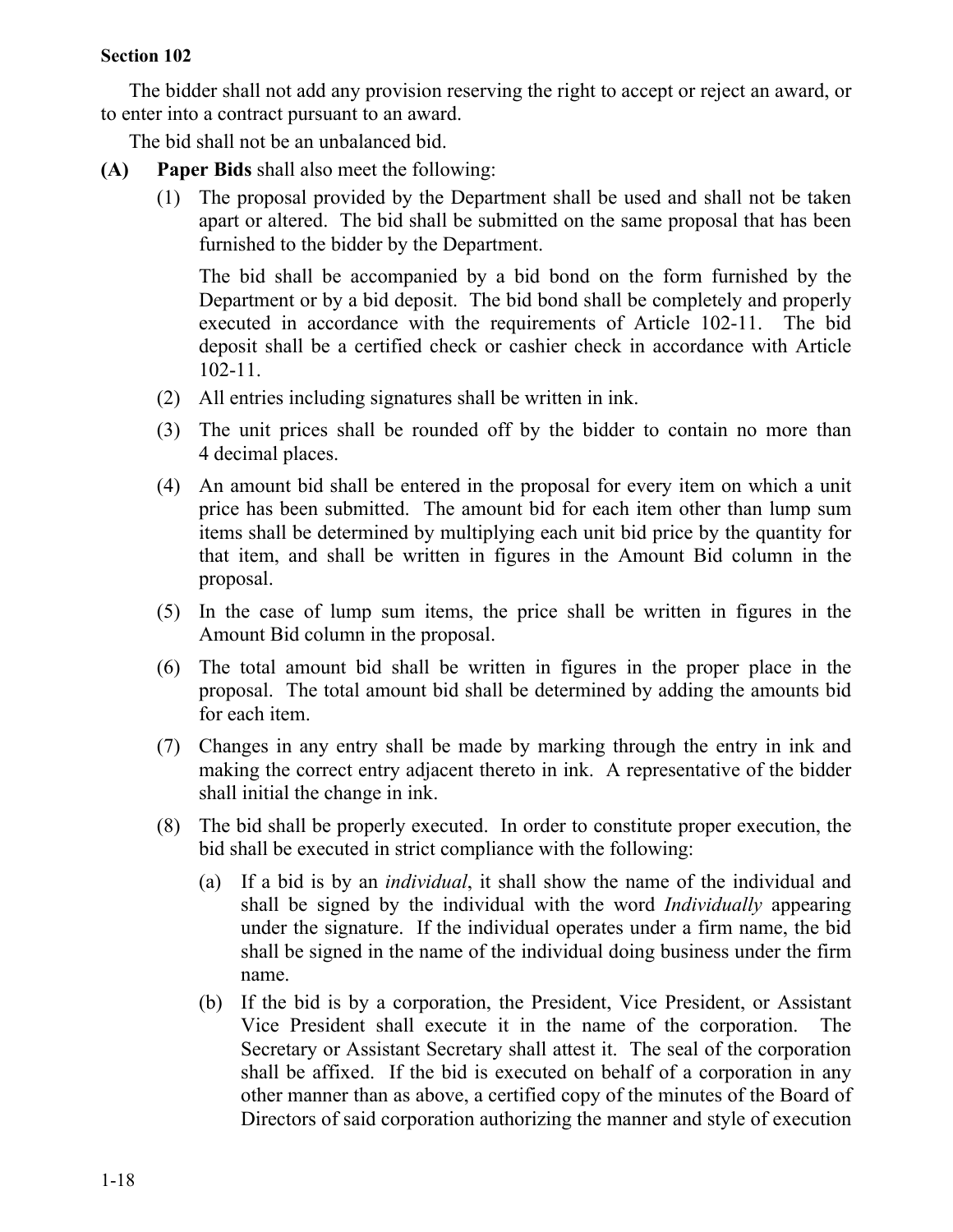and the authority of the person executing shall be attached to the bid or shall be on file with the Department.

- (c) The bid is made by a partnership, it shall be executed in the name of the partnership by one of the general partners.
- (d) If the bid is made by a limited liability company, it shall be signed by the manager and notarized.
- (e) If the bid is a joint venture, it shall be executed by each of the joint venturers in the appropriate manner set out above. In addition, the execution by the joint venturers shall appear below their names.
- (f) The bid execution shall be notarized by a notary public whose commission is in effect on the date of execution. Such notarization shall be applicable both to the bid and to the non-collusion affidavit that is part of the signature sheets.
- (9) The bid shall be placed in a sealed envelope and shall have been delivered to and received by the Department prior to the time specified in the invitation to bid.
- **(B) Electronic bids** shall also meet the following:

The Department will not be responsible if a bidder cannot submit his bid to Bid Express® and claims will not be accepted for such.

- (1) Obtain an account and valid Digital Signature from Bid Express® in order to bid electronically.
- (2) Article 103-2 Correction of Bid Errors will not apply to Electronic Bidding.
- (3) The bid shall be accompanied by an electronic bid bond or by a bid deposit. The bid bond shall be completely and properly executed in accordance with the requirements of Article 102-11. The bid deposit shall be a certified check or cashier check in accordance with Article 102-11.
- (4) Debarment Certification and Non–Collusion Affidavit The bidder shall provide a debarment certification in accordance with Articles 102-2 and 102-10.
- (5) All addenda and attachments will be considered part of the bid.
- (6) All bids shall be submitted with an electronically affixed digital signature. For the purpose of this specification, affixing a digital ID to the bid shall be the equivalent of signing before a notary public.
- (7) By submitting an electronic bid, the bidder certifies that he has read, understands, accepts, acknowledges and agrees to comply with all statements, conditions and Specifications in the electronic bid submittal.
- (8) Bids will be decrypted, opened, printed to paper and read publicly in accordance with Subarticle 102-14.
- (9) The Contractor shall submit a fully executed Execution of Contract, signature sheet, and payment and performance bonds within 14 calendar days of receipt of award letter in accordance with Article 102-10.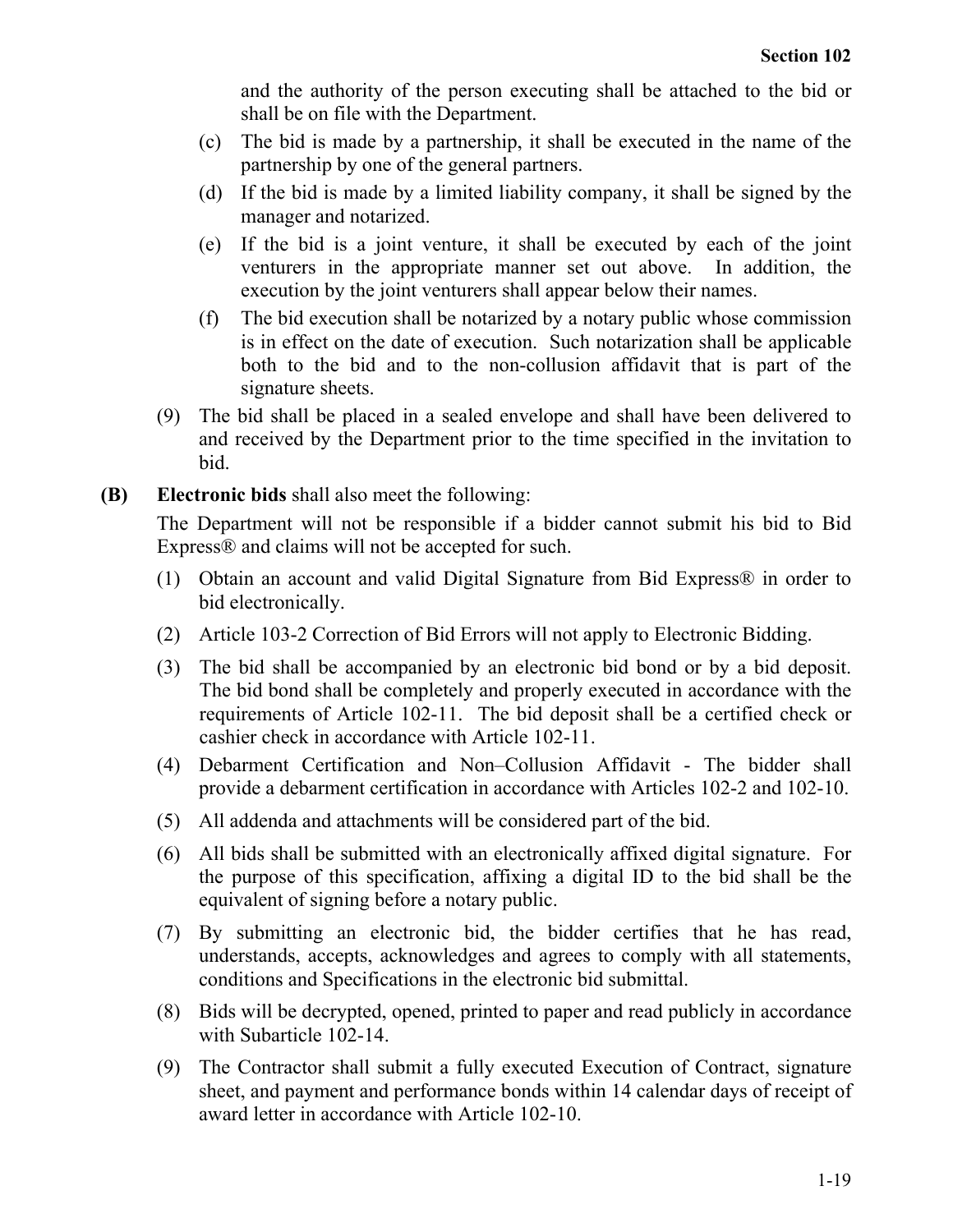**102-9 BLANK**

## **102-10 NON-COLLUSION AFFIDAVIT AND DEBARMENT CERTIFICATION**

- **(A) General** Prime contractors and lower tier participants in each transaction involving public funds shall execute a non-collusion certification and debarment certification. Transactions that require certifications from lower tier participants are:
	- (1) Transactions between a prime contractor and a person, other than for a procurement contract, for goods or services, regardless of type.
	- (2) Procurement contracts for goods and services, between a prime contractor and a person, regardless of type, expected to equal or exceed the Federal small purchase threshold fixed at 10 U.S.C. 2304(g) [currently twenty-five thousand dollars (\$25,000)] under a prime contract.
	- (3) Procurement contracts for goods or services between a prime contractor and a person, regardless of the amount, under which that person will have a critical influence on or substantive control over the transaction. Such persons include, but are not limited to, bid estimators and contract managers.

The certifications for both the prime contractor and the lower tier participants shall be on a form furnished by the Department of Transportation to comply with Federal Highway Administration requirements, as published in 49 CFR Part 29. The prime contractor is responsible for obtaining the certifications from the lower tier participants and is responsible for keeping them as part of the contract records.

- **(B) Non-collusion Affidavit** In compliance with applicable Federal and State laws and regulations, each and every bidder shall furnish the Department with an affidavit certifying that the bidder has not entered into any agreement, participated in any collusion, or otherwise taken any action in restraint of free competitive bidding in connection with his bid on the project. The affidavit shall also conclusively indicate that the bidder intends to do the work with its own bonafide employees or subcontractors and is not bidding for the benefit of another contractor.
- **(C) Debarment Certification** In compliance with applicable Federal and State laws and regulations, each and every bidder shall furnish the Department with a debarment certification, stating that he is not debarred, or if he is debarred, an explanation shall be included. The explanation will not necessarily result in denial of participation in a contract. Failure to furnish a certification or an explanation will be grounds for rejection of a bid. If the prequalified bidder's status changes, he shall immediately submit a new fully executed debarment certification with an explanation of the change.

Failure to have a fully executed non-collusion affidavit and debarment certification on file in the Contractual Services Office prior to submitting bids will cause those bids to be non-responsive.

(1) **Paper Bid** Execution of Bid, Noncollusion Affidavit and Debarment Certification forms will be included in the Proposal as part of the signature sheets. Execution of the signature sheets will also constitute execution of the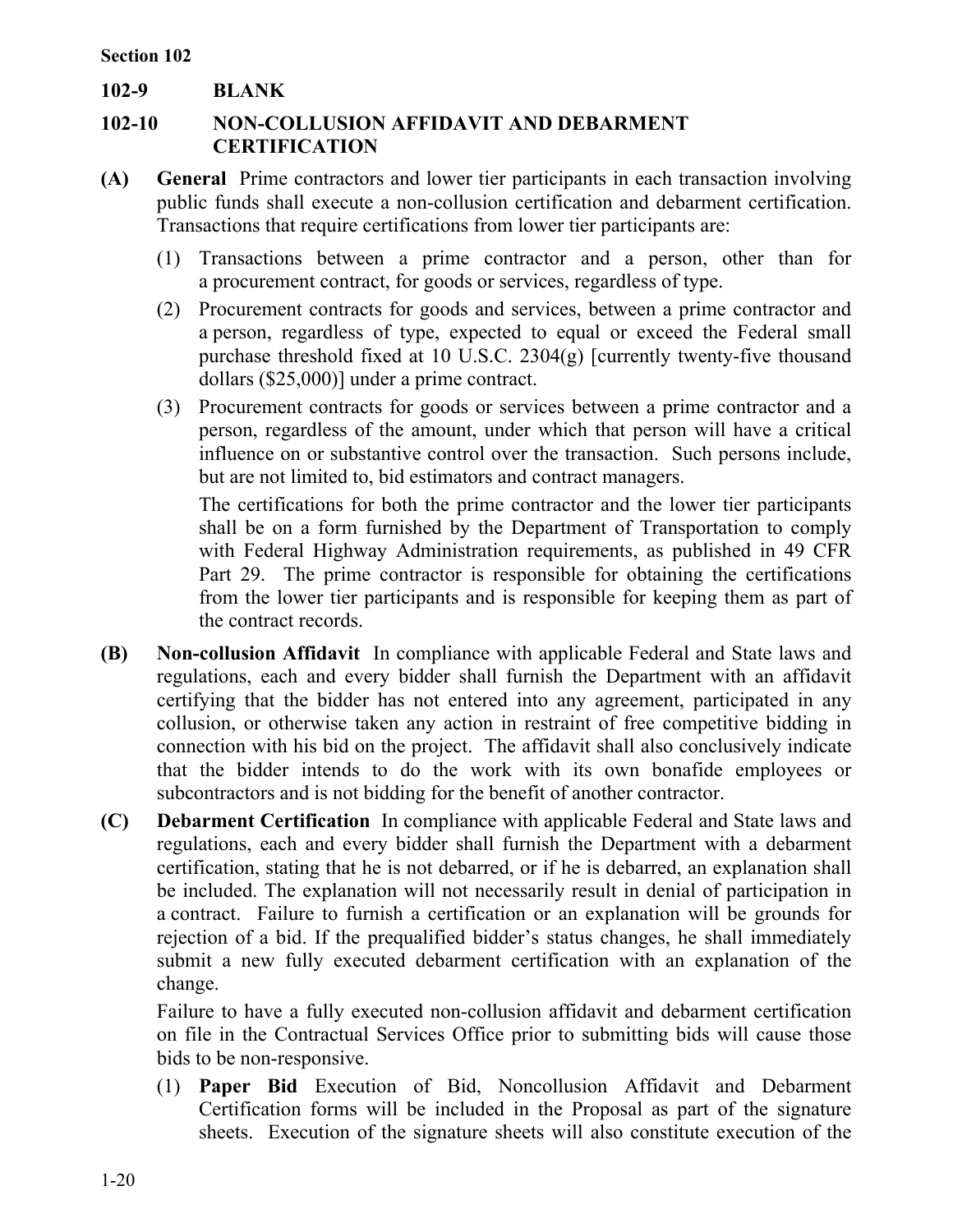bid, non-collusion affidavit and the debarment certification. The signature sheets shall be notarized.

(2) **Electronic Bids** The prequalified bidder shall have a fully executed Non-Collusion Affidavit and Debarment Certification on file in the Contractual Services Office prior to submitting his bid. Non-collusion and debarment certification forms may be downloaded from the Department's website.

The bidder shall provide a debarment certification in the electronic bid submittal. If a bidder cannot provide the debarment certification required, he shall provide an explanation in the Bid Express® miscellaneous folder within the .ebs file.

After the successful bidder receives the award letter, he shall submit a fully executed Execution of Contract, Non-Collusion Affidavit and Debarment Certification signature sheet, within 14 calendar days of receipt of the award letter.

### **102-11 BID BOND OR BID DEPOSIT**

Each bid shall be accompanied by a corporate bid bond or a bid deposit of a certified or cashiers check in the amount of at least 5% of the total amount bid for the contract. When a bid is secured by a bid deposit (certified check or cashiers check), the execution of a bid bond will not be required.

If the bidder has failed to meet all conditions of the bid bond and the Department has not received the amount due under the bid bond, the bidder may be disqualified from further bidding as provided in Article 102-16.

No bid will be considered or accepted unless accompanied by one of the foregoing securities. The bid bond shall be executed by a Corporate Surety licensed to do business in North Carolina and the certified check or cashiers check shall be drawn on a bank or trust company insured by the Federal Deposit Insurance Corporation and made payable to the *Department of Transportation* in an amount of at least 5% of the total amount bid for the contract. The condition of the bid bond or bid deposit is: the Principal shall not withdraw its bid within 60 days after the opening of the same, and if the Board of Transportation shall award a contract to the Principal, the Principal shall within 14 calendar days after the notice of award is received by him give, payment and performance bonds with good and sufficient surety as required for the faithful performance of the contract and for the protection of all persons supplying labor and materials in the prosecution of the work; in the event of the failure of the Principal to give such payment and performance bonds as required, then the amount of the bid bond shall be immediately paid to the Department as liquidated damages, or, in the case of a bid deposit, the deposit shall be forfeited to the Department.

Withdrawal of a bid due to a mistake made in the preparation of the bid, where permitted by Article 103-3, shall not constitute withdrawal of a bid as cause for payment of the bid bond or forfeiture of the bid deposit.

When a bid is secured by a bid bond, the bid bond shall be on the form furnished by the Department. The bid bond shall be executed by both the bidder and a Corporate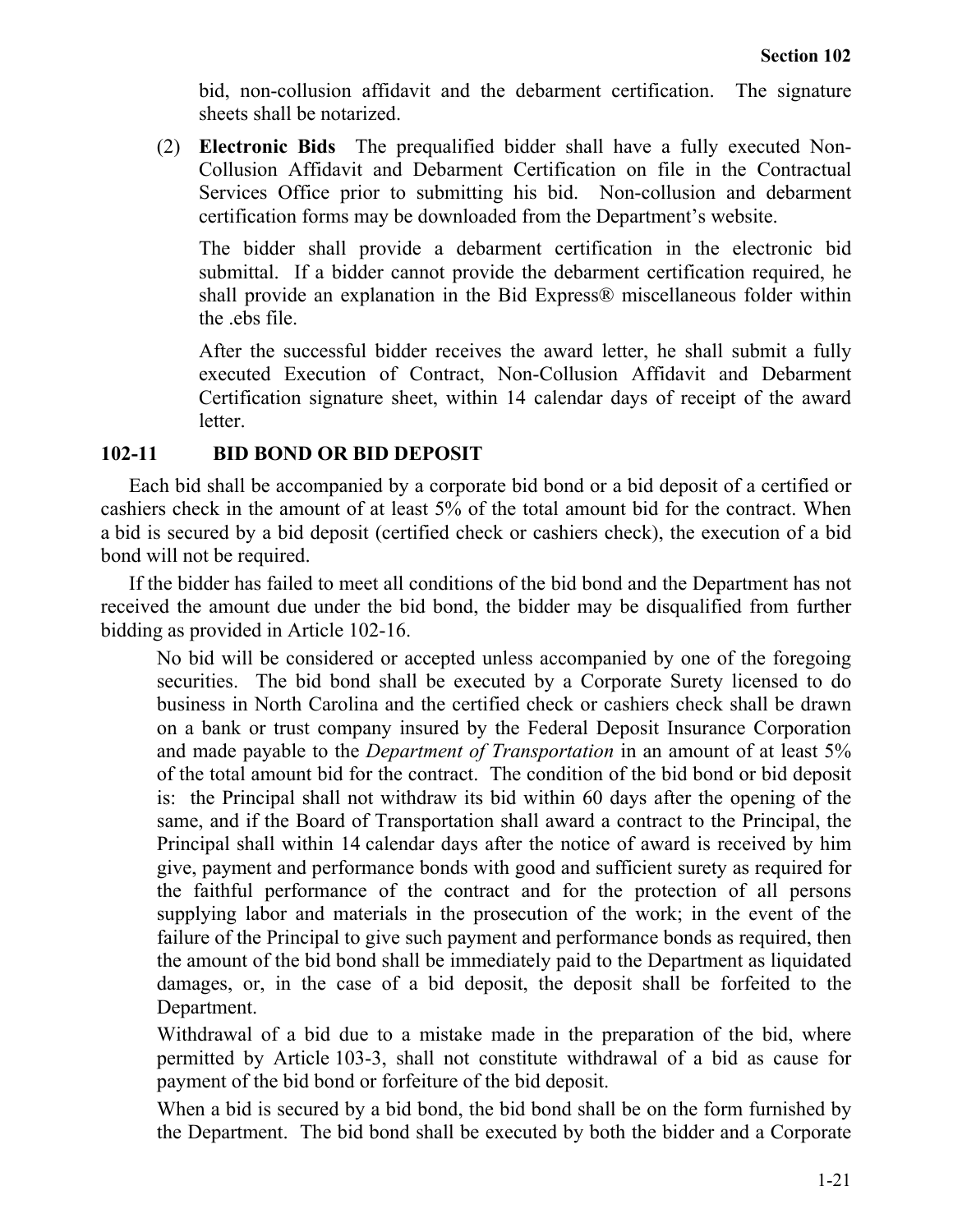Surety licensed under the laws of North Carolina to write such bonds. The execution by the bidder shall be in the same manner as required by Article 102-8 for the proper execution of the bid. The execution by the Corporate Surety shall be the same as is provided for by Article 102-8(A)(8)(b), for the execution of the bid by a corporation. The seal of the Corporate Surety shall be affixed to the bid bond. The bid bond form furnished is for execution of the Corporate Surety by a General Agent or Attorney in Fact. A certified copy of the Power of Attorney shall be attached if the bid bond is executed by a General Agent or Attorney in Fact. The Power of Attorney shall contain a certification that the Power of Attorney is still in full force and effect as of the date of the execution of the bid bond by the General Agent or Attorney in Fact. If the bid bond is executed by the Corporate Surety by the President, Vice President, or Assistant Vice President, and attested to by the Secretary or Assistant Secretary, then the bid bond form furnished shall be modified for such execution, instead of execution by the Attorney in Fact or the General Agent.

**(A) Electronic Bids** An electronic corporate surety bid bond for at least 5 percent of the total amount bid shall accompany each electronic bid, or the Contractor may submit a certified check or cashier's check in lieu of an electronic bid bond. The certified check or cashier's check shall be for at least 5 percent of the total amount bid; shall be received by 5 p.m. the last business day before the bid letting, and shall be delivered to the Contract Officer at the address shown in the Invitation to Bid.

Contact either or both of the following bond management companies in order to acquire the necessary service to submit an electronic bid bond.

- (1) Surety 2000 or 100 Terminal Dr., Plainview, NY 11805, 1-800-660-3263
- (2) Surepath

InSure Vision Technologies, LLC

5170 Sepulveda Blvd., Ste. 200, Sherman Oaks, CA 91403, 1-818 783-3460

## **102-12 DELIVERY OF BIDS**

- **(A) Paper Bids** shall be delivered prior to the time and place specified in the contract. Bids received after such time will not be accepted and will be returned to the bidder unopened.
- **(B) Electronic Bids** shall be submitted via approved Department electronic bidding software in accordance with Article 102-8.

## **102-13 WITHDRAWAL OR REVISION OF BIDS**

**(A) Paper Bid** A bidder may, without prejudice to himself, withdraw a paper bid after it has been delivered to the Department, provided the request for such withdrawal is made in writing, to the Contract Officer before the date and time set for the opening of bids. The bidder may then submit a revised bid provided it is received prior to the time set for opening of bids.

Only those persons authorized to sign bids under the provisions of Article 102-8, Item 8, shall be recognized as being qualified to withdraw a bid.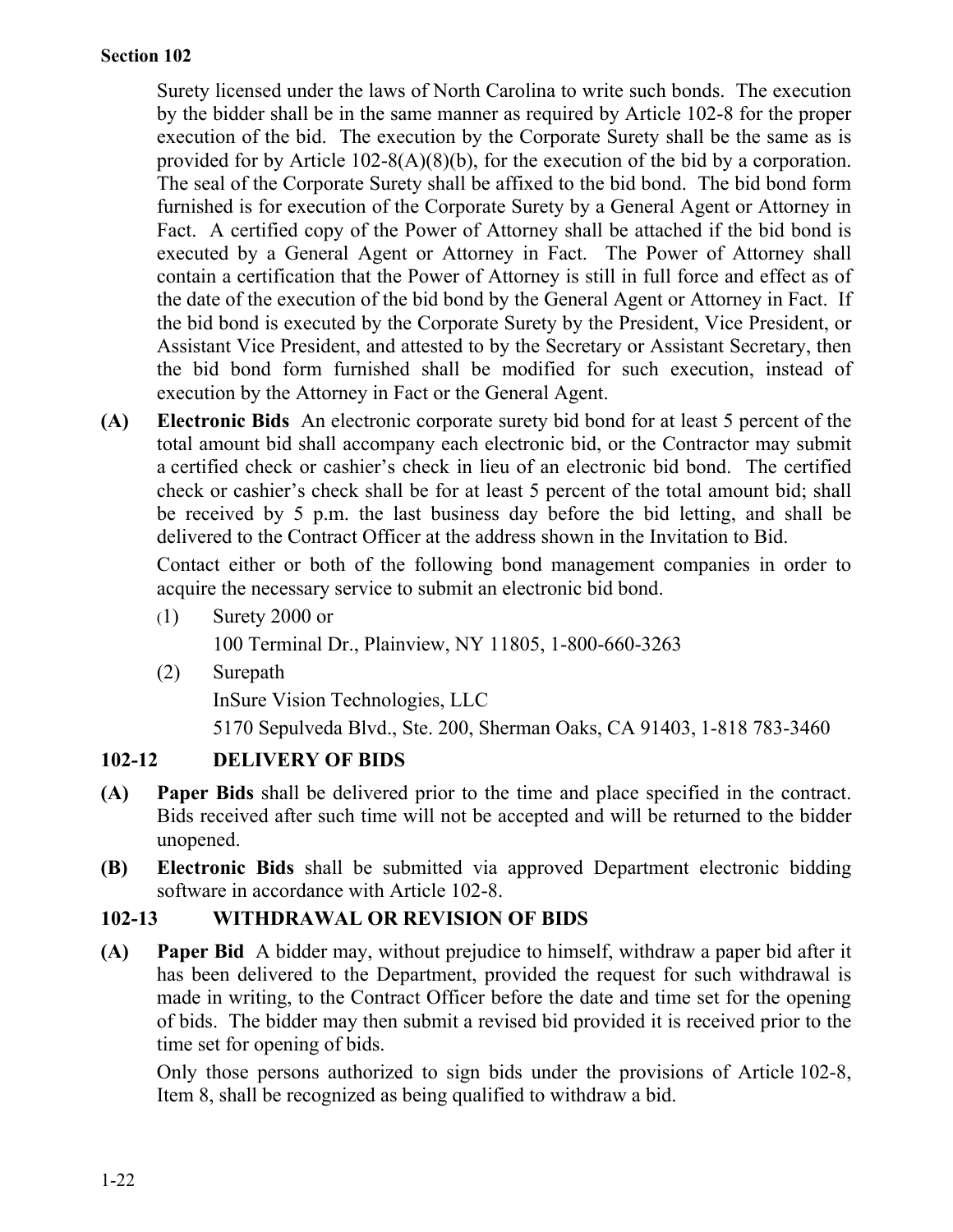**(B) Electronic Bid** An electronic bid may be changed and resubmitted as many times as desired prior to the advertised bid opening time specified in the Invitation to Bid. The latest time stamped electronically submitted bid prior to the advertised bid opening time will constitute the bid.

Withdrawal of a bid after the date and time set for the opening of bids will be permitted only in accordance with Article 103-3.

### **102-14 RECEIPT AND OPENING OF BIDS**

A bid will be received and opened from any bidder who:

- **(A)** Is prequalified in accordance with the provisions of Article 102-2, and
- **(B)** Has delivered the bid to the place indicated in the contract prior to the time indicated in the invitation to bid.
	- (1) **Paper Bids** will be opened and read publicly at the time and place indicated in the invitation to bid. Bidders, their authorized agents, and other interested parties are invited to be present.
	- (2) **Electronic Bids** will be decrypted, opened, printed to paper and read publicly at the time and place specified in the invitation to bid.

A bid received from a bidder who has not complied with the above requirements will be returned to the Bidder unopened and under no circumstances will be considered for award.

In the event of technical difficulties or adverse weather conditions, the Department reserves the right to postpone the reading of bids past the advertised bid opening time and date.

### **102-15 REJECTION OF BIDS**

Any bid submitted that fails to comply with any of the requirements of Article 102-8, 102-10 or 102-11 shall be considered irregular and may be rejected.

Irregularities due to apparent clerical errors and omissions may be waived in accordance with Article 103-2.

Any bid including any unit or lump sum bid price that is unbalanced to the potential detriment of the Department will be considered irregular and may be rejected. In the event the Board determines it is in the best public interest to accept such irregular bid, it may award the contract based on such bid subject to the requirements of Subarticle 109-4(C).

All bidders shall comply with all applicable laws regulating the practice of general contracting as contained in *Chapter 87 of the General Statutes of North Carolina* which requires the bidder to be licensed by the N.C. Licensing Board for Contractors when bidding on any non-federal aid project where the bid is \$30,000 or more, except for certain specialty work as determined by the licensing board. Bidders shall also comply with all other applicable laws regulating the practices of electrical, plumbing, heating and air conditioning and refrigeration contracting as contained in *Chapter 87 of the General Statutes of North Carolina*. Notwithstanding the limitations on bidding, the bidder who is awarded any project shall comply with *Chapter 87 of the General Statutes of North Carolina* for licensing requirements within 60 calendar days of bid opening, regardless of funding sources.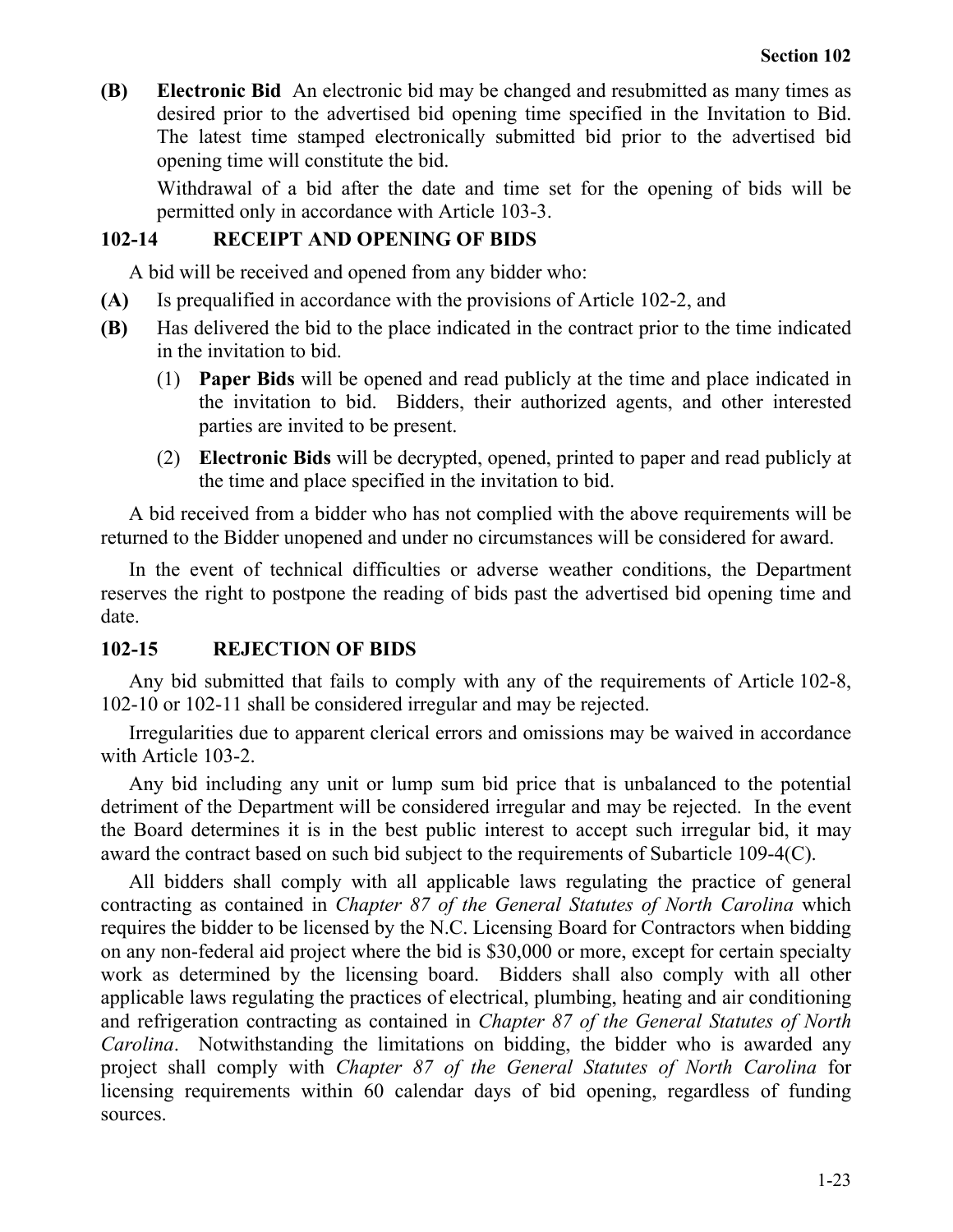In addition to the above, any bids for contracts not funded with any Federal funds that are submitted by any bidder who has failed to obtain the appropriate General Contractor's license, as required by Chapter 87 of the General Statutes of North Carolina, shall be considered non-responsive and will not be considered for award.

The right to reject any and all bids shall be reserved to the Board.

## **102-16 DISQUALIFICATION OF BIDDERS**

Any one of the following causes may be justification for disqualifying a Contractor from further bidding until he has applied for and has been requalified in accordance with Article 102-2:

- **(A)** Unsatisfactory progress in accordance with Article 108-8.
- **(B)** Being declared in default in accordance with Article 108-9.
- **(C)** Uncompleted contracts which, in the judgment of the Engineer, might hinder or prevent the timely completion of additional work if awarded.
- **(D)** Failure to comply with prequalification requirements.
- **(E)** The submission of more than one bid for the same contract by an individual, partnership, joint venture, L.L.C. or corporation prequalified under the same prequalification number.
- **(F)** Evidence of collusion among bidders. Each participant in such collusion will be disqualified.
- **(G)** Failure to furnish a non-collusion affidavit upon request.
- **(H)** Failure to comply with Article 108-6.
- **(I)** Failure to comply with a written order of the Engineer as provided in Article 105-1 if in the judgment of the Engineer, such failure is of sufficient magnitude to warrant disqualification.
- **(J)** Failure to satisfy the Disadvantaged Business Enterprise requirements of the project special provisions.
- **(K)** The Department has not received the amount due under a forfeited bid bond or under the terms of a performance bond.
- **(L)** Failure to submit the documents required by Article 109-10 within 60 days after request by the Engineer.
- **(M)** Failure to return overpayments as directed by the Engineer.
- **(N)** Failure to maintain a satisfactory safety index as required by Article 102-2.
- **(O)** Recruitment of Department employees for employment as prohibited by Article 108-5.
- **(P)** False information submitted on any application, statement, certification, reports, records and/or reproduction.

Conviction of any employee of the company, of any applicable state or federal law, may be fully imputed to the business firm with which he is or was associated or by whom he was employed or with the knowledge or approval of the business firm or there after ratified by it.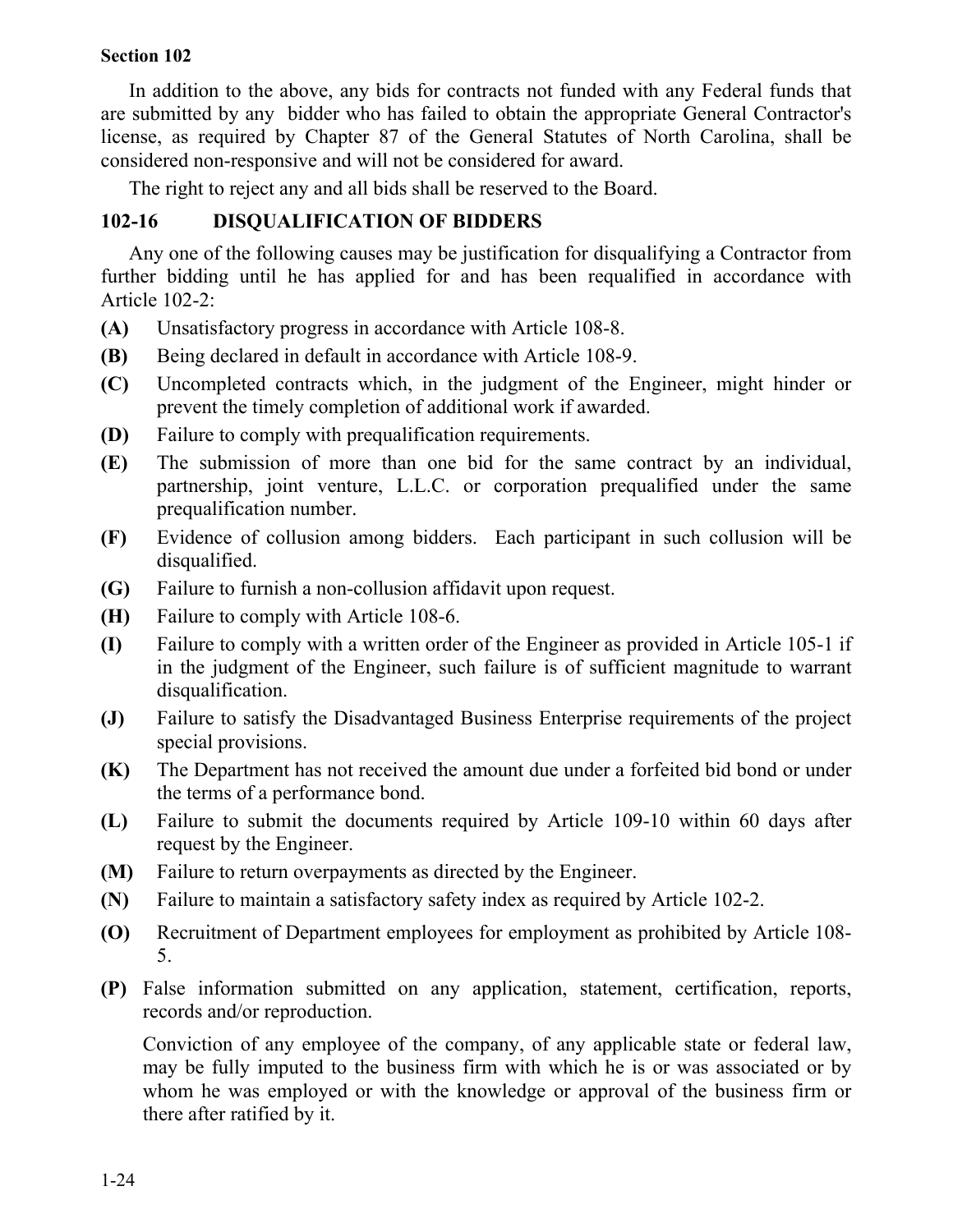- **(Q)** Being debarred from performing work with other city, state, and federal agencies.
- **(R)** Failure to perform guaranty work within the terms of the contract.

Upon a determination that a contractor should be disqualified for one or more of the reasons listed above, the Department may, at its discretion, remove all entities prequalified under the same Prequalification Number.

#### **SECTION 103**

### **AWARD AND EXECUTION OF CONTRACT**

#### **103-1 CONSIDERATION OF BIDS**

After the bids are opened and read, they will be compared on the basis of the summation of the products of the quantities shown in the bid schedule by the unit bid prices. The results of such comparisons will be immediately available to the public. In the event of errors, omissions, or discrepancies in the bid prices, corrections to the bid prices will be made in accordance with the requirements of Article 103-2. Such corrected bid prices will be used for the comparison and consideration of bids.

The right is reserved to reject any or all bids, to waive technicalities, to request the low bidder to submit an up-to-date financial and operating statement, to advertise for new bids, or to proceed to do the work otherwise, if in the judgment of the Board, the best interests of the State will be promoted thereby.

#### **103-2 CORRECTION OF BID ERRORS**

#### **(A) Paper Bids**

#### (1) **General**

The provisions of this article shall apply in waiving irregularities and correcting apparent clerical errors and omissions in the unit bid price and the amount bid for bid items.

#### (2) **Omitted Unit Bid Price--Amount Bid Completed--Quantity Bid on Is One Unit**

In the case of a bid item for which the amount bid is completed, but the unit bid price is omitted and the quantity shown in the proposal for the bid item is only one unit, the unit bid price shall be deemed to be the same as the amount bid for that bid item and shall constitute the contract unit price for that bid item.

### (3) **Omitted Unit Bid Price--Amount Bid Completed--Quantity Bid on Is More Than One Unit**

In the case of a bid item for which the amount bid is completed (extension of the unit bid price by the quantity) but the unit bid price is omitted and the quantity shown in the proposal for the bid item is more than one unit, the unit bid price shall be deemed to be the amount derived by dividing the amount bid for that item by the quantity shown in the proposal for that bid item and shall constitute the contract unit price for that bid item.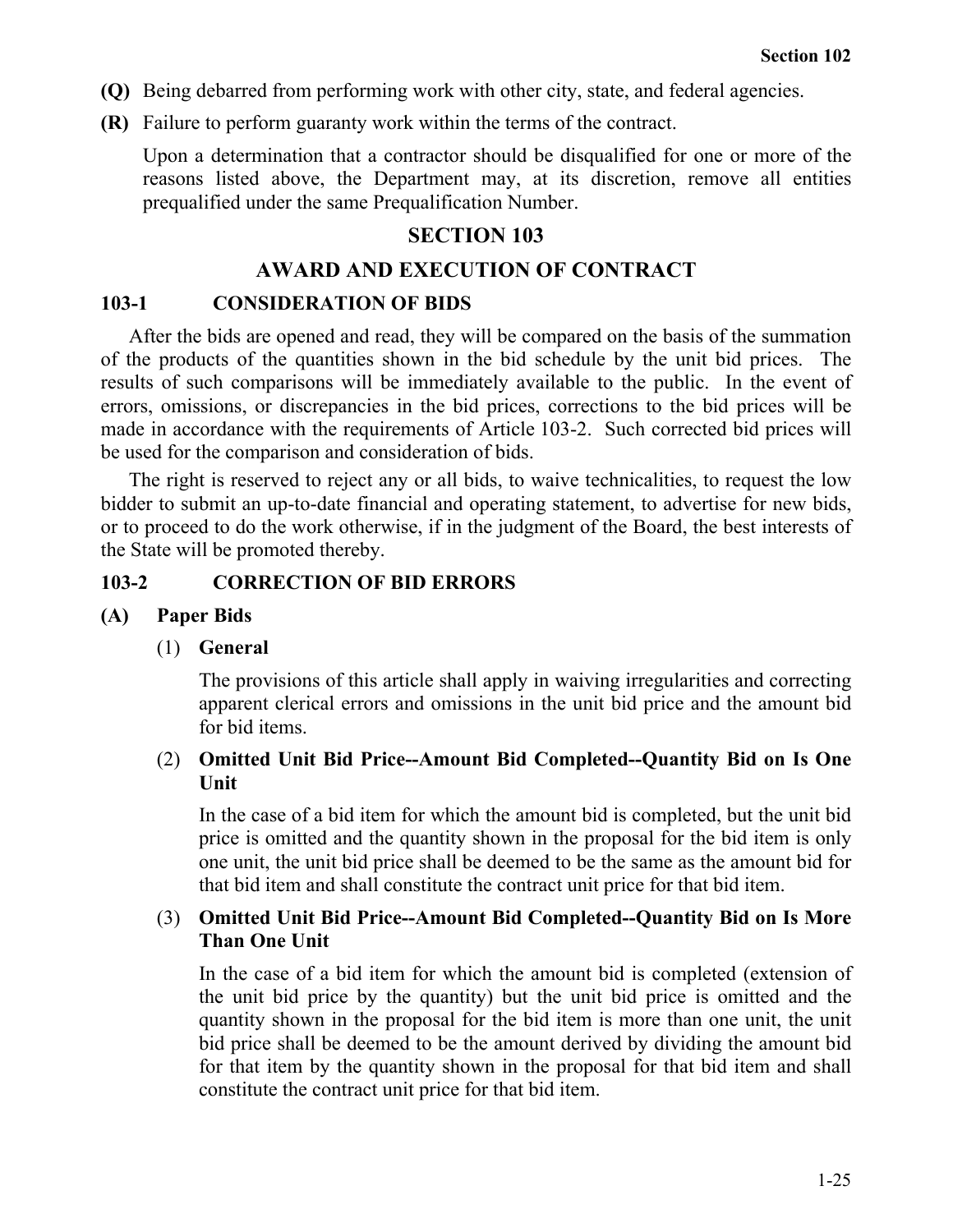## (4) **Discrepancy in the Unit Bid Price and the Amount Bid**

In the case of a bid item in which there is a discrepancy between the unit bid price and the extension for the bid item (amount bid), the unit bid price shall govern.

As an exception to the above, on bids for contracts not funded with any Federal funds, the extension for the bid item (amount bid) shall govern when the discrepancy consists of an obvious clerical mistake in the unit bid price consisting of the misplacement of a decimal point. The correction to the unit bid price will be made only when the following two conditions are met:

- (a) The corrected unit bid price multiplied by the quantity equals the amount bid for the bid item.
- (b) The corrected unit bid price is closer to the average of the engineer's estimate and the individual bids for the contract item than the uncorrected unit bid price.

## (5) **Omitted Unit Bid Price and Omitted Amount Bid--Deemed Zero Bid**

The provisions of this subarticle shall apply only to bids for contracts not funded with any Federal funds.

In the case of omission of the unit bid price and the omission of the amount bid for any one item, and also in the case of the omission of the amount bid where a lump sum price is called for, the amount bid and the unit bid price shall be deemed to be zero where the value of the omitted amount bid is 1 percent or less of the total amount bid for the entire project (excluding the omitted item). The value of the omitted amount bid will be derived by determining the average of the engineer's estimate and the individual bids for that contract item.

Where the unit bid price is deemed to be zero as provided in this subarticle, such zero unit bid price shall constitute the contract unit price for the affected bid item.

Where the amount bid for a lump sum bid item is deemed to be zero as provided in this subarticle, such zero amount bid shall constitute the contract lump sum price for that bid item.

This subarticle shall not apply to the bid item for Mobilization.

(6) Unit bid prices containing more than four (4) decimal places.

In the case of a Bid Item for which the amount bid contains more than four (4) decimal places for the Unit Bid Price, only the whole number and the first four (4) decimal places shall constitute the Contract Unit Price for that Bid Item.

### **(B) Electronic Bids**

- (1) Enter a unit price in schedule of items. Totals will be generated automatically.
- (2) Data incorrectly entered will not be recognized and the bid item will remain blank until entered correctly.
- (3) Enter no more than 4 decimal places for unit price.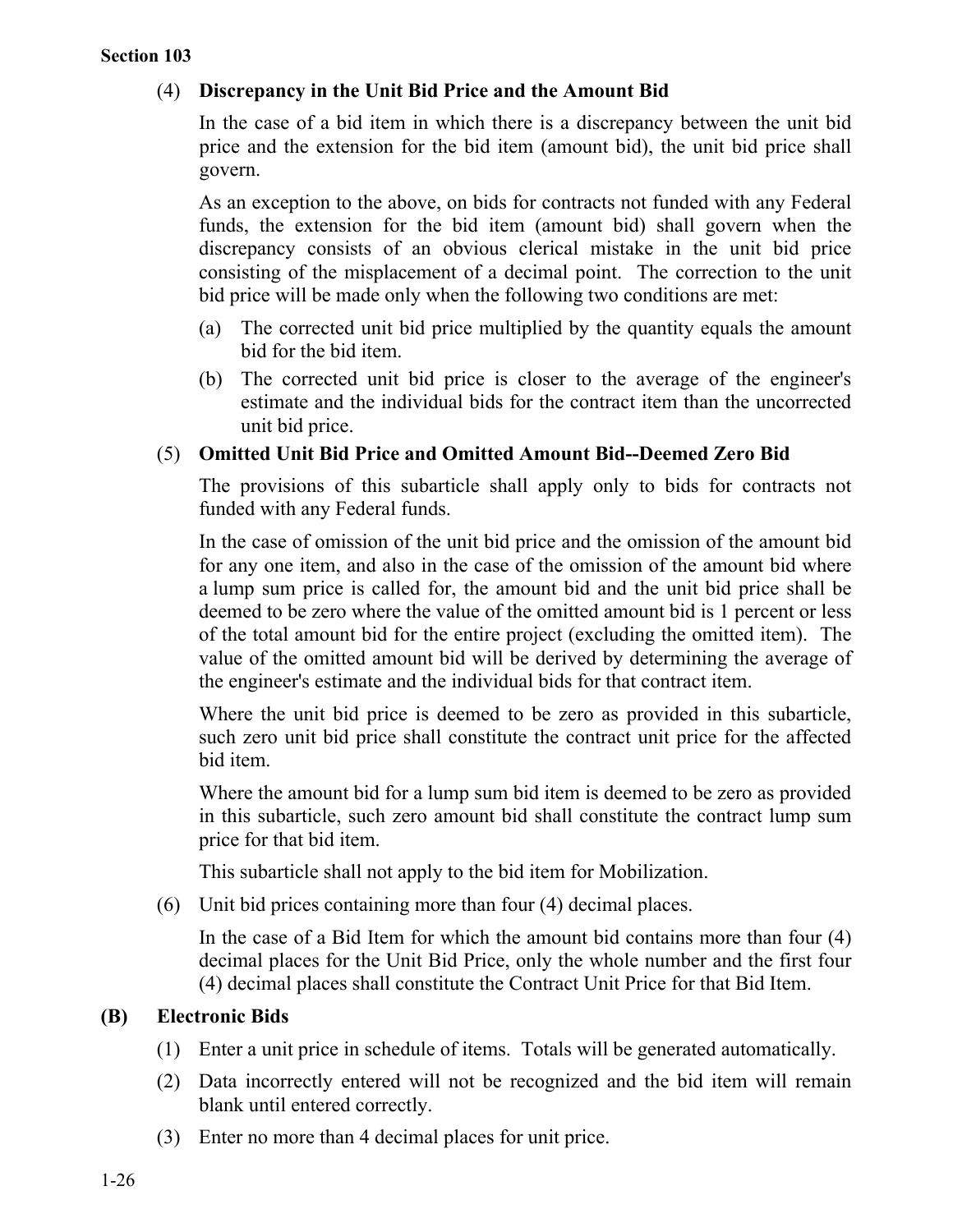- (4) Zero will be considered a valid bid. Do not enter zero (0) in any unit price field unless zero is the intended bid for that item.
- (5) When the proposal includes alternates, the bidder may bid only one alternate or may bid multiple alternates as shown in the proposal. Expedite<sup>®</sup> will determine the lowest total price based on the alternate(s) bid. Any bid price entered, including zero as shown in (4) above will be considered a valid bid.

## **103-3 WITHDRAWAL OF BIDS--MISTAKE**

## **(A) Criteria for Withdrawal of Bid:**

The Department of Transportation may allow a bidder submitting a bid pursuant to G.S. 136-28.1 for construction or repair work to withdraw his bid after the scheduled time of bid opening upon a determination that:

- (1) A mistake was in fact made in the preparation of the bid.
- (2) The mistake in the bid is of a clerical or mathematical nature and not one of bad judgment, carelessness in inspecting the work site, or in reading the contract.
- (3) The mistake is found to be made in good faith and was not deliberate or by reason of gross negligence.
- (4) The amount of the error or mistake is equal to or greater than 3 percent of the total amount bid.
- (5) The notice of mistake and request for withdrawal of the bid by reason of the mistake is communicated to the Engineer within 48 hours after the scheduled time of bid opening. Upon proper notification of a mistake and request for withdrawal of bid, the bidder shall submit within 48 hours written notice of mistake accompanied by copies of bid preparation information to the Engineer. The notification of a mistake, request for withdrawal of bid and copies of bid preparation information shall be submitted to the State Contract Officer or Engineer.
- (6) The Department of Transportation will not be prejudiced or damaged except for the loss of the bid.

## **(B) Hearing by the Engineer**

If a bidder files a notice of mistake along with a request to withdraw his bid, the Engineer will promptly hold a hearing thereon. The Engineer will give to the requesting bidder reasonable notice of the time and place of any such hearing. The bidder may appear at the hearing and present the original working papers, documents, or materials used in the preparation of the bid sought to be withdrawn, together with other facts and arguments in support of his request to withdraw his bid. The bidder shall be required to present a written affidavit that the documents presented are the original, unaltered documents used in the preparation of the bid.

## **(C) Action by State Highway Administrator**

A determination may be made by the Administrator that the bidder meets the criteria for withdrawal of the bid as set forth in Subarticle 103-3(A) upon presentation of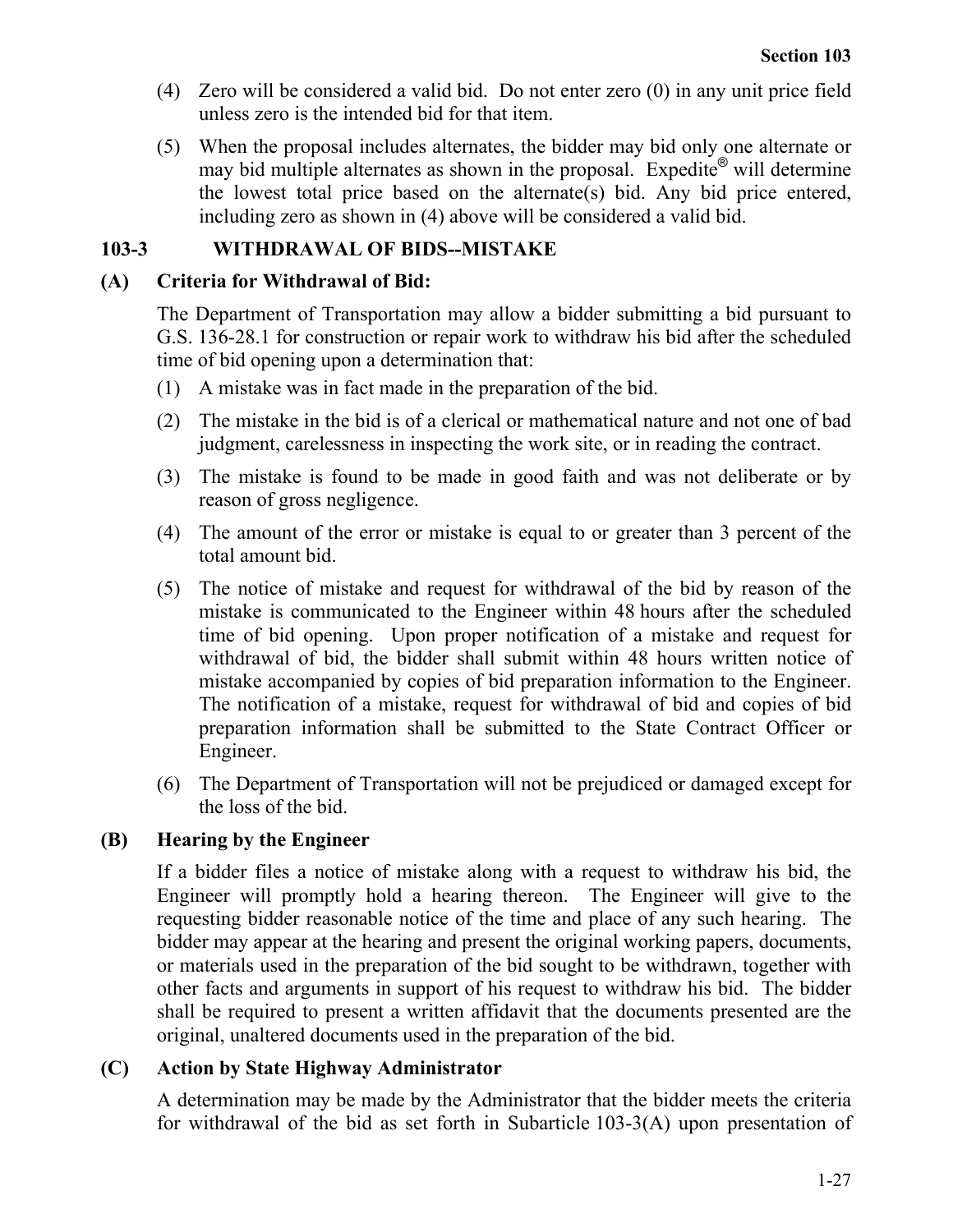clear and convincing evidence by the bidder. The Engineer will present his findings to the State Highway Administrator for action on the bidder's request. The Engineer will advise the bidder of the Administrator's decision prior to the Board of Transportation's consideration of award.

## **(D) Bid Bond**

If a bid mistake is made and a request to withdraw the bid is made, the bid bond shall continue in full force and effect until there is a determination by the Administrator that the conditions in Subarticle 103-3(A) have been met. The effect of the refusal of the Contractor to give payment and performance bonds within 14 calendar days after the notice of award is received by him, if award has been made by the Board of Transportation after consideration and denial of the Contractor's request to withdraw his bid, shall be governed by the terms and conditions of the bid bond.

## **103-4 AWARD OF CONTRACT**

## **(A) General**

The North Carolina Department of Transportation, in accordance with the provisions of Title VI of the Civil Rights Act of 1964 (78 Statue. 252) and the Regulations of the Department of Transportation (49 CFR, Part 21), issued pursuant to such act, hereby notifies all bidders that it will affirmatively insure that contracts entered in pursuant to advertisements, if awarded, will be made by the Board of Transportation to the lowest responsible bidder without discrimination on the grounds of race, color, or national origin. The lowest responsible bidder will be notified by letter that his bid has been accepted and that he has been awarded the contract. This letter shall constitute the notice of award. The notice of award, if the award be made, will be issued within 60 days after the opening of bids, except that with the consent of the lowest responsible bidder the decision to award the contract to such bidder may be delayed for as long a time as may be agreed upon by the Department and such bidder. In the absence of such agreement, the lowest responsible bidder may withdraw his bid at the expiration of the 60 days without penalty if no notice of award has been issued.

Award of a contract involving any unbalanced bid price(s) may be made in accordance with the requirements of Article 102-15.

## **(B) Award Limits**

A bidder who desires to bid on more than one project on which bids are to be opened on the same date, and who also desires to avoid receiving an award of more projects than he is equipped to handle, may bid on any number of projects but may limit the total amount of work awarded to him on selected projects by completing the form Award Limits on Multiple Projects for each project subject to the award limit. This form will be bound within each proposal. This form will not be effective unless the amount is filled in and the form is properly signed. In the event that a bidder is the lowest responsible bidder on projects subject to the award limit and the value of such projects is more than the award limit established by such bidder, the Board of Transportation will not award such bidder projects from among those subject to the award limit which have a total value exceeding the award limit. The projects to be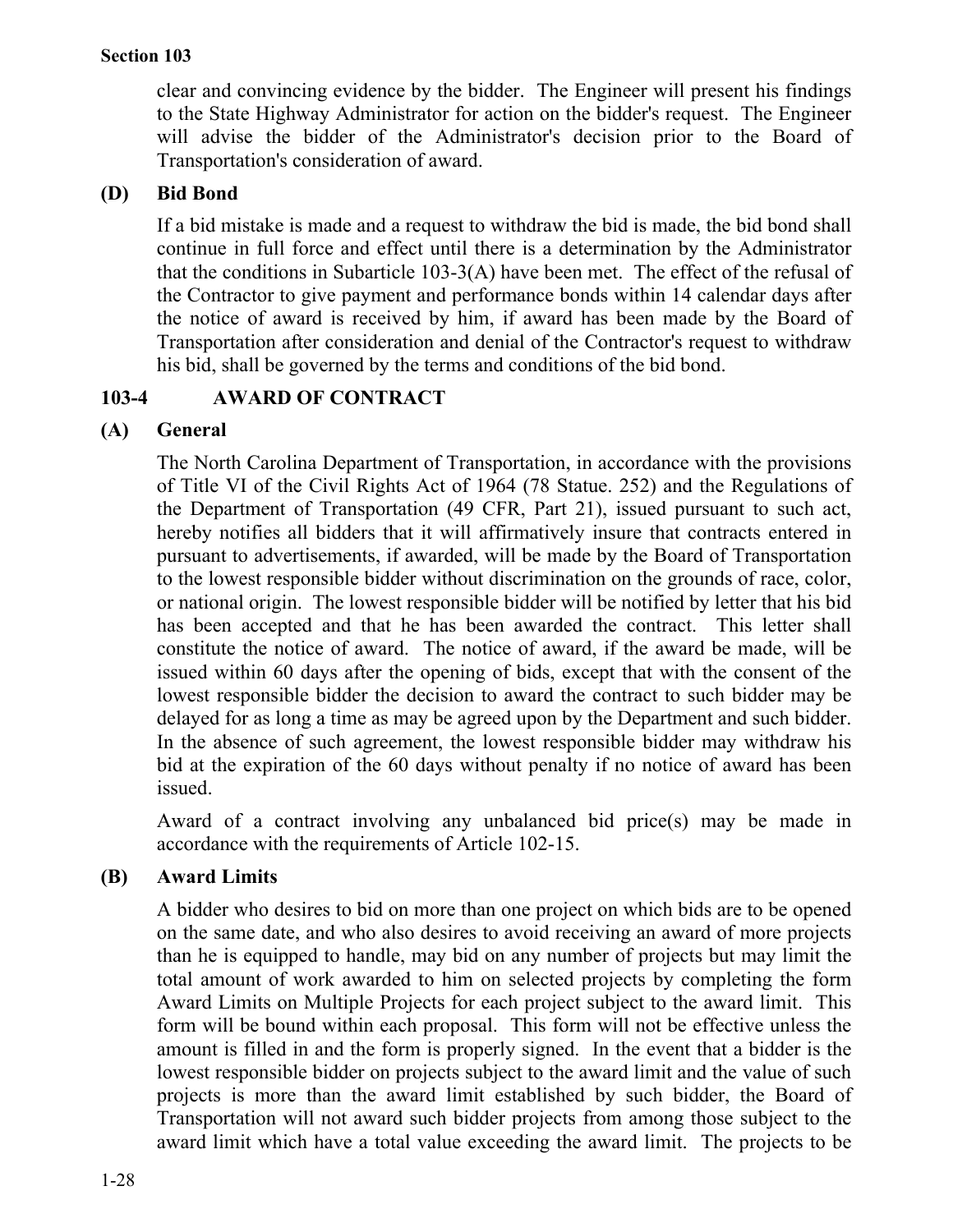awarded to the bidder will be those projects on which award will result in the lowest total cost to the Department of Transportation.

In determining the lowest total cost to the Department, the options of rejecting a bid or readvertising for new bids may be considered.

All bids submitted without the properly executed form Award Limits on Multiple Projects will not be subject to the award limit. In the event that there is a discrepancy between the completed award limit forms submitted by the same bidder for the different projects in a letting, the Department reserves the right to declare all such award limit forms invalid or to make such interpretation of the discrepancy as may be in the best interests of the Department. However, the presence of such discrepancy shall not be reason for declaring any bid irregular nor shall it invalidate the conditions of his bid bond or bid deposit.

Where a prequalified Contractor bids individually (as opposed to a Joint Venture) on one or more projects and also bids on one of more projects as part of a Joint Venture, such individual bidder and such Joint Venture will be considered separate bidders in applying the provisions of this article.

- (1) Paper Bids This form will be bound within each proposal. This form will not be effective unless the amount is filled in and the form is properly signed.
- (2) Electronic Bids This form is located in the .ebs miscellaneous data file of Expedite. The bidder shall click on yes or no to indicate whether or not the bidder desires to limit the award.

### **103-5 CANCELLATION OF AWARD**

The Board of Transportation reserves the right to rescind the award of any contract at any time before the receipt of the properly executed contract bonds from the successful bidder.

### **103-6 RETURN OF BID BOND OR BID DEPOSIT**

Checks that have been furnished as a bid deposit by all bidders other than the 3 lowest responsible bidders will be retained not more than 10 calendar days after the date of opening of bids. After the expiration of such period, Department of Transportation warrants in the equivalent amount of checks that were furnished as a bid deposit will be issued to all bidders other than the 3 lowest responsible bidders.

Checks that have been furnished as a bid deposit by the 3 lowest responsible bidders will be retained until after the contract bonds have been furnished by the successful bidder, at which time Department of Transportation warrants in the equivalent amount of checks that were furnished as a bid deposit will be issued to the 3 lowest responsible bidders.

Paper bid bonds will be retained by the Department until the contract bonds are furnished by the successful bidder, after which all such bid bonds will be destroyed unless the individual bid bond form contains a note requesting that it be returned to the bidder or the Surety.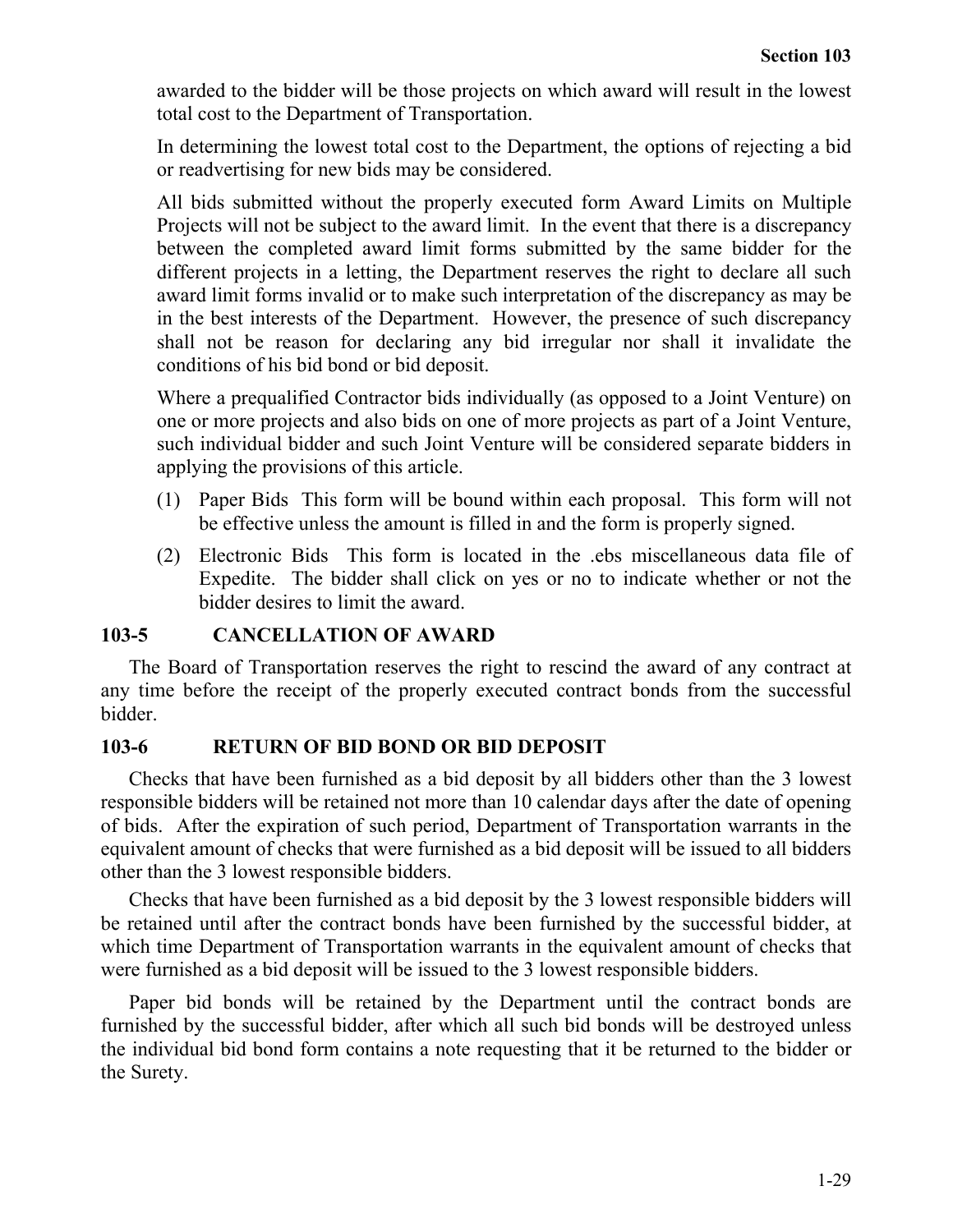### **103-7 CONTRACT BONDS**

The successful bidder, within 14 calendar days after the notice of award is received by him, shall provide the Department with a contract payment bond and a contract performance bond each in an amount equal to 100 percent of the amount of the contract. All bonds shall be in conformance with G.S. 44A-33. The corporate surety furnishing the bonds shall be authorized to do business in the State.

#### **103-8 EXECUTION OF CONTRACT**

As soon as possible following receipt of the properly executed contract bonds, the Department will complete the execution of the contract, retain the original contract, and return one certified copy of the contract to the Contractor.

### **103-9 FAILURE TO FURNISH CONTRACT BONDS**

The successful bidder's failure to file acceptable bonds within 14 calendar days after the notice of award is received by him shall be just cause for the forfeiture of the bid bond or bid deposit and rescinding the award of the contract. Award may then be made to the next lowest responsible bidder or the work may be readvertised and constructed under contract or otherwise, as the Board of Transportation may decide.

## **SECTION 104 SCOPE OF WORK**

### **104-1 INTENT OF CONTRACT**

The intent of the contract is to prescribe the work or improvements that the Contractor undertakes to perform, in full compliance with the plans, specifications, special provisions, proposal, and contract. In case the method of construction or character of any part of the work is not covered by the plans, these specifications shall apply. The Contractor shall perform all work in accordance with the lines, grades, typical sections, dimensions, and other data shown on the plans or as may be modified by written orders, and shall do such special, additional, extra, and incidental work as may be considered necessary to complete the work to the full intent of the plans and specifications. Unless otherwise provided in the contract, the Contractor shall furnish all implements, machinery, equipment, tools, materials, supplies, transportation, and labor necessary for the prosecution and completion of the work.

### **104-2 SUPPLEMENTAL AGREEMENTS**

Whenever it is necessary to make amendments to the contract in order to complete satisfactorily the proposed construction and/or to provide authorized time extensions, the Engineer shall have the authority to enter into a supplemental agreement covering such amendments.

Supplemental agreements shall become a part of the contract when executed by the Engineer and an authorized representative of the Contractor. The Contractor shall file with the Engineer a copy of the name or names of his representatives who are authorized to sign supplemental agreements.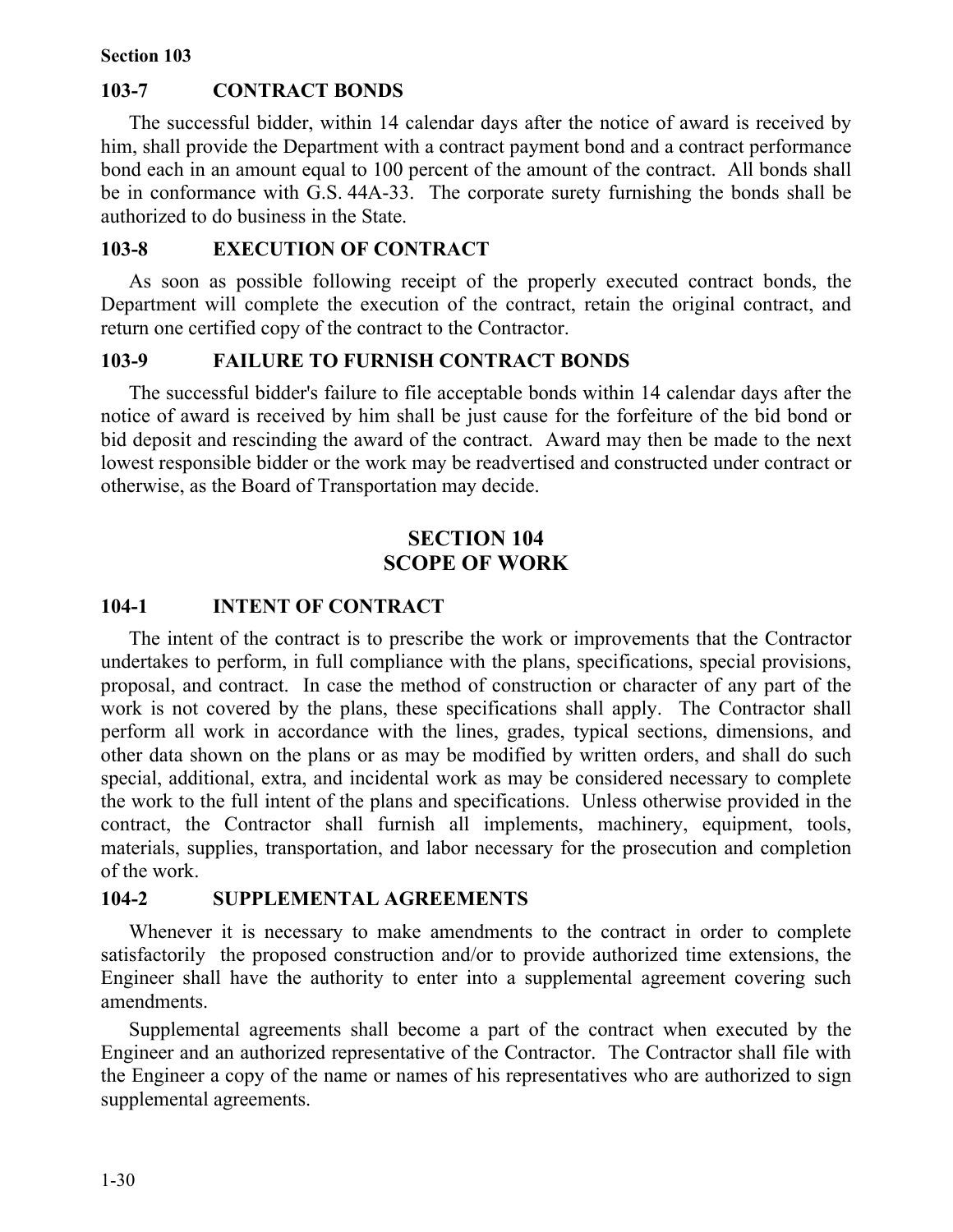### **104-3 ALTERATIONS OF PLANS OR DETAILS OF CONSTRUCTION**

The Engineer reserves the right to make, at any time during the progress of the work, such alterations in the plans or in the details of construction as may be found necessary or desirable. Under no circumstances will an alteration involve work beyond the termini of the proposed construction except as may be necessary to satisfactorily complete the project. Such alterations shall not invalidate the contract nor release the Surety, and the Contractor agrees to perform the work as altered at his contract unit or lump sum prices the same as if it had been a part of the original contract except as otherwise herein provided.

An adjustment in the affected contract unit or lump sum prices due to alterations in the plans or details of construction that materially change the character of the work and the cost of performing the work will be made by the Engineer only as provided in this article.

If the Engineer makes an alteration in the plans or details of construction, which he determines will materially change the character of the work and the cost of performing the work, an adjustment will be made and the contract modified in writing accordingly. The Contractor will be paid for performing the affected work in accordance with Subarticle 104-8(A).

When the Contractor is required to perform work which is, in his opinion, an alteration in the plans or details of construction which materially changes the character of the work and the cost of performing the work, he shall notify the Engineer in writing prior to performing such work. The Engineer will investigate and, based upon his determination, one of the following will occur:

- **(A)** If the Engineer determines that the affected work is an alteration of the plans or details of construction that materially changes the character of the work and the cost of performing the work, the Contractor will be notified in writing by the Engineer and compensation will be made in accordance with Subarticle 104-8(A).
- **(B)** If the Engineer determines that the work is not such an alteration in the plans or details of construction that materially changes the character of the work and the cost of performing the work, he will notify the Contractor in writing of his determination. If the Contractor, upon receipt of the Engineer's written determination, still intends to file a claim for additional compensation by reason of such alteration, he shall notify the Engineer in writing of such intent prior to beginning any of the alleged altered work and the provisions of Subarticle 104-8(B) shall be strictly adhered to.

No contract adjustment will be allowed under this article for any effects caused on unaltered work.

### **104-4 SUSPENSIONS OF WORK ORDERED BY THE ENGINEER**

### **(A) Suspensions of the Work Ordered by the Engineer**

When the Engineer suspends in writing the performance of all or any portion of the work for a period of time not originally anticipated, customary, or inherent to the construction industry and the Contractor believes that additional compensation for idle equipment and/or labor is justifiably due as a result of such suspension, the Contractor shall notify the Engineer in writing of his intent to file a claim for additional compensation within 7 days after the Engineer suspends the performances of the work and the provisions of Subarticle 104-8 (C) shall be strictly adhered to.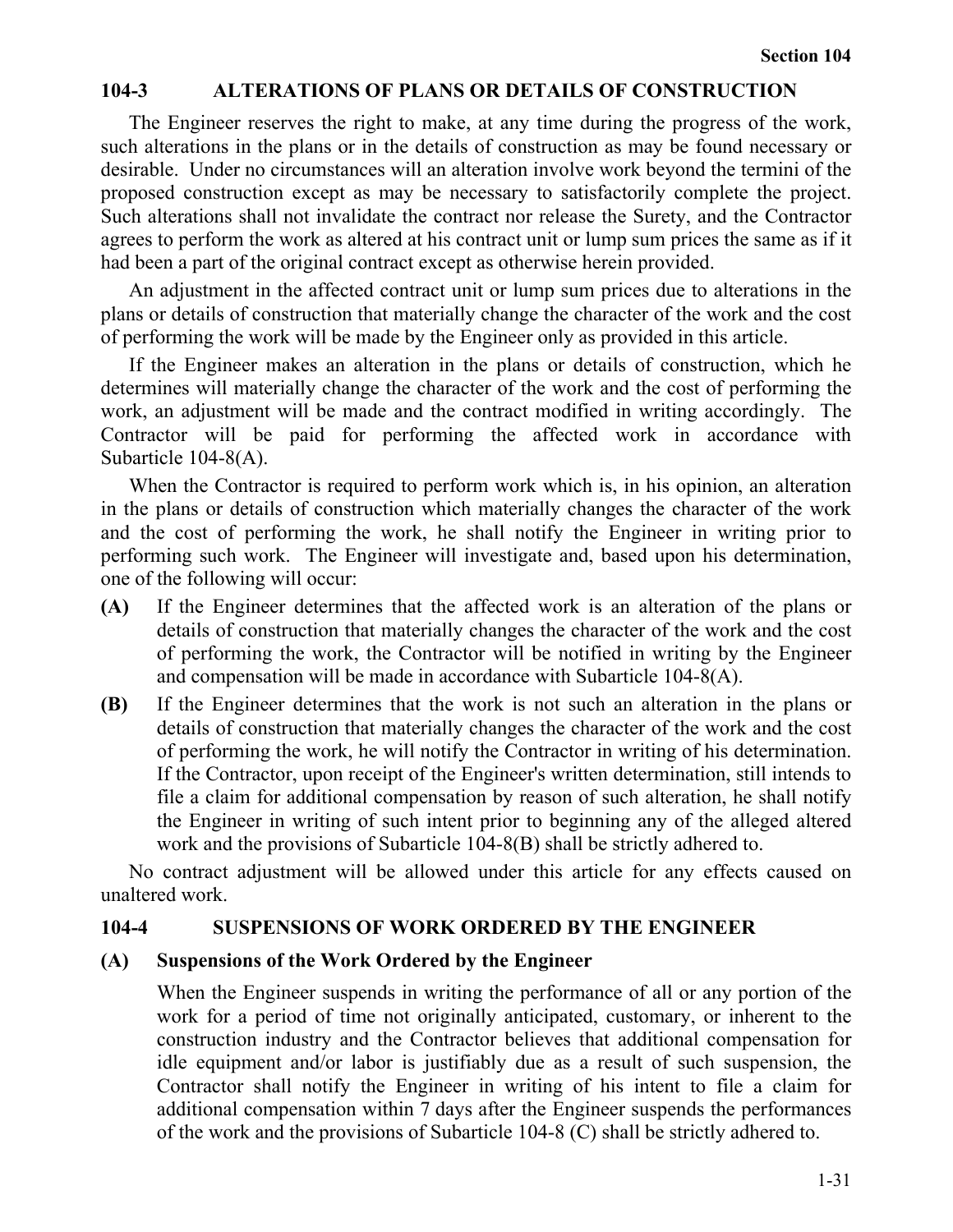Within 14 calendar days of receipt by the Contractor of the notice to resume work, the Contractor shall submit his claim to the Engineer in writing. Such claim shall set forth the reasons and support for such adjustment in compensation, including cost records, and any other supporting justification in accordance with Subarticle 104-8(C).

## **(B) Alleged Suspension**

If the Contractor contends he has been prevented from performing all or any portion of the work for a period of time not originally anticipated, customary, or inherent to the construction industry because of conditions beyond the control of and not the fault of the Contractor, its suppliers, or subcontractors at any tier, and not caused by weather, but the Engineer has not suspended the work in writing, the Contractor shall submit in writing to the Engineer a notice of intent to file a claim for additional compensation by reason of such alleged suspension. No adjustment in compensation will be allowed for idle equipment and/or labor prior to the time of the submission of the written notice of intent to file a claim for additional compensation by reason of such alleged suspension. Upon receipt, the Engineer will evaluate the Contractor's notice of intent to file a claim for additional compensation. If the Engineer agrees with the Contractor's contention, the Engineer will suspend in writing the performance of all or any portion of the work and the requirements of Subarticle 104-8(C) shall be strictly adhered to.

If the Engineer does not agree with the Contractor's contention as described above and determines that no portion of the work should be suspended, he will notify the Contractor in writing of his determination. If the Contractor does not agree with the Engineer's determination, the requirements of Subarticle 104-8(C) shall be strictly adhered to. Within 14 calendar days after the last day of the alleged-suspension, the Contractor shall submit his claim to the Engineer in writing. Such claim shall set forth the reasons and support for such adjustment in compensation, including cost records, and any other supporting justification in accordance with Subarticle 104-8(C).

## **(C) Conditions**

No adjustment in compensation will be allowed under Subarticles 104-4(A) and 104-4(B) for any reason whatsoever for each occurrence of idle equipment and/or idle labor which has a duration of twenty-four hours or less.

No adjustment in compensation will be allowed under Subarticles 104-4(A) and 104-4(B) to the extent that performance would have been suspended by any other cause, or for which an adjustment is provided for or excluded under any other term or condition of this contract.

No adjustment in compensation will be allowed under Subarticles 104-4(A) and 104-4(B) for any effects caused on unchanged work. No adjustment in compensation will be allowed under Subarticles 104-4(A) and 104-4(B) except for idle equipment and/or idle labor resulting solely from the suspension of work in writing by the Engineer.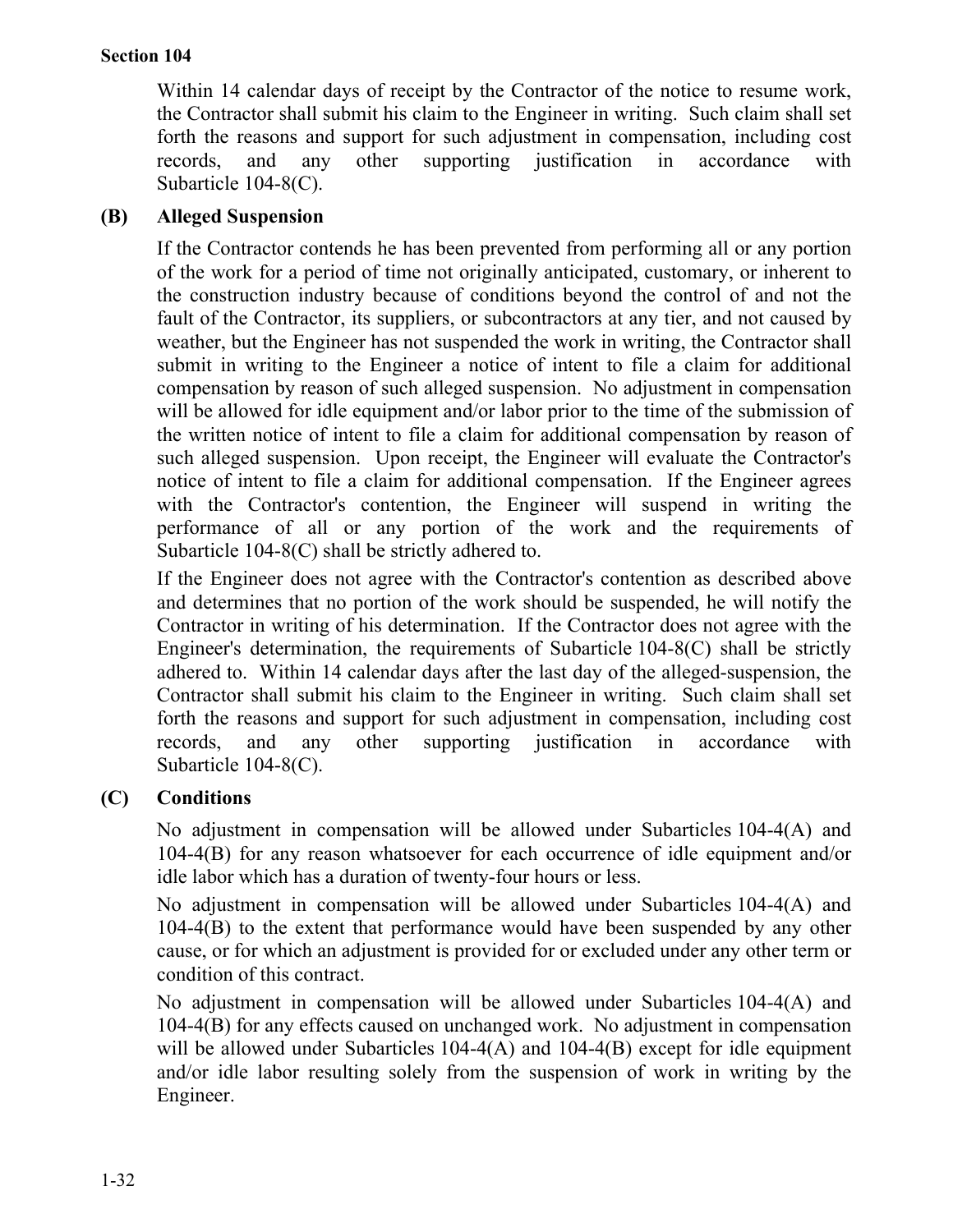No adjustment in compensation will be allowed under Subarticles 104-4(A) and 104-4(B) where temporary suspensions of the work have been ordered by the Engineer in accordance with Article 108-7 and the temporary suspensions are a result of the fault or negligence of the Contractor.

## **104-5 OVERRUNS AND UNDERRUNS OF CONTRACT QUANTITIES**

## **(A) General**

The Engineer reserves the right to make at any time during the work such changes in quantities as are necessary to satisfactorily complete the project. Such changes in quantities shall not invalidate the contract nor release the surety, and the Contractor agrees to perform the work as changed. The Engineer will notify the Contractor in writing of the significant changes in the quantities.

The Contractor will be entitled to an adjustment in contract unit prices for increased costs incurred over the original bid prices in performing contract items that overrun or underrun the estimated contract quantities only as provided for in this article.

## **(B) Overruns--Increase in Unit Price**

If the actual quantity of any major contract item overruns the original bid quantity by more than 15 percent of such original bid quantity, or the actual quantity of any minor contract item overruns the original bid quantity by more than 100 percent of such original bid quantity, an increase in the contract unit price, excluding loss of anticipated profits, may be authorized by the Engineer. Revised contract unit prices pertaining to overruns will be applicable only to that portion of the overrun that is in excess of the percentages stated above.

- (1) Whenever it is anticipated that an overrun in a major or minor contract item in excess of that described above will occur, the Contractor may make written request for a revision in contract unit prices. It shall be incumbent upon the Contractor to justify the request for a revision in contract unit prices. After reviewing the Contractor's request, the Engineer will notify the Contractor of his determination as follows:
	- (a) If the Engineer determines a revision in the contract unit price is justified, and the Engineer and the Contractor are in agreement as to the revision to be made in the contract unit price, a supplemental agreement covering the revised unit price will be consummated prior to performing work on that quantity in excess of the percentage set forth above.

If the Engineer determines a revision in the contract unit price is justified, and the Engineer and the Contractor are not in agreement as to the revision to be made in the contract unit price, the Engineer will issue a force account notice prior to performing work on that quantity in excess of the percentage set forth above.

(b) If the Engineer determines a revision in the contract unit price is not justified he will notify the Contractor of his determination in writing and payments will be made for the work at the contract unit price. Upon completion of the work, the Contractor may request an adjustment in the contract unit price as provided in paragraph 2 below.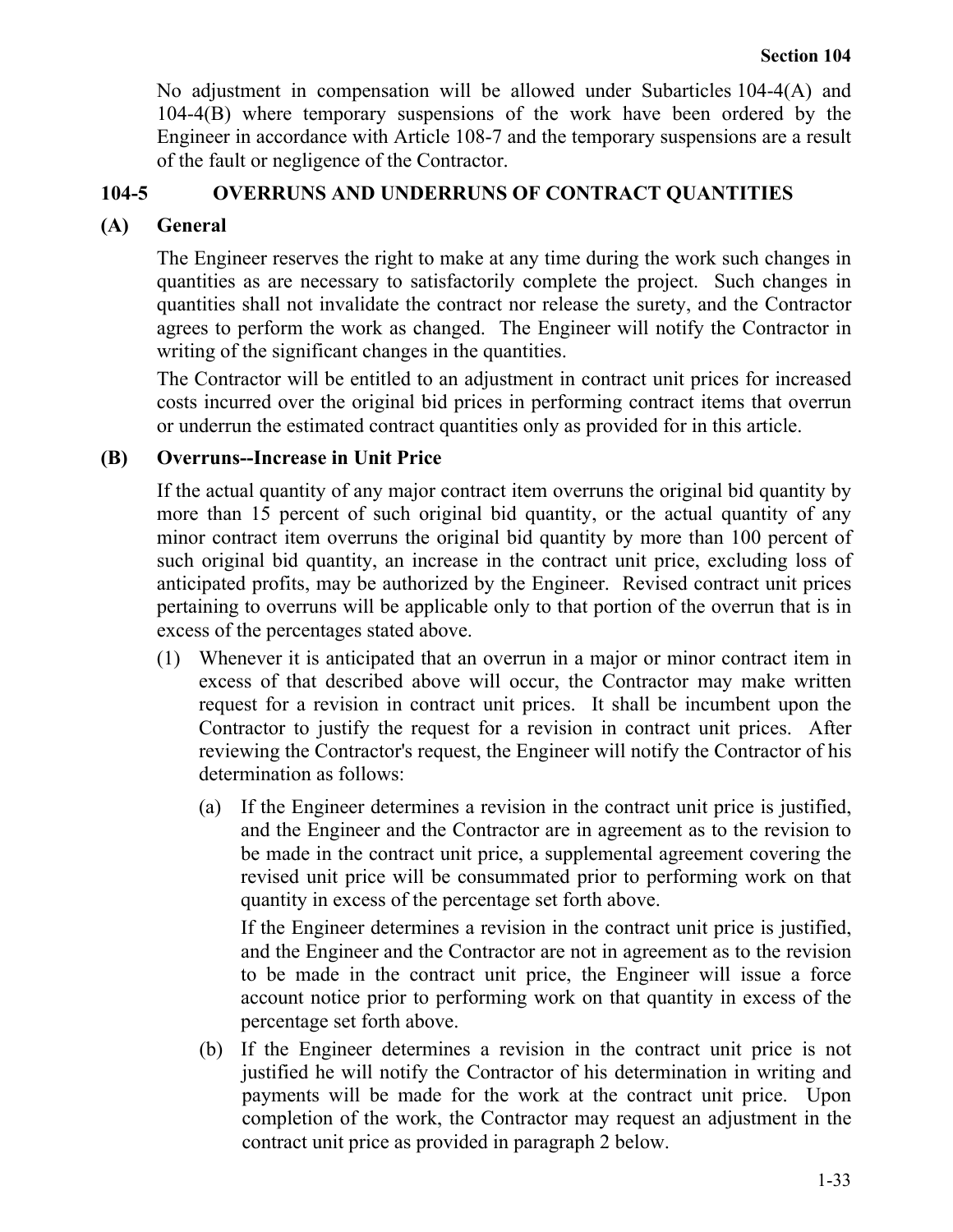(2) Whenever an overrun in a contract item in excess of the percentages previously set forth has occurred and a supplemental agreement establishing an increase in the contract unit price has not been executed or the Engineer has not issued a force account notice, the Contractor may make written request for a revision in the original contract unit price. Any adjustment in the contract unit prices due to overruns will be made by the Engineer based upon his evaluation and comparison of the Contractor's documented cost records the contract unit prices for those contract items. The Contractor's documented cost records for the work performed on those quantities beyond the percentages stated above shall be kept in accordance with the requirements of Article 109-3. The Contractor's cost records and supporting data shall be complete in every respect and in such form that they can be checked. It shall be incumbent upon the Contractor to satisfy the Engineer of the validity of any request presented by the Contractor for an adjustment in contract unit price. After reviewing the Contractor's request, the Engineer can make such adjustment as he deems warranted based upon his engineering judgment and the payment to the Contractor will be made accordingly.

### **(C) Underruns--Increase in Unit Price**

If the actual quantity of any major contract item underruns the original bid quantity by more than 15 percent of such original bid quantity, an increase in the contract unit price, excluding loss of anticipated profit, may be authorized by the Engineer. Revised contract unit prices pertaining to underruns of major contract items will be applicable to the entire quantity of the contract item that underruns. No revision will be made to the contract unit price for any minor contract item that underruns the original bid quantities.

Whenever it is anticipated that an underrun in a major contract item in excess of that described above will occur, the Contractor may make written request for a revision in contract unit price. If the Engineer and the Contractor are in agreement as to the revision to be made in the contract unit price, then a supplemental agreement covering the revised unit price will be entered into. If the Engineer and the Contractor are not in agreement, then after performance of the work, a revised unit price may be determined as described below.

Whenever an underrun in a major contract item in excess of the percentage previously set forth has occurred, and a supplemental agreement establishing an increase in the contract unit price has not been executed, the Contractor may make written request for a revision in the original contract unit price. The Contractor shall submit sufficient documentation and analysis of his costs to satisfy the Engineer of any non-recovered costs included in the item that underran. Any adjustment in contract unit prices due to underruns will be made by the Engineer based upon his evaluation of the Contractor's documentation and analysis showing how changes in contract item cost are attributable to the underrun. An analysis of costs shall be supplemented with the Contractor's documented cost records for work performed on the total quantity of the affected item where the Contractor's request for compensation includes compensation for costs other than recovered fixed costs. The Contractor's cost records shall be complete in every respect and in such form that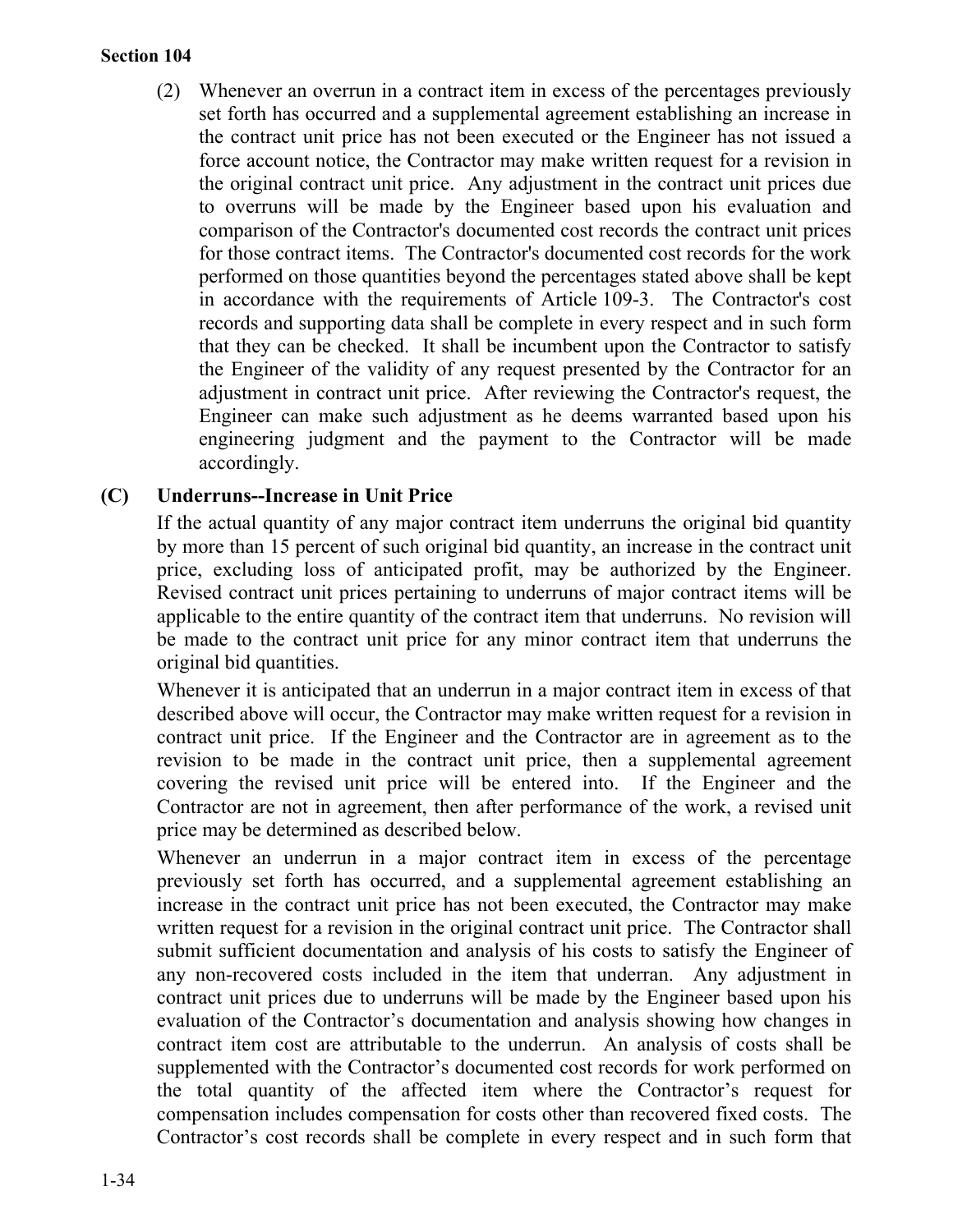Engineer can check them. It shall be incumbent upon the Contractor to satisfy the Engineer of the validity of any request presented by the Contractor for adjustment in contract unit price. After reviewing the Contractor's request, the Engineer may make such adjustment as he deems warranted based upon his engineering judgement and the payment will be made on the final estimate. The total payment including any additional compensation granted by the Engineer due to an underrun in a major contract item shall not exceed the payment that would have been made for the performance of 100 percent of the original contract quantity at the original contract unit price.

In the event of underruns of major items less than 15 percent and underruns of minor items, that involve fabricated materials and that are not considered to be stock items, if fabrication of such material is begun or completed before the Contractor is advised of the reduction in the quantity of the pay item, the Department will reimburse the Contractor for the verified fabrication cost, including the cost of material less salvage value, or it may instruct the Contractor to have the fabricated material delivered to a site designated by the Engineer and make payment for such material in accordance with Article 109-6.

### **(D) Overruns and Underruns--Reduction in Unit Price**

Whenever it is anticipated that an overrun or underrun in a major contract item in excess of 15 percent or an overrun in a minor contract item in excess of 100 percent will occur, the Engineer may make written request for a reduction in contract unit price. If the Engineer and the Contractor are in agreement as to the decrease to be made in the contract unit price, a supplemental agreement covering the revised unit price will be consummated prior to beginning work on that quantity in excess of the allowable percentages. If the Engineer and the Contractor are not in agreement as to the decrease to be made, the Contractor will be directed to perform the affected work on a force account basis. Payment for the affected work will be made based upon force account records kept in accordance with Article 109-3 but shall not exceed that payment that would have been made at the contract unit price.

### **104-6 ELIMINATED CONTRACT ITEMS**

The Engineer may eliminate any item from the contract, and such action will in no way invalidate the contract. In the event the item of work involves pre-fabricated materials, which are not considered to be stock items, and fabrication of such material is begun or completed before the Contractor is advised of the elimination of the contract item, the Department may reimburse the Contractor for the verified fabrication cost including the cost of materials less salvage value or may instruct the Contractor to have the fabricated material delivered to a site designated by the Engineer and make payment for such material in accordance with Article 109-6.

If the Contractor has partially completed a contract item prior to notification of the elimination of such item, the Department will reimburse the Contractor for the verified actual cost of the partially completed work not to exceed the payment that would have been made at the contract unit or lump sum price for the completed work.

In any event no payment will be made for loss of anticipated profits and no other allowance will be made for eliminated items except as listed above.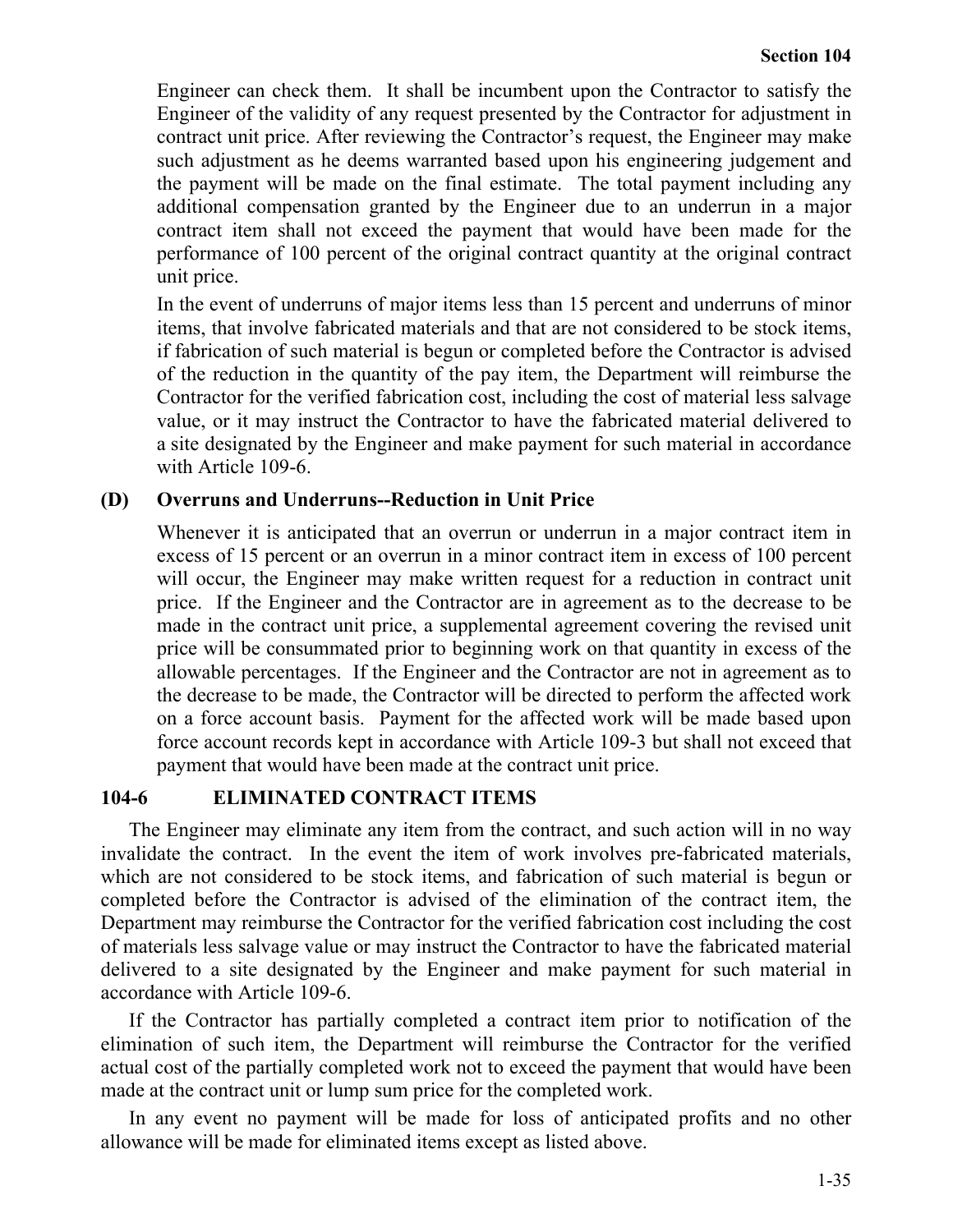## **104-7 EXTRA WORK**

The Contractor shall perform extra work whenever it is deemed necessary or desirable to complete fully the work as contemplated. Extra work shall be performed in accordance with the contract and as directed. No extra work shall be commenced prior to specific authorization for the performance of such extra work being given by the Engineer.

Extra work that is specifically authorized by the Engineer will be paid for in accordance with Subarticle 104-8(A).

When the Contractor is required to perform work which is in his opinion extra work, he shall notify the Engineer in writing prior to performing such work. The Engineer will investigate and, based upon his determination, one of the following will occur.

- **(A)** If the Engineer determines that the affected work is extra work, the Contractor will be notified in writing by the Engineer and compensation will be made in accordance with Subarticle 104-8(A).
- **(B)** If the Engineer determines that the work is not extra work, he will notify the Contractor in writing of his determination. If the Contractor upon receipt of the Engineer's written determination intends to file a claim for additional compensation by reason of such work, he shall notify the Engineer in writing of such intent prior to beginning any of the alleged extra work and in conformance with the requirements of Subarticle 104-8(B).

## **104-8 COMPENSATION AND RECORD KEEPING**

## **(A) Compensation**

When the Engineer and Contractor agree that compensation is due under the requirements of Articles 104-3 or 104-7, payment will be made in accordance with one of the following:

- (1) When the Engineer and the Contractor agree to the prices to be paid, the agreement will be set forth in a supplemental agreement. If the estimated total cost of the affected work is equal to or less than \$25,000.00 and the prices for performing the work have been mutually agreed to, the Contractor may begin work before executing the supplemental agreement. If the estimated total cost of the affected work is more than \$25,000.00, the Contractor shall not begin the affected work until the supplemental agreement is executed.
- (2) When the Engineer and the Contractor cannot agree to the prices to be paid for the affected work, the Engineer will issue a force account notice prior to the Contractor beginning work. In this instance the affected work shall be performed as directed by the Engineer and paid for in accordance with the requirements of Article 109-3.

### **(B) Claim for Additional Compensation**

The Contractor's notice of intent to file a claim for additional compensation under the requirements of Articles 104-3 and 104-7 shall be given to the Engineer in writing. The Contractor shall keep accurate and detailed cost records in accordance with the requirements of Article 109-3. The Contractor's cost records and supporting data shall be complete in every respect and in such form that they may be checked by the Engineer. The Contractor's cost records and supporting data shall clearly indicate the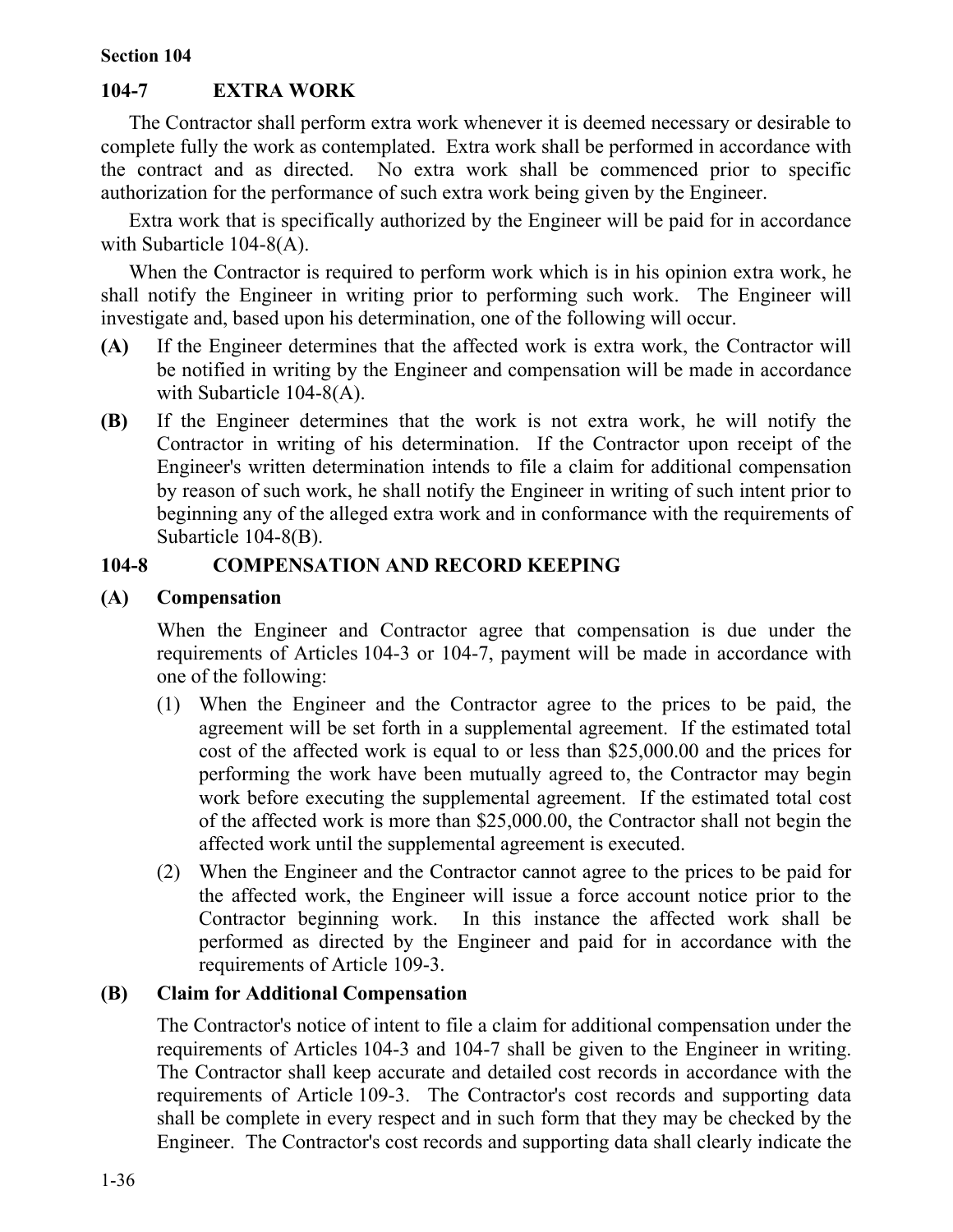cost of performing the work in dispute and shall separate the cost of any work for which payment has been made. The Contractor's cost records shall be kept up to date and the Engineer shall be given the opportunity to review the methods by which the records are being maintained. The cost records shall be prepared on a weekly basis for each occurrence for which notice of intent to file a claim has been given and submitted to the Engineer within 7 days after the end of a given weekly period.

If the Contractor chooses to pursue the claim after the disputed work is complete, he shall submit a written claim to the Engineer for an adjustment in compensation based upon his cost records within 120 calendar days after completion of the disputed work. This claim shall summarize previously submitted cost records and clearly describe the Contractor's justification for an adjustment in compensation under the terms of the contract. The claim shall be accompanied by a certification from an officer of the company or person authorized to execute supplemental agreements, stating that the claim is truthful and accurate.

Upon receipt, the Engineer will review the Contractor's request and supporting documentation and notify the Contractor if the request is complete with all necessary supporting documentation and cost records.

If the Engineer determines that the work covered by the claim is in fact compensable under the terms of the contract, an adjustment in compensation will be made based upon the documentation presented and his engineering judgment. The adjustment will be made on the next partial pay estimate and reflected on the final estimate. The compensation allowed shall be limited to the amount that would be paid if the work was performed in accordance with Article 109-3.

If the Engineer determines that the work covered by the claim is not compensable under the terms of the contract, the claim will be denied.

The Engineer will notify the Contractor of his determination whether or not an adjustment of the contract is warranted within 120 calendar days after receipt of the complete request, all necessary supporting justification, and cost records.

The failure on the part of the Contractor to perform any of the following shall be a bar to recovery under the requirements of Articles 104-3 or 104-7:

- (1) The failure to notify the Engineer in writing prior to performing the work in dispute that he intends to file a claim.
- (2) The failure of the Contractor to keep records in accordance with the requirements of Article 109-3.
- (3) The failure of the Contractor to give the Engineer the opportunity to monitor the methods by which records are being maintained.
- (4) The failure of the Contractor to submit additional documentation requested by the Engineer provided documentation requested is available within the Contractor's records.
- (5) The failure of the Contractor to submit cost records on a weekly basis.
- (6) The failure of the Contractor to submit the written request for an adjustment in compensation with cost records and supporting information within 120 calendar days of completion of the affected work.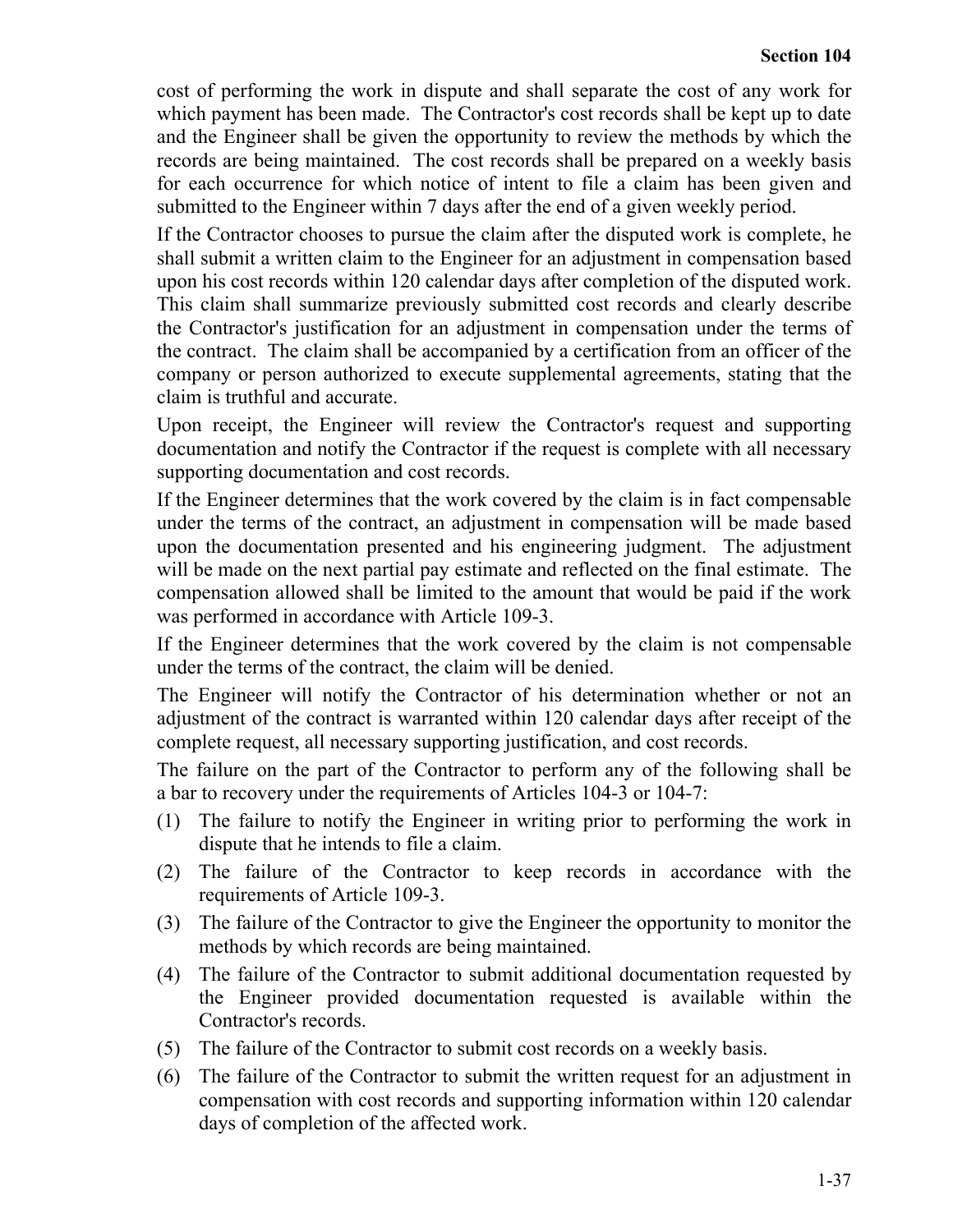### **(C) Compensation**

The Contractor's notice of intent to file a claim for additional compensation under the requirements of Subarticle 104-4(A) shall be given to the Engineer in writing within 7 days after the Engineer suspends the performance of the work. For an alleged suspension, the Contractor's notice of intent to file a claim for additional compensation under the requirements of Subarticle 104-4(B) shall be given to the Engineer in writing. The Contractor shall keep accurate and detailed records of the alleged idle equipment and alleged idle labor. The Contractor's cost records, supporting data, and supporting information shall be complete in every respect and in such form that they may be checked by the Engineer. The Contractor's cost records, supporting data, and supporting information for equipment idled due to the suspension or alleged suspension shall specifically identify each individual piece of equipment, its involvement in the work, its location on the project, the requested rental rate and justification as to why the equipment cannot be absorbed into unaffected work on the project during the period of suspension or alleged suspension. The Contractor's cost records, supporting data, and supporting information for idle labor shall include the specific employees, classification, dates and hours idled, hourly rate of pay, their involvement in the project, and justification as to why they cannot be absorbed into the unaffected work on the project or other projects during the period of suspension or alleged suspension. The Contractor's cost records, supporting data, and supporting information shall be kept up-to-date and the Engineer shall be given the opportunity to review the methods by which the records, data, and information are being maintained. The cost records, supporting data, and supporting information shall be prepared on a weekly basis for each occurrence for which notice of intent to file a claim has been given and submitted to the Engineer within 7 days after the end of a given weekly period.

If the Contractor chooses to pursue the claim after the suspension or alleged suspension period has ended, he shall submit a written claim to the Engineer for an adjustment in compensation based upon his cost records due to idle equipment and/or idle labor within 14 calendar days of receipt of the notice to resume work or within 14 calendar days of expiration of the alleged suspension period. This request shall summarize previously submitted cost records and clearly describe the Contractor's justification for an adjustment in compensation under the terms of the contract.

Upon receipt, the Engineer will evaluate the Contractor's request. If the Engineer agrees that the cost of the work directly associated with the suspension or alleged suspension has increased as a result of such suspension or alleged suspension and the suspension or alleged suspension was caused by conditions beyond the control of and not the fault of the Contractor, its suppliers, or subcontractors at any approved tier, and not caused by weather, the Engineer will make an adjustment, excluding profit, and modify the contract in writing accordingly. The Contractor will be paid for the verified actual cost of the idle equipment and idle labor. The compensation allowed shall be limited to the equipment, labor, bond, insurance, and tax costs, excluding profits, computed in accordance with Article 109-3.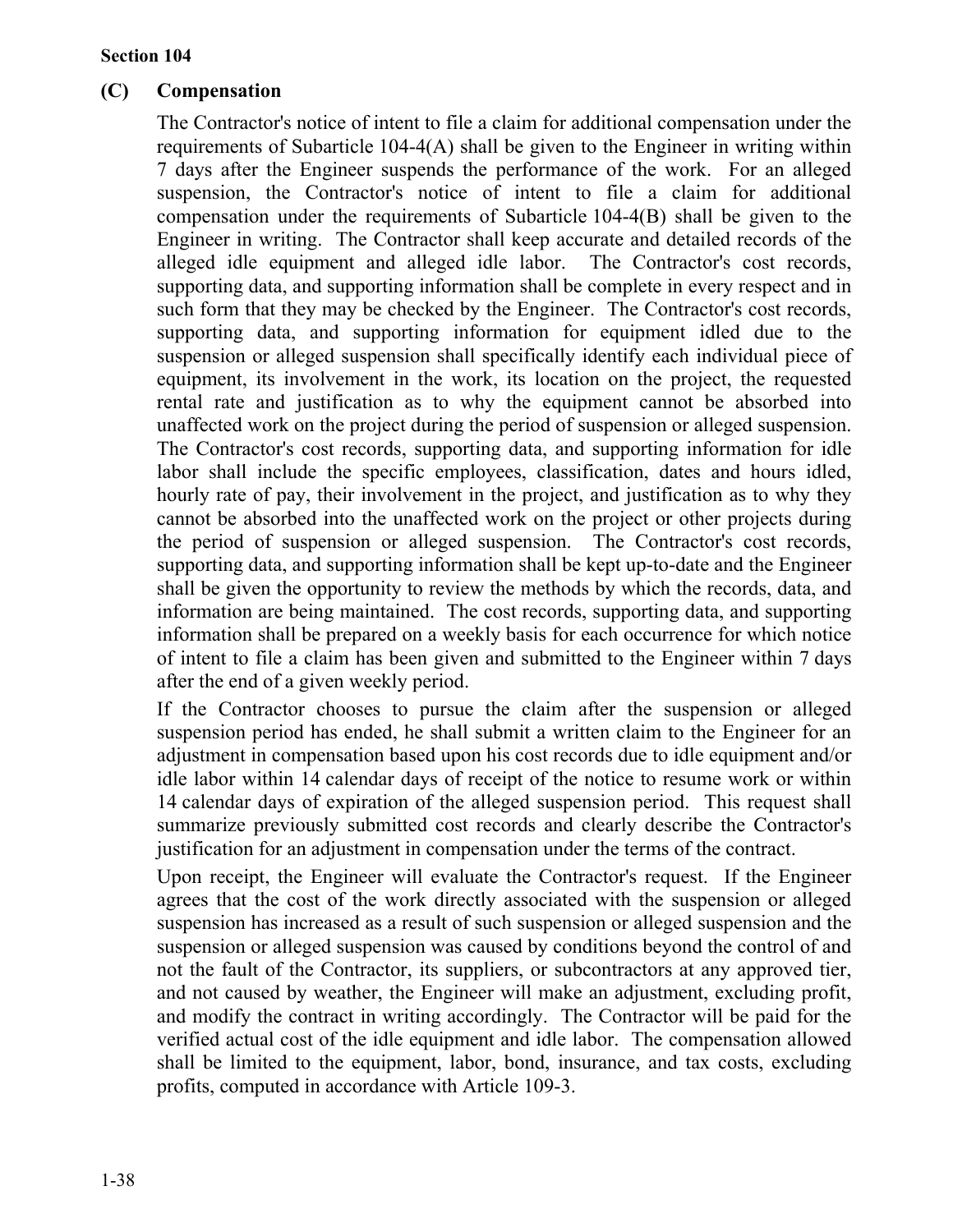If the Engineer determines that the suspensions of the work by the Engineer or alleged suspensions do not warrant an adjustment in compensation, he will notify the Contractor in writing of his determination.

The Engineer will notify the Contractor of his determination of whether or not an adjustment in compensation is warranted within 120 calendar days after receipt of the complete request, all necessary supporting justification, and cost records.

The failure on the part of the Contractor to perform any of the following shall be a bar to recovery under the requirements of Article 104-4:

- (1) The failure to notify the Engineer in writing within 7 days after the Engineer suspends in writing the performance of all or any portion of the work.
- (2) The failure to notify the Engineer in writing that he intends to file a claim by reason of alleged suspension.
- (3) The failure of the Contractor to keep records in accordance with the details of Article 109-3.
- (4) The failure of the Contractor to give the Engineer the opportunity to monitor the methods by which records are being maintained.
- (5) The failure of the Contractor to submit additional documentation requested by the Engineer provided documentation requested is available within the Contractor's records.
- (6) The failure of the Contractor to submit cost records on a weekly basis.
- (7) The failure of the Contractor to submit the written request for an adjustment in compensation with cost records, supporting data, and supporting information within 14 calendar days of receipt of the notice to resume work.
- (8) The failure of the Contractor to submit the written request for an adjustment in compensation with cost records, supporting data, and supporting information within 14 calendar days after the last day of the period during which the Contractor contends he has been prevented from performing all or any portion of the work for an unreasonable period of time (not originally anticipated, customary, or inherent to the construction industry) because of conditions beyond the control of and not the fault of the Contractor, its suppliers, or subcontractors at any approved tier, and not caused by weather.

### **(D) Notification of Determination**

The failure on the part of the Engineer to notify the Contractor of his determination on the requested adjustment in compensation within 120 calendar days after receipt of the complete request, all supporting justification, and cost records will result in payment of interest on any monies determined to be due from the requested adjustment in compensation. Interest, at the average rate earned by the State Treasurer on the investment within the State's Short Term Investment Fund during the month preceding the date interest becomes payable, will be paid the Contractor on the next partial pay estimate and reflected on the final estimate for the period beginning on the  $121<sup>st</sup>$  day after receipt of the complete request, all supporting justification, and cost records, and extending to the date the Engineer makes his determination on the disputed work.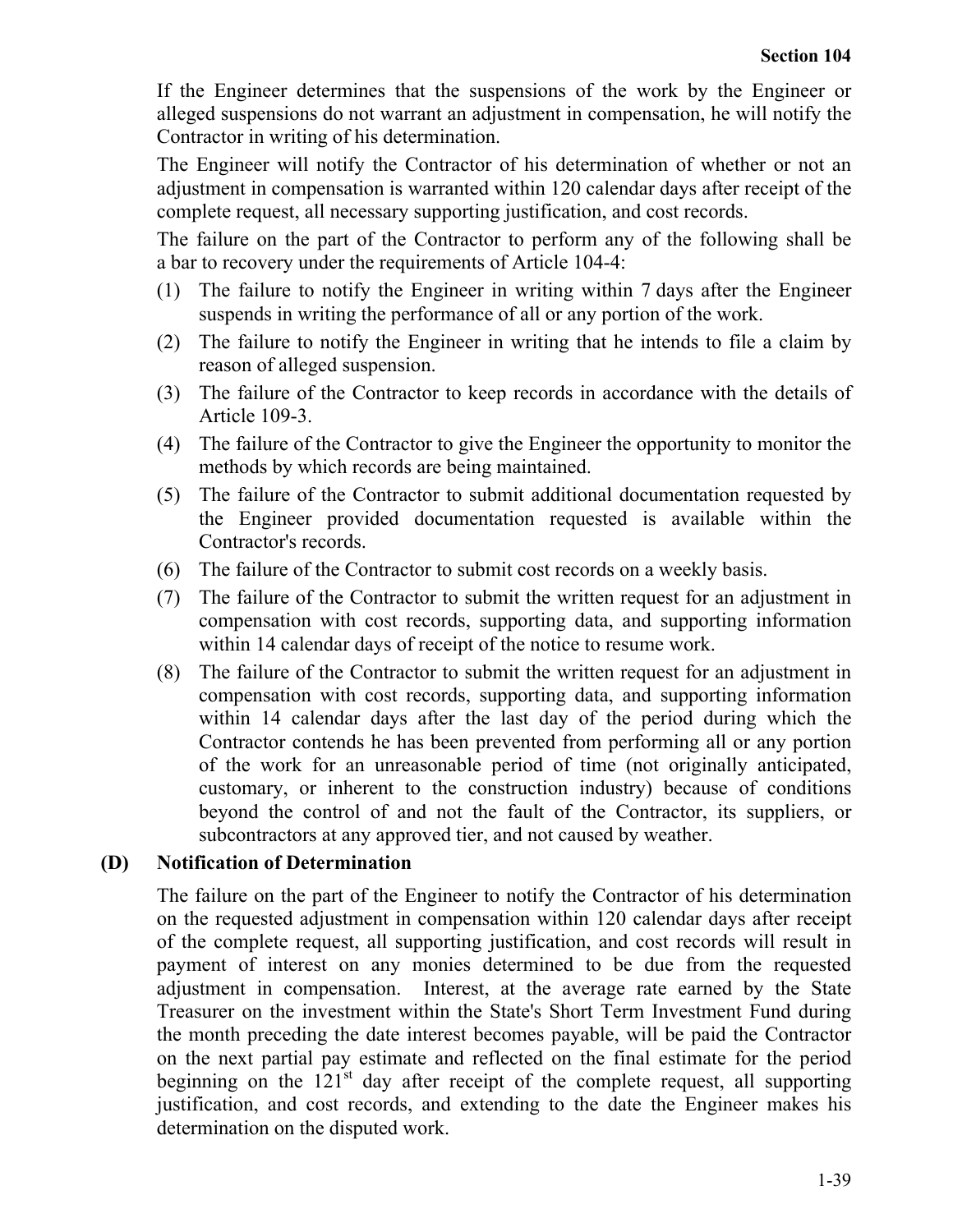If the Contractor fails to receive such adjustment in compensation for the disputed work as he claims to be entitled to under the terms of the contract, the Contractor may resubmit the written request for an adjustment in compensation to the Engineer as a part of the final claim after the project is complete. The Contractor will only be allowed to submit the request for an adjustment in compensation one time during the construction of the project.

### **104-9 DISPOSITION OF SURPLUS PROPERTY**

All property that is surplus to the needs of the project will remain or become the property of the Contractor, unless otherwise stated in the contract, with the following exceptions:

- **(A)** Materials that are the property of utility companies providing service to buildings that are to be demolished or removed in accordance with Sections 210 and 215.
- **(B)** Materials resulting from the removal of existing pavement in accordance with Section 250 that are to be stockpiled for the use of the Department.
- **(C)** Materials resulting from the removal of existing structures in accordance with Section 402 where the contract indicates that the material will remain the property of the Department.
- **(D)** Aggregate base course where the contract requires that this material become the property of the Department.
- **(E)** Left over materials for which the Department has reimbursed the Contractor as provided in Article 109-6 and
- **(F)** Materials that have been furnished by the Department for use on the project.

Property shall include but not be limited to materials furnished by the Contractor or the Department for either temporary or permanent use on the project, salvaged materials which were part of the existing facility on the date of availability for the project, and all implements, machinery, equipment, tools, supplies, laboratories, field offices, and watercraft which are necessary for the satisfactory completion of the project.

All property that is the property of the Contractor shall be removed from the project by the Contractor prior to final acceptance.

### **104-10 MAINTENANCE OF THE PROJECT**

The Contractor shall maintain the project from the date of availability or the date of beginning work, whichever occurs first, until the project is finally accepted. On resurfacing projects the Contractor shall maintain each part of the project, as defined by map numbers, from the date of beginning work on that part until such part is finally accepted. This maintenance shall be continuous and effective and shall be prosecuted with adequate equipment and forces to the end that all work covered by the contract is kept in satisfactory and acceptable condition at all times.

The Contractor shall maintain all existing drainage facilities, except where the work consists of resurfacing only, such that they are in the same condition upon acceptance of the project as they were when the project was made available to the Contractor.

In the event that the Contractor's work is suspended for any reason, the Contractor shall maintain the work covered by the contract, as provided herein.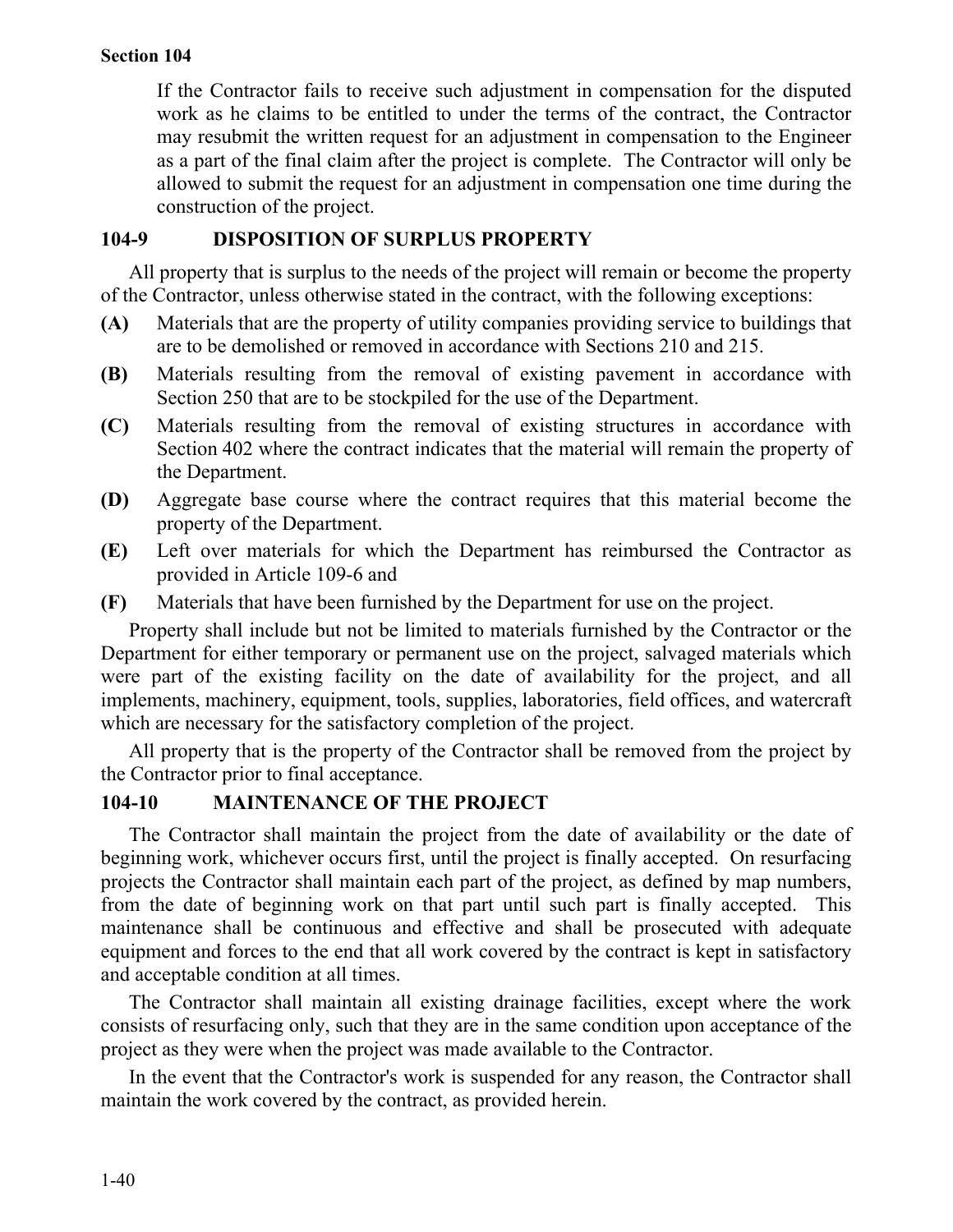When a portion of the project is accepted as provided in Article 105-17, immediately after such acceptance the Contractor will not be required to maintain the accepted portions. Should latent defects be discovered or become evident in an accepted portion of the project, such defective work shall be repaired or replaced at no cost to the Department.

Where an observation period(s) is required that extends beyond the final acceptance date, the Contractor shall perform any work required by the observation period until satisfactory completion of the observation period. The Contractor will not be directly compensated for any maintenance operations necessary, as this work will be considered incidental to the work covered by the various contract items.

#### **104-11 FINAL CLEANING UP**

Before acceptance of the project, the highway, borrow sources, waste areas, and all ground occupied by the Contractor within the project limits in connection with the work shall be cleaned of all rubbish, excess materials, temporary structures, and equipment; and all parts of the work shall be left in an acceptable condition.

The Contractor will not be directly compensated for the work of final cleaning up, as this work will be considered incidental to the work covered by the various contract items.

#### **104-12 VALUE ENGINEERING PROPOSAL**

This value engineering specification is to provide an incentive to the Contractor to initiate, develop, and present to the Department of Transportation for consideration, any cost reduction proposals conceived by him involving changes in the contract. This specification does not apply unless the proposal submitted is specifically identified by the Contractor as being presented for consideration as a Value Engineering Proposal. Submittals that propose material substitutions of permanent features such as changes from rigid to flexible or flexible to rigid pavements, concrete to steel or steel to concrete bridges will not be considered acceptable Value Engineering Proposals. Depending on complexity of evaluation and implementations, Value Engineering Proposals that provide for a total savings prior to distribution of less than ten thousand dollars (\$10,000) will not be generally considered.

Value Engineering Proposals contemplated are those that would result in a net savings to the Department by providing a decrease in the total cost of construction or reduce the construction time without increasing the cost to construct the project. The effects the Proposal may have on the following items, but not limited to these items, will be considered by the Department when evaluating the proposal:

- (A) Service life
- (B) Safety
- (C) Reliability
- (D) Economy of operation
- (E) Ease of maintenance
- (F) Desired aesthetics
- (G) Design
- (H) Standardized features
- (I) Environmental impact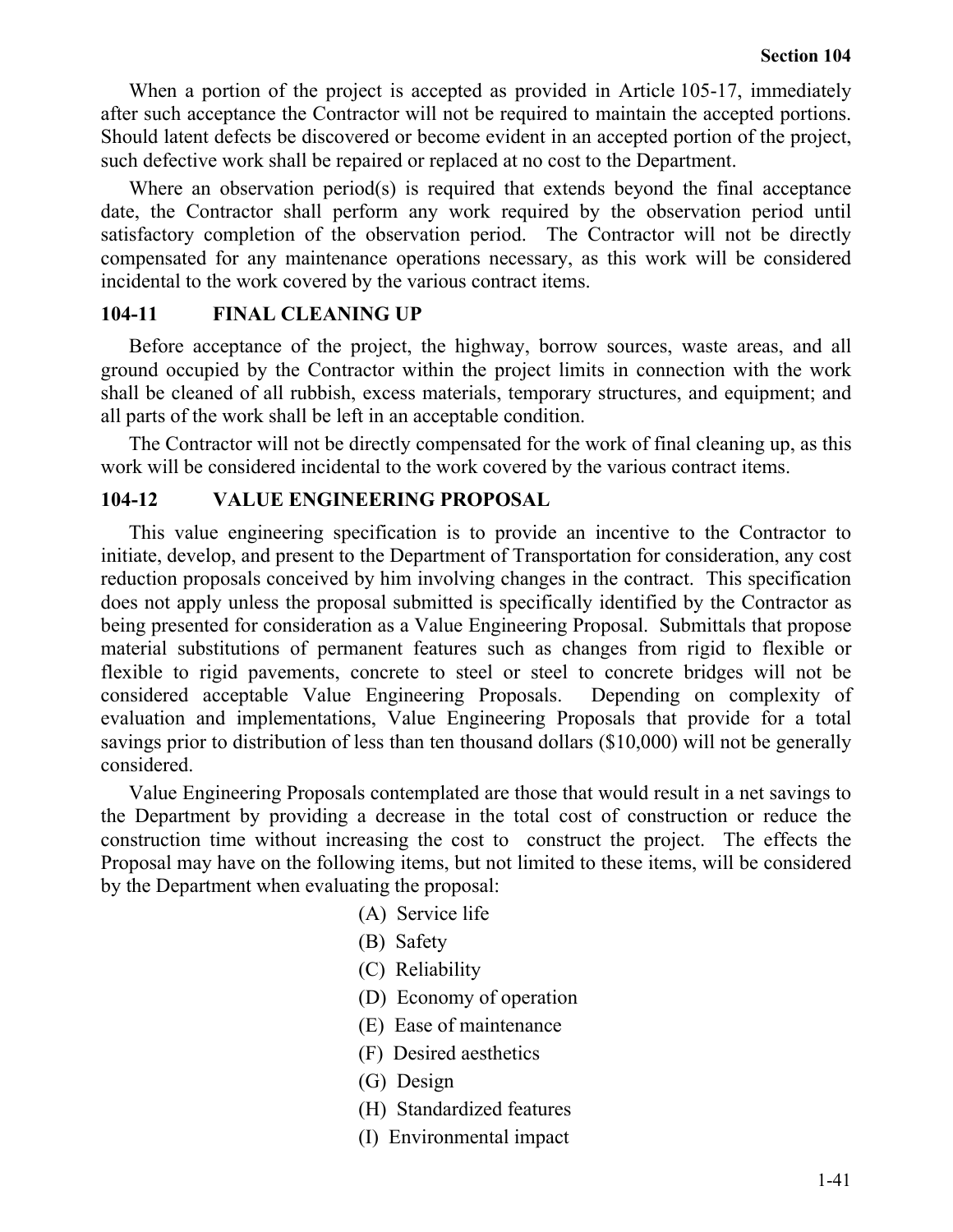The Department reserves the right to reject the proposal or deduct from the savings identified in the Proposal to compensate for any adverse effects to these items which may result from implementation of the Proposal.

The Department reserves the right to reject at its discretion any Value Engineering Proposal submitted which would require additional right of way. Substitution of another design alternate, which is detailed in the contract plans, for the one on which the Contractor bid, will not be allowed. Plan errors which are identified by the Contractor and which result in a cost reduction will not qualify for submittal as a Value Engineering Proposal. Pending execution of a formal supplemental agreement, implementing an approved Value Engineering Proposal, the Contractor shall remain obligated to perform in accordance with the terms of the existing contract. No time extension will be granted due to the time required to review a Value Engineering Proposal.

The Contractor is encouraged to include this specification in contracts with subcontractors. The Contractor shall encourage submissions of Value Engineering Proposals from subcontractors, however, it is not mandatory that the Contractor accepts or transmits to the Department, Value Engineering Proposals proposed by his subcontractors. The Contractor may choose any arrangement for the subcontractor value engineering payments, provided that these payments shall not reduce the Department's share of the savings resulting from the Value Engineering Proposal.

Should the Contractor desire a preliminary review of a possible Value Engineering Proposal, prior to expending considerable time and expense in full development, a copy of the preliminary proposal shall be submitted to the Resident Engineer and the Value Engineering Office. The submittal shall state Preliminary Value Engineering Proposal Review Request and shall contain sufficient drawings, cost estimates and written information that can be clearly understood and interpreted. Also, include the identity of any Private Engineering Firms proposed by the Contractor to prepare designs or revisions to designs. The Department will review the preliminary submittal only to the extent necessary to determine if it has possible merit as a Value Engineering Proposal. This review does not obligate the Department to approve the final proposal should a preliminary review indicate the proposal has possible merit. The Department is under no obligation to consider any Value Engineering Proposal (Preliminary or Final) that is submitted.

A copy of the Final Value Engineering Proposal shall be submitted by the Contractor to the Resident Engineer and the Value Engineering Office. The proposal shall contain, as a minimum, the following:

- **(A)** A statement that the request for the modification is being made as a Value Engineering Proposal.
- **(B)** A description of the difference between the existing contract requirements and the proposed modifications, with the comparative advantages and disadvantages of each.
- **(C)** If applicable, a complete drawing of the details covering the proposed modifications and supporting design computations shall be included in the final submittal. The preparation of new designs or drawings shall be accomplished and sealed by a Professional Engineer licensed in the State of North Carolina. Further, the Department may require a review, and possibly the redesign, be accomplished by the project's original designer, or an approved equal. The Department may contract with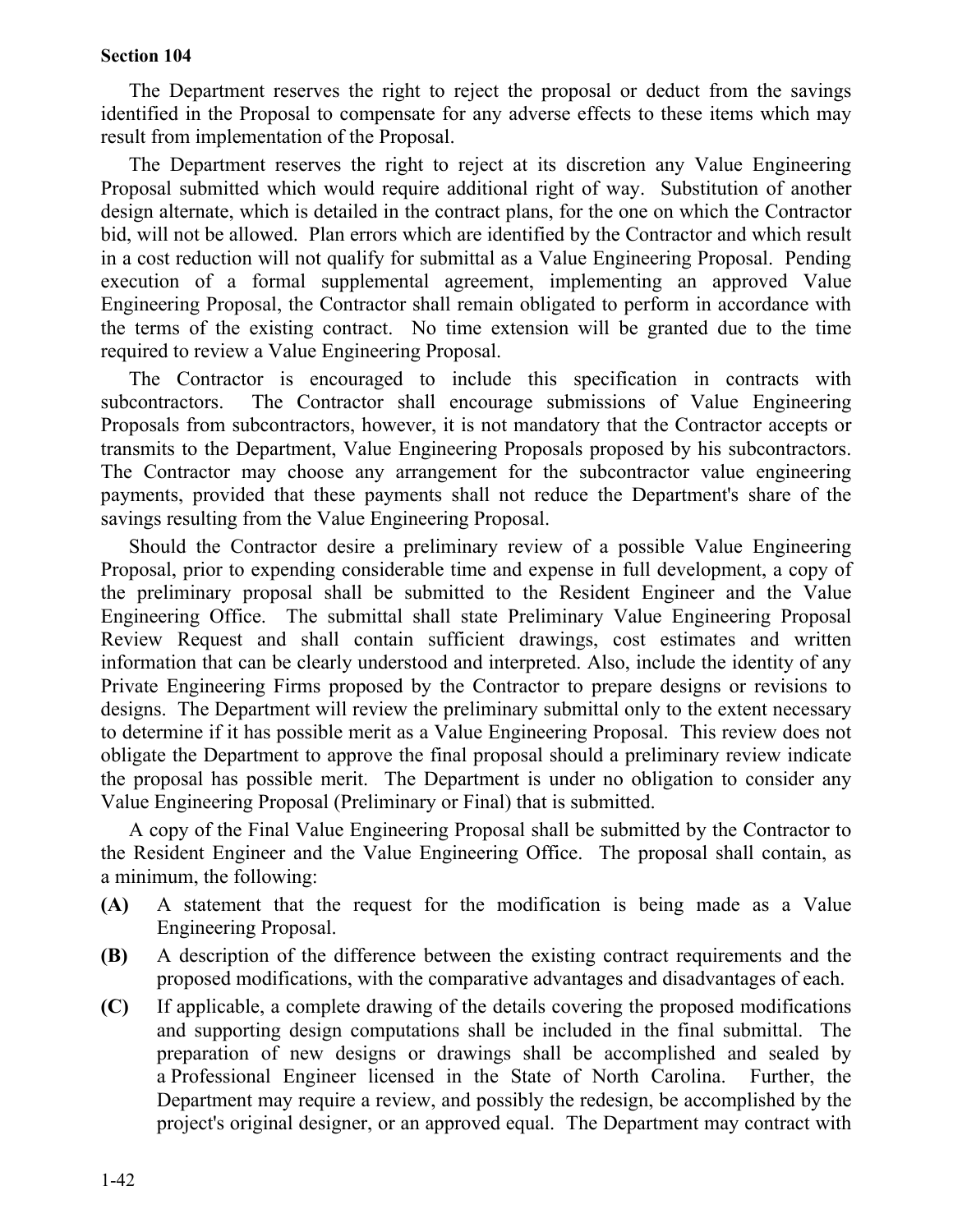private engineering firms, when needed, for reviews requested by the Department. The contractor shall contract with the original project designer, or an approved equal, when required by the Department, for any design work needed to completely and accurately prepare contract drawings. The Department may waive the requirements to have the preparation of contract drawings accomplished by a Professional Engineer or the project's original design based on the extent, detail, and complexity of the design needed to implement the value engineering proposal.

- **(D)** An itemized list of the contract requirements that would be modified and a recommendation of how to make each modification.
- **(E)** A detailed estimate of the cost of performing the work under the proposed modification.
- **(F)** A statement of the time by which approval of the Value Engineering Proposal shall be issued by the Department to obtain the total estimate cost reduction during the remainder of the contract, noting any effect on the contract completion or delivery schedule.

To facilitate the preparation of revisions to contract drawings, the contractor may purchase reproducible copies of drawings for his use through the Department's Value Engineering Office. The preparation of new design drawings by or for the Contractor shall be coordinated with appropriate Department Branch through the Value Engineering Office. The Contractor shall provide, at no charge to the Department, one set of reproducible drawings of the approved design needed to implement the value engineering proposal.

The Engineer will be the sole judge of the acceptability of a Value Engineering Proposal requested in accordance with these requirements and of the estimated net savings resulting from the approval of all or any part of the Proposal. The Contractor has the right to withdraw, in whole or in part, any Value Engineering Proposal not accepted by the Department within the period to be specified in the proposal per Item (F) of the preceding paragraph.

If a Value Engineering Proposal is approved, the necessary changes will be effected by Supplemental Agreement. Included as a part of the Supplemental Agreement will be requirements for price adjustment giving the Contractor 50 percent of the net savings to the project resulting from the modifications.

The Department reserves the right to include in the Supplemental Agreement any conditions it deems appropriate for consideration, approval, and implementation of the proposal. Acceptance of the Supplemental Agreement by the Contractor shall constitute acceptance of such conditions.

The final net savings to be distributed will be the difference in cost between the existing contract cost for the involved unit bid items and actual final cost occurring as a result of the modification. Only those unit bid items directly affected by the Supplemental Agreement will be considered in making the final determination of net savings. In determining the estimate net savings, the Department reserves the right to disregard the contract prices if, in the judgement of the Department, such prices do not represent a fair measure of the value of the work to be performed or to be deleted. Subsequent change documents affecting the modified unit bid items but not related to the Value Engineering Proposal will be excluded from such determination. The Department's review and administrative costs for value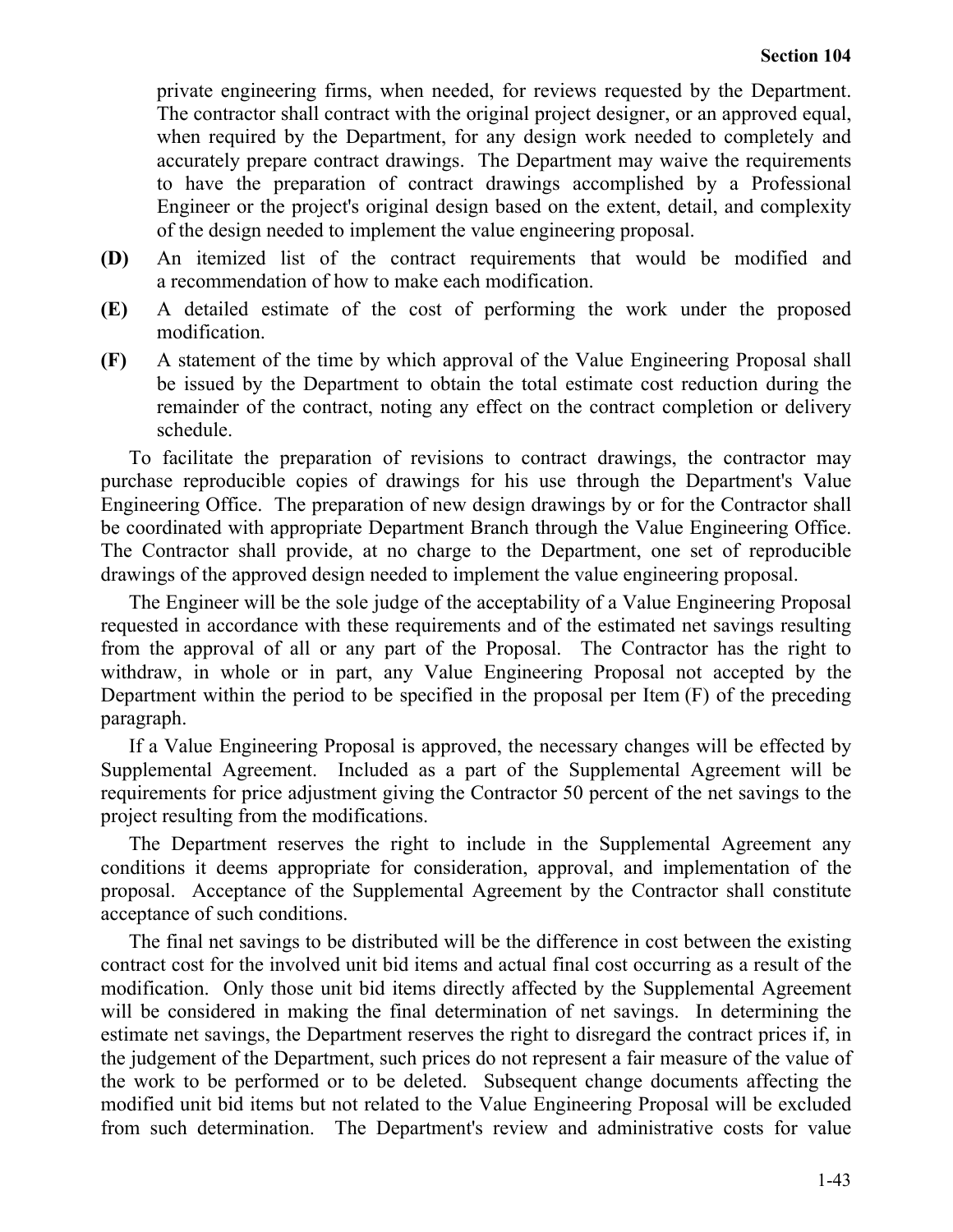engineering proposals will be borne by the Department. The Contractor's costs for designs and/or revisions to designs and the preparation of design drawings will be borne by the Contractor. The costs to either party will not be considered in determining the net savings obtained by implementing the value engineering proposal. The Contractor's portion of the net savings shall constitute full compensation to him for effecting all changes pursuant to the agreement. The net savings will be prorated, 50 percent for the Contractor and 50 percent for the Department, for all accepted Value Engineering Proposals.

Upon execution of the Supplemental Agreement, the Department will thereafter have the right to use, duplicate or disclose in whole or in part any data necessary for utilization of the modification on other projects without obligation or compensation of any kind to the Contractor. Restrictions or conditions imposed by the Contractor for use of the proposal on other projects shall not be valid.

Except as may be otherwise precluded by this specification, the Contractor may submit a previously approved value engineering proposal on another project.

Unless and until a Supplemental Agreement is executed and issued by the Department, the Contractor shall remain obligated to perform the work in accordance with the terms of the existing contract.

Acceptance of the modification and its implementation will not modify the completion date of the contract unless specifically provided for in the Supplemental Agreement.

The Contractor shall not be entitled to additional compensation under Section 104 for alterations in the plans or in the details of construction pursuant to the Value Engineering Proposal.

The Department will not be liable to the Contractor for failure to accept or act upon any Value Engineering Proposal nor for any delays to the work attributable to any such proposal.

The Department reserves the right to negotiate desired changes with the Contractor under the requirements of the contract even though the changes are the result of a Value Engineering Proposal submitted on another contract. In this instance the savings will be prorated in accordance with the terms of the negotiated agreement.

# **104-13 RECYCLED PRODUCTS OR SOLID WASTE MATERIALS**

It is the policy of the Department of Transportation to aid in reduction of materials that become a part of our solid waste stream. To that extent the Department encourages contractors to initiate, develop, and utilize products and/or construction methods that incorporate the use of recycled or solid waste products in this project. Recycled products or waste materials will be those products or materials which would otherwise become solid waste and are collected, separated, or processed and reused or returned to reuse in the form of raw materials or products that are incorporated into a beneficial reuse on the project. Targeted materials include but are not limited to the following: plastic, glass, paper, cardboard, shingles, tires, fly ash, bottom ash, sludge and construction and demolition debris.

This Specification will not be applicable to reclaimed asphalt materials used in accordance with the Section 610 and shall not be applicable to any recycled or solid waste materials that are specified for use by the Department on this project.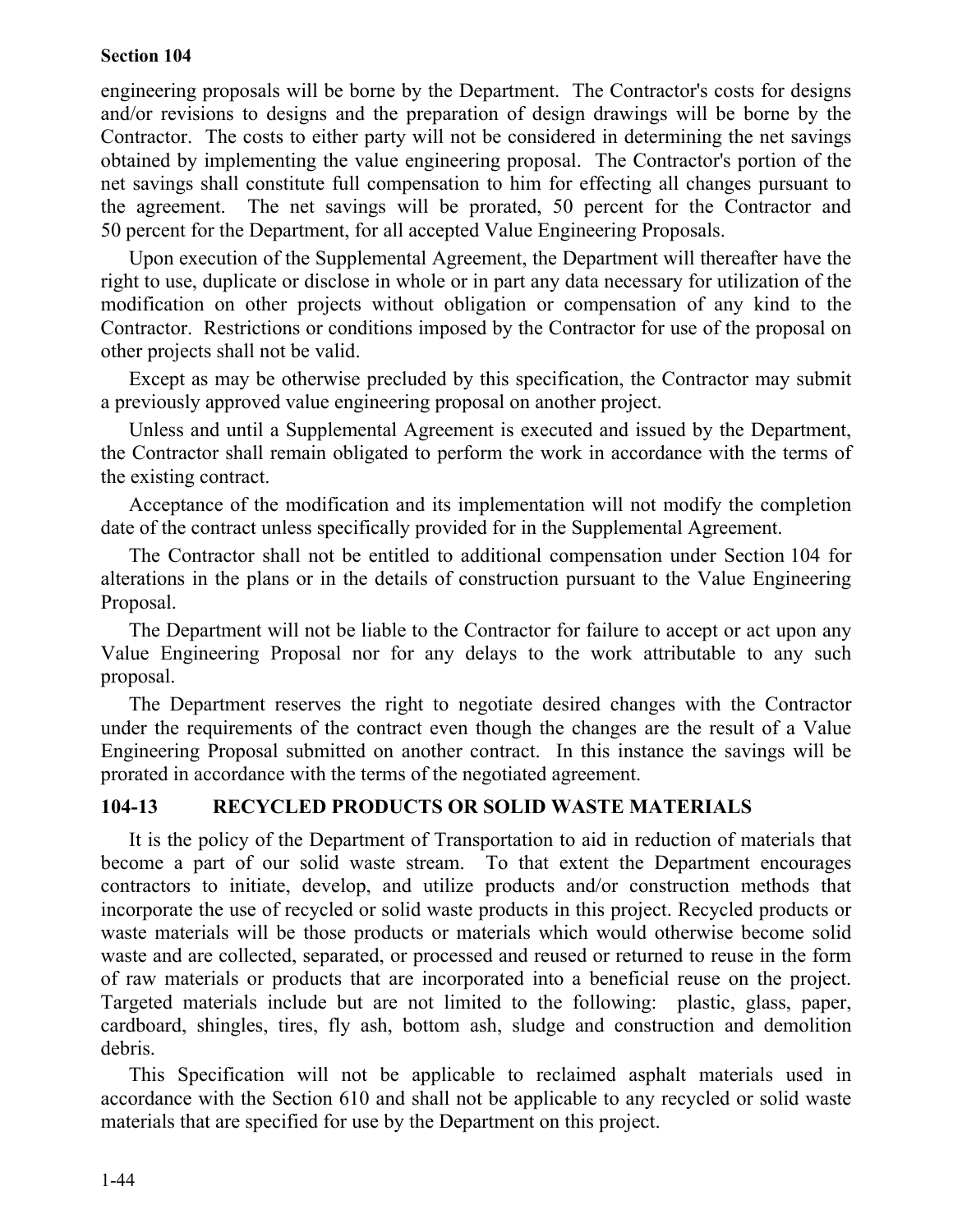To use recycled or solid waste materials, the Contractor shall submit to the Department of Transportation a Recycled Products or Solid Waste Materials Proposal for approval. This proposal shall be submitted to the Resident Engineer and the Project Services Unit. The proposal shall contain, as a minimum, the following.

- **(A)** A statement that the request for the modification is being made as a Recycled Products or Solid Waste Materials proposal.
- **(B)** A description of the difference between the existing contract requirements and the proposed modification and the comparative advantages and disadvantages of each.
- **(C)** If applicable, a complete drawing of the details covering the proposed modifications and supporting computations shall be included in the submittal. The preparation of new designs or revisions to the design shown in the contract drawings shall be accomplished by a professional engineer licensed in North Carolina. The Department may waive this requirement based on the extent, detail, and complexity of the design needed to implement the proposal.
- **(D)** An itemized list of the contract requirements that would be modified and a recommendation of how to make each modification.
- **(E)** A detailed estimate of the cost of performing the work under the proposed modification.
- **(F)** A statement of the time by which approval of the proposal shall be issued by the Department to maintain the completion date of the contract.

The Contractor shall be responsible for obtaining any and all permits that may be required for the hauling, storing, or handling of the targeted materials.

If a Recycled Products or Solid Waste Materials proposal is approved, the necessary changes will be effected by Supplemental Agreement. Included as a part of the Supplemental Agreement will be requirements for price adjustment as follows:

- **(A)** If the proposal results in a net savings to the Department the savings and distribution of the savings shall be done in accordance with the requirements of Article 104-12.
- **(B)** If the proposal results in a net increase in the project cost but is judged to have a significant effect on the development of long term markets for the targeted materials; or results in significant beneficial usage of project generated debris that would have otherwise been disposed of in accordance with Section 802, the Department will bear the approved increased costs, if any. This includes recycled products that have been approved by the Department but were not originally included in this contract.
- **(C)** If the proposal is new and innovative, never utilized in the Department projects before as approved by the Engineer and results in a net savings to the Department, the savings shall be distributed in accordance with Article 104-12. However, when this innovative proposal results in a net increase in project cost, part B of this Specification shall apply, and a minimum of \$500 (but not more than \$2,500) may be awarded to the Contractor.

The Contractor shall provide certification that verifies the source of the material, and the percentage of targeted materials to be utilized.

The Contractor shall remain obligated to perform the work in accordance with the terms of the existing contract pending execution of the Supplemental Agreement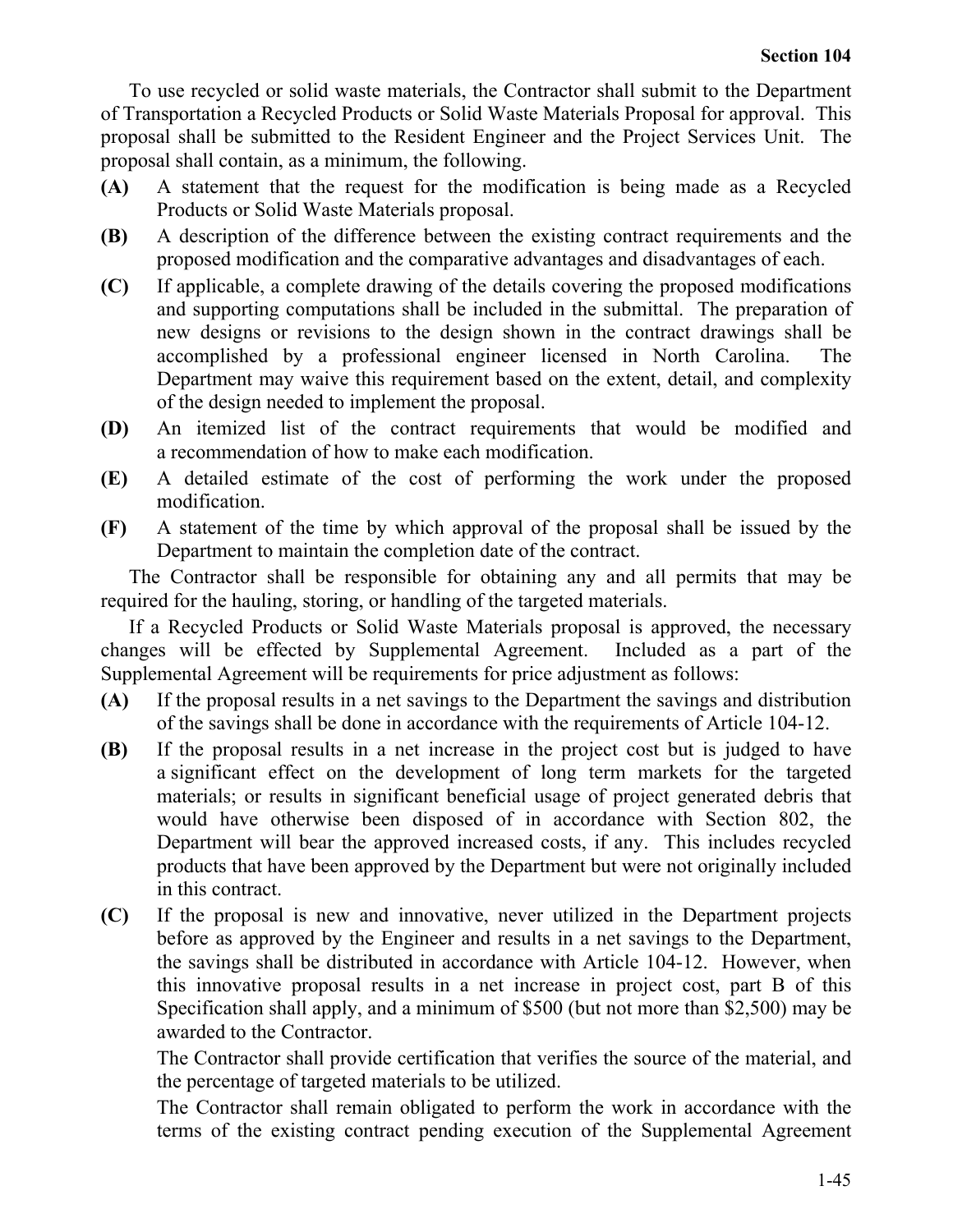which implements an approved Recycled Products or Solid Waste Materials proposal and will not be entitled to any additional compensation or additional contract time if a Recycled Products or Solid Waste Materials proposal is not accepted.

The Department reserves the right to reject, at its discretion, any Recycled Products or Solid Waste Materials proposal. The Engineer will be the sole judge of the acceptability, the value, the estimated net savings, and any additional compensation to be paid to the Contractor for all or any part of the proposal.

The requirements of Article 104-3 do not apply to a Recycled Products or Solid Waste Materials proposal.

Upon execution of the Supplemental Agreement, the Department will hereafter have the right to use, duplicate or disclose in whole or in part any data necessary for utilization of the modification on other projects without obligation or compensation of any kind to the Contractor. Restrictions of conditions imposed by the Contractor for use of the proposal by the Department on other projects shall not be valid.

The Department will not be liable to the Contractor for failure to accept or act upon any Recycled Products or Waste Materials proposal submitted pursuant to this Specification nor for any delays to the work attributable to any third party claims, or fines that may be levied as a result of the Contractor's decision to use targeted materials.

# **SECTION 105 CONTROL OF WORK**

### **105-1 AUTHORITY OF THE ENGINEER**

The Engineer will decide all questions which may arise as to the quality and acceptability of materials furnished and work performed and as to the rate of progress of the work; all questions which may arise as to the interpretation of the contract; and all questions as to the acceptable fulfillment of the contract on the part of the Contractor. His decision shall be final and he shall have executive authority to enforce and make effective such decisions and orders as the Contractor fails to carry out promptly.

The Engineer shall have the authority to issue any written order to the Contractor which he considers necessary to the prosecution of the work, and shall have executive authority to enforce such written orders as the Contractor fails to carry out promptly. Failure on the part of the Contractor to comply with any written order issued by the Engineer may be justification for disqualifying the Contractor from further bidding in accordance with Article 102-16.

### **105-2 PLANS AND WORKING DRAWINGS**

Plans will show details of all structures, lines, grades, typical cross sections of the roadway, location and design of all structures, and a summary of items appearing in the proposal.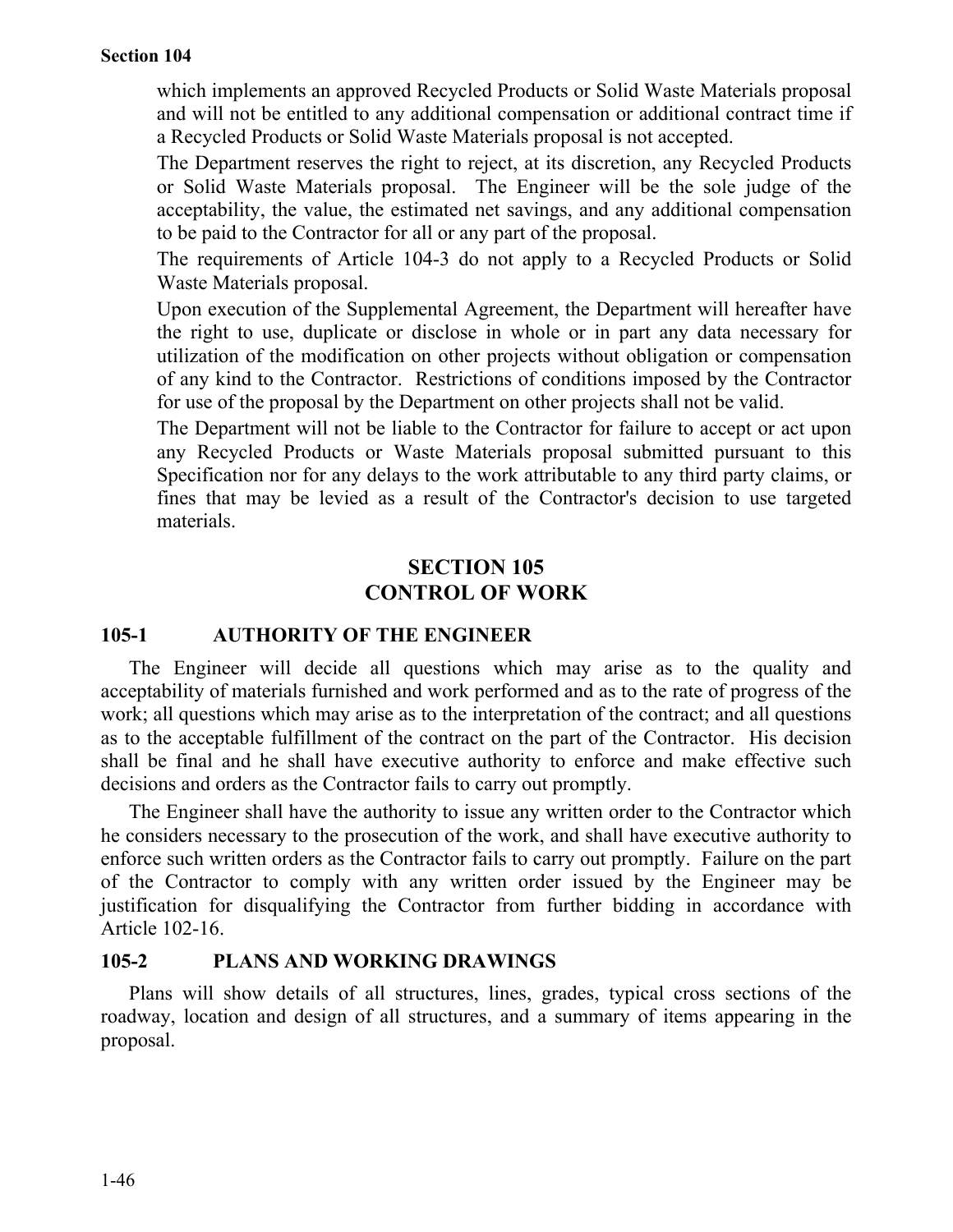The plans shall be supplemented by such approved working drawings as are necessary to adequately control the work. Working drawings furnished by the Contractor and approved by the Engineer shall consist of such detailed drawings as may be required to adequately control the work and are not included in the plans furnished by the Department. They may include stress sheets, shop drawings, erection drawings, falsework drawings, cofferdam drawings, bending diagrams for reinforcing steel, catalog cuts, or any other supplementary drawings or similar data required of the Contractor. When working drawings are approved by the Engineer, such approval shall not operate to relieve the Contractor of any of his responsibility under the contract for the successful completion of the work.

Unless otherwise specified, the Contractor shall allow 40 calendar days for review and approval, or acceptance, of working drawings from the date they are received until they are returned by the Engineer. If revised drawings are required, appropriate additional time shall be allowed for review and approval, or acceptance, of the revised drawings. The Contractor shall have no claim for extension of the completion date(s) or additional compensation due to this review period.

Changes on shop drawings after approval and/or distribution shall be subject to the approval of the Engineer and he shall be furnished a record of such changes.

Payment at the several contract prices will be full compensation for all costs of furnishing all working drawings.

### **105-3 CONFORMITY WITH PLANS AND SPECIFICATIONS**

All work performed and all materials furnished shall be in reasonably close conformity with the lines, grades, cross sections, dimensions, and material requirements, including tolerances, shown in the contract.

In the event the Engineer finds the materials or the finished product in which the materials are used not within reasonably close conformity with the contract but that reasonably acceptable work has been produced, he will then make a determination if the work is to be accepted and remain in place. If the Engineer determines that the work is to be accepted, he will have the authority to make such adjustment in contract price as he deems warranted based upon his engineering judgment and the final estimate will be paid accordingly.

In the event the Engineer finds the materials or the finished product in which the materials are used or the work performed are not in reasonably close conformity with the contract and have resulted in an inferior or unsatisfactory product, the work or materials shall be removed and replaced or otherwise corrected by the contractor at no cost to the Department.

### **105-4 COORDINATION OF PLANS, SPECIFICATIONS, SUPPLEMENTAL SPECIFICATIONS, AND SPECIAL PROVISIONS**

The specifications, the supplemental specifications, the plans, the special provisions, and all supplementary documents are essential parts of the contract, and a requirement occurring in one is as binding as though occurring in all. They are complimentary and provide and describe the complete contract. In case of discrepancy, the following will apply in ascending order:

Calculated dimensions shall govern over scaled dimensions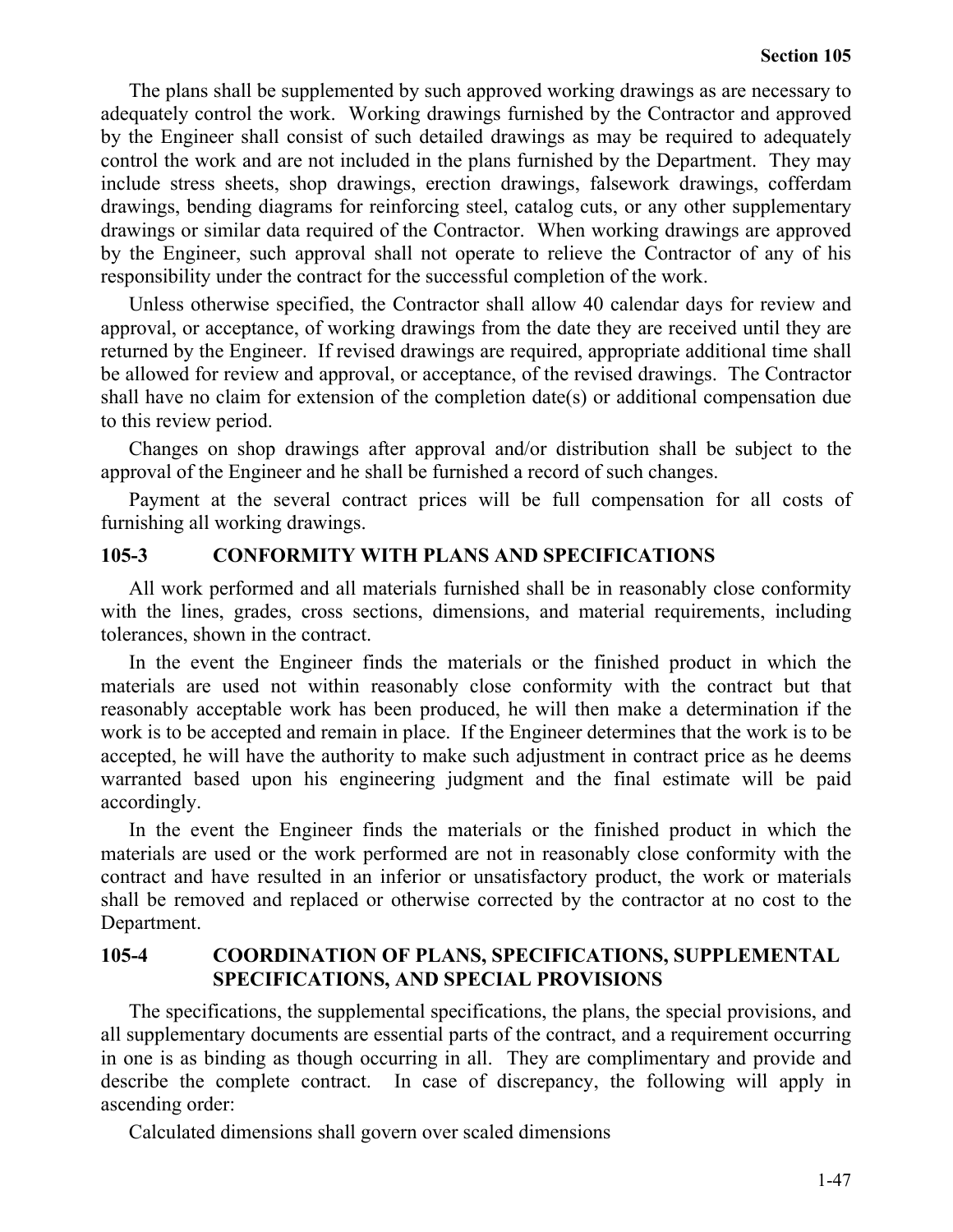Supplemental Specifications shall govern over Standard Specifications;

Plans shall govern over Supplemental Specifications and Standard Specifications;

Standard Special Provisions shall govern over Plans, Supplemental Specifications, and Standard Specifications; and

Project Special Provisions shall govern over Standard Special Provisions, Plans, Supplemental Specifications, and Standard Specifications.

The Contractor shall not take advantage of any apparent error or omission in the contract. In the event such errors or omissions are discovered the Engineer will make such corrections and interpretations as may be determined necessary for the fulfillment of the intent of the contract.

# **105-5 COOPERATION BY CONTRACTOR**

The Contractor shall cooperate with the Engineer, his inspectors, and other contractors in every way possible, and shall give the work the constant attention necessary to facilitate the progress and satisfactory performance thereof. The Contractor shall notify the Engineer in writing at least 7 calendar days prior to beginning work on the project. He shall notify the Engineer at least 1 calendar day in advance when work is to be suspended and at least 2 calendar days in advance when work is to be resumed.

The Contractor shall keep available on the project site a copy of the contract assembly at all times.

# **105-6 SUPERVISION BY CONTRACTOR**

### **(A) On Site Personnel**

At all times that work is actually being performed, the Contractor shall have present on the project one competent individual who has been authorized to act in a supervisory capacity over all work on the project including work subcontracted. The individual who has been so authorized shall be experienced in the type of work being performed and is to be fully capable of managing, directing, and coordinating the work, of reading and thoroughly understanding the contract, and of receiving and carrying out directions from the Engineer or his authorized representatives. He shall be an employee of the Contractor, unless otherwise approved by the Engineer.

# **(B) On Call Personnel**

At all times during the life of the project the Contractor shall provide one permanent employee who shall have the authority and capability for the overall responsibility of the project and who shall be personally available at the site of work within 24 hours notice. Such employee shall be fully authorized to conduct all business with the subcontractors, to negotiate and execute all supplemental agreements, and to execute the orders or directions of the Engineer.

# **(C) Exceptions**

If the Contractor elects to have the employee described under (B) above constantly available in person on the project, then the presence of this employee will be considered as also meeting the requirements of (A) above. However, whenever such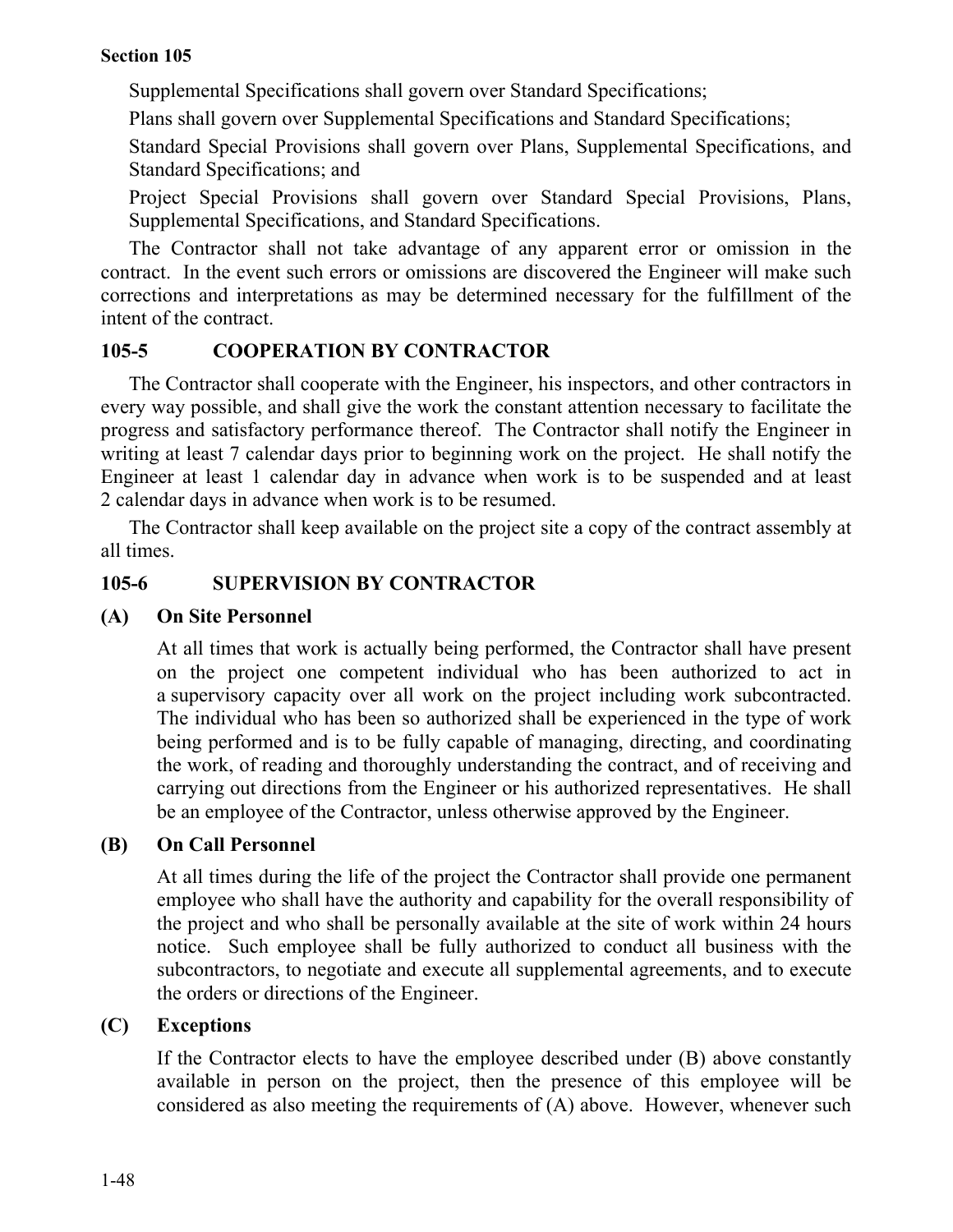employee is absent from the project then an authorized individual meeting the requirements of (A) above shall be present on the project.

#### **105-7 COOPERATION BETWEEN CONTRACTORS**

The Department reserves the right at any time to contract for and perform other or additional work on or near the work covered by the contract.

When separate or additional contracts are let within the limits of any one project, each Contractor shall conduct his work so as not to interfere with or hinder the progress or completion of the work being performed by other contractors. Contractors working within the limits of the same project shall cooperate with each other.

Each Contractor shall conduct his operations in such a manner as to avoid damaging any work being performed by others or which has been completed by others.

When a project is let under more than one contract and the plans and/or special provisions include a construction schedule, it shall be the responsibility of the Contractors to complete the various phases of the project in accordance with the time limits specified such that the total contracts will be completed by the completion date. This construction schedule will remain in effect until such time as the Contractors, at their option submit to the Engineer a joint construction schedule meeting the approval of the Engineer. This joint construction schedule shall be signed by authorized representatives of each firm and upon the approval of the Engineer shall be binding on each firm. Subsequent modifications to the joint construction schedule may be made during the course of the work in the same manner.

Failure of the Contractor(s) to complete the various phases of work within the time limits set forth in the construction schedule or latest approved joint construction schedule shall be just cause for removing the contractor(s) from the Department's list of qualified bidders. A contractor disqualified from bidding by reason of this provision will not be reinstated until such time as his progress is in accordance with the latest approved construction schedule or until the project is completed and accepted, whichever occurs first.

The Department will under no circumstances be liable for any claim for additional compensation due to acts of one contractor holding up the work of another.

The Department will under no circumstances be liable for any damages experienced by one Contractor as a result of the presence and operations of other contractors working within the limits of the same project.

### **105-8 COOPERATION WITH UTILITY OWNERS**

Prior to the beginning of construction, the Department will notify all utility owners known to have facilities affected by the construction of the project and will make arrangements for the necessary adjustments of all affected public or private utility facilities. The utility adjustments may be made either before or after the beginning of construction of the project. The adjustments will be made by the utility owner or his representative, or by the Contractor when such adjustments are part of the work covered by his contract.

The Contractor shall use an independent utility locating service to locate utilities. The Contractor shall use special care working in, around and near all existing utilities that are encountered during construction, protecting them where necessary so that they will give uninterrupted service.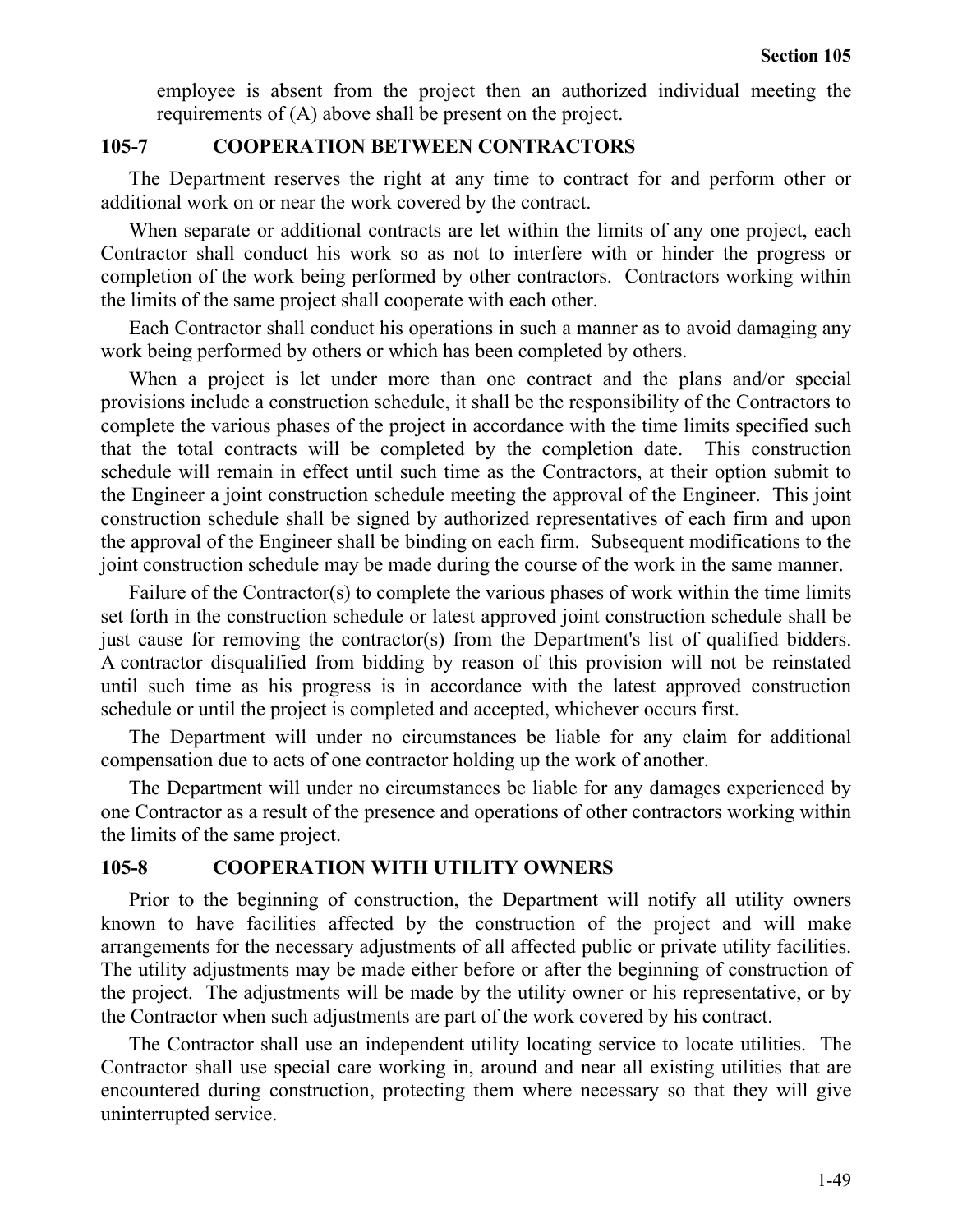The Contractor shall cooperate with the utility owner, and/or the owner's representative in the adjustment or placement of utility facilities when such adjustment or placement is made necessary by the construction of the project or has been authorized by the Department.

In the event that utility services are interrupted by the Contractor, the Contractor shall promptly notify the owners and shall cooperate with the owners and/or the owner's representative in the restoration of service in the shortest time possible.

Existing fire hydrants shall be kept accessible to fire departments at all times.

Prior to submitting his bid, the Contractor shall make his own determination as to the nature and extent of the utility facilities, including proposed adjustments, new facilities, or temporary work to be performed by the utility owner or his representative; and as to whether or not any utility work is planned by the owner in conjunction with the project construction. The Contractor shall consider in his bid all of the permanent and temporary utility facilities in their present or relocated positions, whether or not specifically shown on the plans or covered in the project special provisions. It will be the Contractor's responsibility to anticipate any additional costs to him resulting from such utility work and to reflect these costs in his bid for the various items in the contract.

No additional compensation except as provided for in Article 104-4 will be allowed for delays, inconvenience, or damage sustained by the Contractor due to any interference from said utility facilities or the operation of moving them and any such delay, inconvenience, or damage except as provided for in Article 104-4 shall not constitute a basis for a claim for additional compensation.

Where changes to utility facilities are to be made solely for the convenience of the Contractor, it shall be the Contractor's responsibility to arrange for such changes and the Contractor shall bear all costs of such changes.

#### **105-9 CONSTRUCTION STAKES, LINES, AND GRADES**

Unless otherwise required in the contract, the Engineer will set construction stakes establishing lines, slopes, and continuous profile-grade in road work, and centerline and bench marks for bridge work, culvert work, protective and accessory structures, and appurtenances which require the use of an engineer's level and transit and will furnish the Contractor with all necessary information relating to lines, slopes, and grades. These stakes and marks shall constitute the field control by, and in accordance with which, the Contractor shall establish other necessary controls and perform the work.

The Contractor shall be held responsible for the preservation of all stakes and marks, and if any of the construction stakes or marks have been carelessly or willfully destroyed or disturbed by the Contractor, the cost of replacing them will be charged against him and will be deducted from the payment for the work.

### **105-10 AUTHORITY AND DUTIES OF THE INSPECTOR**

Inspectors employed by the Department are authorized to inspect all work performed and materials furnished. Such inspection may extend to all or any part of the work and to the preparation, fabrication, or manufacture of the materials to be used. The inspector is not authorized to alter or waive the requirements of the contract. The inspector is not authorized to issue instructions contrary to the contract, or to act as foreman for the Contractor; however, he has the authority to reject work or materials until any questions at issue can be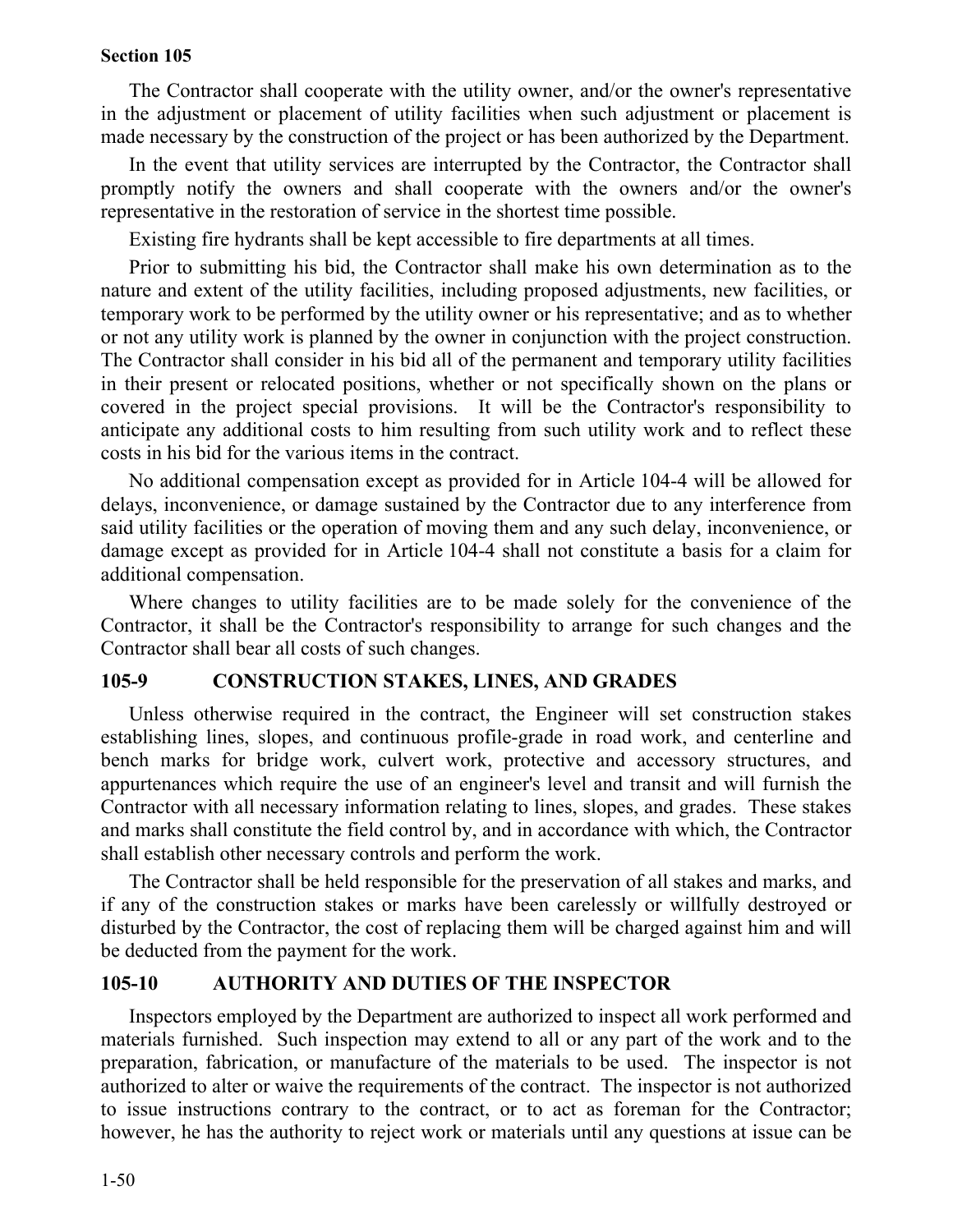referred to and decided by the Engineer. The inspector is not authorized to make any final acceptance of the work.

#### **105-11 INSPECTION OF WORK**

All materials and each part or detail of the work shall be subject to inspection by the Engineer. The Contractor shall allow and provide a reasonable access to all parts of the work to the Engineer or his authorized representative. The Contractor shall also furnish such information and assistance as is required to make a complete and detailed inspection. Such access shall meet the approval of the Engineer.

The presence of the Engineer or inspector at the work site shall in no way lessen the Contractor's responsibility for conformity with the contract. Should the Engineer or Inspector, prior to or during construction, fail to point out or reject materials or work that does not conform with the contract, whether from lack of discovery or for any other reason, it shall in no way prevent later rejection or corrections to the unsatisfactory materials or work when discovered. The Contractor shall have no claim for losses suffered due to any necessary removals or repairs resulting from the unsatisfactory work.

If the Engineer requests it, the Contractor, at any time before acceptance of the work, shall remove or uncover such portions of the finished work as may be directed. After examination, the Contractor shall restore said portions of the work to the standard required by the specifications. The Contractor shall keep cost records of the work performed and if the uncovered work is found to be acceptable, the Department will pay the Contractor on a force account basis in accordance with Article 109-3 for the cost of uncovering, or removing, and the replacing of the covering or making good of the parts removed; but should the work so exposed or examined prove unacceptable, the uncovering, or removing, and the replacing of the covering or making good of the parts removed, shall be at no cost to the Department.

When any other unit of government or political subdivision is to pay a portion of the cost of the work covered by the contract, its respective representatives shall have the right to inspect the work. When work is to be performed on the right of way of any railroad corporation or in proximity to other public utilities, the representatives of the railroad corporation and/or the public utilities shall have the right to inspect the work. Such inspection shall in no sense make any unit of government or political subdivision or any railroad corporation or public utility a party to the contract, and shall in no way interfere with the rights of either party thereunder.

#### **105-12 UNAUTHORIZED WORK**

No work shall be performed without established lines and grades except as otherwise permitted by the Engineer. Work performed contrary to the instructions of the Engineer or contrary to any approvals granted by the Engineer will be considered as unauthorized and may not be paid for under the requirements of the contract. Work performed beyond the lines shown on the plans or as given, except as herein specified, or any extra work performed without authority will be considered as unauthorized and may not be paid for under the requirements of the contract. Any of the above work so performed may be ordered removed, replaced, or repaired at no cost to the Department.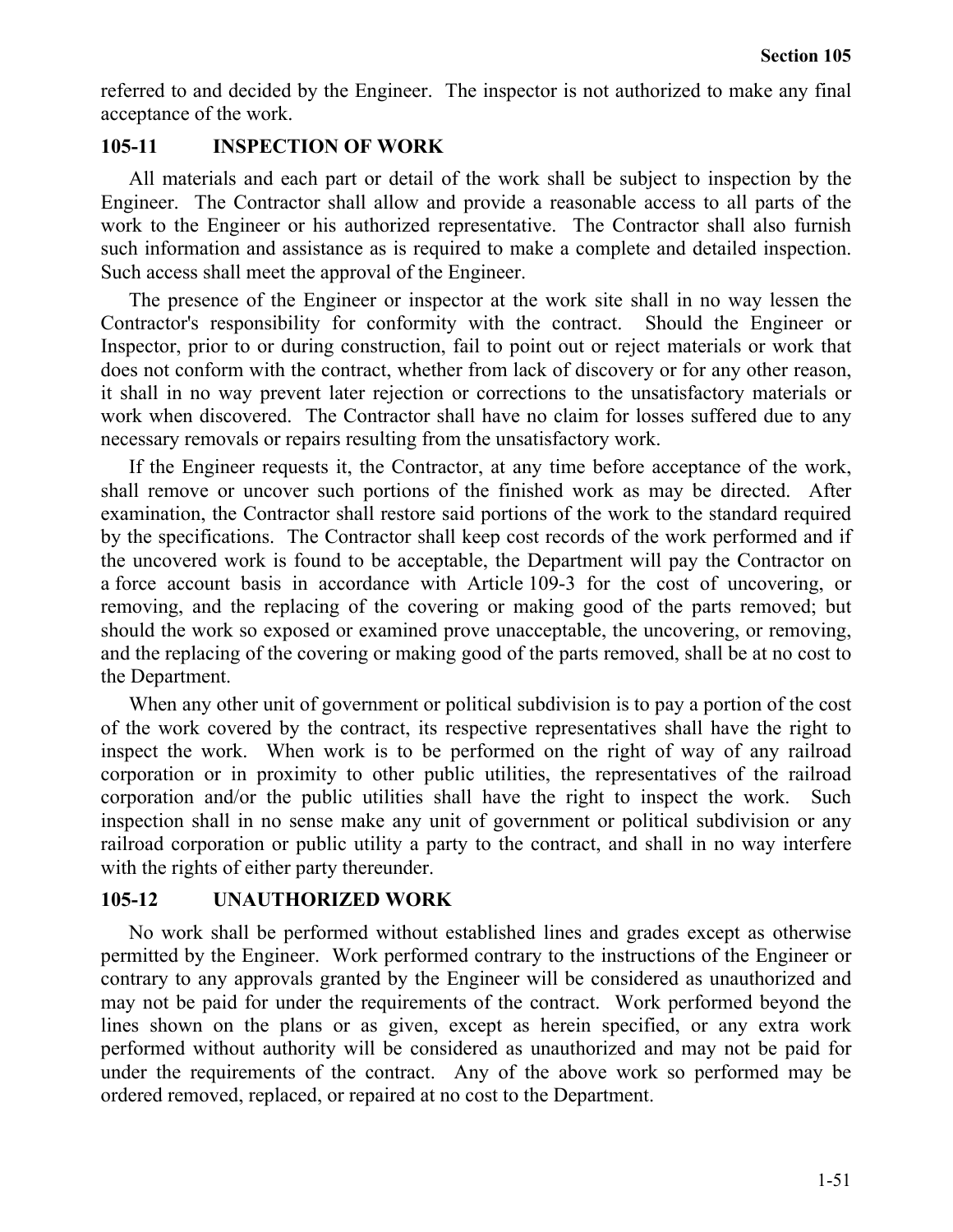Upon failure on the part of the Contractor to comply promptly with any order of the Engineer made under the provisions of this article, the Engineer will have the authority to cause such unauthorized work to be removed and/or adjusted to conform to the requirements of the contract and to deduct the cost of removal and/or adjustment from any monies due or to become due the Contractor.

### **105-13 LIMITATIONS OF OPERATIONS**

At any time when, in the opinion of the Engineer, the Contractor has obstructed, closed, or is conducting operations on a greater portion of the work than is necessary for the prosecution of the work so as to constitute a hazard to the general public or impair the function of the facility being constructed where traffic shall be maintained, the Engineer may require the Contractor to suspend such unnecessary operations or closures and to finish the portions on which work is in progress before starting work on additional portions of the work.

#### **105-14 NIGHT WORK**

Whenever the Contractor's operations are being conducted at night, the Contractor shall provide such artificial lighting as may be necessary to provide for safe and proper construction and to provide for adequate inspection of the work as described in Section 1413.

#### **105-15 RESTRICTION OF LOAD LIMITS**

The Contractor shall comply with all legal load restrictions in hauling equipment and materials on roads under the jurisdiction of the Department.

The Department has the right to place load limit restrictions on the load a Contractor may haul on any road or bridge in the vicinity of his contract. The Contractor, prior to bidding on a project, will be responsible for making his own investigations to determine the possibility of load limit restrictions being placed on any of the highways he plans to use for hauling purposes. The Contractor shall not be entitled to an extension of time or to compensation for any costs, inconvenience, delay, or any other adversity to the Contractor as the result of any reduction by the Department in load limit, or as the result of a refusal by the Department to raise load limits as hereinafter provided or under any other conditions, and any such reduction in load limit or refusal to raise load limits shall not constitute a basis for a claim for additional compensation.

Wherever load limit restrictions below the statutory legal load limit have been posted on any roads and/or bridges on the project or within the vicinity of the project, the Department may remove the load limit restrictions from such roads and/or bridges upon written request from the Contractor; and the Contractor thereafter will be allowed to haul up to the statutory legal limits over such roads and/or bridges, provided the Contractor enters into an agreement with the Department providing for:

- **(A)** Maintenance by the Contractor of such roads in a condition satisfactory to the Engineer during the haul period.
- **(B)** Repair by the Contractor of all damages to such roads after haul is completed to place them in a condition as good as they were prior to removal of the load limits.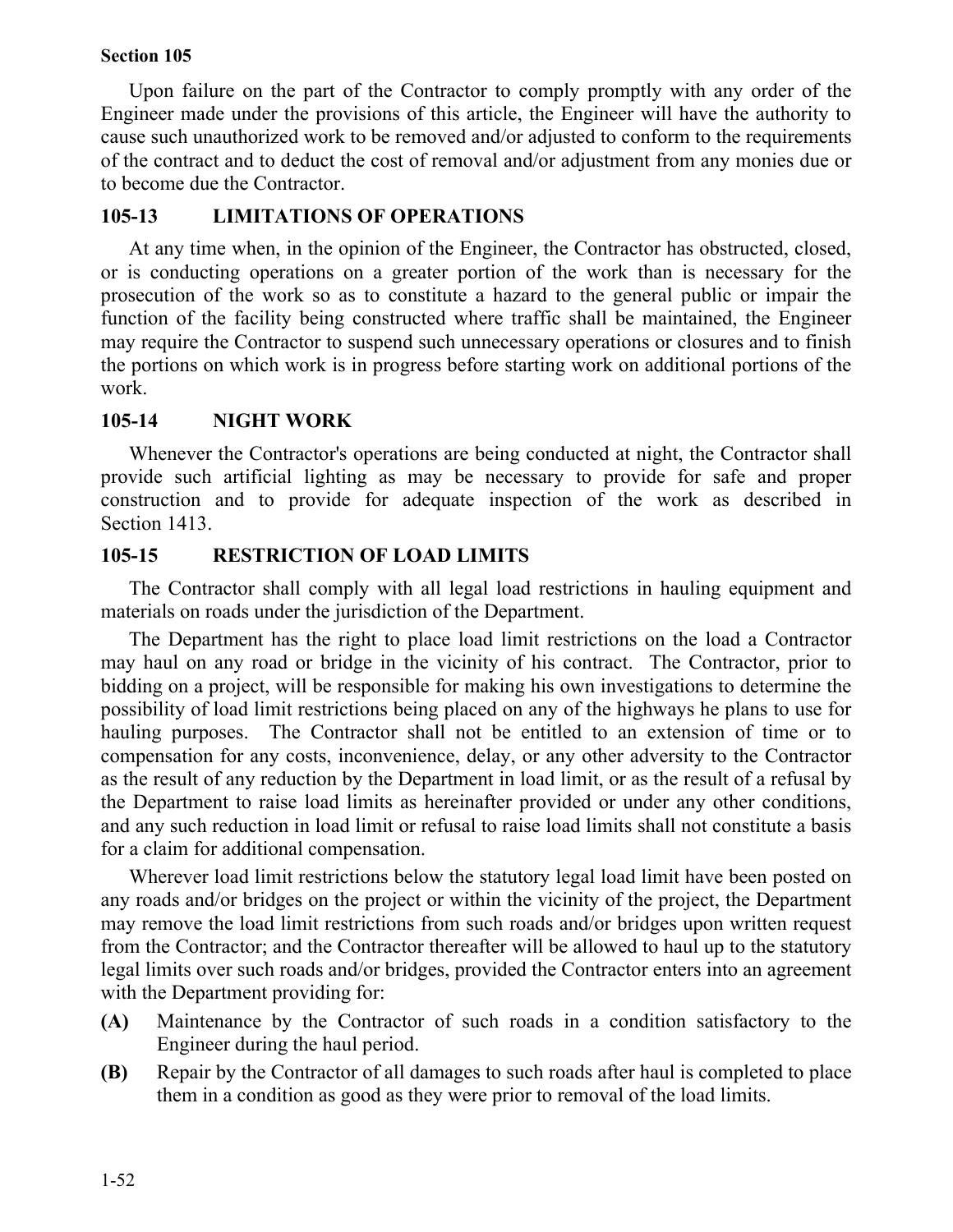- **(C)** Furnishing bond by the Contractor in an amount determined by the Engineer for the roads. Furnishing a bond for the roads does not entitle the Contractor to exceed the posted load limits of any bridge.
- **(D)** Assumption by the Contractor of all costs of strengthening any bridges that may be necessary in order to safely haul loads up to statutory legal limits. The Department will, upon request by the Contractor, make a determination as to the method and extent of strengthening required for the bridges and will advise the Contractor as to the amount of work to be done or an estimate of the charges for the work if performed by Department forces. When Department forces perform the work, the Contractor shall reimburse the Department in the amount of the actual charges for said work. When Contractor's forces perform the work, it shall be done in accordance with plans approved by the Engineer and under his inspection.
- **(E)** Indemnification of the Department against any and all claims from third persons arising out of or resulting from the hauling operation or the maintenance, or lack of maintenance, of haul roads. Haul roads shall be maintained not only for the Contractor's hauling operations, but also for the use of the general public.

Equipment operated on proposed bridges shall comply with the following load restrictions.

The Contractor shall keep the bridge floor clean to reduce impact forces and place approved temporary guides on the bridge floor to position the wheel loads as nearly as possible over the bridge girders. Only one earth-moving vehicle shall be on a bridge at any time. Upon completion of hauling over each bridge, the Contractor shall clean the bridge floor, curbs and rails.

Regulations pertaining to size and weight will not apply to equipment used on the project provided the vehicles involved are not operated on pavement, completed base course, or structures.

#### **105-16 FAILURE TO MAINTAIN THE PROJECT OR PERFORM EROSION CONTROL WORK**

Failure on the part of the Contractor to comply with the requirements of Article 104-10 or to perform erosion control work as directed will result in the Engineer notifying the Contractor to comply with these Specifications. In the event that the Contractor fails to begin such remedial action or fails to begin erosion control work within 24 hours after receipt of such notice with adequate forces and equipment, the Engineer may proceed to have the work performed with other forces. No payment will be made to the Contractor for work performed by others. Any costs incurred by the Department for work performed by others as provided above in excess of the costs that would have been incurred had the work been performed by the Contractor will be deducted from monies due the Contractor on his contract.

### **105-17 INSPECTION AND ACCEPTANCE**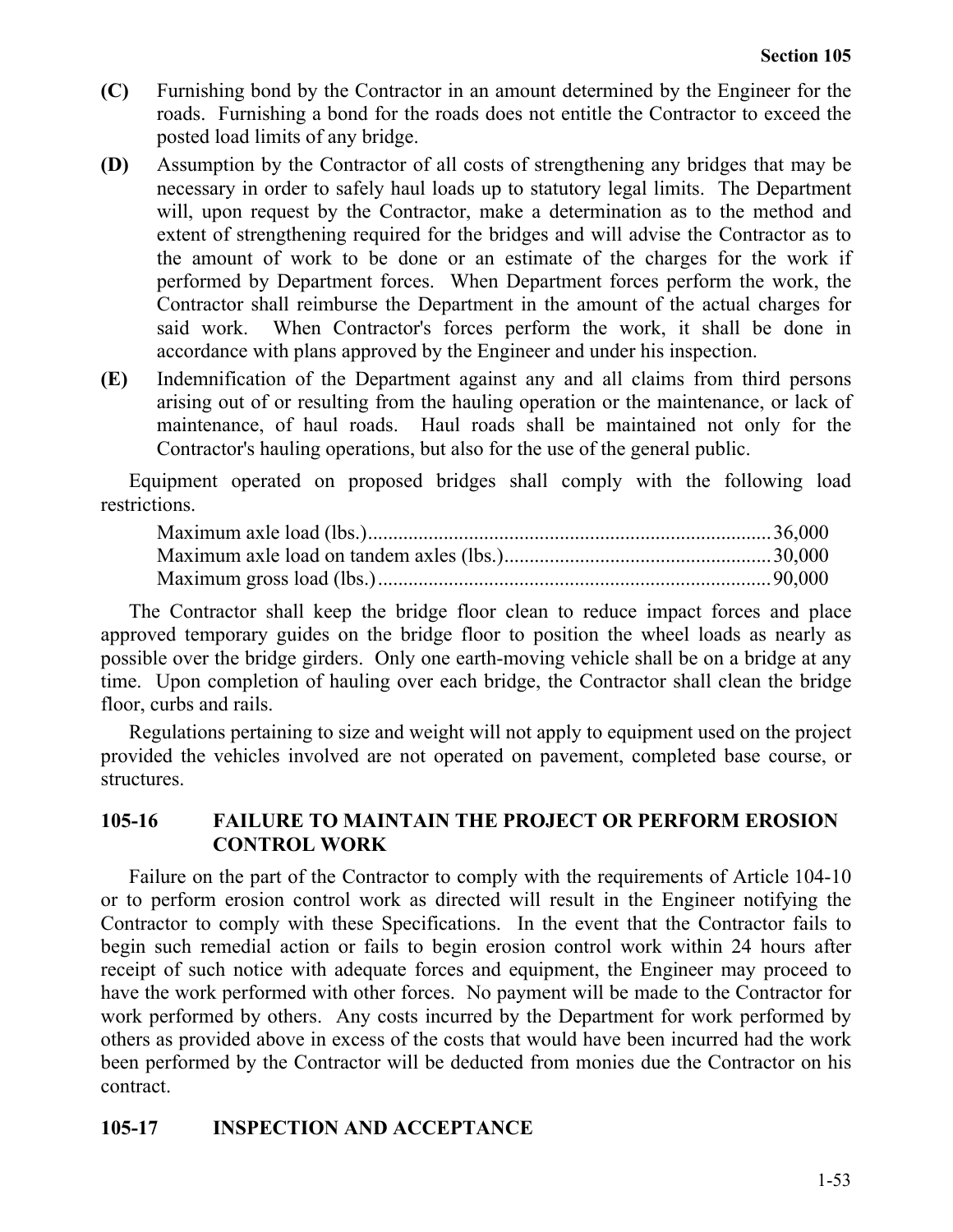Upon apparent completion of the entire project, the Engineer will inspect the project for final acceptance. If all construction provided for and contemplated by the contract is found to be satisfactorily completed, the project will be accepted. The acceptance of projects in their entirety will not be altered except as listed below:

- **(A)** When any continuous project is equal to or in excess of 5 miles in length, the Department will accept the project in 2 increments with the first increment equaling at least 50 percent of the total length of the project.
- **(B)** Under resurfacing contracts, the Department will accept the project in parts as defined by map numbers representing at least 25% of the total length of project.
- **(C)** When it is considered to be in the best interest of the Department, other increments or parts of projects may be considered for acceptance.
- **(D)** When the contract contains an intermediate completion date requiring the completion of a portion of the work in its entirety, such portion of the work may be accepted if requested in writing by the Contractor.
- **(E)** Bridge decks and rails that have been constructed or rehabilitated at such time as when they are open to public traffic.
- **(F)** Permanent sign panels, including hardware and retroreflective sheeting, that are required prior to the final acceptance of the project by the Traffic Control Plans or by the Engineer when the roadway where the signs are located is open to public traffic.

Acceptance of any increment or part of a project shall not operate to waive the assessment of all or any portion of liquidated damages assessable under the terms of the contract.

When the inspection discloses any work, in whole or in part, as being unsatisfactory or incomplete, the Engineer will advise the Contractor of such unsatisfactory or incomplete work, and the Contractor shall immediately correct, repair, or complete such work. The project will not be accepted and the Contractor shall be responsible for the maintenance of the project and maintenance of traffic until all of the recommendations made at the time of the inspection have been satisfactorily completed.

The Engineer will notify the Contractor in writing that the project has been accepted as soon as practicable after the completion of the project. When an observation period(s) is required that extends beyond the final acceptance date, the satisfactory completion of the observation period(s) shall be covered by the contract bonds.

# **SECTION 106 CONTROL OF MATERIAL**

# **106-1 GENERAL REQUIREMENTS**

### **(A) GENERAL**

The materials used on the work shall meet all requirements of the contract and shall be subject to inspection, test, or rejection by the Engineer at any time. Materials used in the work shall be new or recycled as permitted by the Specifications.

It is the Department's intent to expand the use of recovered materials in its construction programs. The Contractor is encouraged to find innovative and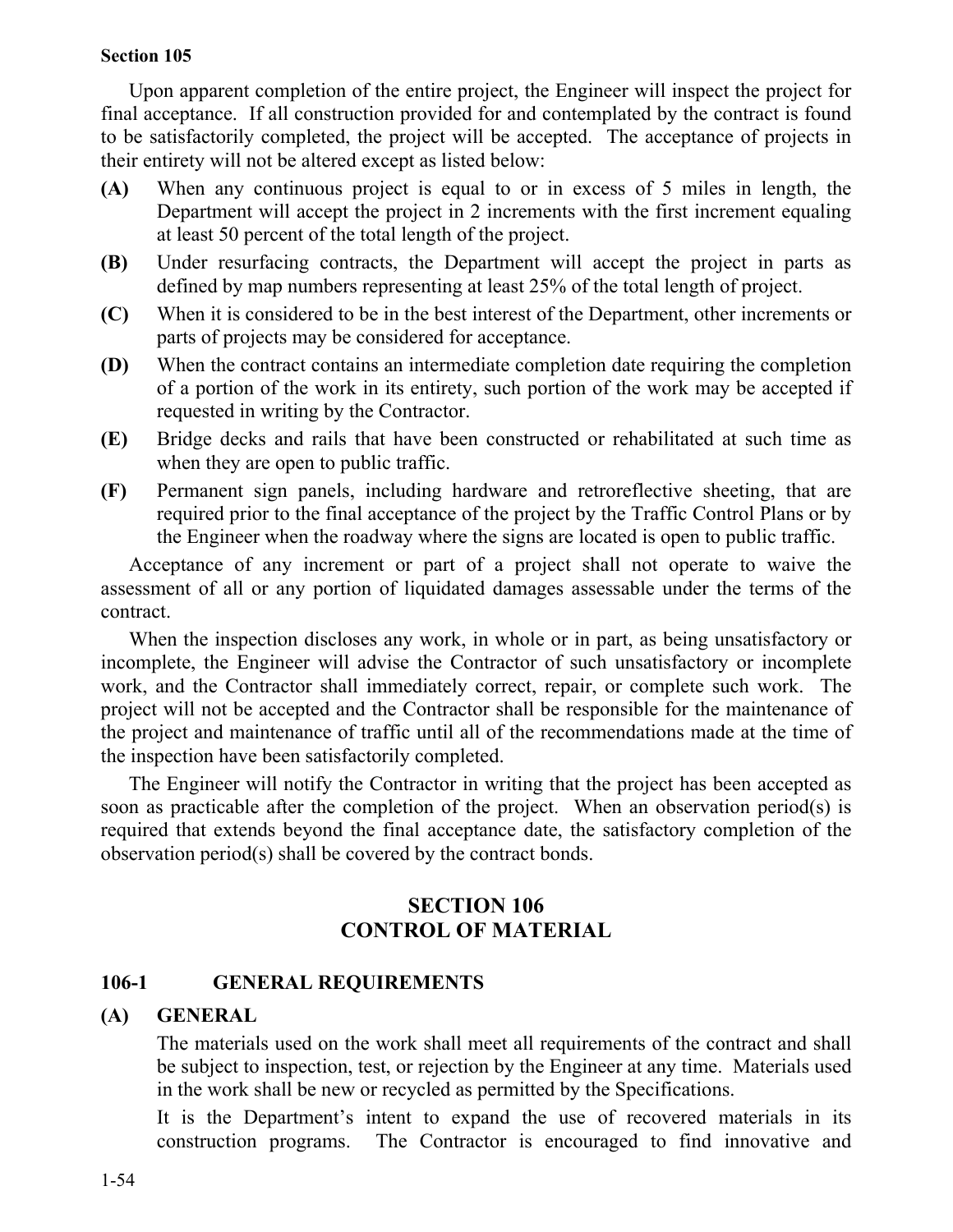alternative ways for beneficial use of recyclable materials that are currently a part of the solid waste stream and that contribute to problems of declining space in landfills.

The Contractor shall make his own determination of the various kinds and quantities of materials that are necessary for the acceptable performance and timely completion of the work. It will be the Contractor's responsibility to obtain materials that will meet the requirements of the contract. The Contractor shall be responsible for the acceptability of all materials used in the work and for the timely delivery of materials to the project so that adequate time will be available for the safe and proper performance of the work.

In order to facilitate testing by the Department, the Contractor shall furnish a complete statement of the origin of all materials to be used in the construction of the work, together with samples when required. The statement of origin shall be furnished to the Materials and Tests Unit sufficiently in advance of any shipment and/or fabrication of materials so that arrangements can be made for proper inspection.

The Contractor shall furnish a material safety data sheet with all paints and hazardous chemicals proposed for use on the project. The material safety data sheet shall be in accordance with the North Carolina Hazard Communication Standard (13 NCAC 7CF.0101.(a)(99)).

The Contractor shall provide access, means, and assistance in the verification of all testing equipment, scales, measures, and other devices operated by him in connection with the testing of the materials.

If the Contractor desires or is required to furnish materials from local deposits, other than those, if any, described in the contract he shall assume full responsibility for the sampling of the sources and the acceptability of the material in accordance with these specifications. He shall furnish without charge such preliminary samples as may be required; except that, if requested in writing, the Engineer may allow Department forces to take samples as requested by the Contractor. In the latter case, the Contractor shall reimburse the Department for the total expense of the sampling as determined by the Engineer. Tests will be made and reports rendered, but it is understood that such tests shall in no way be construed as a guarantee of acceptance of any material that may be delivered later for incorporation in the work. The Contractor shall assume full responsibility for the production of uniform and satisfactory materials from such local deposits, and shall indemnify and save harmless the Department from any and all claims for loss or damages resulting from the opening and operation thereof, or from the failure of the deposit after development to produce materials acceptable to the Engineer, in either quality or quantity.

# **(B) DOMESTIC STEEL**

All steel and iron products which are permanently incorporated into this project shall be produced in the United States except minimal amounts of foreign steel and iron products may be used provided the combined project cost of the bid items involved does not exceed 0.1 percent of the total amount bid for the entire project or \$2,500.00, whichever is greater. This minimal amount of foreign produced steel and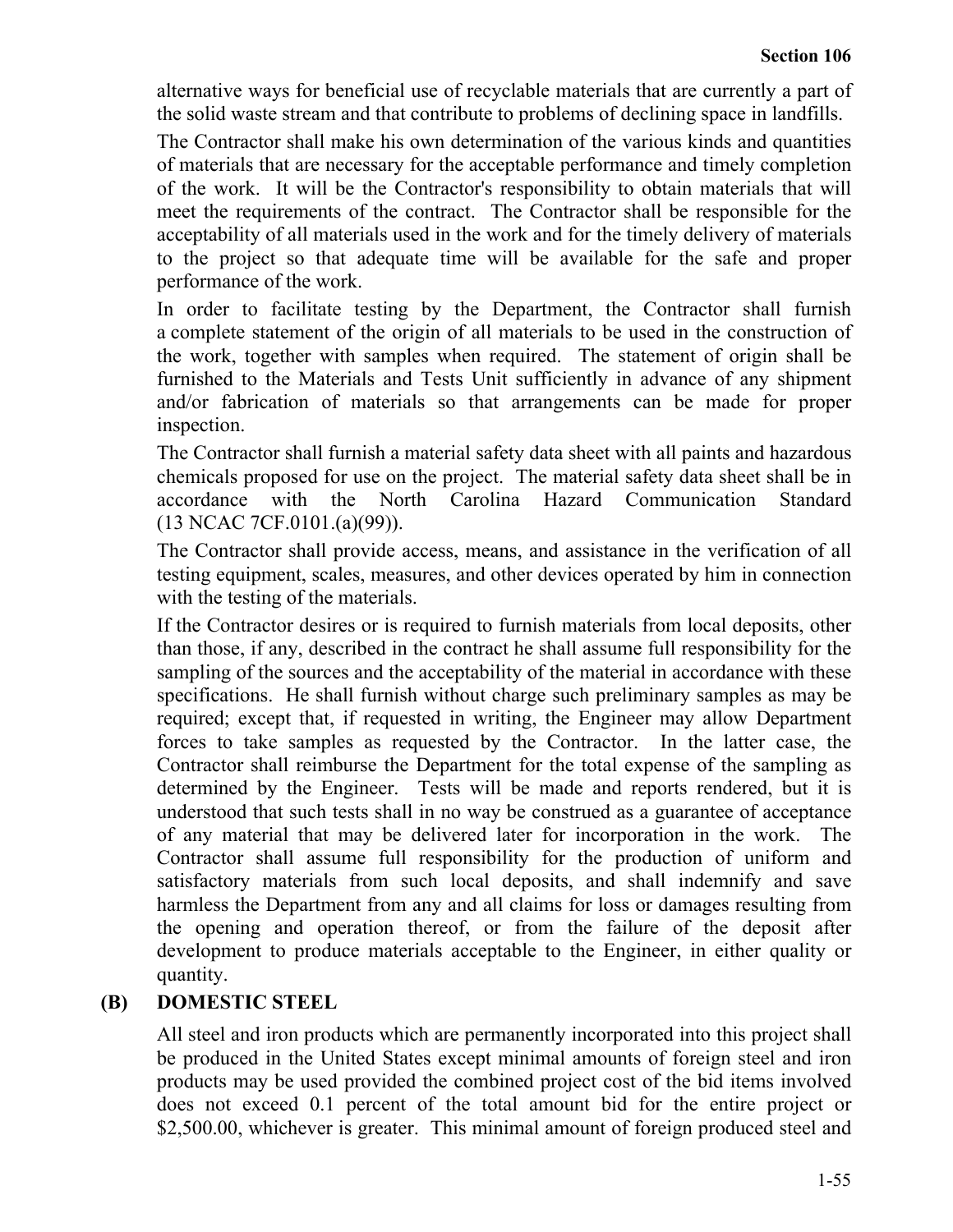iron products permitted for use is not applicable to fasteners. Domestically produced fasteners are required for this project.

All steel and iron products furnished as domestic products shall be melted, cast, formed, shaped, drawn, extruded, forged, fabricated, produced, or otherwise processed and manufactured in the United States. Raw materials including pig iron and processed pelletized and reduced iron ore used in manufacturing domestic steel products may be imported; however, all manufacturing processes to produce the products, including coatings, shall occur in the United States.

Before each steel or iron product is incorporated into this project or included for partial payment on a monthly estimate, the Contractor shall furnish the Resident Engineer a notarized certification certifying that the product conforms to the above. The Engineer will forward a copy of each certification to the Materials and Tests Unit.

Each purchase order issued by the Contractor or a subcontractor for steel and iron products to be permanently incorporated into this project shall contain in bold print a statement advising the supplier that all manufacturing processes to produce the steel or iron shall have occurred in the United States. The Contractor and all affected subcontractors shall maintain a separate file for steel products permanently incorporated into this project so that verification of the Contractor's efforts to purchase domestic steel and iron products can readily be verified by an authorized representative of the Department or the Federal Highway Administration.

### **106-2 SAMPLES, TESTS, AND CITED SPECIFICATIONS**

All tests will be made in accordance with the most recent standard or interim methods of the AASHTO in force on the date of advertisement. Should no AASHTO method of test exist for a material, the most recent standard or tentative method of ASTM or other methods adopted by the Department will be used.

All reference made to a specification published by AASHTO, ASTM, or any other organization other than the Department, which does not indicate the date of publication, will be understood to mean the specification current on the date of advertisement for the project. When a more current specification is published during the life of the project, and when it is mutually agreed by the Contractor and the Engineer and such agreement is documented by a supplemental agreement, the Department may accept materials meeting the requirements of the latest publication.

### **106-3 CONTRACTOR FURNISHED CERTIFICATION**

The Contractor shall furnish the Department material certifications obtained from the producer, supplier, or an approved independent testing laboratory for the following types of materials, unless otherwise directed by the Engineer.

**(A)** Materials required to meet criteria documented by tests that are normally performed during the production process.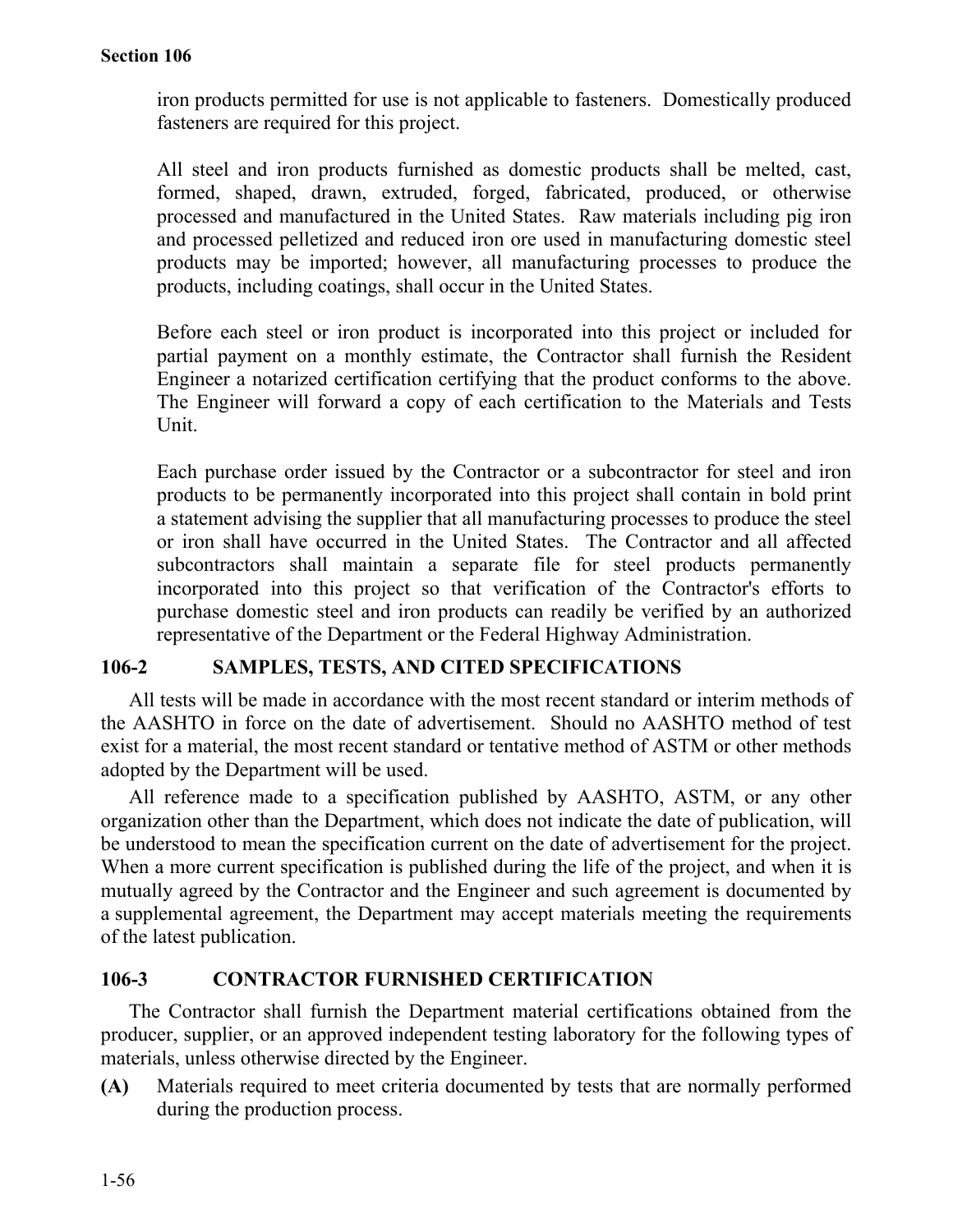- **(B)** Materials that are required to meet specifications other than those published by AASHTO, ASTM, or the Division of Highways.
- **(C)** Materials produced at locations that are not within routine travel distance for Department representatives.
- **(D)** Materials required to meet criteria documented by tests involving special equipment not readily available to Department representatives.
- **(E)** Any other special material when so directed by the Engineer.
- **(F)** Material certifications of one of the following types shall be furnished for pre-tested materials. The specific type of material certification for each material shall be in accordance with the schedule maintained by the Materials and Tests Unit. Copies of this schedule may be obtained from the Materials and Tests Unit.

# **Type 1 - Certified Mill Test Report**

A certified mill test report shall be a certified report of tests conducted by the manufacturer on samples taken from the same heat or lot number as the material actually shipped to the project. The report shall identify the heat or lot number.

# **Type 2 - Typical Certified Mill Test Report**

A typical certified mill test report shall be a certified report of tests conducted by the manufacturer on samples taken from a lot which is typical of the material actually shipped to the project, but which may or may not be from the lot shipped.

# **Type 3 - Manufacturer's Certification**

A manufacturer's certification shall be a certified statement that the material actually shipped to the project was manufactured by production processes which are periodically and routinely inspected to assure conformance to specification requirements.

# **Type 4 - Certified Test Reports**

A certified test report shall be a certified report of test conducted by an approved independent testing laboratory on samples taken from same heat or lot number as the material actually shipped to the project. The report shall identify the heat or lot number.

# **Type 5 - Typical Certified Test Reports**

A certified test report shall be a certified report of tests conducted by an approved independent testing laboratory on samples taken from a lot which is typical of the material actually shipped to the project, but which may or may not be from the lot shipped.

# **Type 6 - Supplier's Certification**

A supplier's certification is a signed statement by the supplier that the material described in the certification is of the specification grade required and that the supplier has on hand Type 1, Type 2, or Type 3 material certifications to cover the material which is included in the Type 6 supplier's certification.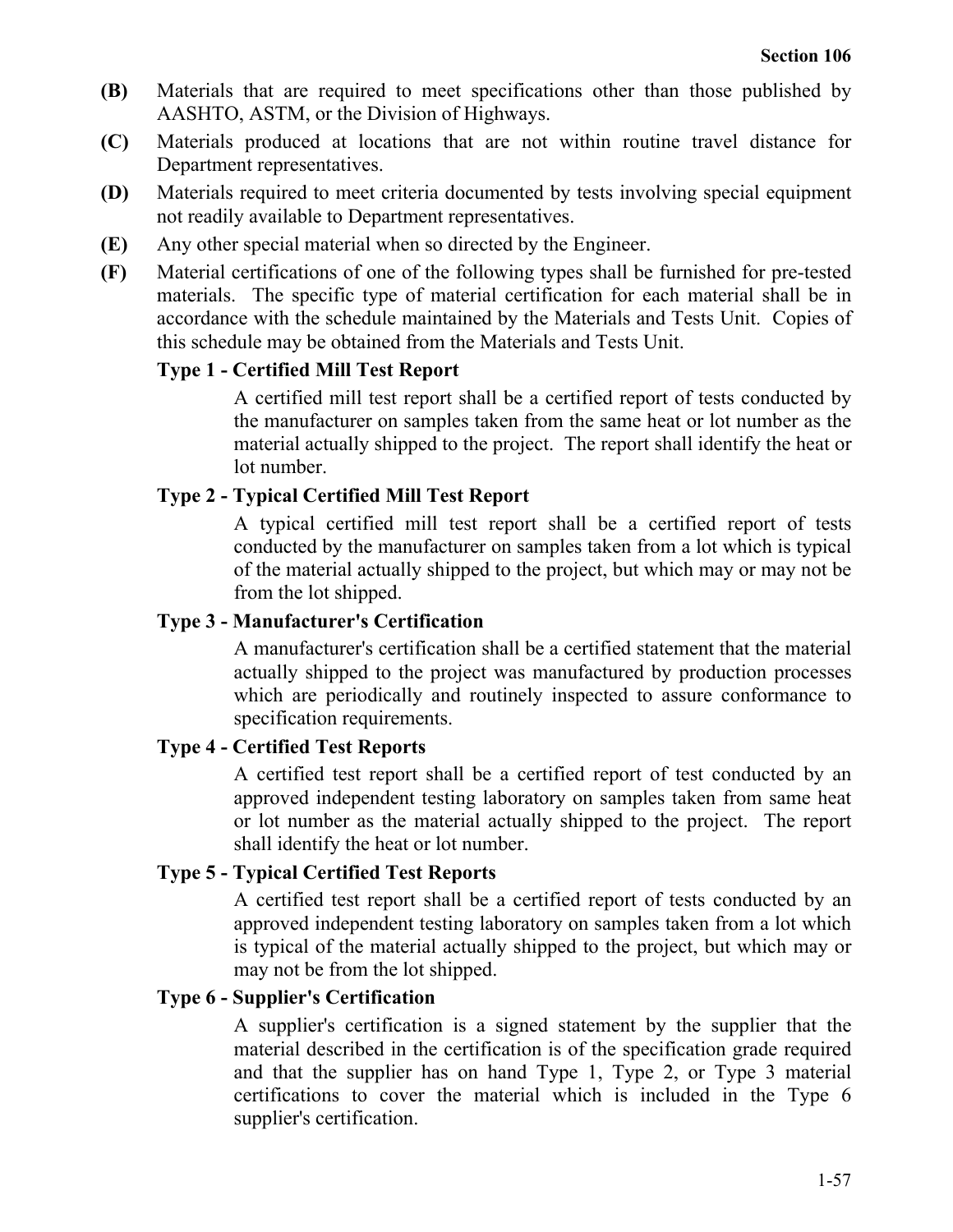### **Type 7 - Contractor's Certification**

Contractor's certification is a signed statement by a contractor that the used material described in the certification meets the requirements of the current specifications to the best of the contractor's knowledge and that the contractor had in his possession at the time of purchase a Type 1, 2, or 3 materials certification to cover the material which is included in the Type 7 Contractor's Certification.

### **106-4 DELIVERY AND HANDLING OF MATERIALS**

All materials shall be handled carefully and in such manner as to preserve their quality and fitness for the work. Materials damaged during delivery or handling shall not be used without approval of the Engineer.

### **106-5 STORAGE OF MATERIALS**

Materials shall be stored so as to insure the preservation of their quality and fitness for the work. Stored materials, which may have been approved before storage, shall be subject to inspection at any time, and shall meet the requirements of the specifications at the time they are put into use. Stored materials shall be so located as to facilitate their inspection. Subject to the approval of the Engineer, that portion of the right of way not required for public travel may be used for storage purposes and for the Contractor's plant and equipment, but any additional space required therefor shall be provided by the Contractor at no expense to the Department. All storage sites located within the right of way shall be restored to their original condition by the Contractor at no expense to the Department, except where the materials stored are or are to become the property of the Department.

### **106-6 INSPECTION AT SOURCE**

The Engineer may undertake the inspection of materials at the source of supply. This inspection will be performed by Department personnel or private organizations retained by the Department. Where approved by the Engineer, the results of tests performed by private laboratories, producers, or manufacturer's laboratories may be used in determining compliance of a material or product with the specifications.

The Department assumes no obligation to inspect materials at the source of supply and such inspection will be undertaken only upon condition that:

- **(A)** The cooperation and assistance of the Contractor and the producer with whom he has contracted for materials is assured.
- **(B)** The representative of the Engineer will have full entry at all times to such parts of the plant as may concern the manufacture or production of the materials.
- **(C)** Laboratory facilities shall be provided when required by the Engineer.

Where the Department agrees to inspect or test materials during their production or at the source of supply, the Contractor shall bear the cost of testing performed on materials ordered by him but not incorporated into the project.

The Department reserves the right to retest all materials which have been tested and accepted at the source of supply after the same have been delivered, and to reject all materials which, when retested, do not meet the requirements of the specifications.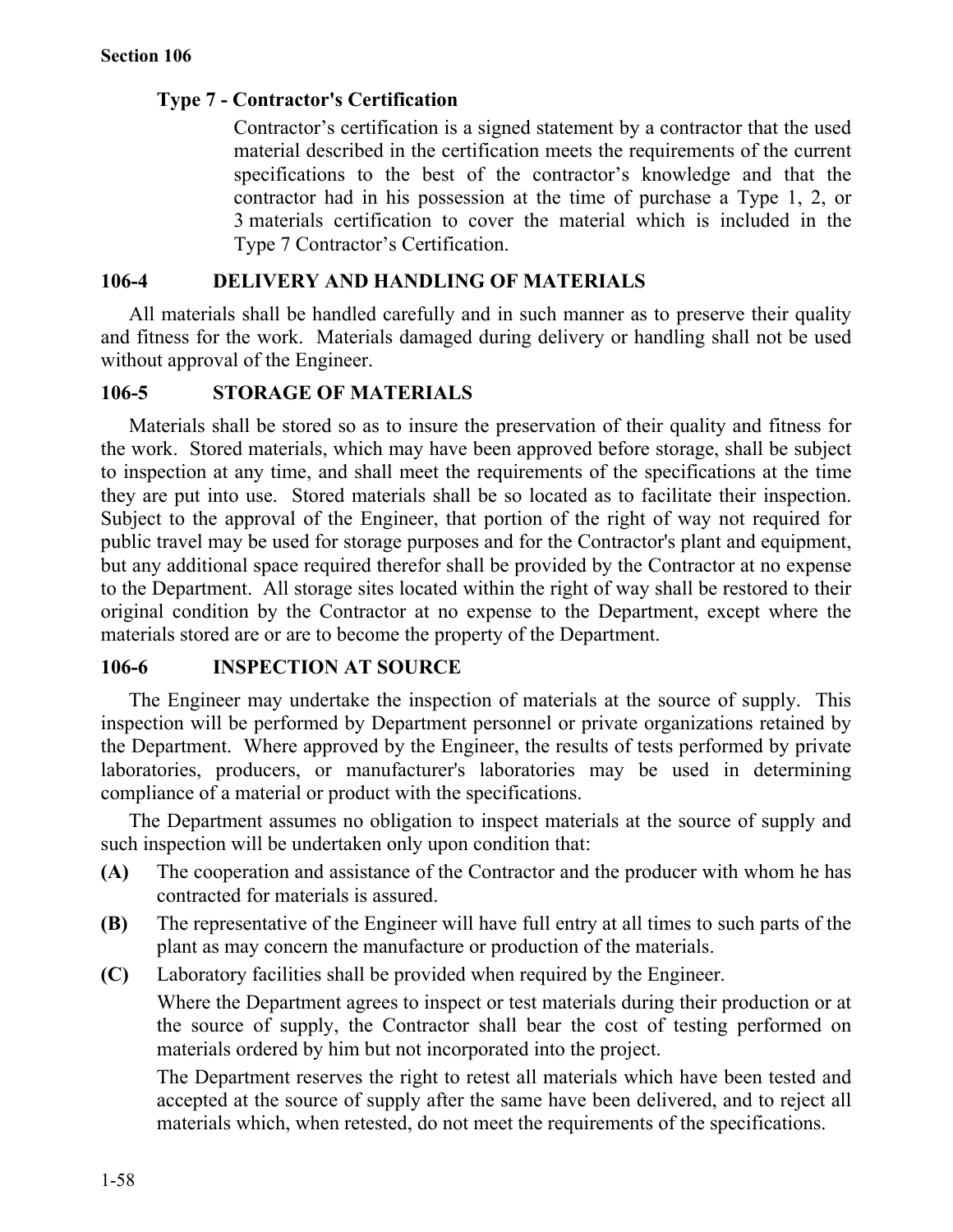#### **106-7 SCALES AND PUBLIC WEIGHMASTER**

When material is to be paid for on a ton basis, the Contractor shall furnish platform scales or other weighing devices which have been certified by the N. C. Department of Agriculture. If the platform scales or other weighing devices are located outside of North Carolina, they shall have been certified by the Department of Agriculture within the particular state. The scales may be constructed and operated to provide automatic weighing, recording, and printing of tickets for the load being weighed.

The Department may deny or withhold any portion of payment for any load of materials weighed if in relation to such load of materials, the Contractor falsifies any weighing certification information or otherwise fails to comply with the requirements contained in this contract.

All scales shall be operated by a public weighmaster licensed in accordance with *Chapter 81A of the General Statutes of North Carolina*. A certified weight certificate shall be issued by a North Carolina public weighmaster for each load. The certificate shall be in the form of a ticket furnished by the Contractor and shall contain the following information:

- (A) Division of Highways contract number
- (B) Date
- (C) Time issued, if for bituminous plant mix or portland cement stabilized base course mixed in a central plant
- (D) Type of material
- (E) Gross weight
- (F) Tare weight
- (G) Net weight of material
- (H) Quarry or plant location
- (I) Division of Highways' Job Mix Formula Number, if ticket is for asphalt plant mix
- (J) Division of Highways' Asphalt Plant Certification Number, if ticket is for asphalt plant mix
- (K) Truck number
- (L) Contractor's name
- (M) Public weighmaster's stamp or number
- (N) Public weighmaster's signature or initials

When certified weighing devices other than platform scales are to be used, the gross weight and tare weight will not be required.

The Engineer may direct the Contractor to re-weigh the contents of any truck load that is to be delivered to the work on approved platform scales at no cost to the Department.

When tractor and trailer units are to be utilized in hauling material to be weighed, the platform scales shall be of sufficient length so as to accommodate the entire unit or the tractor shall be disconnected and the trailer and its contents weighed as a separate unit.

#### **106-8 DEPARTMENT FURNISHED MATERIAL**

The Contractor shall furnish all materials necessary to complete the work, except those materials specified in the contract to be furnished by the Department. Payment at the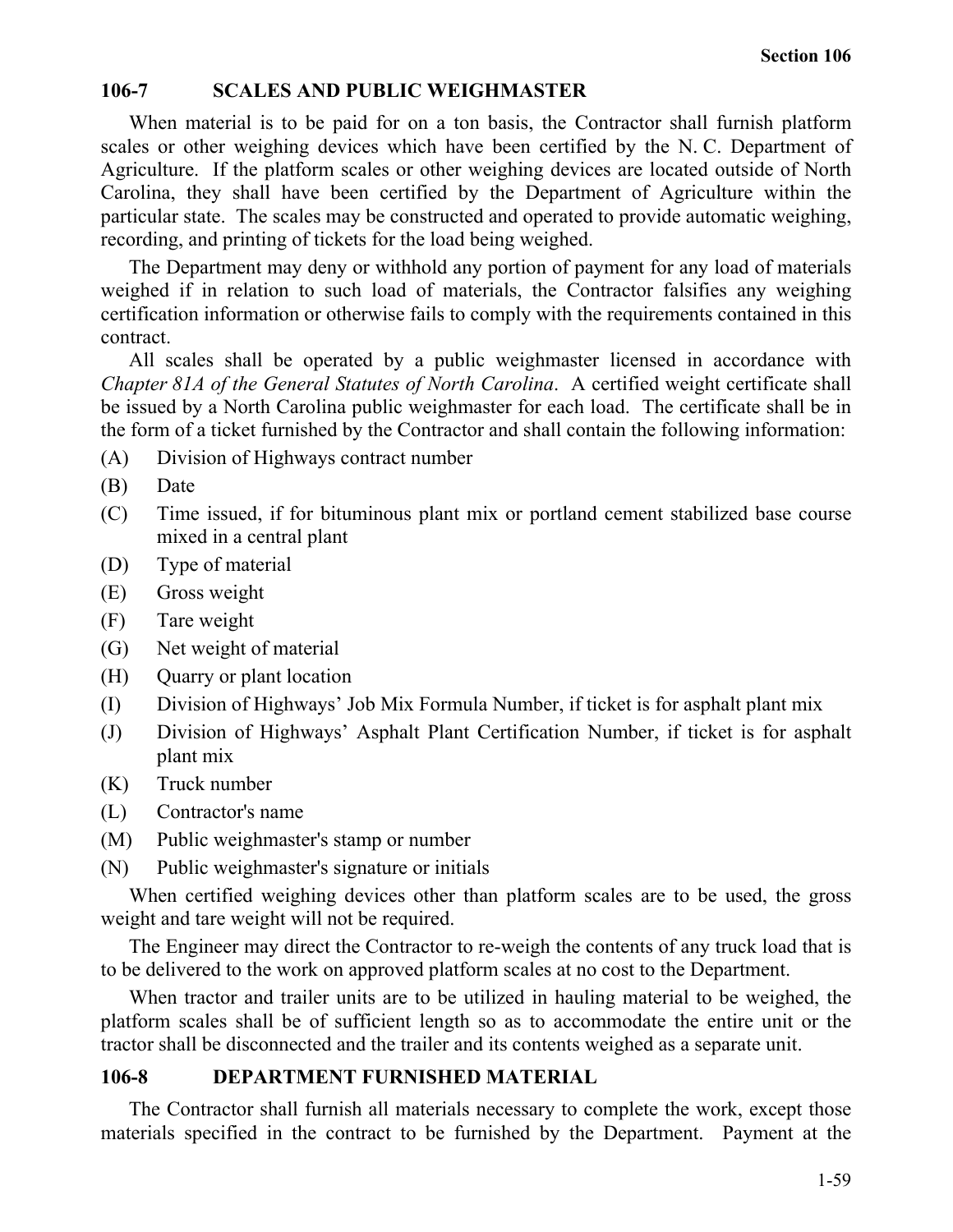contract price for the item which includes the use of Department furnished material will be full compensation for all costs of handling and placing such materials after they are delivered or made available to the Contractor.

The Contractor will be held responsible for all material furnished to him, and deductions will be made from any money due him to make good any shortage and deficiencies from any cause whatsoever and for any damage which may occur after Department furnished material has been made available.

#### **106-9 DEFECTIVE MATERIAL**

All materials which are not in reasonably close conformity to the requirements of the specifications shall be considered as defective and such materials, whether in place or not, shall be rejected and are to be removed from the site of the work unless otherwise permitted by the Engineer in accordance with Article 105-3. No rejected material, the defects of which may have been substantially corrected, may be used until approval has been given by the Engineer.

### **106-10 DENSITY DETERMINATION BY NUCLEAR METHODS**

### **Application:**

The Engineer may, at his option, use nuclear methods as described in Article 520-9 and 610-10 to determine the density of selected pavement materials. The use of nuclear methods will include the establishment of the required density through the use of control strips constructed from materials actually being used on the project, and the determination of the density being obtained in test sections located throughout the project.

# **SECTION 107 LEGAL RELATIONS AND RESPONSIBILITY TO PUBLIC**

### **107-1 LAWS TO BE OBSERVED**

The Contractor shall keep himself fully informed of all Federal and State laws, all local laws, ordinances, and regulations, and all orders and decrees of bodies or tribunals having any jurisdiction or authority which may in any manner affect those engaged or employed in the work or which in any way affect the conduct of the work. He shall at all times observe and comply with all such laws, ordinances, regulations, orders, and decrees; and shall indemnify and hold harmless the Board of Transportation and the Department of Transportation and their agents and employees from any claim or liability arising from or based on the violation of any such law, ordinance, regulation, order, or decree, by the Contractor or by his agents and employees.

Comply with all Federal, State and local regulations when performing building removal and/or asbestos removal and disposal. Any fines resulting from violations of any regulation are the sole responsibility of the Contractor and the Contractor agrees to indemnify and hold harmless the Department against any assessment of such fines.

### **107-2 ASSIGNMENT OF CLAIMS VOID**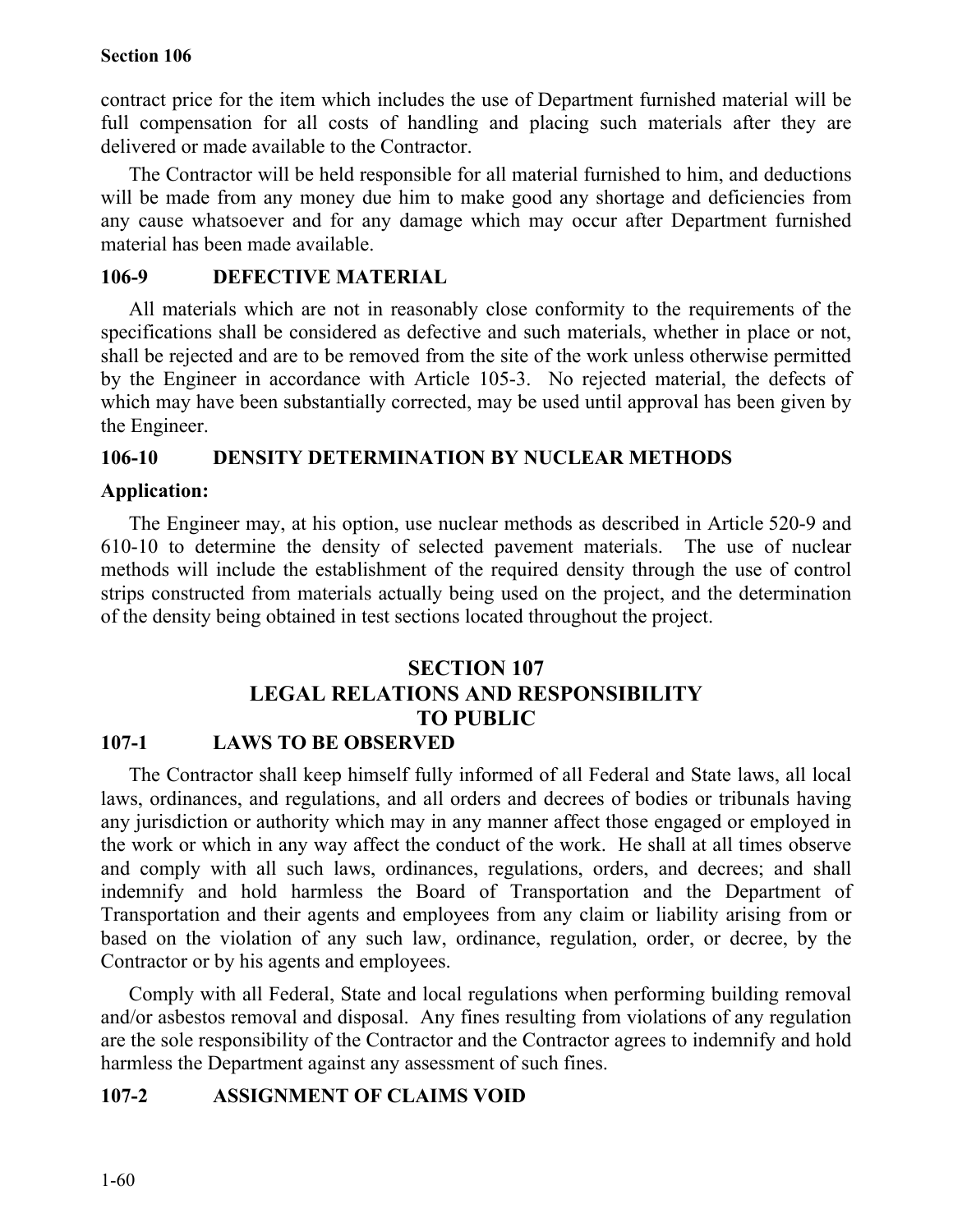In accordance with G.S. 143-3.3, the Department will not recognize any assignment of claims by any Contractor against the Department.

### **107-3 PERMITS AND LICENSES**

The Contractor shall procure all permits and licenses except as otherwise specified; pay all charges, fees, and taxes; and give all notices necessary and incident to the due and lawful prosecution of the work.

For asphalt plants and concrete batch plants located on Department rights-of-way, apply for and obtain all environmental permits and licenses, including stormwater permits, for plants prior to placement within the project limits or elsewhere on NCDOT rights-of –way. Use proven Best Management Practices and equip all plants with such pollution control equipment and devices as is necessary to meet all applicable local, State and Federal pollution requirements. Conduct compliance monitoring and report findings to each applicable environmental regulatory agency according to their required frequency.

# **107-4 PATENTED DEVICES, MATERIALS, AND PROCESSES**

If the Contractor employs any design, device, material, or process covered by letters of patent or copyright, he shall provide for such use by suitable legal agreement with the patentee or owner. The Contractor and his surety shall indemnify and save harmless the Department from any and all claims for infringement by reason of the use of such patented design, device, material, process, trademark, or copyright, and shall indemnify and save harmless the Department from any costs, expenses, and damages which it may be obligated to pay at any time during the prosecution or after the completion of the work by reason of any infringement.

# **107-5 ENCROACHMENT ON RIGHT OF WAY**

Any individual, firm, or corporation wishing to encroach on highway right of way shall secure a written permit from the Department. The Contractor is not authorized to allow any individual, firm, or corporation to perform any work within the limits of the project unless such work has been authorized in writing by the Engineer.

When so directed by the Engineer, the Contractor shall make any repairs necessary due to such encroachments and such work will be paid for as extra work.

# **107-6 FEDERAL PARTICIPATION**

When the United States Government pays all or any portion of the cost of the work, the Federal laws authorizing such participation and the rules and regulations made pursuant to such laws shall be observed by the Contractor. The work will be subject to the inspection of the representative of such Federal agencies as are created for the administration of these laws. The Contractor shall have no right to make the Federal Government a party to any court action solely by reason of its participation in the cost of the work or by reason of its inspection of the work.

# **107-7 SANITARY PROVISIONS**

Provide and maintain in a neat, sanitary condition such accommodations for the use of employees as may be necessary to comply with the requirements of the State and local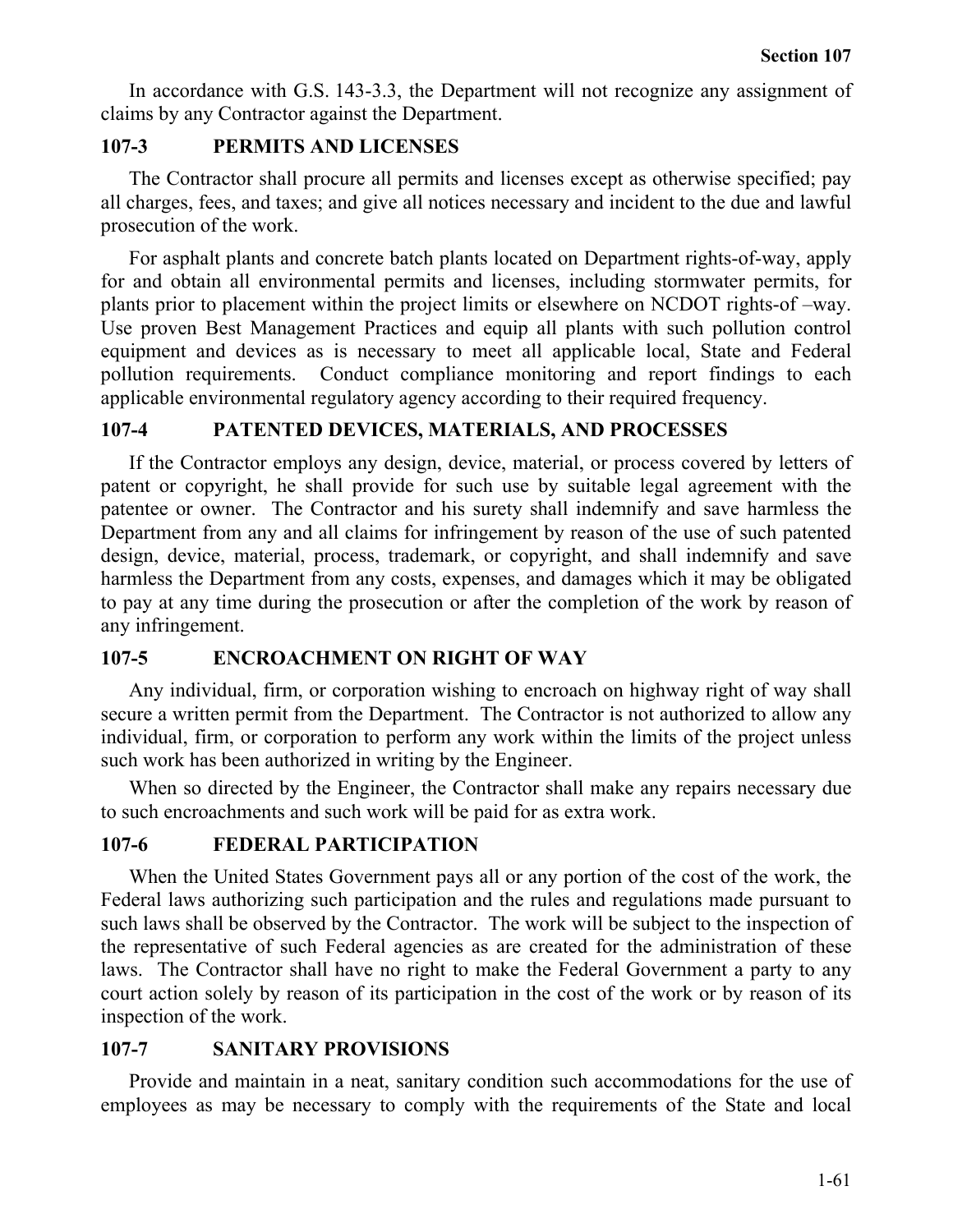Board of Health, or of other bodies or tribunals having Control and manage disposal of sanitary waste such that no adverse impacts occur to water quality.

# **107-8 PUBLIC CONVENIENCE AND SAFETY**

The Contractor shall at all times so conduct his work as to insure the least possible obstruction to traffic. The safety and convenience of the general public and the residents along the highway, and the protection of persons and property, shall be provided for by the Contractor as specified in Section 150.

# **107-9 COORDINATION WITH RAILWAY**

All work to be performed by the Contractor on railway right of way shall be performed in accordance with the contract and in a manner satisfactory to the railway company, and shall be performed at such times and in such manner as not to unnecessarily interfere with the movement of traffic upon the track of the railway company. The Contractor shall use all care and precautions in order to avoid accidents, damage, or unnecessary delays or interference with the railway company's traffic or other property. The Contractor shall carry such railroad protective insurance and public liability and property damage insurance as may be stipulated in the contract.

When the Contractor is required by the contract to transport materials or equipment across the tracks of any railway or to perform work on railway right of way, the Department will obtain any necessary written authority from the railway company for the establishment of a railway crossing or for the performance of work on railway right of way. The Contractor will not be required to bear the cost of any watchman service or flagging protection necessary due to such operations, as the railway company will be reimbursed directly by the Department for the cost of such work.

In case the Contractor elects or finds it necessary to transport materials or equipment across the tracks of any railway at any point where a crossing is not required by the contract or at any point other than an existing public crossing, he shall obtain specific written authority from the railway company for the establishment of a private railway crossing and shall bear all costs in connection with such crossing, including installation, drainage, maintenance, any necessary insurance, watchman service, flagging protection, and removal of such private railway crossing.

# **107-10 WORK IN, OVER, OR ADJACENT TO NAVIGABLE WATERS**

All work in or over navigable waters shall be in accordance with conditions contained in the permit obtained by the Department from the authority granting the permit. These conditions will be included in the contract. The work shall be performed in such manner so as not to interfere with navigation of the waterway unless approval therefor is obtained from the authority granting the permit.

The Contractor shall prepare drawings necessary to obtain any addenda which may be required for his operations which are not included in the Department's permit. He shall coordinate their submission with the Engineer.

# **107-11 USE OF EXPLOSIVES**

When the use of explosives is necessary for the prosecution of the work, the Contractor shall exercise the utmost care not to endanger life or property. The Contractor shall be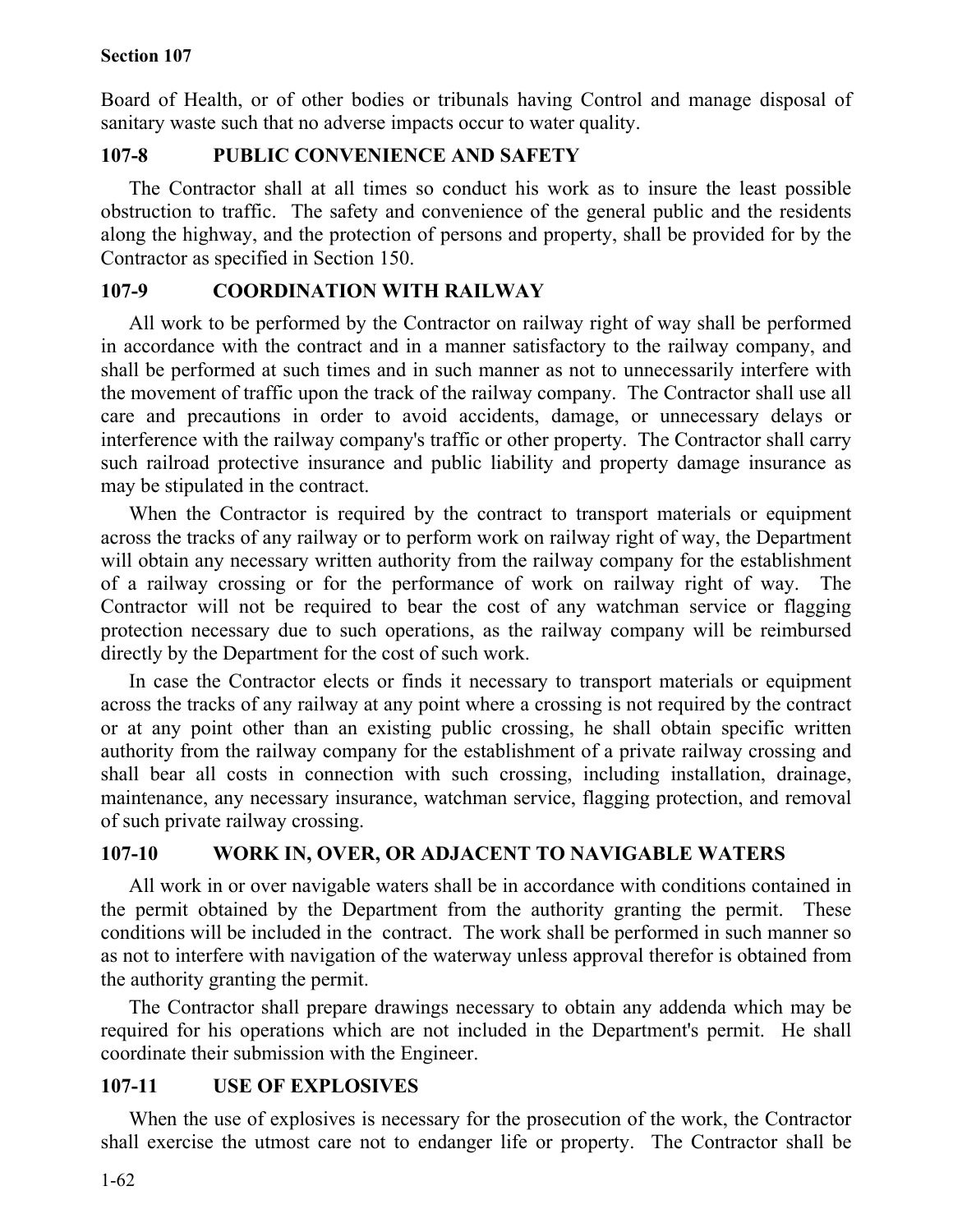responsible for any and all damage or injury to persons or property resulting from the use of explosives. Such responsibility shall include, but shall in no way be limited to all damages arising from all forms of trespass to adjacent property as a result of blasting by the Contractor. The Contractor will not be held responsible for damage to adjacent landowner's wells or springs provided the Contractor has used reasonable care and has taken reasonable precautions to prevent such damage.

All explosives shall be stored in a secure manner, in compliance with all laws, and all such storage places shall be marked clearly *DANGEROUS EXPLOSIVES*.

The Contractor shall notify each public utility company having facilities in close proximity to the site of the work of his intention to use explosives. This notice shall be given sufficiently in advance to enable the utility companies to take whatever steps they may consider necessary to protect their property from injury. The Contractor shall also give the Engineer, all occupants of adjacent property, and all other contractors working in or near the project notice of his intention to use explosives. Motorists shall be notified in accordance with Article 1101-10.

The Contractor shall submit a blasting plan to the Engineer within 24 hours after each shot. The blasting plan shall contain the full details of the drilling and blasting patterns unless otherwise approved by the Engineer, and shall contain the following information:

- (A) station limits of shot,
- (B) plan of drill hole pattern, blast hole spacing, blast hole diameters and free face,
- (C) initiation sequence of blastholes including delay timers and delay system,
- (D) manufacturers' data sheet for all explosives, primers, and initiators employed,
- (E) loading diagram showing type and amount of explosives, primers, initiators, and location and depth of stemming.

The blasting plan submitted is for quality control and record keeping purposes. Review by the Engineer shall not relieve the Contractor of his responsibilities as provided in Article 107-12.

### **107-12 PROTECTION AND RESTORATION OF PROPERTY**

The Contractor shall be responsible for the protection from his activities of all public and private property on and adjacent to the work and shall use every reasonable precaution necessary to prevent damage or injury thereto. He shall use suitable precautions to prevent damage to pipes, conduits, and other underground structures, and to poles, wires, cables, and other overhead structures.

The Contractor shall protect carefully from disturbance or damage all land monuments and property markers until the Engineer has witnessed or otherwise referenced their location and shall not remove them until directed.

The Contractor shall be responsible for the removal, preservation, and resetting of all mailboxes disturbed by the construction operations. The mailboxes and their supports, when reset, shall be left in as good a condition as they were before removal. The Contractor will not be required to furnish new material except as required to repair damage resulting from construction operations.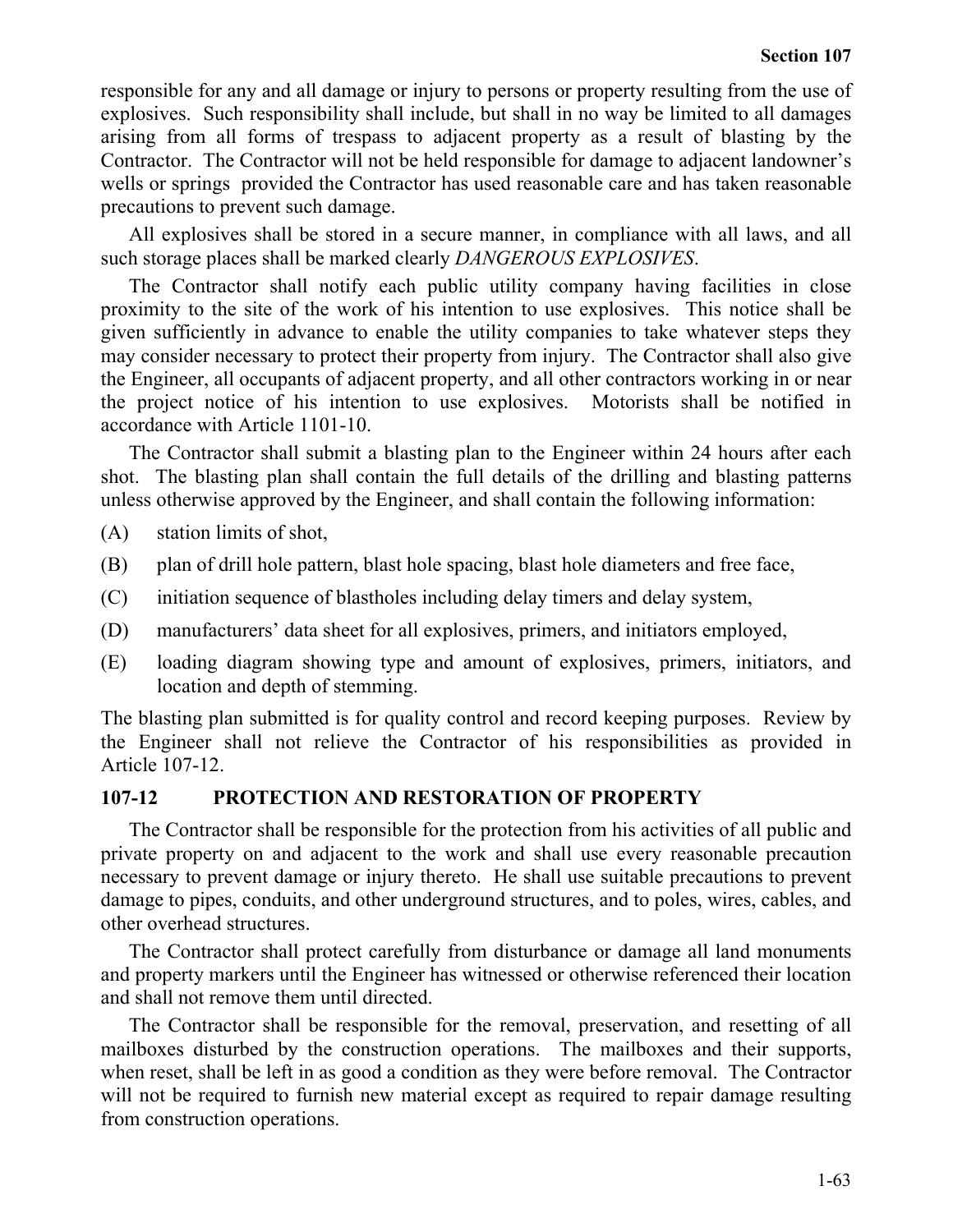The Contractor will be held responsible for all damage or injury to property of any character resulting from any act, omission, negligence, or misconduct in the prosecution of the work. When any direct or indirect damage or injury is done to public or private property by or on account of any act, omission, negligence, or misconduct in the execution of the work, he shall either restore at his own expense such property to a condition similar or equal to that existing before such damage or injury was done, or shall make good such damage or injury in a manner acceptable to the owner of the damaged property and to the Department. In case of failure on the part of the Contractor to restore such property or make good such damage or injury the Department may at the Contractor's expense repair, rebuild, or otherwise restore such property in such manner, as the Engineer may consider necessary.

### **107-13 CONTROL OF EROSION, SILTATION, AND POLLUTION**

### **(A) General**

The Contractor shall take whatever measures are necessary to minimize soil erosion and siltation, water pollution, and air pollution caused by his operations. The Contractor shall also comply with the applicable regulations of all legally constituted authorities relating to pollution prevention and control. The Contractor shall keep himself fully informed of all such regulations that in any way affect the conduct of the work, and shall at all times observe and comply with all such regulations. In the event of conflict between such regulations and the requirements of the specifications, the more restrictive requirements shall apply.

The Engineer will limit the area over which clearing and grubbing, excavation, borrow, and embankment operations are performed whenever the Contractor's operations do not make effective use of construction practices and temporary measures which will minimize erosion, or whenever construction operations have not been coordinated to effectively minimize erosion, or whenever permanent erosion control features are not being completed as soon as permitted by construction operations.

Following completion of any construction phase or operation, on any graded slope or any area greater than one acre, the Contractor shall provide ground cover sufficient to restrain erosion within 21 calendar days or within a time period specified by the Sedimentation and Pollution Control Act. The ground cover shall be either temporary or permanent and the type specified in the contract.

### **(B) Erosion and Siltation Control**

The Contractor shall exercise every reasonable precaution throughout the life of the project to prevent the eroding of soil and the silting of rivers, streams, lakes, reservoirs, other water impoundments, ground surfaces, or other property.

Prior to suspension of operations on the project or any portion thereof, the Contractor shall take all necessary measures to protect the construction area, including but not limited to borrow sources, soil type base course sources, and waste areas, from erosion during the period of suspension.

Unless otherwise approved in writing by the Engineer, construction operations in rivers, streams, and water impoundments shall be restricted to those areas where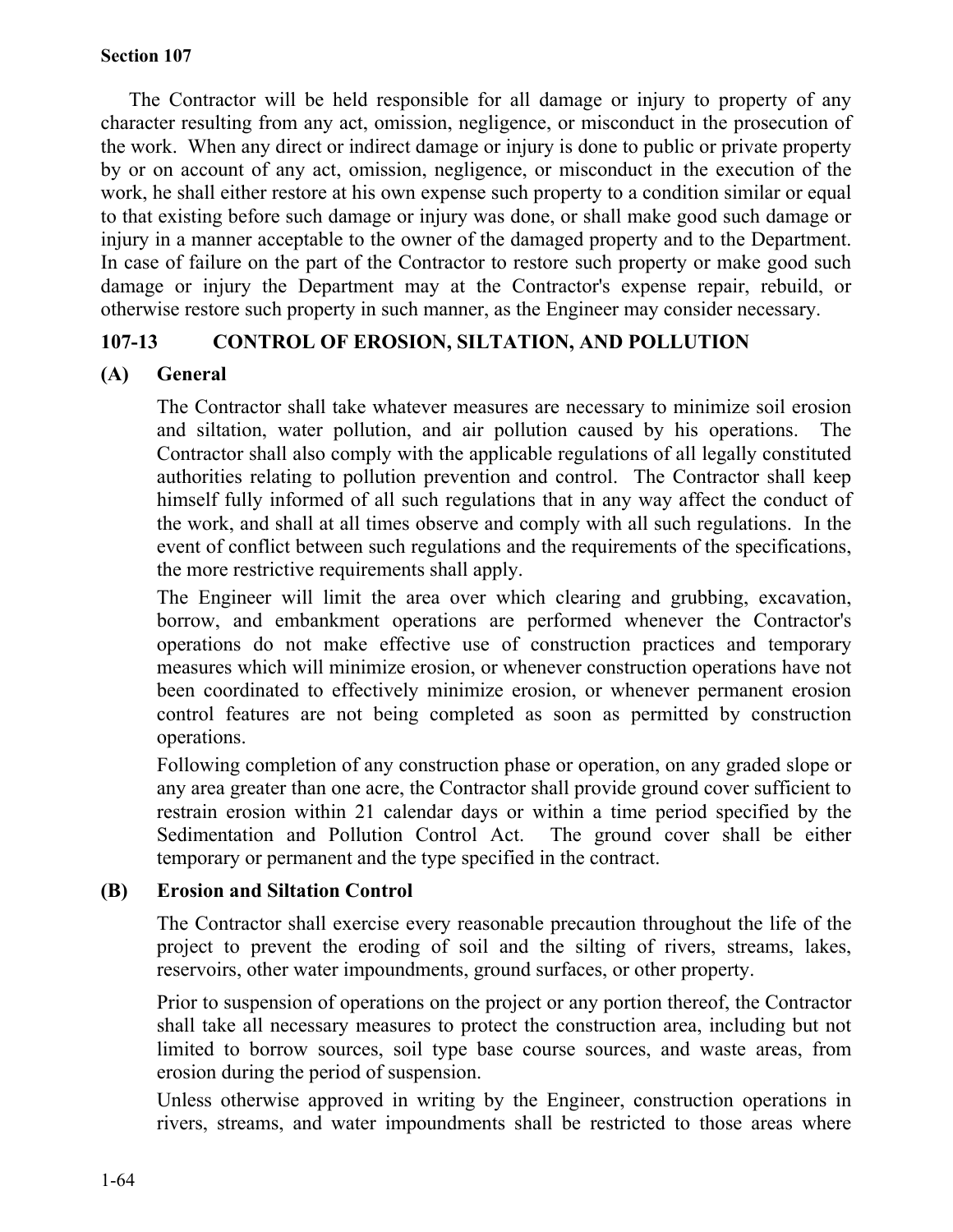channel changes are shown on the plans and to those areas which must be entered for the construction or removal of temporary or permanent structures.

Excavated materials shall not be deposited, nor shall earth dikes or other temporary earth structures be constructed, in rivers, streams, or impoundments. As an exception to the above, confined earth materials will be permitted when approved in writing by the Engineer.

Frequent fording of live streams with construction equipment will not be permitted; therefore, temporary bridges or other structures shall be used wherever frequent stream crossings are necessary. Unless otherwise approved in writing by the Engineer, mechanized equipment shall not be operated in live streams except as may be necessary to construct channel changes and to construct or remove temporary or permanent structures.

### **(C) Coordination of Erosion Control Operations**

Temporary and permanent erosion control measures shall be provided as shown on the plans or as directed by the Engineer. All permanent erosion control work shall be incorporated into the project at the earliest practicable time. Temporary erosion control measures shall be coordinated with permanent erosion control measures and all other work on the project to assure economical, effective, and continuous erosion control throughout the construction and post construction period and to minimize siltation of rivers, streams, lakes, reservoirs, other water impoundments, ground surfaces, or other property.

Temporary erosion control measures shall include but not be limited to the use of temporary berms, dikes, dams, drainage ditches, silt basins, silt ditches, slope drains, structures, vegetation, mulches, mats, netting, gravel, or any other methods or devices that are necessary. Temporary erosion control measures may include work outside the right of way or construction limits where such work is necessary as a result of construction such as borrow operations, haul roads, plant sites, equipment storage sites, and disposal of waste or debris. The Contractor shall be liable for all damages to public or private property caused by silting or slides originating in waste areas furnished by the Contractor.

Materials for temporary erosion control measures shall have been approved by the Engineer before being used or shall be as directed by the Engineer.

The Contractor shall acceptably maintain erosion control measures installed.

### **(D) Water and Air Pollution**

Exercise every reasonable precaution throughout the life of the project to prevent pollution of ground waters and surface waters, such as rivers, streams, and water impoundments. Do not discharge onto the ground or surface waters any pollutants such as chemicals, raw sewage, fuels, lubricants, coolants, hydraulic fluids, bitumens, and any other petroleum products. Operate and maintain equipment on site in a manner as to prevent the potential or actual pollution of surface or ground waters of the State. Dispose of spent fluids in accordance with applicable State and Federal disposal regulations. Immediately clean up any spilled fluids to the extent practicable and dispose of properly.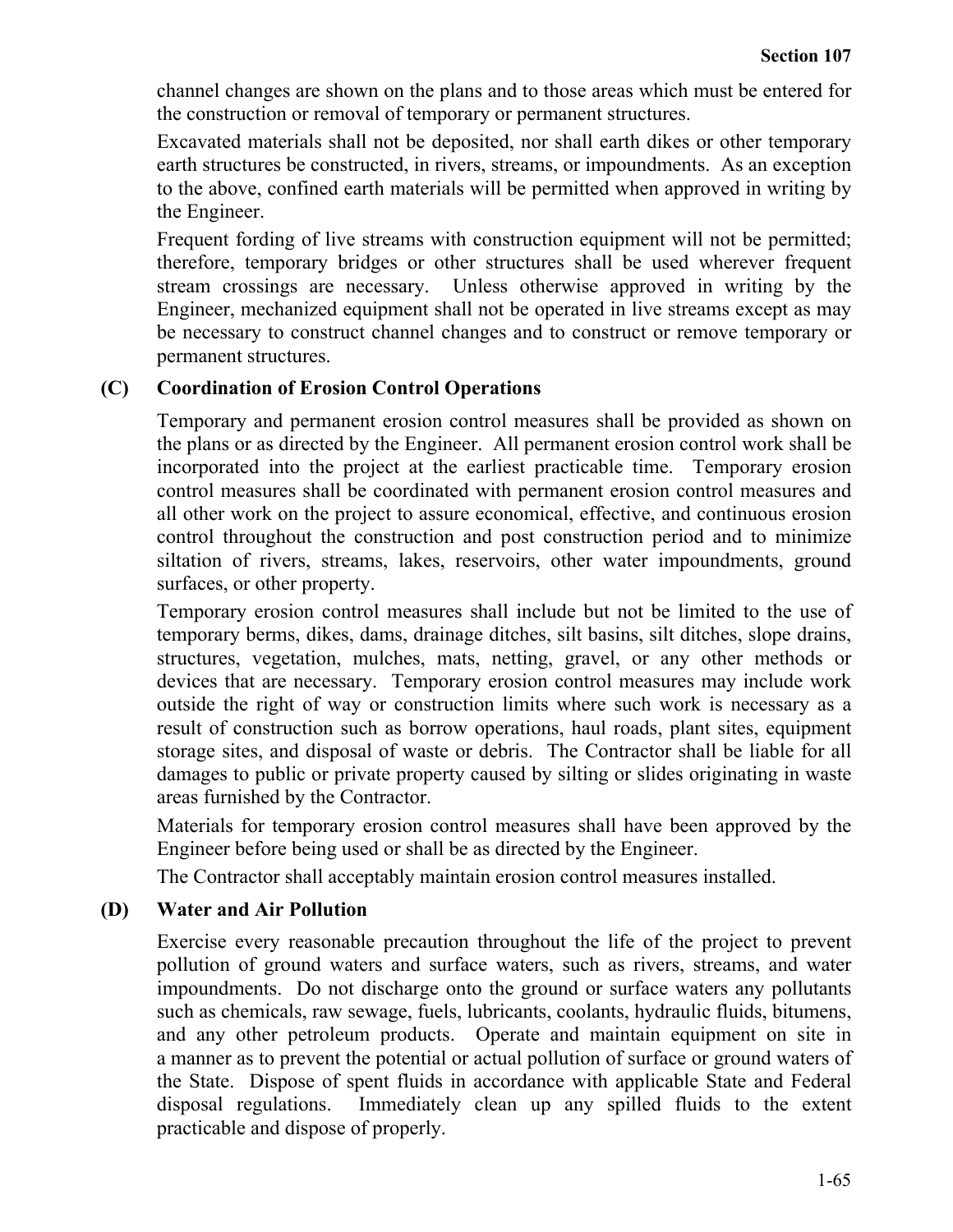Manage, control and dispose of litter on site such that no adverse impacts to water quality occur.

Comply with all State or local air pollution regulations throughout the life of the project.

### **(E) Dust Control**

The Contractor shall control dust throughout the life of the project within the project area and at all other areas affected by the construction of the project, including, but not specifically limited to, unpaved secondary roads, haul roads, access roads, disposal sites, borrow and material sources, and production sites. Dust control shall not be considered effective where the amount of dust creates a potential or actual unsafe condition, public nuisance, or condition endangering the value, utility, or appearance of any property.

The Contractor will not be directly compensated for any dust control measures necessary, as this work will be considered incidental to the work covered by the various contract items.

### **(F) Application of Specifications**

The requirements of this article shall apply to all construction operations. Further references and detailed requirements concerning erosion, siltation, and pollution prevention and control are given in other sections of the Specifications as supplements to the general requirements of this article.

#### **(G) Sanctions**

In the event that temporary erosion and pollution control measures become necessary due to the Contractor's negligence, carelessness, or failure to incorporate permanent erosion control measures into the project at the earliest practicable time, such measures shall be performed by the Contractor as directed by the Engineer at no cost to the Department. If the Contractor fails to perform such measures as directed, the Engineer may have the work performed in accordance with Article 105-16.

Failure of the Contractor to fulfill any of the requirements of this article may result in the Engineer ordering the stopping of construction operations in accordance with Article 108-7 until such failure has been corrected. Such suspension of operations will not justify an extension of contract time.

Failure on the part of the Contractor to perform the necessary measures to control erosion, siltation, and pollution will result in the Engineer notifying the Contractor to take such measures. In the event that the Contractor fails to perform such measures within 24 hours after receipt of such notice with adequate forces and equipment, the Engineer may suspend the work as provided above, or may proceed to have such measures performed with other forces and equipment, or both. No payment will be made to the Contractor for the performance of this work and the cost of such work so performed will be deducted from monies due the Contractor on his contract.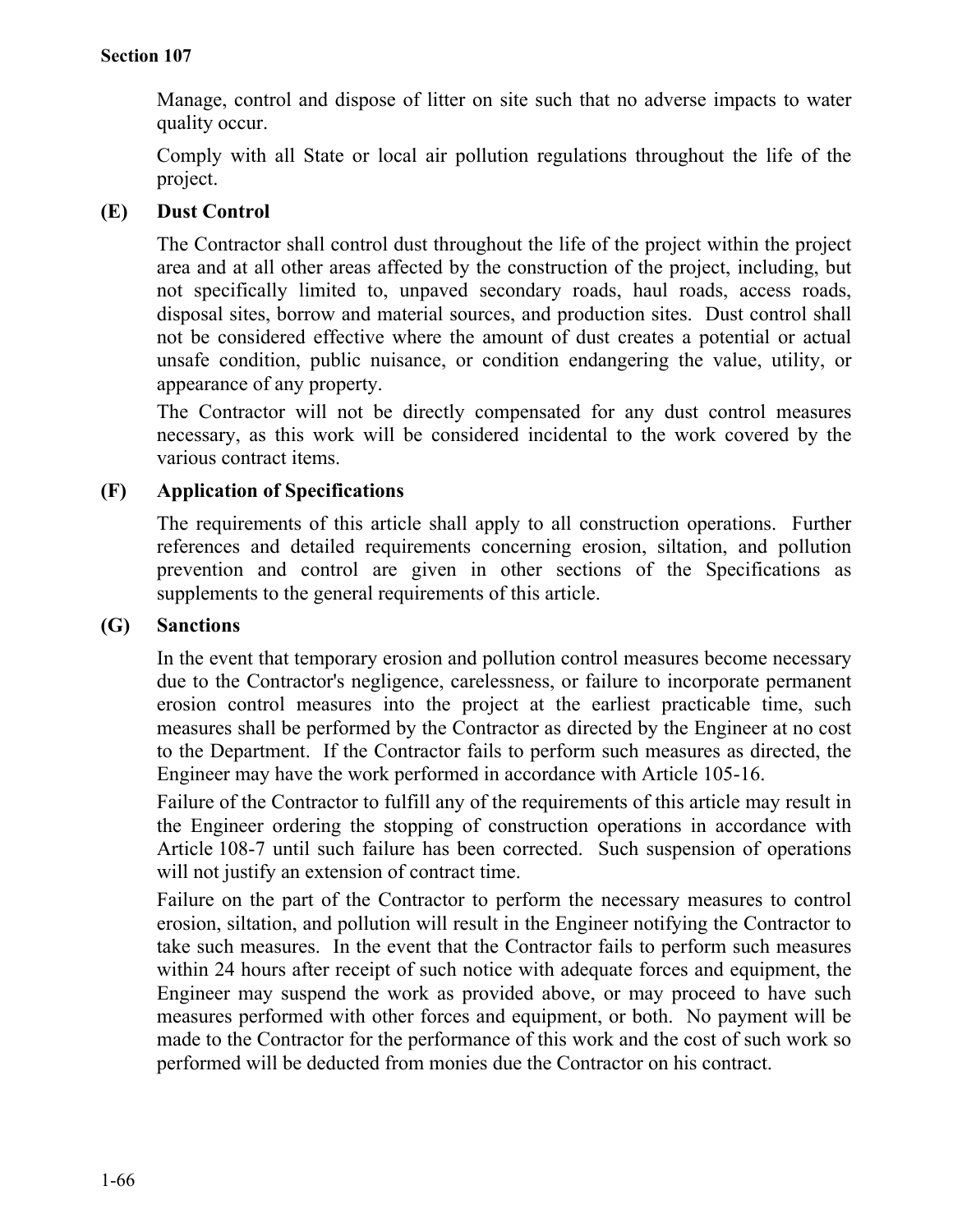### **107-14 PROTECTION OF PUBLIC LANDS**

In the execution of any work within or adjacent to any State or National forest, park, or other public lands, the Contractor shall comply with all regulations of all authorities having jurisdiction over such forest, park, or lands, governing the protection of public lands and the carrying out of work within public lands, and shall observe all sanitary laws and regulations with respect to the performance of work in public lands. He shall keep the areas in an orderly condition, properly dispose of all refuse, and obtain permits for the construction and maintenance of all construction camps, stores, warehouses, residences, latrines, cesspools, septic tanks, and other structures in accordance with the requirements of the appropriate authorities.

The Contractor shall take all reasonable precaution to prevent and suppress forest fires and shall require his employees and subcontractors, both independently and at the request of forest officials, to do all reasonable within their power to prevent and suppress and to assist in preventing and suppressing forest fires and to make every possible effort to notify a forest official at the earliest possible moment of the location and extent of any fire seen by them.

The Contractor shall obtain any construction permits that may be required for his operations, which are not a part of the project, in accordance with the requirements of the regulations of the appropriate authorities.

# **107-15 RESPONSIBILITY FOR DAMAGE CLAIMS**

The Contractor shall indemnify and save harmless the Board of Transportation and its members and the Department of Transportation and its officers, agents, and employees from all suits, actions, or claims of any character brought for any injury or damages received or sustained by any person, persons, or property by reason of any act of the Contractor, subcontractor, its agents or employees, in the performance of the contract. The Contractor's liability to save harmless and indemnify shall include, but not by way of limitation, the following:

- **(A)** damages or claims for the failure of the Contractor to safeguard the work;
- **(B)** damages or claims by reason of the failure of the Contractor to erect adequate barricades and post adequate warnings to the public of such barricades;
- **(C)** any damage or claims caused through the Contractor's use of defective materials or by the performance of defective work;
- **(D)** any claims by reason of the Contractor's infringement of patent, trademark, or copyright;
- **(E)** any amounts paid by the Department by reason of the Contractor's failure to comply with or for violations of laws, ordinances, orders, or decrees;
- **(F)** any damages or claims caused by blasting operations of the Contractor with or without proof of negligence on the part of the Contractor;
- **(G)** damages or claims caused by the failure of the Contractor to protect private or public property pursuant to Article 107-12, including damages to public and private property caused by silting and slides from waste areas furnished by the contractor, without proof of negligence;
- **(H)** damages caused by the failure of the Contractor to control erosion in accordance with the contract.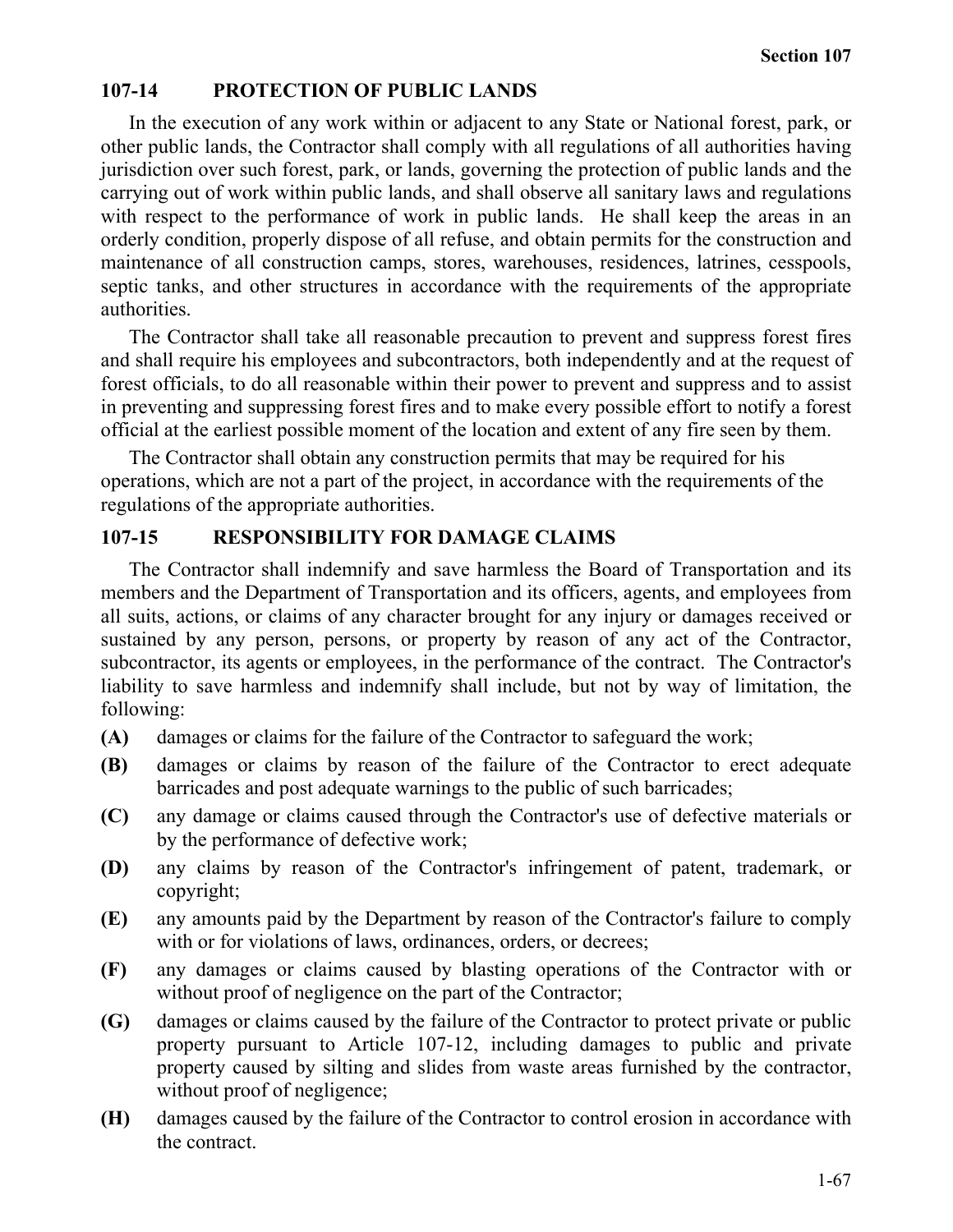In addition to any remedy authorized by law, the Department shall have a right to retain from monies due the Contractor, as the Department considers necessary until final disposition has been made of the following suits or claims:

- (1) For all claims against the Department involving claims or damages that are the Contractor's responsibility under Section 107. The Contractor and the Surety shall remain responsible until such suits or claims against the Department have been settled and until the Department has been indemnified and saved harmless.
- (2) In case of claims by the third parties against the Contractor involving tort liability for which the Department might be held liable for as a taking of property, or as a tort before the Industrial Commission. However, monies due the Contractor will not be retained provided the Contractor produces satisfactory evidence to the Department that he is adequately protected from such tort liability by public liability and property damage insurance. In all other cases involving claims or suits by third parties against the Contractor, amounts due the Contractor will not be withheld provided that the consent of the Surety is furnished and the Surety guarantees payment of any amounts for which the Contractor may be determined to be legally liable.
- (3) In cases of damage to property of the Department, such amounts necessary to pay for such damage.

In cases where claims are made or suits filed against employees, agents, or officers of the Department of Transportation or members of the Board of Transportation, the Department of Transportation may retain from monies due the Contractor sufficient to indemnify such employee, agent, or officer of the Department of Transportation or member of the Board of Transportation for any amounts which they may be held liable for but for which the Contractor is responsible under the requirements of Section 107. In the event that there is not sufficient retainage or the final estimate is paid, the Department of Transportation may collect from the Contractor or its Surety amounts sufficient to indemnify such employee, agent, or officer of the Department of Transportation or member of the Board of Transportation for such damages incurred.

### **107-16 LIABILITY INSURANCE**

When required by the contract, the Contractor shall carry insurance of the kinds and in the amounts specified therein in addition to any other forms of insurance or bonds required under the terms of the contract, or any other insurance carried by the Contractor.

# **107-17 OPENING SECTIONS OF PROJECT TO TRAFFIC**

If it is determined by the Engineer that the Contractor will not complete the work by the completion date, intermediate completion date, or intermediate completion time, the Engineer may notify the Contractor in writing that upon expiration of contract time or intermediate contract time the project or any portion thereof will be open to traffic. On such sections that are opened, the Contractor shall conduct the remainder of his operations so as to cause the least obstruction to traffic. The Contractor shall not be relieved of his liability or responsibility, shall not receive any additional compensation due to the added cost of the work, nor shall he receive any extension of the completion date, intermediate completion date, or intermediate completion time, by reason of such openings.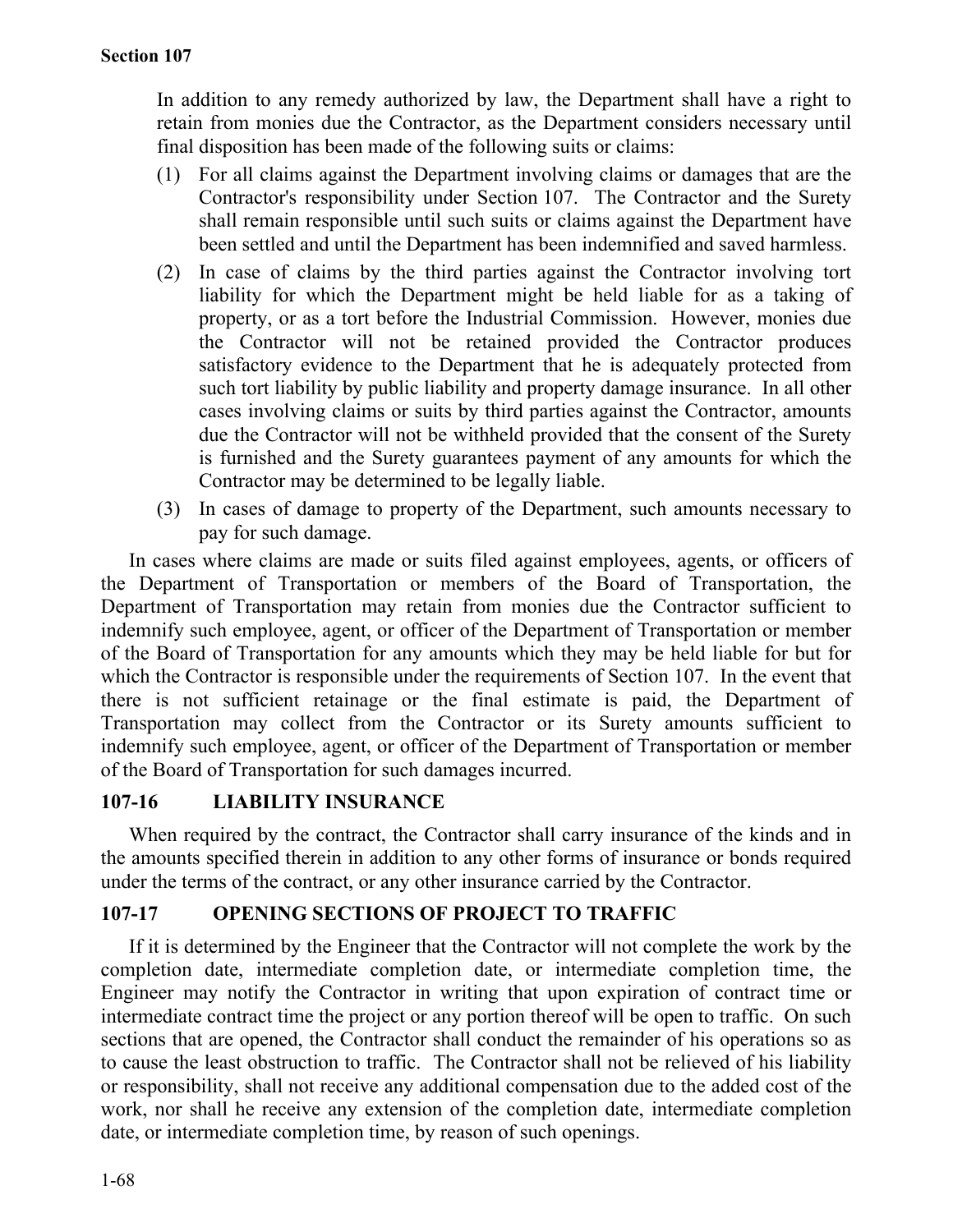#### **107-18 CONTRACTOR'S RESPONSIBILITY FOR WORK**

Until final acceptance of the work by the Engineer, as evidenced in writing, the Contractor shall have the charge and care thereof and shall take every precaution against injury or damage to any part thereof by the action of the elements, or from any other cause, whether arising from the execution or from the nonexecution of the work. The Contractor shall rebuild, repair, restore, and make good all injuries or damages to any portion of the work occasioned by any of the above causes before final acceptance and shall bear the expense thereof, except as provided in other sections of the Specifications. The Department will reimburse the Contractor for the repair of the work due to actions of the elements of such exceptional nature as to be legally classified as Acts of God.

In case of suspension of work from any cause whatever, the Contractor shall be responsible for all materials, and shall properly store them, if necessary, and shall provide suitable drainage of the roadway and erect necessary temporary structures at no cost to the Department.

#### **107-19 FURNISHING RIGHT OF WAY**

The Department will be responsible for the securing of all necessary rights of way in advance of construction.

#### **107-20 PERSONAL LIABILITY OF PUBLIC OFFICIALS**

Employees, agents, officers, and members of the Board of Transportation or the Department of Transportation shall not be held personally liable for any damages connected with the work, it being specifically understood in all such matters that they act solely as agents and representatives of the Board of Transportation or the Department of Transportation.

#### **107-21 WAIVER OF LEGAL RIGHTS BY THE DEPARTMENT**

Upon completion of the work, the Department will expeditiously make an inspection and notify the Contractor of acceptance. Such final acceptance and processing of the final estimate, however, shall not preclude or estop the Department from correcting any measurement, estimate, or certificate made before or after completion of the work, nor shall the Department be precluded or estopped from recovering from the Contractor or his Surety, or both, such overpayment as it may sustain, or by failure on the part of the Contractor to fulfill his obligations under the contract. A waiver on the part of the Department of any breach of any part of the contract shall not be held to be a waiver of any other or subsequent breach.

The Contractor, without prejudice to the terms of the contract, shall be liable to the Department for latent defects, fraud, or such gross mistakes as may amount to fraud, or as regards the Department's rights under any warranty or guaranty.

### **107-22 SAFETY AND ACCIDENT PROTECTION**

The Contractor shall comply with all applicable Federal, State, and local laws, ordinances, and regulations governing safety, health, and sanitation, and shall provide all safeguards, safety devices, and protective equipment, and shall take any other needed actions, on his own responsibility that are reasonably necessary to protect the life and health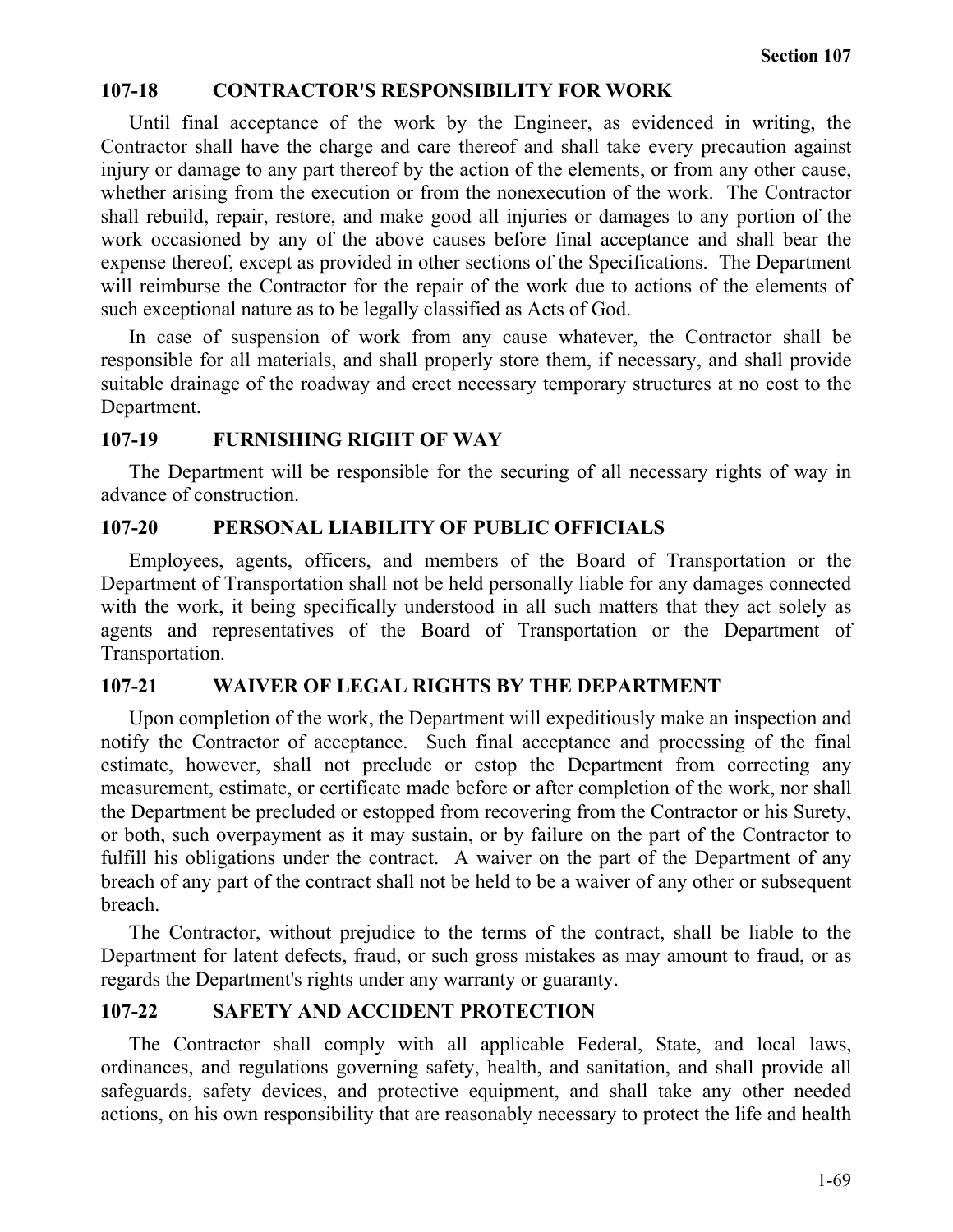of employees on the job and the safety of the public, and to protect property in connection with the performance of the work covered by the contract.

All Contractors' personnel, all subcontractors and their personnel, and any material suppliers and their personnel shall wear a reflective vest or outer garment conforming to the requirements of MUTCD at all times while on the project.

# **107-23 WAGES AND CONDITIONS OF EMPLOYMENT**

The Contractor's attention is directed to the provisions and requirements of any and all public statutes that regulate hours or conditions of employment on public work. Such provisions and requirements that are appropriate, in accordance with the intent of the particular law, act, or statute, will be applicable to all work performed by the Contractor with his own organization and with the assistance of workmen under his immediate superintendence, and to all work performed by subcontract. It shall be the responsibility of the Contractor to ascertain the appropriate application of such provisions and requirements to the work.

In addition to the general requirements of the various regulations referred to above, certain additional regulations and restrictions may be imposed that are peculiar to the particular work under the contract. In such cases, these regulations and restrictions will be included in the contract for the particular project involved.

For projects that are financed wholly or in part with Federal funds, the minimum wage rates to be paid to all mechanics and laborers employed on the project will be determined by the U.S. Secretary of Labor. A schedule of such wage rates will be inserted in the proposal for such projects. The Contractor shall provide at the job site at no cost to the Department a weatherproof bulletin board covered with glass or rigid transparent plastic and shall display thereon at all times legible copies of such schedule of wage rates and of the wage rate information poster that will be furnished to him. The bulletin board shall be located in a conspicuous place easily accessible to all employees.

In the event that changes should occur in any of the regulations referred to in this article, or in any application thereof to the work under contract, no additional compensation will be allowed the Contractor as a result of such changes.

# **107-24 LIABILITY TO THIRD PARTIES**

It is not intended by any of the provisions of any part of these specifications to make the public or any member thereof a third party beneficiary hereunder, or to authorize anyone who is not a party to a contract entered into pursuant to these specifications to maintain a suit for personal injury or property damage otherwise than as authorized and provided by law.

# **107-25 RIGHT OF THE CONTRACTOR TO FILE VERIFIED CLAIM**

If the Contractor fails to receive such settlement as he claims to be entitled to under the terms and provisions of the contract, the Contractor may submit a written and verified claim for such amounts he deems himself or his subcontractor(s) entitled to under the terms and provisions of the contract provided he has complied with the applicable provisions of the contract including, but not limited to, giving written notice of intent to file a claim, keeping and submission of cost records, and the initial submission of a written claim within the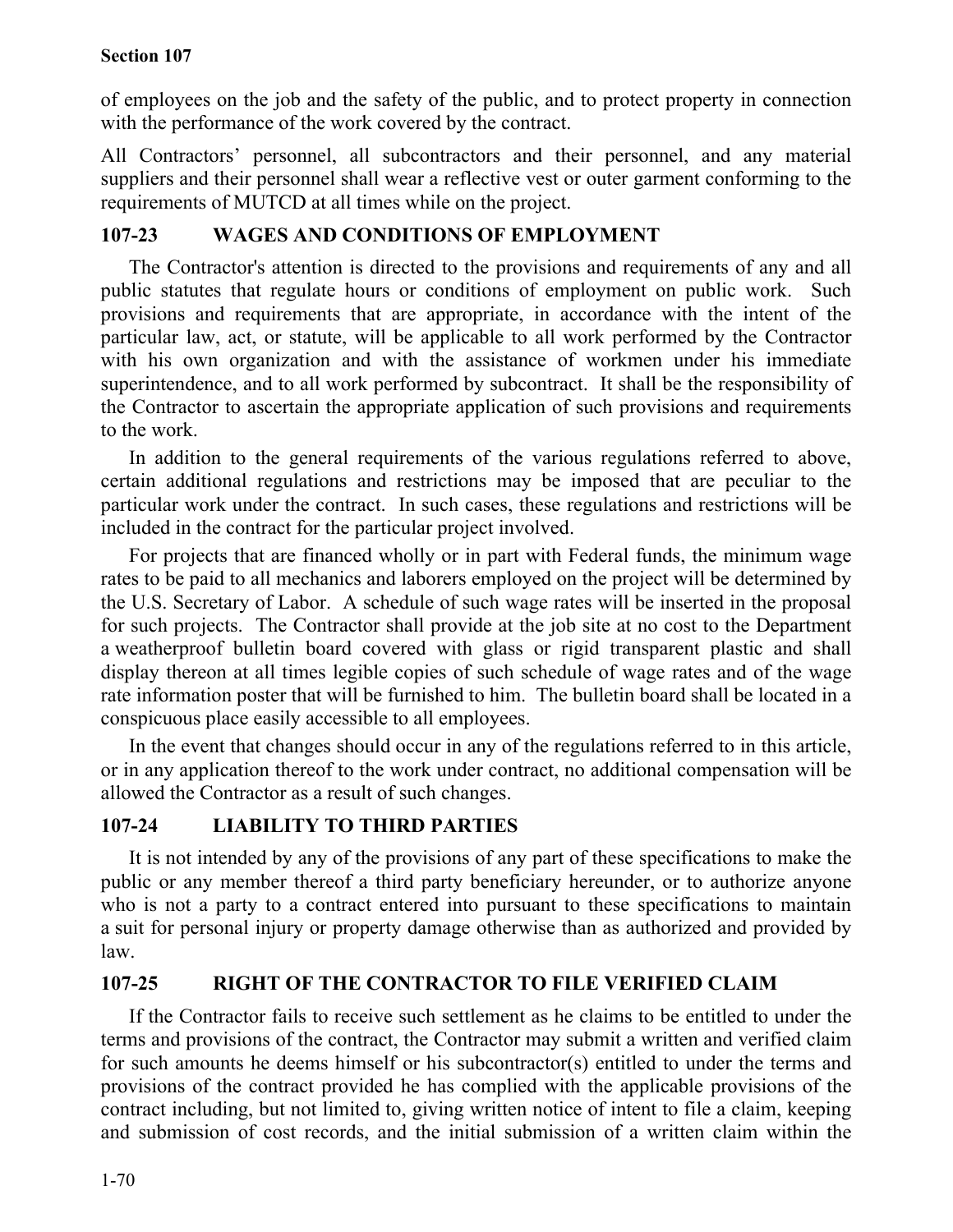specified time period. The claim shall be submitted to the State Highway Administrator within 60 days from the time the Contractor receives the final estimate as defined by Section 101 and shall be submitted in accordance with G.S. 136-29.

### **107-26 HAZARDOUS, CONTAMINATED, AND/OR TOXIC MATERIAL**

When the Contractor's operations encounter or expose any abnormal condition that may indicate the presence of a hazardous, contaminated, and/or toxic material, such operations shall be discontinued in the vicinity of the abnormal condition and the Engineer shall be notified immediately. Upon notification by the Contractor, the Engineer will investigate the work and, if necessary, suspend the work in accordance with Article 108-7. The presence of barrels; old or abandoned underground storage tanks, and discolored earth, metal, wood, etc.; visible fumes; abnormal odors; excessively hot earth; smoke; or anything else that appears abnormal may be indicators of hazardous, contaminated, and/or toxic materials and shall be treated with extraordinary caution as they are evidence of abnormal conditions.

The Contractor's operations shall not resume until so directed by the Engineer.

Disposition of the hazardous, contaminated, and/or toxic material will be made in accordance with the requirements and regulations of the Department of Human Resources and the Department of Environment, Health & Natural Resources. Where the Contractor performs work necessary to dispose of hazardous, contaminated, and/or toxic material, payment will be made at the unit prices for pay items included in the contract which are applicable to such work or, where the contract does not include such pay items, payment will be made as provided in Article 104-7 for extra work. Where the contract does not include pay items for the work necessary to dispose of hazardous, contaminated, and/or toxic material, the Engineer may have the work performed by others.

#### **107-27 FINES AND LEVIES AGAINST THE DEPARTMENT**

In the event there are fines or charges levied against the Department, actions taken by the Department, or remediation required by the Department due to the contractor's negligence, carelessness or failure, due to violations charged to the Contractor, or due to the Contractor's failure to conform to the Specifications, monies will be deducted from monies to be paid to the Contractor on this project.

### **SECTION 108 PROSECUTION AND PROGRESS**

#### **108-1 GENERAL**

It is the intent of these Specifications that the Contractor shall commence work on the date of availability shown in the contract or as soon thereafter as practicable, except that when required by permits included in the proposal, that work in jurisdictional waters and wetlands shall not begin until a meeting is held between the Department, Regulatory Agencies, and the Contractor. The Contractor shall not begin work prior to the date of availability without written approval of the Engineer. If such approval is given, the Department will assume no responsibility for any delays caused prior to the date of availability by any reason whatsoever, and such delays, if any, will not constitute a valid reason for extending the completion date.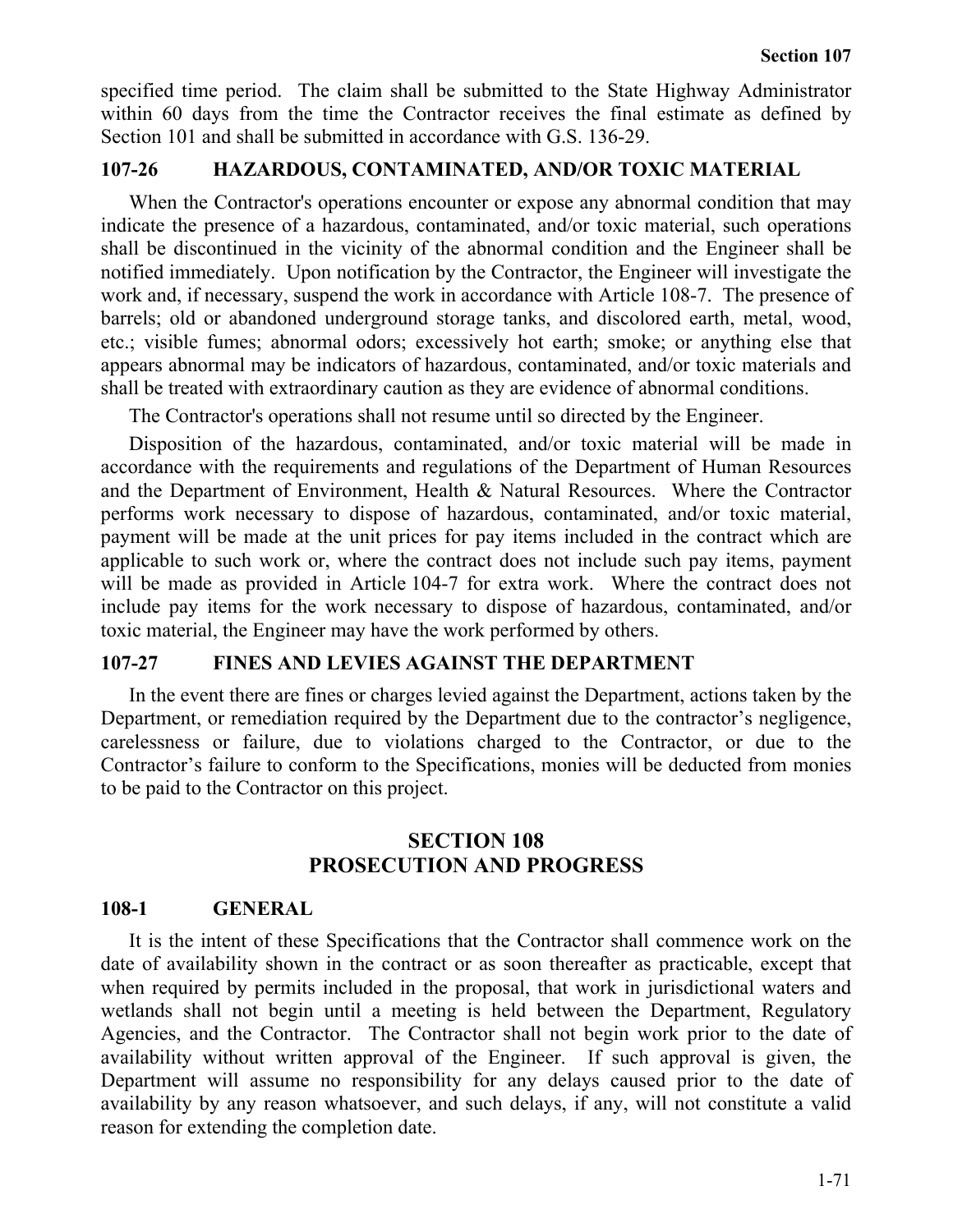The Contractor shall pursue the work diligently with workmen in sufficient numbers, abilities, and supervision, and with equipment, materials, and methods of construction as may be required to complete the work described in the contract or as may be amended, by the completion date.

### **108-2 PROGRESS SCHEDULE**

The Contractor shall prepare and submit for approval by the Engineer a schedule of his proposed working progress on the project in accordance with the instructions and on forms furnished by the Engineer.

The proposed progress schedule shall be submitted no later than 7 days prior to the date of the project preconstruction conference and shall have been approved before any work is begun on the project.

When conditions beyond the Contractor's control have adversely affected his progress, or the Engineer has extended the completion date, the Contractor may submit a revised progress schedule to the Engineer for approval. Such revised progress schedule will not be approved unless accompanied by a detailed written statement giving the Contractor's reasons for the proposed revision.

### **108-3 PRECONSTRUCTION CONFERENCE**

Immediately after receipt of notice of award, the Division Engineer and the Contractor will establish a mutually agreeable date on which the preconstruction conference will be held. The Contractor's project superintendent and other individuals representing the Contractor who are knowledgeable of the Contractor's proposed progress schedule or who will be in charge of major items of the work shall attend the preconstruction conference.

### **108-4 CONSTRUCTION CONFERENCES**

After work on the project has begun, construction conferences shall be held periodically. The construction conferences are to be scheduled at times that are mutually agreeable to both the project superintendent and the Resident Engineer. It shall be the superintendent's responsibility to attend the conferences.

### **108-5 CHARACTER OF WORKMEN, METHODS, AND EQUIPMENT**

The Contractor shall at all times employ sufficient labor and equipment for prosecuting the several classes of work to full completion in the manner and time required by these specifications.

The Contractor shall not recruit Department employees for employment. Additionally, Department employees who elect to become employed by a Contractor may not perform any function on a project with which they have been involved during employment with the Department without written consent of the State. Any person employed by the Contractor and assigned to a project who has previously been involved in the project as a Department employee shall be, at the written direction of the Engineer, removed from the project. An exception to these terms may be granted when recommended by the Secretary and approved by the Board of Transportation.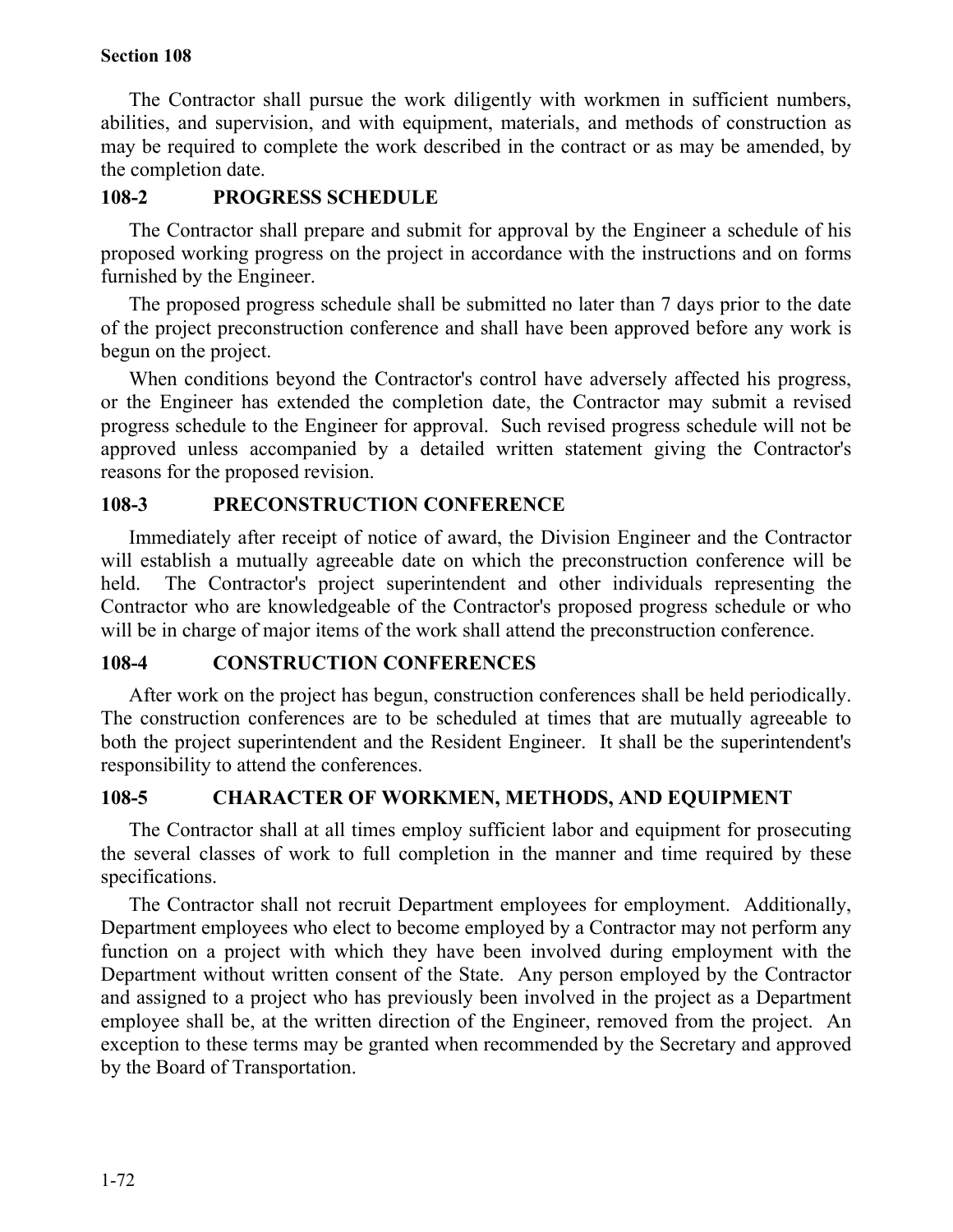Failure of the contractor to comply may be justification for disqualifying the Contractor from further bidding in accordance with the requirements of Article 102-16 and shall be grounds for termination of this contract.

No person shall be employed by the Contractor or by any subcontractor who has been determined by the Engineer to have engaged in fraudulent activities in connection with any work for the Department of Transportation.

Any person employed by the Contractor or by any subcontractor who, in the opinion of the Engineer, does not perform his work in a proper and skillful manner or is disrespectful, intemperate, or disorderly or who has been determined by the Engineer to have engaged in fraudulent activities in connection with any work for the Department of Transportation shall be, at the written request of the Engineer, removed forthwith by the Contractor or subcontractor employing such person, and shall not be employed again in any portion of the work without the approval of the Engineer.

Should the Contractor fail to remove such person(s) as required above, the Engineer may suspend the work in accordance with the requirements of Article 108-7.

All equipment which is proposed to be used on the work is to be of sufficient size and in such mechanical condition as to meet the requirements of the work and to produce a satisfactory quality of work. Equipment used on any portion of the project shall be such that no injury to the roadway, adjacent property, or other highways will result from its use. The Engineer may order in writing the removal and replacement of any unsatisfactory equipment.

When the methods and equipment to be used by the Contractor in accomplishing the construction are not prescribed in the contract, the Contractor is free to use any methods or equipment that he demonstrates to the satisfaction of the Engineer will accomplish the contract work in conformity with the requirements of the contract.

When the contract specifies that the construction be performed by the use of certain methods and equipment, such methods and equipment shall be used unless others are approved by the Engineer. If the Contractor desires to use a method or type of equipment other than those specified in the contract, he may request approval from the Engineer to do so. The request shall be in writing and shall include a full description of the methods and equipment proposed to be used and an explanation of the reasons for desiring to make the change. If approval is given it will be on the condition that the Contractor will be fully responsible for producing construction work in conformity with contract requirements. If, after trial use of the substituted methods or equipment, the Engineer determines that the work produced does not meet contract requirements, the Contractor shall discontinue the use of the substitute method or equipment and shall complete the remaining construction with the specified methods and equipment. The Contractor shall remove the unsatisfactory work and replace it with work of specified quality, or take such other corrective action as the Engineer may direct. No change will be made in basis of payment for the construction items involved or in the completion date as a result of authorizing a change in methods or equipment under these provisions.

#### **108-6 SUBLETTING OF CONTRACT**

The Contractor shall not sublet, sell, transfer, assign, or otherwise dispose of the contract or any portion thereof; or of his right, title, or interest therein; without written consent of the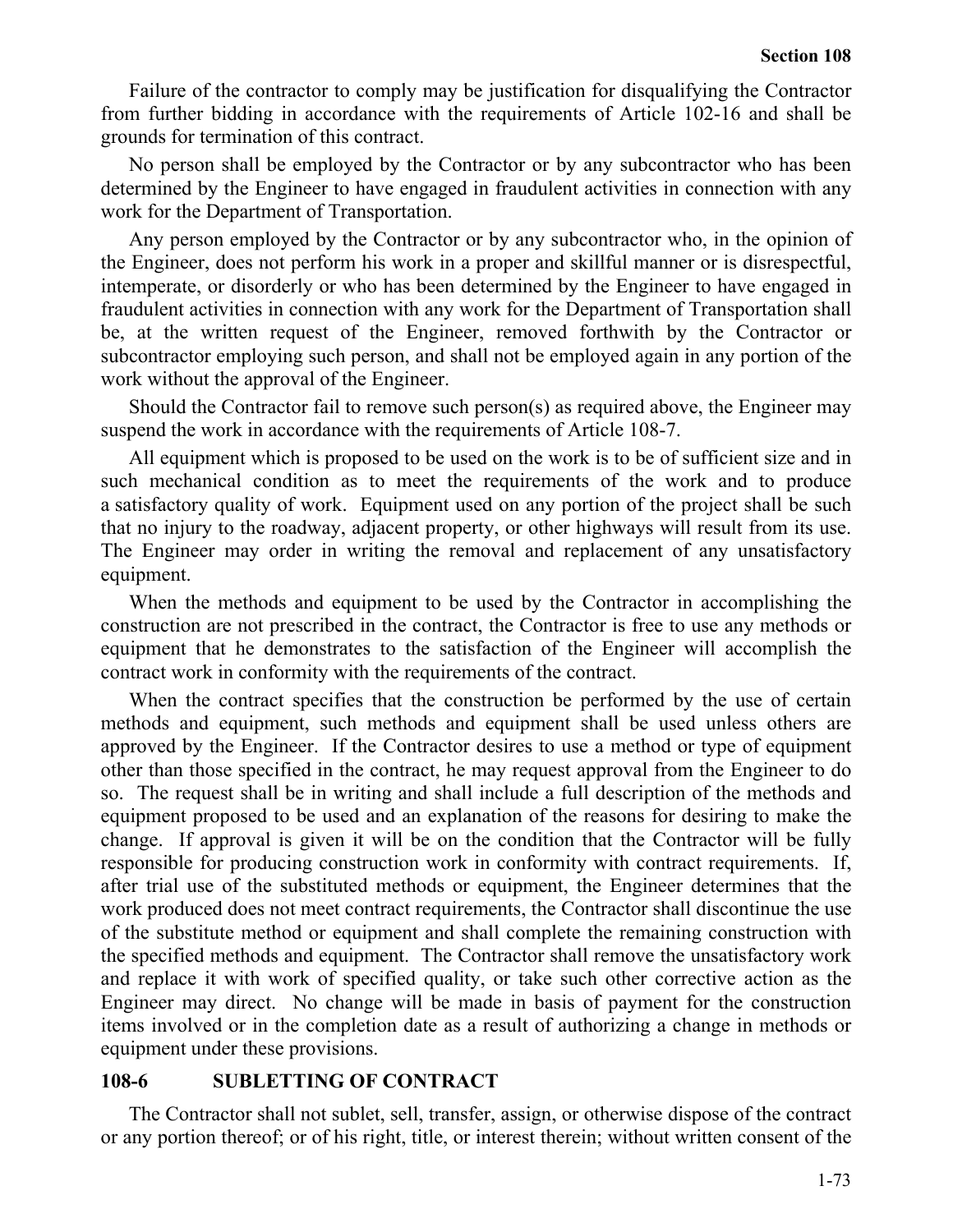#### **Section 108**

Engineer. In case such consent is given, the sublet work shall be performed by the subcontractor unless otherwise approved in writing by the Engineer. Failure of the Contractor to comply with these Specifications will be just cause for the work to be considered unauthorized in accordance with Article 105-12. A firm that has been disqualified due to its failure to maintain satisfactory progress under the requirements of Article 108-8 will not be approved as a subcontractor until the firm demonstrates the ability to perform the work in a satisfactory manner. When directed by the Engineer, the Contractor shall submit a certified copy of the actual subcontract agreement executed between the Contractor and subcontractor prior to written consent being issued by the Engineer. In case such consent is given, the Contractor will be permitted to sublet a portion thereof, but shall perform with his own organization, work amounting to not less than 40 percent of the total original contract amount, except:

- **(A)** Any items designated in the contract as *specialty items* may be performed by subcontract and the cost of any such special items so performed by subcontract will be deducted from the total amount bid before computing the amount of work required to be performed by the Contractor with his own organization, and
- **(B)** Any other items sublet to Disadvantaged Business Enterprise (DBE), Minority Business (MB) or Women's Business (WB), up to the value of the contract DBE, MB or WB goal, will be deducted from the total amount bid before computing the amount of work required to be performed by the Contractor with his own organization.

In any event, the Contractor shall perform with his own organization work amounting to not less than 35% of the difference between the total amount bid and the value of specialty items that have been sublet.

Extra work performed in accordance with Article 104-7 will not be considered in the computation of work required to be performed by the Contractor.

An assignment by operations of law or assignment for the benefit of creditors, or the bankruptcy of the Contractor, shall not vest any right in this contract in the Trustee in bankruptcy, the Contractor's creditors, or the agent of the creditors.

A subcontractor shall not sublet, sell, transfer, assign, or otherwise dispose of his contract with a contractor or any portion thereof; or of his right, title, or interest therein; without written consent of the Engineer. When directed by the Engineer, the contractor shall submit a certified copy of the actual subcontract agreement executed between the subcontractor and the second tier subcontractor. In the event of an assignment by operations of law or the bankruptcy of the subcontractor, the contractor shall have the right, power, and authority, in its discretion, without violating the contract or releasing the Surety, to terminate the subcontract. An assignment by operations of law or assignment for the benefit of creditors or the bankruptcy of the subcontractor shall not vest any right in this contract in the Trustee in bankruptcy, nor the subcontractor's creditors or agents of the creditors.

Neither the Contractor, nor any subcontractor, shall enter into any written or oral equipment lease or rental agreement, materials purchase agreement, and/or labor agreement that circumvents the requirements of this article.

If the Contractor or a subcontractor enter into a lease or rental agreement for equipment based upon payment for a unit of work, such agreement will be considered subletting of the contract unless the lease or rental agreement is with a commercial equipment company,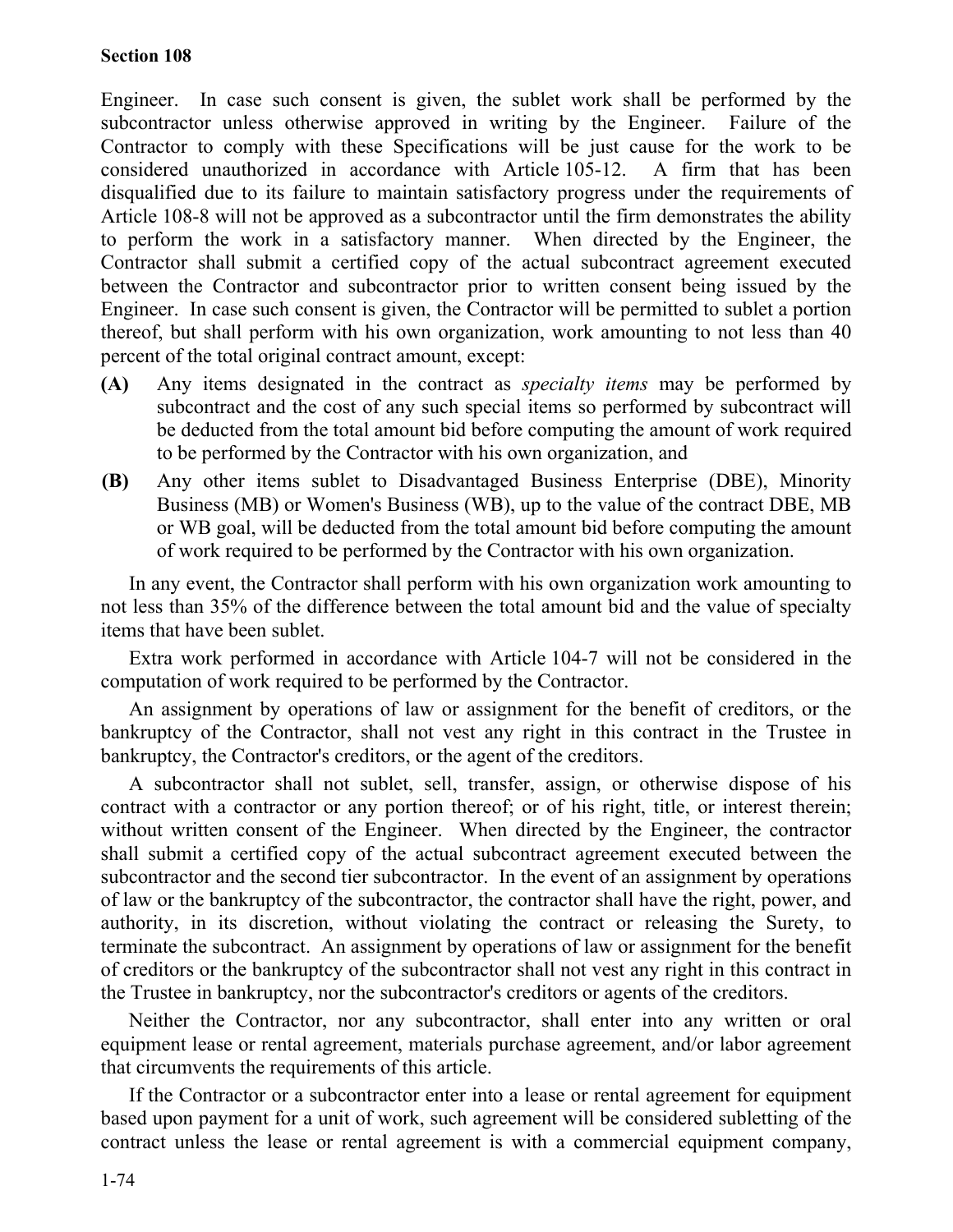manufacturer, and/or commercial leasing agency and such firm has been approved by the Engineer. An equipment lease or rental agreement that is based upon unit prices per unit of time will not be considered subletting of the contract.

The approval of any subcontract will not release the Contractor of his liability under the contract and bonds, nor will the subcontractor or the second tier subcontractor have any claim against the Department by reason of the approval of the subcontract. The State Highway Administrator will review and consider subcontractor claims for additional time or compensation provided such claims are submitted by the contractor in accordance with Article 107-25 and General Statute 136-29.

Failure of the Contractor to comply with any of the requirements of this article may be justification for disqualifying the Contractor from further bidding in accordance with the requirements of Article 102-16.

#### **108-7 TEMPORARY SUSPENSION OF THE WORK**

The Engineer will have the authority to suspend the work wholly or in part by written order for such periods, as he may deem necessary for any of the following reasons:

- **(A)** Conditions considered unfavorable for the suitable prosecution of the work, or
- **(B)** The Contractor's failure to correct conditions unsafe for workmen or the general public, or
- **(C)** The Contractor has not carried out orders given to him by the Engineer, or
- **(D)** The Contractor's failure to perform any provisions of the contract.

No extension of the completion date will be allowed for the above suspensions except as may be provided for in Article 108-10.

# **108-8 FAILURE TO MAINTAIN SATISFACTORY PROGRESS**

The Engineer will check the Contractor's progress at the time each partial pay estimate is prepared. The Contractor's progress may be considered as unsatisfactory as follows:

- **(A)** The Contractor's progress is found to be less than that described in both counts below:
	- (1) The dollar value of the work completed, excluding material payments allowed by Article 109-5, is less than the dollar value of the work that should have been completed, on the basis of the Contractor's approved progress schedule, by more than 15 percent of the current contract amount.

The dollar value of the work completed will be the total estimate to date shown in the latest partial pay estimate, excluding material payments allowed by Article 109-5. The current contract amount will be the total amount bid plus accumulated overruns less accumulated underruns shown in the latest partial pay estimate.

(2) The percentage of the work completed is less than the percentage of contract time elapsed on the work by more than 15 percentage points. The percentage of work completed will be the dollar value of the work completed as defined above, divided by the current contract amount as defined above.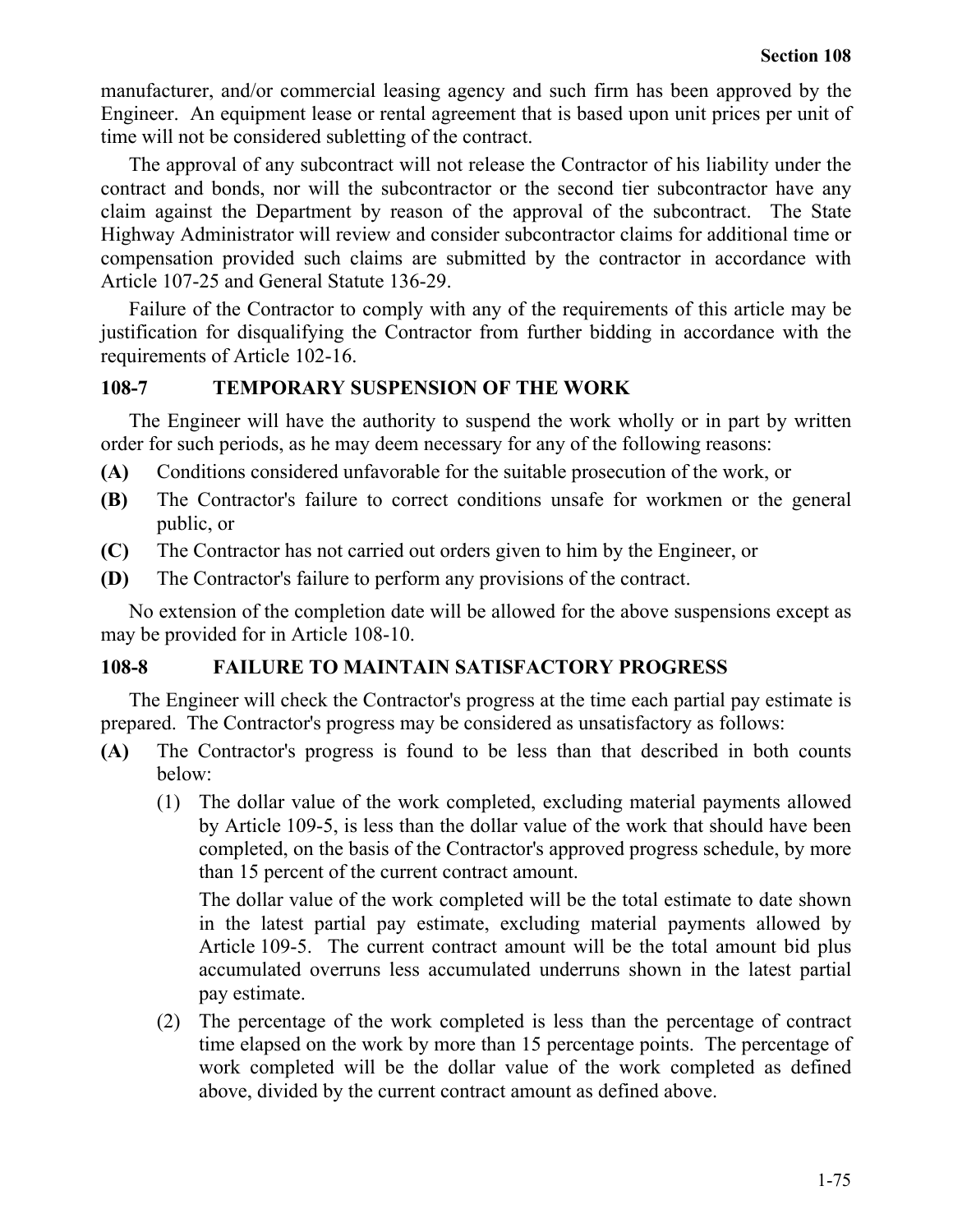The percentage of contract time elapsed will be the number of calendar days elapsed as shown in the latest partial pay estimate divided by the total contract time in calendar days.

- **(B)** The Contractor fails to begin and pursue the work in accordance with Article 108-1 prior to the expiration of 5% of the original contract time after the date work was scheduled to begin based upon the approved progress schedule.
- **(C)** The Engineer anticipates the Contractor will not complete the work described in the contract by the intermediate contract time or the contract completion date.

When the Contractor's progress is found to be unsatisfactory as described above, the Engineer may make written demand of the Contractor to state in writing the reason for the unsatisfactory progress and produce such supporting data as the Engineer may require or the Contractor may desire to submit. The Engineer will consider the justifications submitted by the Contractor and extensions of the completion date have or may be allowed in accordance with Article 108-10(B).

When the Contractor cannot satisfactorily justify the unsatisfactory progress, the Engineer may invoke one or more of the following sanctions:

- **(A)** Withhold anticipated liquidated damages from amounts currently due or that become due.
- **(B)** Remove the Contractor and all firms prequalified under the Contractor's Prequalification Number from the Department's Prequalified Bidders List.

When any of the above sanctions have been invoked, they shall remain in effect until rescinded by the Engineer.

## **108-9 DEFAULT OF CONTRACT**

## **(A) Declaration of Default**

The Department shall have the right to declare default of the contract for breach by the Contractor of any material term or condition of the contract. Material breach by the Contractor shall include, but specifically shall not be limited to failure to begin work under the contract within the time specified; failure to provide workmen, equipment, or materials adequate to perform the work in conformity with the contract by the completion date; unsatisfactory performance of the work; refusal or failure to replace defective work; failure to maintain satisfactory work progress; failure to comply with equal employment opportunity contract requirements; insolvency or bankruptcy, or any act of insolvency or bankruptcy; failure to satisfy any final judgment within 10 calendar days after entry thereof; and making an assignment for benefit of creditors.

## **(B) Sanctions**

In the event of a breach of the contract by the Contractor, the Department shall have the right, power, and authority, in its sole discretion, without violating the contract or releasing the surety: to assume full control of the prosecution of the contract in the place and stead of the Contractor in directing Contractor's agents, employees, and subcontractors in the performance of the work and in utilizing all materials, tools, machinery, equipment, and structures located on the project; to perform the work or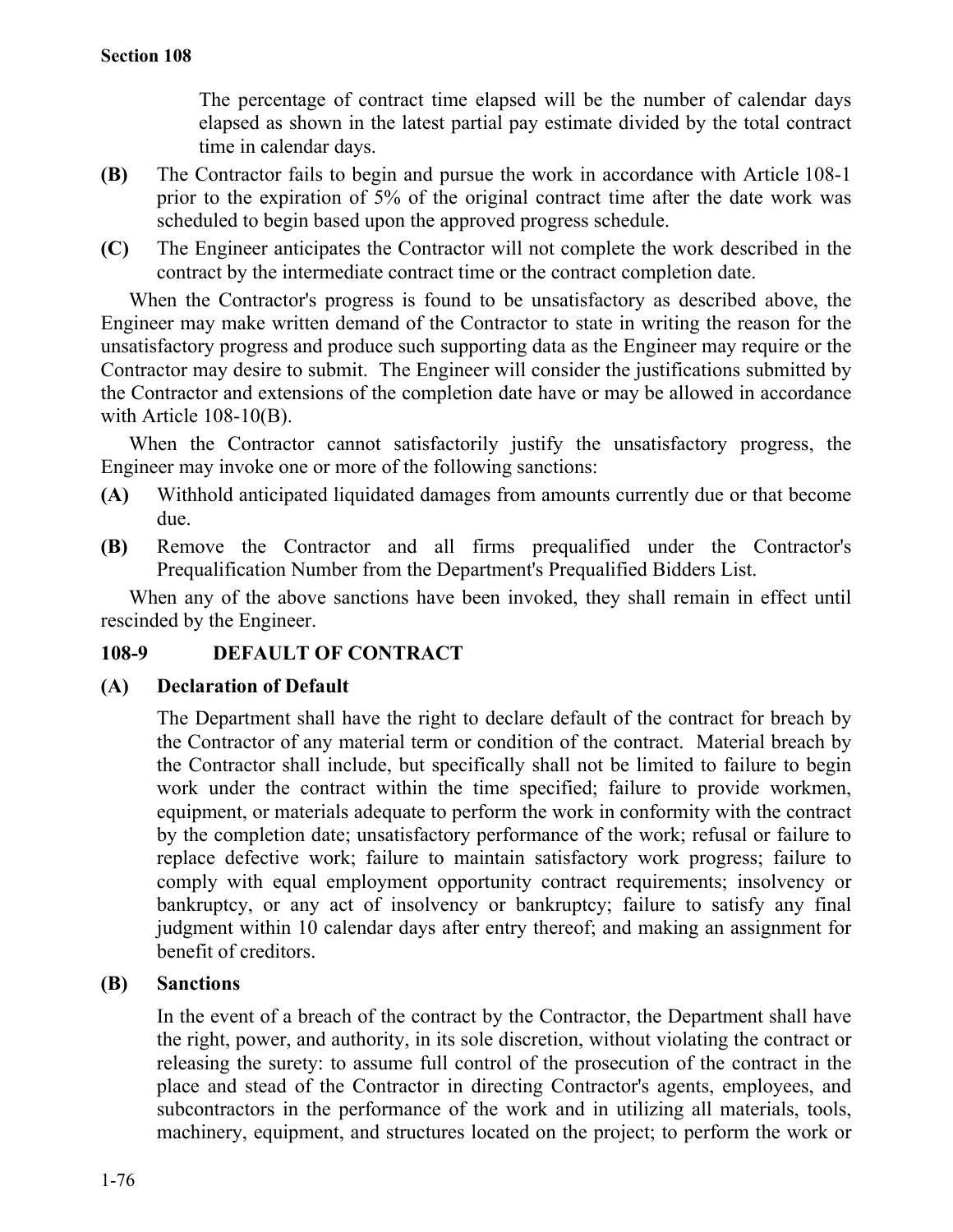any part thereof with Department personnel and equipment or to utilize any or all materials and equipment located on the project that are suitable and acceptable; to relet the work upon such terms and conditions as the Department shall deem appropriate; to employ any other methods that it may determine are required for completion of the contract in an acceptable manner; and to withhold any sums due the Contractor under the contract without penalty or interest until the work is completed and accepted by the Department.

## **(C) Notice**

Before invoking any of the sanctions provided for herein, the Department will give the Contractor at least 7 calendar days written notice with a copy to the Surety, that will set forth the breach of contract involved and the sanctions to be imposed. The Department, in its discretion, may grant the Contractor time in excess of 7 calendar days within which to comply with the contract and the time allowed will be set forth in writing. If the Department determines during such period that the Contractor is not proceeding satisfactorily to compliance, it may impose the sanctions after 24 hours notice to the Contractor. If the Department determines that the Contractor is not in compliance at the end of the time allowed, it may immediately impose any of the sanctions set forth herein and will advise the Contractor, in writing, with a copy to the Surety of the sanctions imposed.

#### **(D) Payment**

After declaration of default has been made final, the Contractor will be entitled to receive payment for work satisfactorily completed or portions of work satisfactorily completed, less any sums that may be due the Department from the Contractor but in no event shall payment exceed the contract unit or lump sum price for such work. The Department, at its election, may retain the sum due the Contractor, or any portion thereof, without interest or penalty, until the contract work is completed; or it may make payment to the Contractor upon declaration of default for work satisfactorily completed to the date that notice of default is received by the Contractor. The Contractor may be required by the Engineer, however, to carry to a stage of completion satisfactory to the Engineer any work in progress, the value of which otherwise would be lost by immediate cessation of work. Payment for such work will be made upon the basis hereinafter set out.

In the event that the Contractor's employees, equipment, or materials are used in prosecution of the work, or any part thereof, after default is declared, payment to the Contractor may be by contract unit or lump sum prices for the work performed, or, if the Engineer determines that such prices do not represent the value of the work performed, payment for the type of work or services performed will be made on a force account basis, as set forth in Article 109-3, less any sums that may be due the Department; but in no event shall payment exceed the contract unit or lump sum price for such work or services. Determination of the method of payment shall be in the sole discretion of the Engineer, and he will advise the Contractor, in writing, of his determination with reference to the specific type of work or service to be performed.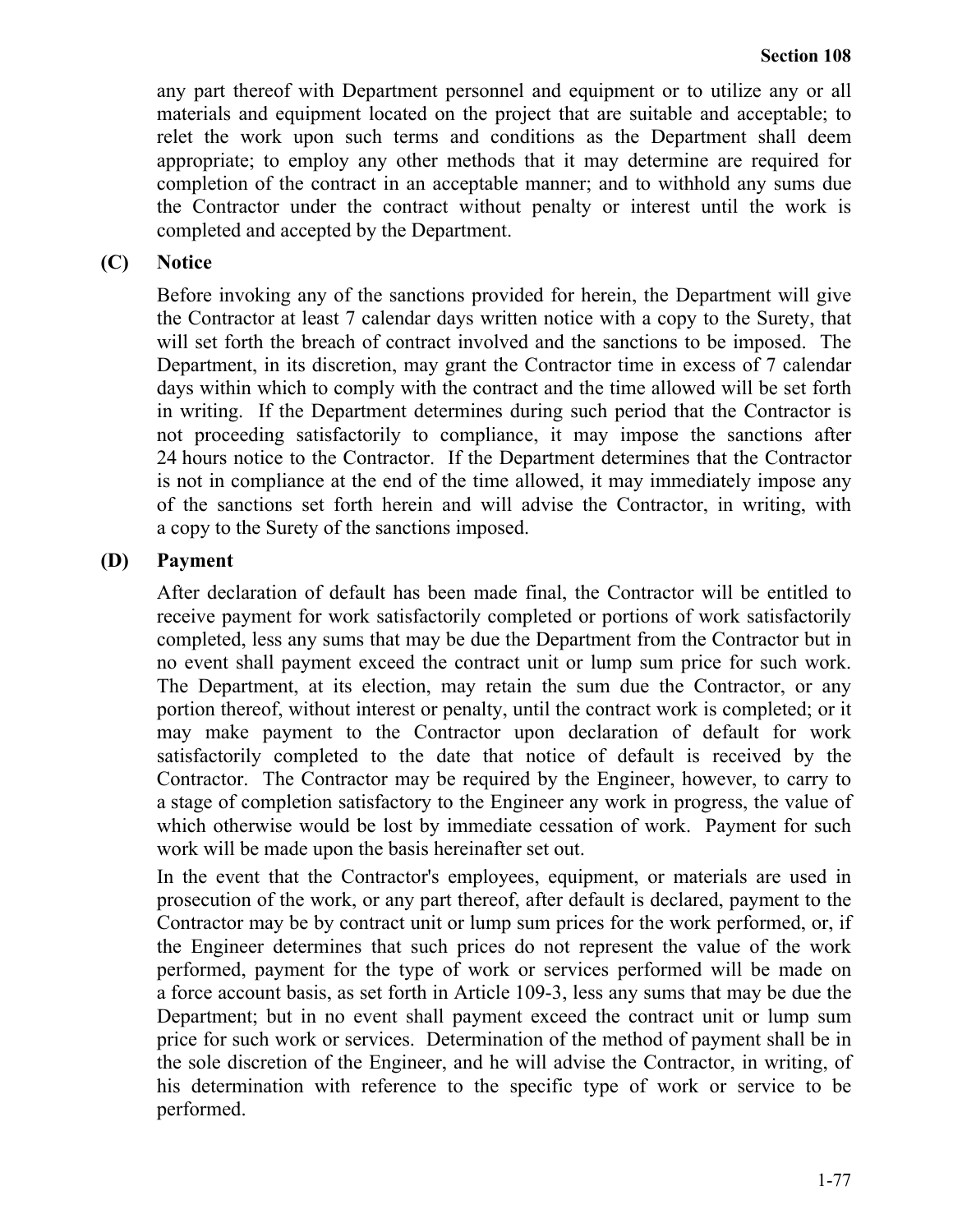If all costs and expenses incurred by the Department arising out of the breach and imposition of sanctions, together with the total cost to the Department of securing the performance of the work set forth in the contract, exceed the sum that would have been payable under the contract, the Contractor and the Surety shall be liable to the Department for such excess and shall pay such amount to the Department.

# **(E) Power of Engineer**

The Engineer will exercise the powers and discretion vested in him by the contract in carrying out the terms of this article. He will have full power and authority to carry out any orders, directives, or resolutions issued by the Department in connection with a declaration of default. In the event that the Department fails to specify the sanctions to be imposed, the notice to be given, or the method of completing the work, the Engineer, may, in his discretion, impose such sanctions, give such notice, and select such methods of completing the work, as are authorized by this article; and such actions shall have the same effect and validity as if taken pursuant to an express order, directive, or resolution of the Department.

# **(F) Obligation of Contractor and Surety**

No term or terms of this article and no action taken pursuant hereto by the Department of Transportation, its agents, or employees, will be construed to release or discharge the Contractor or the Surety upon the obligation set forth in the contract bonds, and the Contractor and the Surety shall remain bound thereon unto the Department until the work set forth in the contract has been completed and accepted by the Department and all obligations of the Contractor and the Surety arising under the contract and contract bond have been discharged.

## **(G) Provision Not Exclusive**

The provisions shall be in addition to, and not in place of, any other provisions relating to default, breach of contract, and sanctions to be imposed in connection therewith appearing in the contract.

## **108-10 CONTRACT TIME; INTERMEDIATE CONTRACT TIME**

## **(A) General**

The contract time will be as defined in Section 101. No extensions to the completion date will be authorized except as allowed by this article. No modifications in the date of availability will be made for any reason whatsoever.

Intermediate contract time, as defined in Section 101 will be that as allowed in the contract to complete a part, portion, or phase of the total work covered in the contract. Intermediate completion dates and intermediate completion times set forth in the contract may be extended on the same basis as completion dates and as described in this article.

When the liquidated damages stipulated in the contract are to be on an hourly basis, extensions as described in this article will be considered on an hourly basis.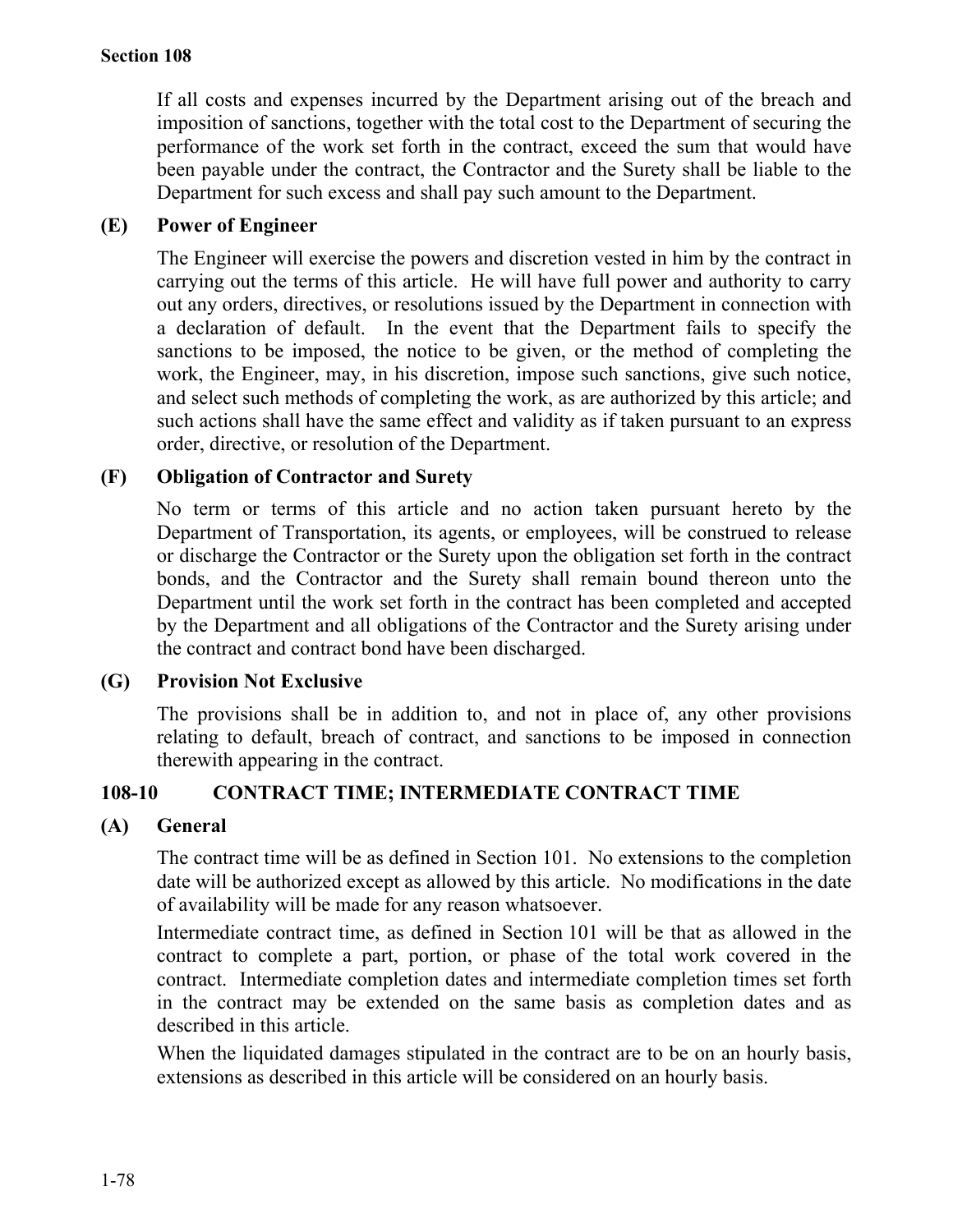# **(B) Completion Date, Intermediate Completion Date, and Intermediate Completion Time Extensions**

No extension of the completion date, intermediate completion date, or intermediate completion time will be allowed for any reason except as provided for below:

- (1) If the total dollar value of the final quantities adjusted as provided below, less the dollar value of quantities represented by supplemental agreements which previously extended the completion date, intermediate completion date, or intermediate completion time, exceeds the dollar value of the total amount bid, the completion date, intermediate completion date, or intermediate completion time will be extended by the number of calendar days or hours obtained by multiplying the contract time (days), intermediate contract time (days), or intermediate contract time (hours) as set forth in the contract by that percentage that such reduced final dollar value exceeds the total amount bid. The total dollar value of the final quantities for pro-rata computations shall be adjusted by excluding the following:
	- (a) Unit bid price changes caused by price adjustments to asphalt cement.
	- (b) Fuel adjustments.
	- (c) Unit price reductions under the requirements of Article 105-3.
	- (d) Payment for trainees.
	- (e) Unit price changes due to pay factors established by the Specifications.
- (2) If supplemental agreements covering the performance of extra work include provisions for an extension of the completion date, intermediate completion date, or intermediate completion time, and the final dollar value of the extra work exceeds the estimated dollar value, the number of days or the number of hours by which the completion date, intermediate completion date, or intermediate completion time was extended will be increased by the percentage which the final dollar value exceeds the estimated value.
- (3) If the Contractor's current controlling operation(s) are delayed by circumstances originating from work required under the contract and beyond his control and without his fault or negligence, he may, at any time prior to payment of the final estimate, make a written request to the Engineer for an extension of the completion date, intermediate completion date, or intermediate completion time. This request shall include:
	- (a) the circumstances resulting in the alleged delay and documentation of said circumstances as may be required by the Engineer,
	- (b) the controlling operation(s) alleged to have been delayed,
	- (c) the calendar dates or calendar dates and times on which the controlling operation(s) were delayed and
	- (d) the number of calendar days or hours by which he is requesting the completion date, intermediate completion date, or intermediate completion time to be extended.

If the Engineer determines that the controlling operation(s) were delayed because of circumstances beyond the control of and without the fault or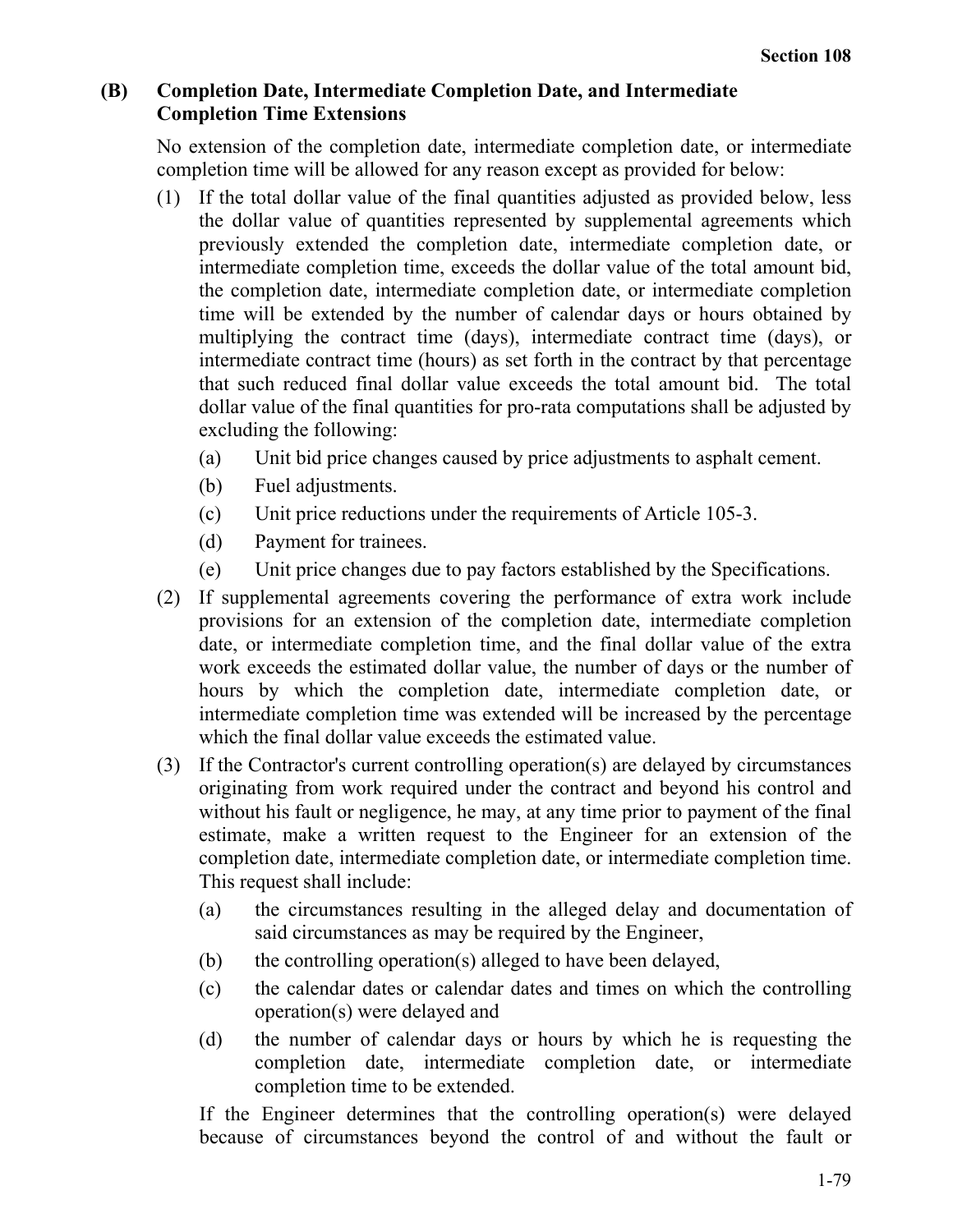negligence of the Contractor, and that the Contractor has pursued the work in accordance with Article 108-1, he will extend the completion date, intermediate completion date, or intermediate completion time unless otherwise precluded by other provisions of the contract. No extension of the completion date, intermediate completion date, or intermediate completion time will be allowed for delays caused by restrictions, limitations or provisions contained in the contract.

Consideration will be given for an extension in the completion date, intermediate completion date, or intermediate completion time involving an intermediate contract time of more than 96 hours if the Contractor's current controlling operation(s) is delayed in excess of 40 percent of the total contract time (days), as defined in Section 101, excluding the time between December 15 and March 16; the total intermediate contract time (days), as defined in Section 101, excluding the time between December 15 and March 16; or the total intermediate contract time (hours), as defined in Section 101; due to weather or conditions resulting from weather. No other consideration will be given for extensions in the completion date, intermediate completion date, or intermediate completion time due to delays caused by weather.

Where the intermediate contract time is 96 hours or less, no consideration whatsoever will be given for an extension in the intermediate completion time due to weather or conditions resulting from weather.

- (4) If changes in the work from that originally contemplated in the contract are ordered by the Engineer and these changes result in reduction in quantities, elimination of items, additional work and/or extra work, the Engineer will allow an extension in the completion date, intermediate completion date, or intermediate completion time as he may deem warranted by such changes. Pursuit of the work with adequate forces and equipment and efficiency of the Contractor's operations will be considered by the Engineer in determining an extension in the completion date, intermediate completion date, or intermediate completion time. It is, however, the Contractor's responsibility to show just cause for an extension in the completion date, intermediate completion date, or intermediate completion time due to the aforesaid conditions.
- (5) In the event accumulated authorized extensions in the completion date or intermediate completion date resulting from 1. through 4. above extend the completion date or intermediate completion date beyond December 15 following expiration of the completion date or intermediate completion date as established in the contract, the completion date will be further extended by the number of calendar days between December 15 of one year and March 16 of the following year. If any portion of such accumulated authorized extensions are for delays which occurred after the original contract time or intermediate contract time (days) expired and during the period between December 15 of one year and March 16 of the following year, this portion of the extension will be deducted from the number of additional calendar days awarded due to extension of the completion date or intermediate completion date beyond December 15.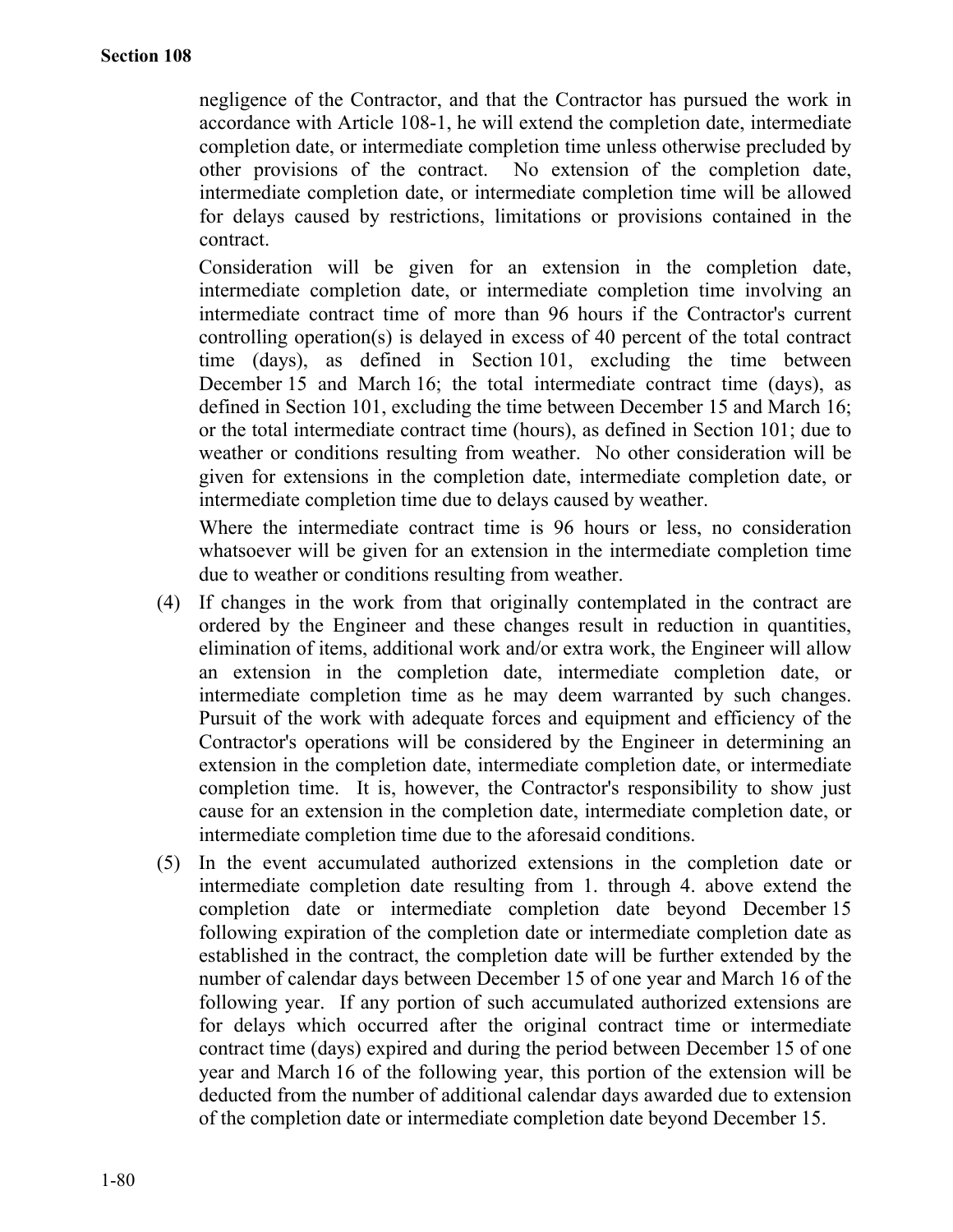The Contractor's plea that insufficient contract time (days), intermediate contract time (days), or intermediate contract time (hours) was specified in the contract will not be considered as a valid reason for an extension in the completion date, intermediate completion date, or intermediate completion time.

When all work on the project is totally complete, with the exception of an item or items on which work is precluded by seasonal limitations set forth in the contract, the Engineer may, provided that the Contractor has diligently pursued the work with adequate forces and equipment, waive the assessment of liquidated damages during the period of time from the date all work other than that precluded by seasonal limitations was completed until the date of expiration of the seasonal limitations. The Contractor shall make the request to waive the assessment of liquidated damages in writing prior to the beginning date of the requested waiver. The non-assessment of liquidated damages during the aforesaid period shall not operate to waive any other liquidated damages that may be assessable, or any other terms of the contract.

#### **108-11 LIQUIDATED DAMAGES**

Time is an essential element of the contract, and that delay in completing the work will result in damages due to public inconvenience, obstruction to traffic, interference with business, and the increasing of engineering, inspection, and administrative costs to the Department. It is therefore agreed that in view of the difficulty of making a precise determination of such damages, a sum of money in the amount stipulated in the contract, will be charged against the Contractor for each calendar day, each hour, or portion thereof that the work, or any portion of the work as described in the contract, remains uncompleted after the expiration of the completion date, intermediate completion date, or intermediate completion time shown in the contract, not as a penalty but as liquidated damages.

Should the Contractor or, in case of default, the Surety fail to complete the work or any portion of the work by any of the applicable completion dates, intermediate completion dates, or intermediate completion times shown in the contract, a deduction of the amount stipulated in the contract as liquidated damages will be made for each and every calendar day, for each and every hour, or portion thereof that the work or any portion of the work remains uncompleted after the expiration of any completion date, intermediate completion date, or intermediate completion time applicable to the uncompleted work. This amount will be deducted from any money due the Contractor or his Surety under the contract, and the Contractor and his Surety will be liable for any liquidated damages in excess of the amount due.

In the event that the contract establishes one or more intermediate completion dates and/or one or more intermediate completion times in addition to the completion date, each of the liquidated damages stipulated will be considered to be cumulative to any other liquidated damages stipulated.

In case of default of the contract and the completion of the work by the Department, the Contractor and his Surety will be liable for the liquidated damages under the contract, but no liquidated damages will be chargeable for any delay in the final completion of the work by the Department due to any action, negligence, omission, or delay of the Department.

In any suit for the collection of or involving the assessment of liquidated damages, the reasonableness of the amount stipulated in the contract will be presumed. The liquidated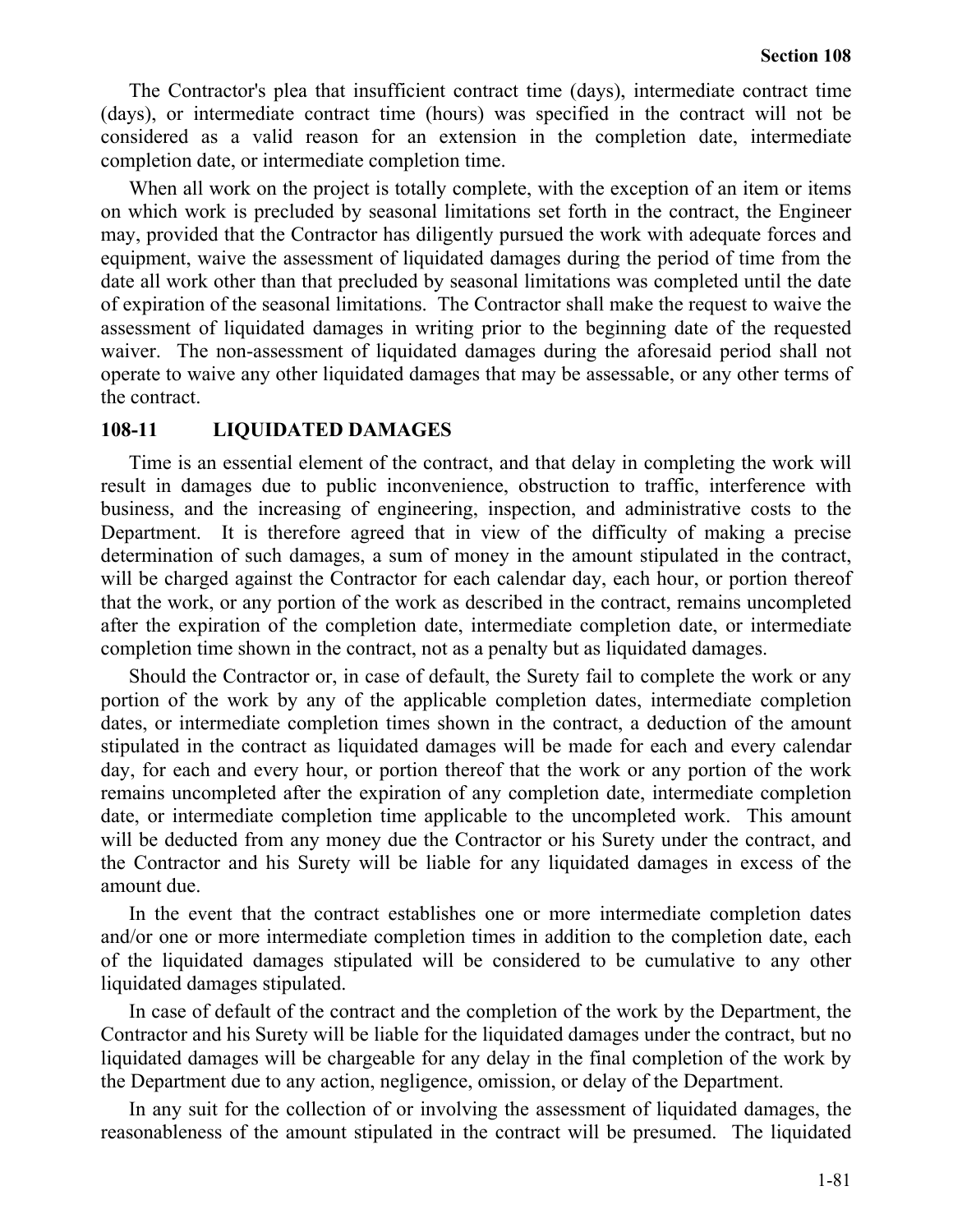#### **Section 108**

damages referred to herein are intended to be and are cumulative, and will be in addition to every other remedy now or hereafter enforceable at law, in equity, by statute, or under the contract.

Permitting the Contractor to continue and finish the work or any part thereof after the expiration of the completion date, intermediate completion date, or intermediate completion time shall in no way operate as a waiver on the part of the Department of any of its rights under this contract.

## **108-12 EXTENSION OF CONTRACT TIME AND APPORTIONMENT OF LIQUIDATED DAMAGES**

In accordance with Articles 108-10 and 108-11, when a contract is not completed by the completion date, intermediate completion date, or intermediate completion time, the Contractor shall be entitled to an extension of the completion date, intermediate completion date, or intermediate completion time and apportionment and remittance of liquidated damages to the extent that the failure to complete was due to the conditions set forth in Article 108-10. The Contractor, however, shall be entitled to an extension of the completion date, intermediate completion date, or intermediate completion time, or an apportionment and remittance of liquidated damages only to the extent and in the proportion that such delays were caused by the conditions set forth in Article 108-10, and it is understood that any extension granted shall not operate to waive any liquidated damages or any claim which the Department has or may have against the Contractor by reason of failure of the Contractor to complete the said contract by the completion date, intermediate completion date, or intermediate completion time specified therein or as revised by authorized extensions.

## **108-13 TERMINATION OF CONTRACT**

The Board may terminate the contract in accordance with the following provisions:

- **(A)** Consideration will be given to termination of the contract if any of the following circumstances exist:
	- (1) If it is impossible for the Contractor to obtain critical materials for completion of the contract within a practical time limit, or
	- (2) If it is impossible for the Contractor to complete the work in accordance with the contract by reason of unanticipated conditions at the site, including slides and unstable subsoil, without a major change in the design of the project and the Contractor will be unduly delayed in completing the project by reason of such unanticipated conditions and changes in design, or
	- (3) If the Contractor is prevented from proceeding with the contract as a direct result of an Executive Order of the President with respect to the prosecution of war or in the interest of national defense, or
	- (4) If the Contractor is prevented from proceeding with the work required by the contract as a direct result of a restraining order, or other court order, or by reason of a permit requirement, and the Contractor will be unduly delayed in completing the project by reason of such order or requirement, or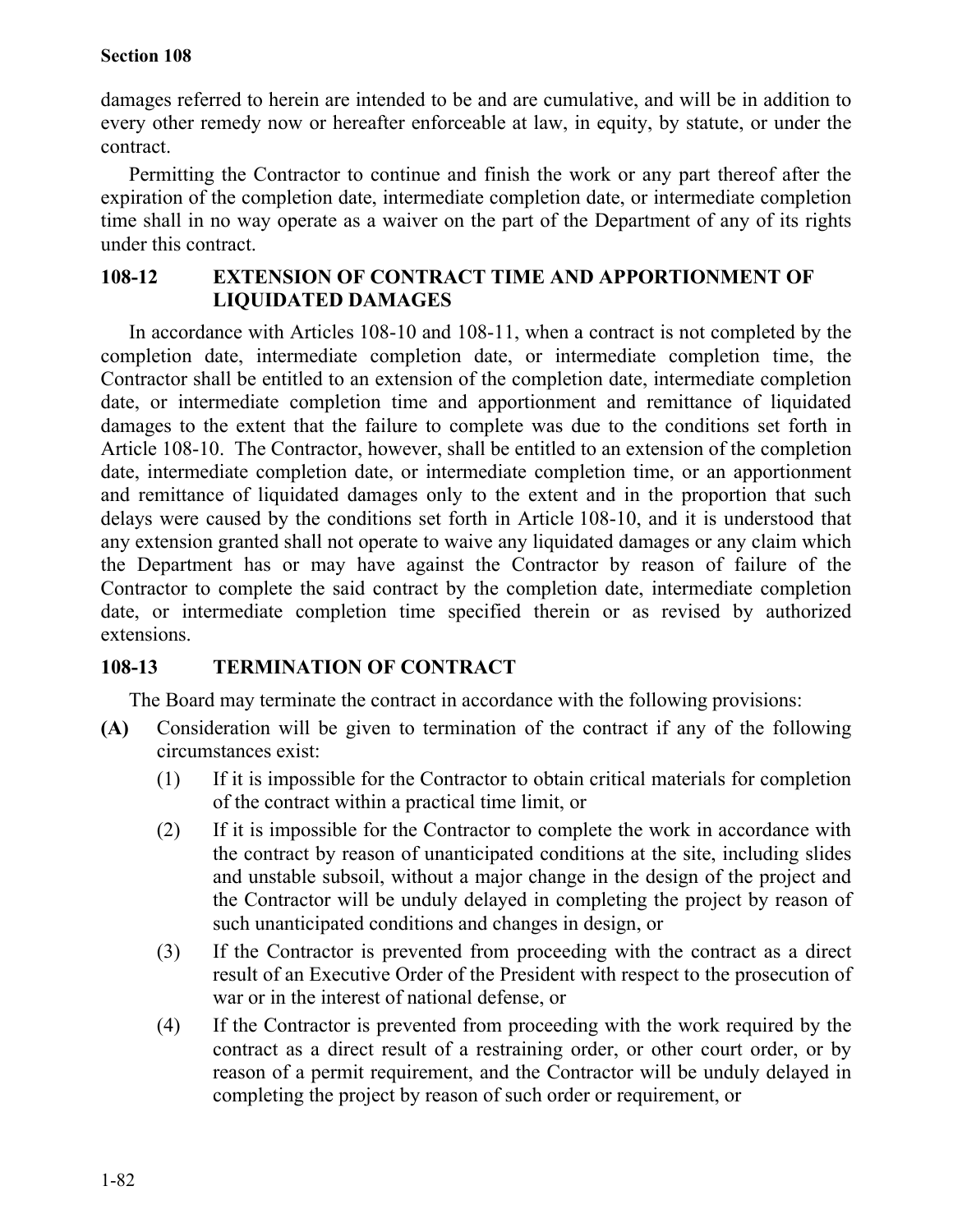- (5) If the Contractor is prevented from proceeding with the work due to the unavailability of the site.
- **(B)** The Contractor shall determine when the circumstances in item (A) exist and are beyond his control, and shall notify the Department in writing of his determination and include adequate documentation of these circumstances along with such notification.
- **(C)** The Contract will be terminated under this article if:
	- (1) Request by Contractor
		- (a) The Board concurs in the determination by the Contractor of the circumstances or makes an independent determination that such circumstances herein above indicated exist, and
		- (b) The Board determines that such circumstances are beyond the control of the Contractor, and the Contractor was not at fault in creating the circumstances, and
		- (c) The Board determines that a termination of the contract is in the best public interest, or
	- (2) Authority of the Board:

The Board determines that a termination of the contract is in the best public interest.

- **(D)** The Contractor will be notified in writing by the State Highway Administrator of the action of the Board.
- **(E)** After a contract is terminated in accordance with this termination provision, the following provisions shall be applicable:
	- (1) When the contract is terminated before completion of all items of work in the contract, payment will be made for the actual number of acceptably completed items of work or acceptably completed portions thereof at the contract unit or lump sum prices. When the contract is terminated before completion of all items of work in the contract and items of work are partially completed or not begun, payment will be made in accordance with Article 104-6.
	- (2) Payment for costs incurred in organization of the work will be based on verified actual costs and will be included in the adjusted contract lump sum price for Mobilization in accordance with Article 108-13(E)(1). The Contractor shall demonstrate through submission of appropriate documentation that these costs were included in the bid item of Mobilization. After reviewing the submitted cost records and the submitted documentation, the Engineer will make such adjustments as he deems warranted.
	- (3) Upon request from the Contractor, materials meeting the requirements of the contract that were to have been incorporated into the work or were to remain the property of the Department but are not used in the work will be paid for in accordance with Article 109-6.
	- (4) No claim for loss of anticipated profits will be considered and no payment will be made for loss of anticipated profits.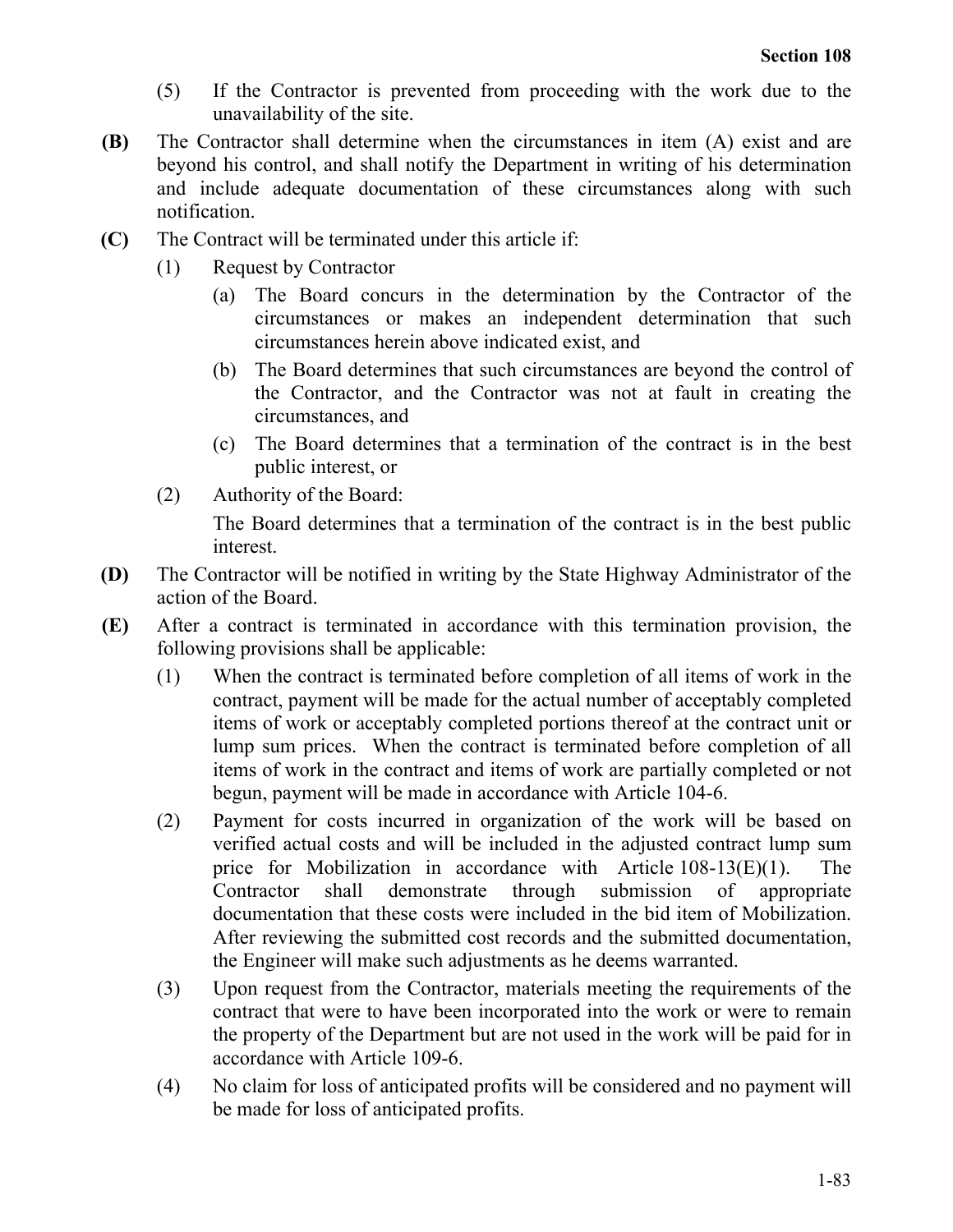(5) Termination of a contract shall not relieve the Contractor of his responsibilities for any completed portion of the work nor shall it relieve his Surety, of its obligation for and concerning any just claims arising out of the work performed.

#### **108-14 TERMINATION OF CONTRACTOR'S RESPONSIBILITY**

After the project has been completed and accepted, as provided for in Article 105-17, the Contractor's responsibility will cease except as provided in Article 107-21 and as set forth in his contract bonds. The Contractor shall remain responsible for any amounts determined to be owed the Department in the processing of the final estimate and such amounts shall be paid by the Contractor upon notification by the Department prior to processing of the final estimate.

## **SECTION 109 MEASUREMENT AND PAYMENT**

#### **109-1 MEASUREMENT OF QUANTITIES**

All work completed under the contract will be measured by the Engineer according to United States standard measures unless otherwise stated in the contract.

The method of measurement and computations used in the determination of quantities of material furnished and of work performed under the contract will be those methods generally recognized as conforming to accepted engineering practice.

The terms *gauge* and *thickness*, when used in connection with the measurement of plates, sheets, and steel wire, shall be applied as follows:

| Uncoated Steel Sheets and Light Plates | United States Standard Gage |
|----------------------------------------|-----------------------------|
| <b>Galvanized Sheets</b>               | AASHTO M218 or M167         |
| <b>Aluminum Sheets</b>                 | AASHTO M196 or M197         |
| Steel Wire                             | AASHTO M32                  |

The term ton will mean short ton (mass) consisting of 2,000 pounds.

Cement will be measured by the barrel unless otherwise indicated elsewhere in the contract. The term *barrel* will mean 376 pounds of cement.

Trucks used to haul material being paid for by weight will be either weighed empty prior to each loading or weighed empty on a daily basis. When trucks are weighed empty on a daily basis, each truck shall be weighed prior to hauling its first load of the day and shall bear a legible identification mark.

Where aggregates that are to be paid for by weight have been stockpiled after being produced, measurement for purposes of payment will be made after the aggregates have been loaded on trucks for direct delivery to the project.

When a complete structure or structural unit, as may be indicated by the unit, *lump sum* or *each*, is specified as the unit of measurement, the unit will be construed to include all necessary fittings and accessories.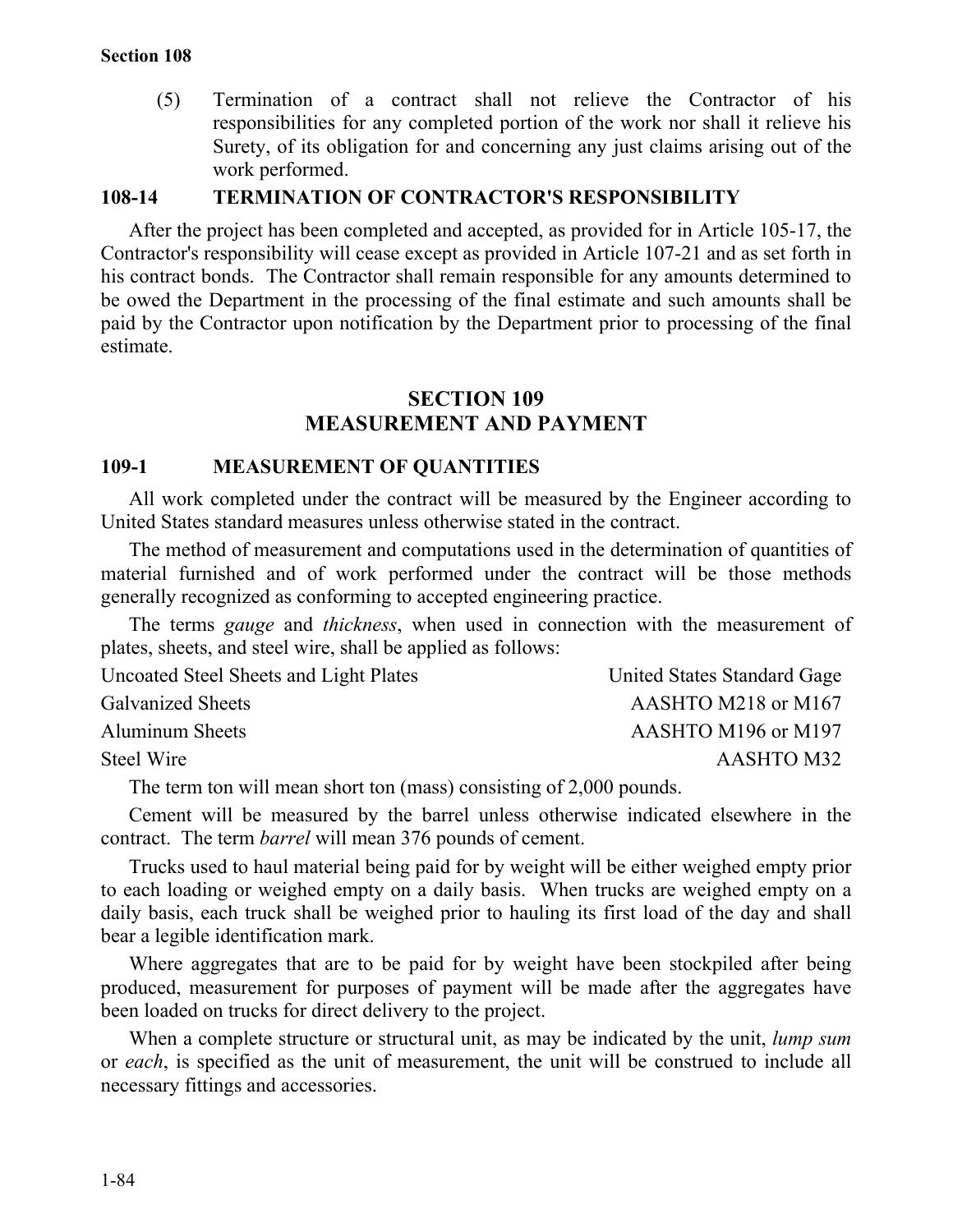When standard manufactured items are specified, and these items are identified by gage, unit weight, section dimensions, and/or other dimensions, such identification will be considered to be nominal weights or dimensions. Unless more stringently controlled by tolerances in cited specifications, manufacturing tolerances established by the industries involved will be accepted.

# **109-2 SCOPE OF PAYMENT**

The Contractor shall receive and accept payment provided for in the contract as full payment for furnishing all materials and performing all work under the contract in a complete and acceptable manner and for all risk, loss, damage, or expense of whatever character arising out of the nature of the work or the prosecution thereof, subject to the requirements of Article 107-21. Payment to the Contractor will be made only for the actual quantities of the various items that are completed and accepted in accordance with the terms of the contract.

If the *Measurement and Payment* clause in the specifications relating to any unit price or lump sum price in the bid schedule requires that the said unit price or lump sum price cover and be considered compensation for certain work or material essential to the item, this same work or material will not also be measured or paid for under any other pay item that may appear elsewhere in the contract.

# **109-3 FORCE ACCOUNT WORK**

All force account work shall be performed as directed by the Engineer including the numbers and types of equipment, the numbers and classifications of labor and foremen, and material requirements.

All work to be paid for on a force account basis shall be paid for in the following manner:

**(A) Labor** For all authorized labor and foremen in direct charge of the specific operations, the Contractor will receive the rate of base (actual) wages (or scale) actually being paid by the contractor for each hour that the labor and foremen are actually engaged in the specific force account work.

In addition to reimbursement for each hour that the labor and foremen are actually engaged in the specific force account work, the Contractor may receive compensation for travel time to and from the project if and only if the labor and foremen needed are outside a 75 mile radius as included in Subarticle 109-3(B). The base location will be established and approved by the Engineer prior to performing the specific force account work. If the approved labor and foremen travel to another project upon completion of the specific force account work, payment for travel time may not exceed the travel time that would have been required to return to the point of origin in accordance with Subarticle 109-3(B). When travel time is approved by the Engineer, it shall be included in the total hours approved and worked for that specific week. The Engineer will approve the mode of travel.

Prior to beginning the specific force account work, the Contractor will submit in writing for the Engineer's approval a list of all wage rates applicable to the work. Approval will not be granted where these wage rates are not actually representative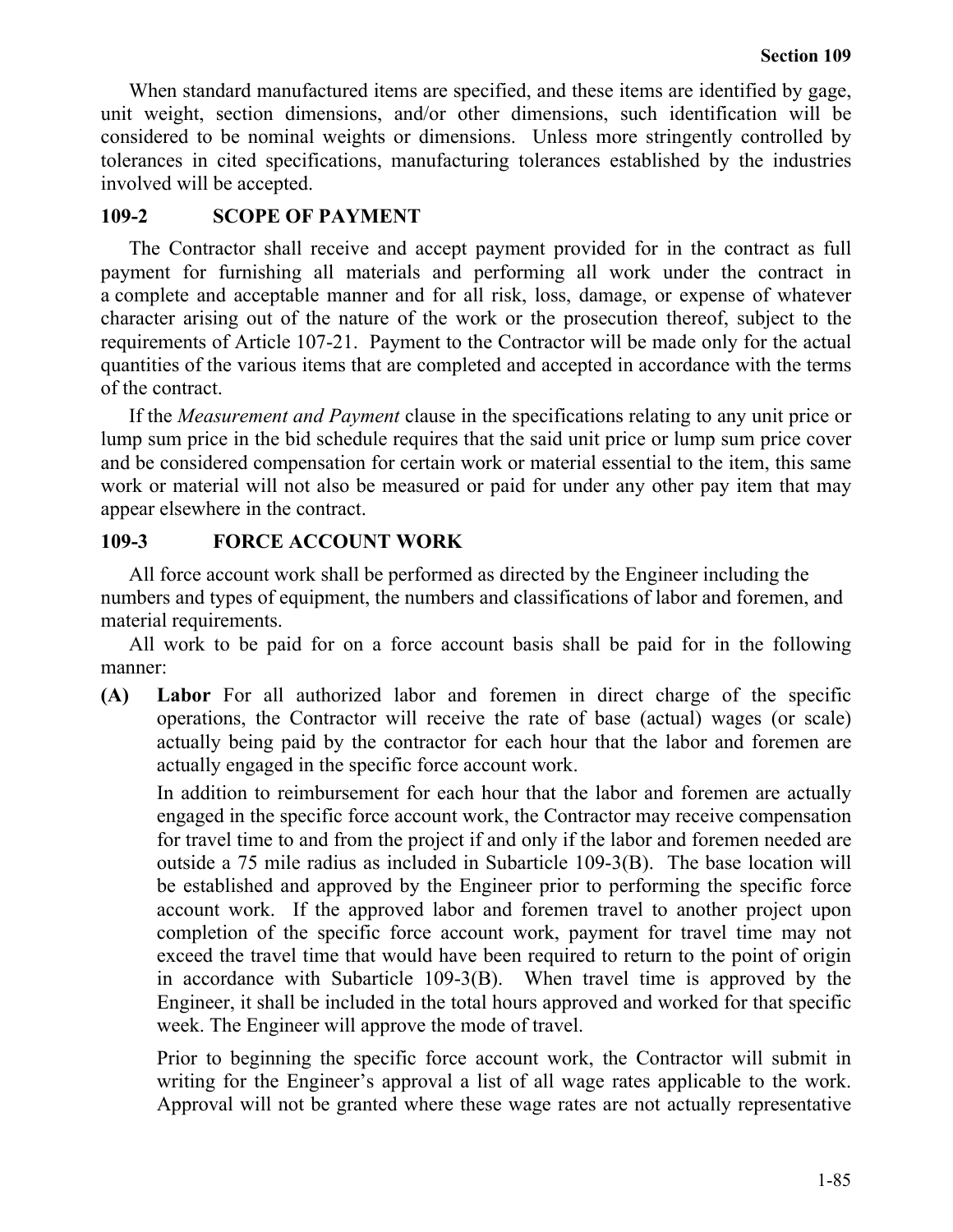of wages being paid elsewhere on the project for comparable classes of labor performing similar work.

Payment for overtime will be allowed when approved by the Engineer prior to performing the specific force account work. Overtime for labor and foremen will be paid based on the company's policy for overtime payment. Verification of such payment will be tracked by submission of weekly payrolls as required on federal projects and as requested on all other projects. Failure to submit payrolls as required or requested shall act as a bar to the Contractor for payment of overtime for labor and foremen. If the labor or foremen is employed partly on specific force account work and partly on other work, the amount of overtime to be reimbursed will be prorated based upon the number of hours worked on the specific force account work during the payroll period.

An additive amount equal to the Contractor's actual labor burden rate, up to a maximum of 60 percent, will be paid to the Contractor for all base (actual) wages paid to labor and foremen for the specific force account work. No additive will be provided for overtime payments. The labor burden rate(s) will include costs associated with the employee's actual base wages benefits, including FICA, unemployment contributions, Social Security and Medicare taxes and company fringe benefits. Company fringe benefits are the actual costs paid to, or on behalf of, workers by reason of health and welfare benefits, pension fund benefits, or other benefits, when such amounts are required by prevailing wage laws generally applicable to the classes of labor employed on the work. The Contractor's actual labor burden rate(s) will be submitted to and approved by the Engineer prior to beginning the work. When the Contractor cannot verify actual labor burden rate(s), an amount equal to 35% percent of the total base (actual) wage paid for labor and foremen will be added to the total base wages paid to the Contractor. These percentage additives will be full compensation for overhead, benefits, contingencies, and all other costs associated with labor for the specific force account work.

**(B) Subsistence and Travel Allowances** The Contractor may receive payment for actual costs paid to, or on behalf of, labor and foremen by reason of subsistence and travel allowances under certain circumstances. When the Contractor is required to mobilize a crew for specific operations, the Engineer may approve reimbursement of subsistence, including meals and overnight lodging, if the specific force account work is determined to be outside of the scope of the original contract and the distance from the Contractor's base location to the project is more than 75 miles. Should the Contractor utilize forces currently working at the location of the specific force account work, the Engineer may approve the payment of subsistence, including meals and overnight lodging, if the work is determined to be outside of the scope of the original contract, the forces currently working at the location has routinely stayed overnight during the life of the project, and the distance from the Contractor's base location to the project is more than 75 miles. The Engineer will approve the mode of travel.

Payment will be made to the Contractor for subsistence, including meals and overnight lodging, paid in accordance with the Contractor's usual policy for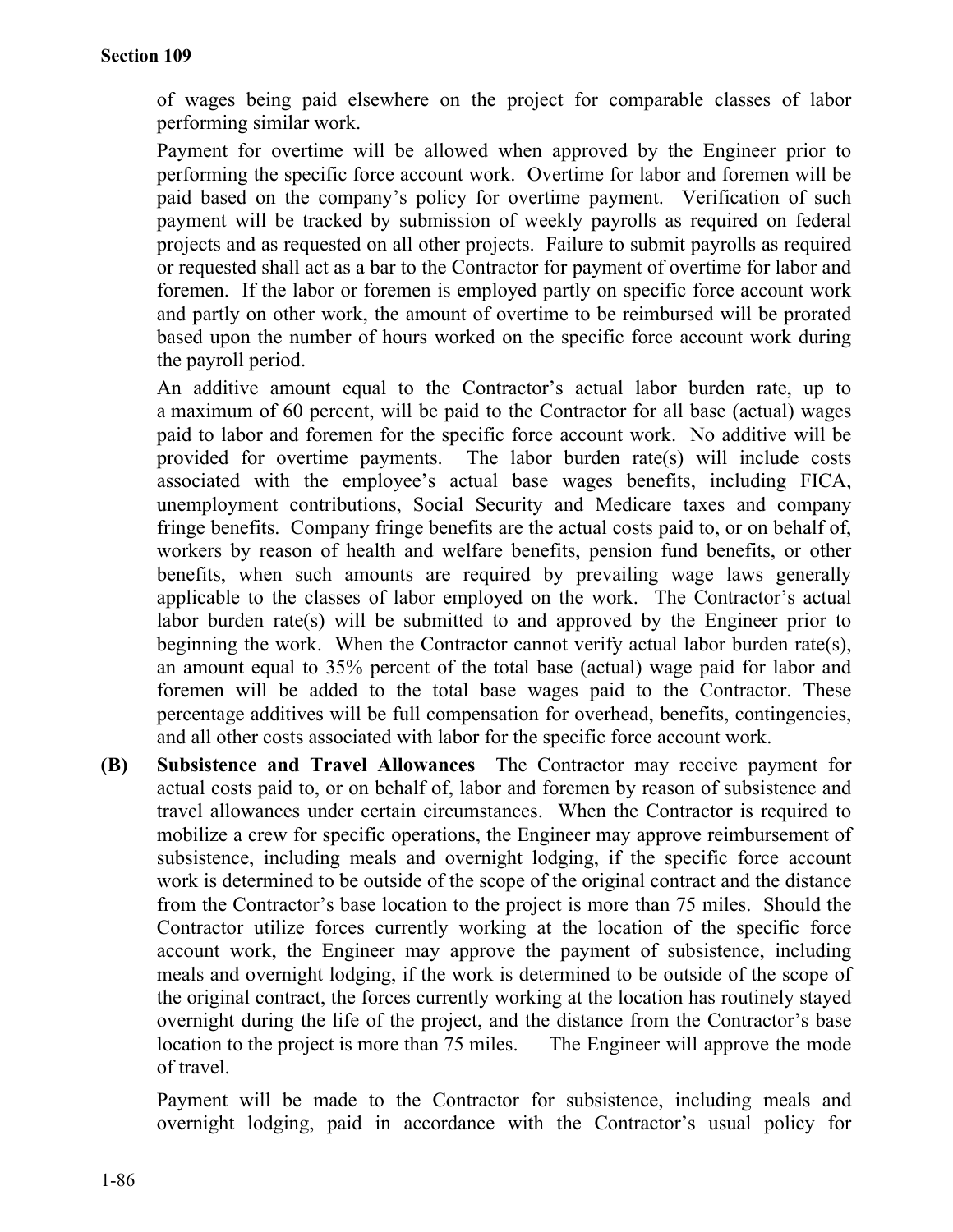authorized labor and foremen in direct charge of the specific operations. Subsistence will be limited to the lesser of actual amount paid or the current maximum in-state rate for State employees. Verification of such costs paid to, or on behalf of, labor and foremen will be submitted to the Engineer. If the labor or foremen are partly employed on specific force account work and partly on other work, the amount of subsistence to be reimbursed will be prorated based upon the number of hours worked on the specific force account work during the payroll period.

**(C) Materials** For materials authorized and accepted by the Engineer and used, the Contractor will receive the actual cost of such materials, including sales tax and transportation charges paid by him (exclusive of equipment rentals as hereinafter set forth), to which costs 15% will be added. The Contractor will furnish records to the Engineer to verify the quantities of materials used in the specific force account work, prices of the materials, sales tax, and costs of transportation for the materials.

If materials used in the specific force account work are not specifically purchased for such work but are taken from the Contractor's stock, the Contractor will furnish an affidavit certifying that such materials were taken from his stock, the quantity was actually used in the specific force account work, and the price and transportation cost claimed represent the actual cost to the Contractor.

**(D) Equipment** For all equipment authorized by the Engineer to be used on the specific force account work the Contractor will receive rental payment.

Hourly rental rates paid for equipment in use, which is Contractor owned or rented from another Contractor, will not exceed 1/176th of the monthly rate listed in the *Rental Rate Blue Book for Construction Equipment* that is current at the time the specific force account work is performed.

In determining the hourly rate, the regional adjustment factor and the rate adjustment factor for equipment age, as set forth in the current Blue Book, will both be applied to the basic rate. An additive payment equal to 100% percent of the Blue Book estimated operating cost per hour will also be paid for all hours that equipment is in use. This additive payment will be full compensation for fuel, lubricants, repairs, servicing (greasing, fueling, and oiling), small tools, and other incidentals.

If rental rates for the equipment actually being used in the work are not listed in the Blue Book, the Contractor will receive the prevailing rental rates being paid for such equipment in the area where the project is located. An additive payment equal to 15 percent of the prevailing rental rate will also be paid for all hours equipment is in use. This additive payment will be full compensation for fuel, lubricants, repairs, servicing (greasing, fueling, and oiling), small tools, and other incidentals.

Hourly rental rates for equipment held in ready as directed by the Engineer will be 50 percent of the rate paid for equipment in use. An additive payment will not be made for equipment held in ready. When equipment is in use less than 40 hours for any given week and is held in ready as directed by the Engineer, payment for held in ready time will be allowed for up to 40 hours, less hours in use. When payment is made for equipment held in ready as directed by the Engineer, the payment for held in ready time will be allowed for up to 8 hours in a day less hours in use.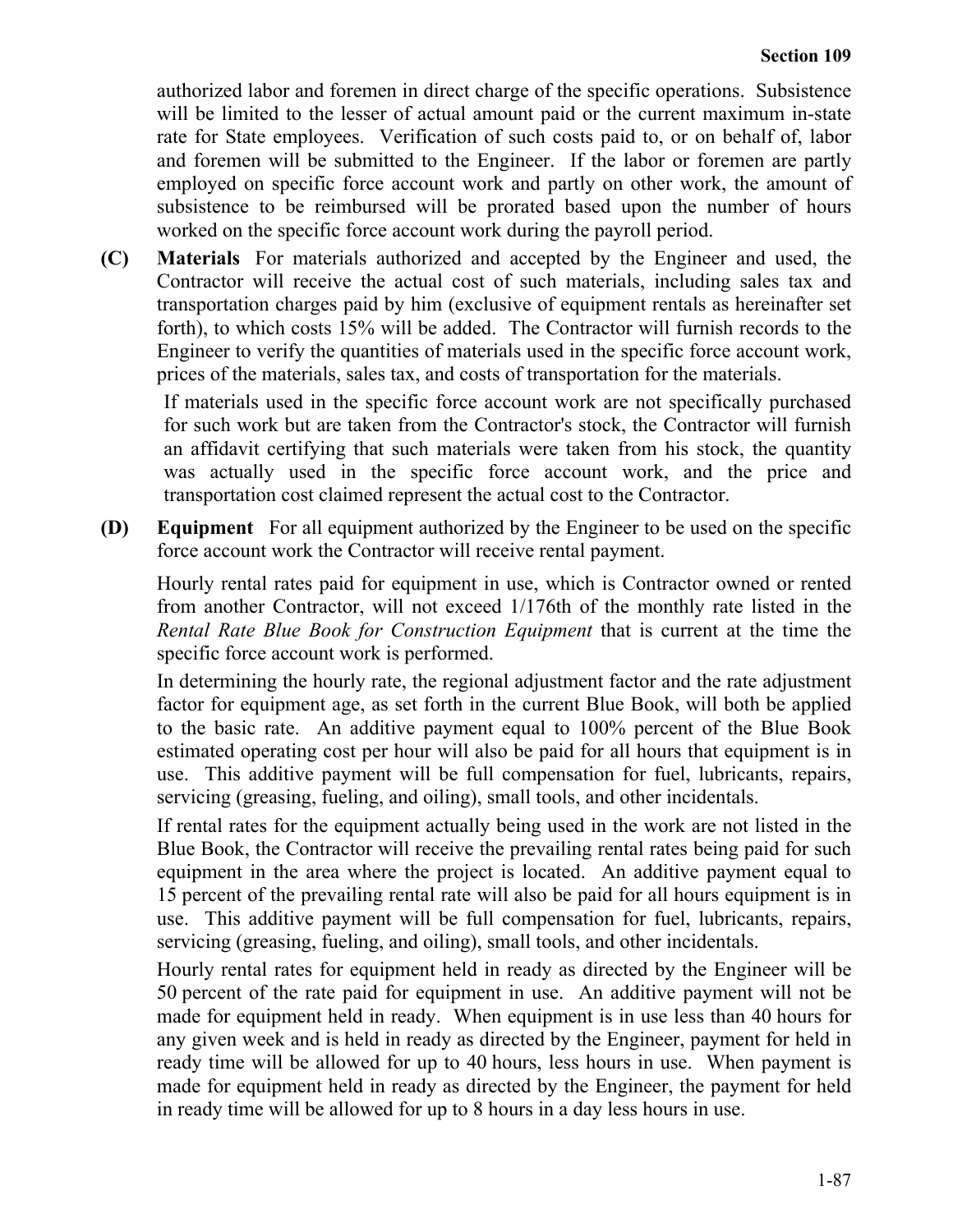Hourly rental rates for idle equipment that is held in ready in accordance with Article 104-4 will be paid at 50 percent of the rate paid for equipment in use. Hourly rental rates for idle equipment held in ready in accordance with Article 104-4 that is rented from a commercial rental agency will be paid for in accordance with the invoice rate for the equipment. An additive payment will not be made for idle equipment. When equipment is in use less than 40 hours for any given week and is held in ready as idle equipment in accordance with Article 104-4, payment for idle equipment time will be allowed for up to 40 hours, less hours in use. When payment is made for idle equipment held in ready in accordance with Article 104-4, the payment for idle equipment time held in ready will be allowed for up to 8 hours in a day less hours in use.

In the event the Contractor does not possess or have readily available such equipment necessary for the performance of the work and such equipment is rented from a commercial rental agency, the Contractor will receive payment based on the approved invoice rate for the equipment.

An additive payment equal to 15 percent of the calculated hourly invoice rate will also be paid for all hours equipment is in use. This additive payment will be full compensation for fuel, lubricants, repairs, servicing (greasing, fueling and oiling), small tools, and other incidentals. The commercial rental agency cannot be the Contractor or an affiliate of the Contractor.

No compensation will be made for the use of equipment not authorized by the Engineer.

The Contractor will be reimbursed for the actual transportation costs for equipment which the Contractor is directed to furnish. Such payment will be limited to transportation costs from the nearest source of available equipment. If equipment is not returned to the point of origin, but is transported to another location, transportation costs will not exceed the cost of return to the point of origin. Rental for such equipment will not be paid when the equipment is being transported. The Contractor will furnish records to the Engineer to verify the actual transportation costs for equipment.

The Contractor will provide to the Engineer for approval a listing of all equipment and attachments to be utilized in the prosecution of the work. The list will include the manufacturer's name, type, model, serial number, and year of manufacture. The list will also include the invoice rate for equipment rented from a commercial rental agency. It will be the Contractor's responsibility to verify the age of the equipment in a manner acceptable to the Engineer. Where such verification is not available, the rate adjustment factor used will be for the oldest equipment listed in the Blue Book.

The above prices and payments will be full compensation for fuel, lubricants, cutting edges, all repairs, and all other operating and maintenance costs other than operator's wages.

**(E) Owner-Operated Equipment** For all owner-operated equipment authorized by the Engineer to be used on the specific force account work, the Contractor will receive rental payment equal to the existing contract rate(s) with no additive as provided in Subarticles 109-3(A), 109-3(B), 109-3(D) and 109-3(H). When existing contract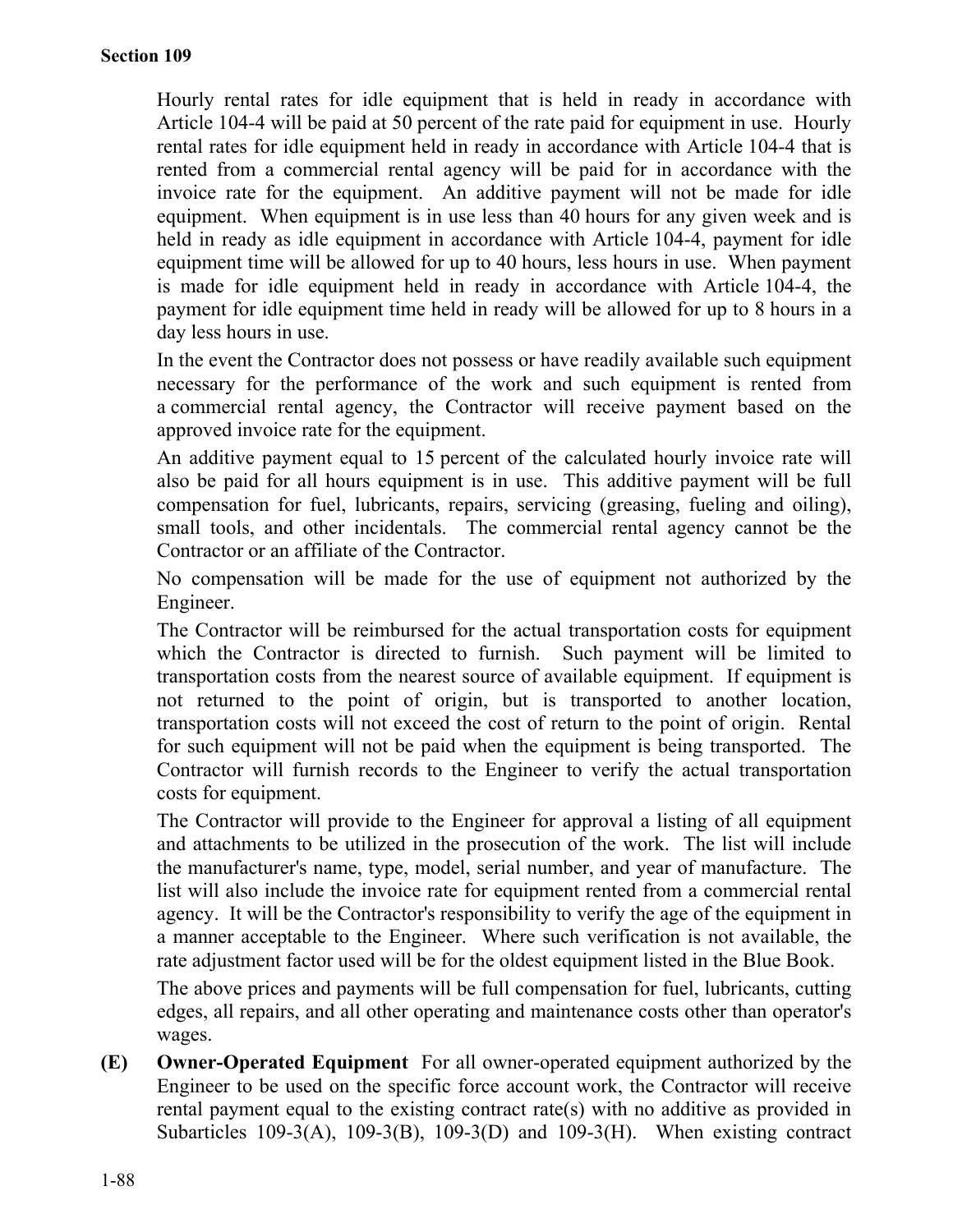rate(s) have not been established, the contractor will submit the proposed rate(s) for the owner-operated equipment with sufficient documentation as deemed necessary by the engineer for approval.

For fully maintained and operated trucks used for the specific force account work, the contractor will receive rental payment equal to the existing contract rate(s) with no additive as provided in Subarticles 109-3(A), 109-3(B), 109-3(D) and 109-3(H). When existing contract rate(s) have not been established, the prevailing industry rate(s) for fully maintained and operated trucks will be used for the specific force account work with approval of the Engineer.

For the purposes of force account work, owner-operated equipment, including fully maintained and operated trucks, will be considered subcontractors. No additional additives other than those allowed under Subarticle 109-3(G) will be allowed.

- **(F) Miscellaneous** No additional allowance will be made for general superintendence, the use of manually powered tools, or other costs for which no specific allowance is herein provided.
- **(G) Subcontracting** For administrative costs of the Contractor in connection with approved subcontract work at any level and the use of owner-operated equipment at any level, the Contractor will receive an additive amount in accordance with the rate schedule shown below of the total cost of such subcontracted work. The total cost of such subcontracted work will include applicable labor and additive, bond and insurance, materials, and equipment costs incurred by the subcontractor; overhead and profit computed in accordance with Subarticles 109-3(A) through 109-3(D), 109- 3(F), 109-3(H) and 109-3(I); and costs for owner-operated equipment, including fully maintained and operated trucks in accordance Subarticle 109-3(E). No additional additives will be allowed.

| <b>Total Cost of Subcontract Work</b> | Rate Schedule                 |
|---------------------------------------|-------------------------------|
| $$0 - $10,000$                        | $10\%$                        |
| Above \$10,000                        | $$1,000 + 5\%$ Above \$10,000 |

**(H) Overhead and Profit** An additive payment equal to 10 percent of the specific force account total will be paid to the Contractor. This specific force account total is exclusive of the portion of the work included with Subarticles 109-3(C) Materials, 109-3(E) Owner-Operated Equipment and 109-3(G) Subcontracting. This payment will be full compensation for all costs including but not limited to home office and field overhead, burdens, and profit associated with the specific force account work.

An additive payment equal to 10 percent of the specific force account total for approved subcontract work will also be paid to the subcontractor for overhead and profit. This specific force account total for subcontract work is exclusive of the portion of the work included with Subarticles 109-3(C) Materials and 109-3(E) Owner-Operated Equipment. This payment will be full compensation for all costs including but not limited to home office and field overhead, burdens, and profit associated with the specific force account subcontracted work. No additional additives will be allowed.

**(I) Bond and Insurance** For property damage and liability insurance premiums and bond premiums on the specific force account work the Contractor will receive the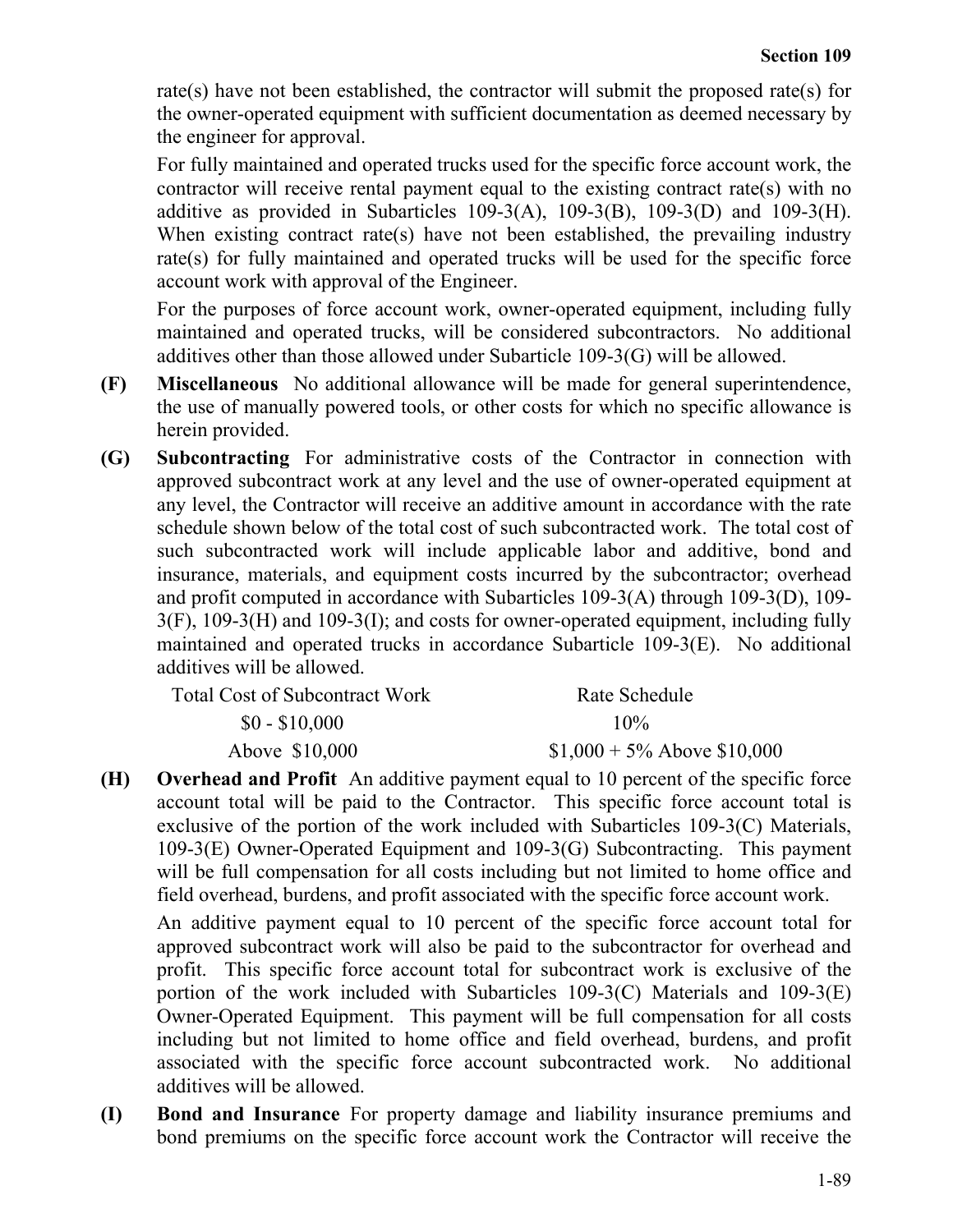actual cost. The Contractor will furnish satisfactory evidence to the Engineer of the rate or rates paid for such insurance and bond.

An annualized composite percentage may be used to determine the cost for bond and insurance. Insurance costs will be limited to the direct costs associated with the specific force account work. The Contractor will furnish satisfactory evidence to the Engineer of the annualized composite percentage for the bond and insurance.

**(J) General** The Engineer will maintain the payment records of work performed on a force account basis. The Contractor will compare records of work with the Engineer at the end of each day on which such work is in progress.

Any contention the Contractor may have for an extension in the completion date, intermediate completion date, or intermediate completion time, due to performance of specific force account work will be considered as provided in Article 108-10.

## **109-4 PARTIAL PAYMENTS**

## **(A) General**

Partial payments will be based upon progress estimates prepared by the Engineer at least once each month on the date established by the Engineer. Partial payments may be made twice each month if in the judgment of the Engineer the amount of work performed is sufficient to warrant such payment. No partial payment will be made when the total value of work performed since the last partial payment, excluding mobilization, amounts to less than \$10,000.00. Partial payments will be approximate only and will be subject to correction in the final estimate and payment.

Where lump sum items are included in the contract and the applicable section of the Specifications require that fixed percentages of the total amount bid included in partial pay estimates, the Engineer will determine amounts due on partial pay estimate in accordance with the applicable sections of the Specifications.

## **(B) Prompt Payments**

Contractors at all levels, prime, subcontractor, or second tier contractor shall within seven calendar days of receipt of monies, resulting from the satisfactory completion of work performed, pay subcontractors, second tier subcontractors, or material suppliers. This seven-day period begins upon knowledgeable receipt by the contracting firm obligated to make a subsequent periodic or final payment. This prompt payment requirement will be met if each firm mails the payment to the next level firm by evidence of postmark within the seven-day period. For the purposes of this section, the satisfactory completion of work performed shall exist when a subcontractor, second tier subcontractor or material supplier completes tasks called for in the subcontract and are in conformance with the terms of the Contract as required by the Department. This specification for prompt payment shall be incorporated into each subcontract or second tier subcontract issued for work performed on the project or for services provided.

The Contractor shall not withhold any payments to a subcontractor, second tier subcontractor or material supplier for any claim or action arising outside the current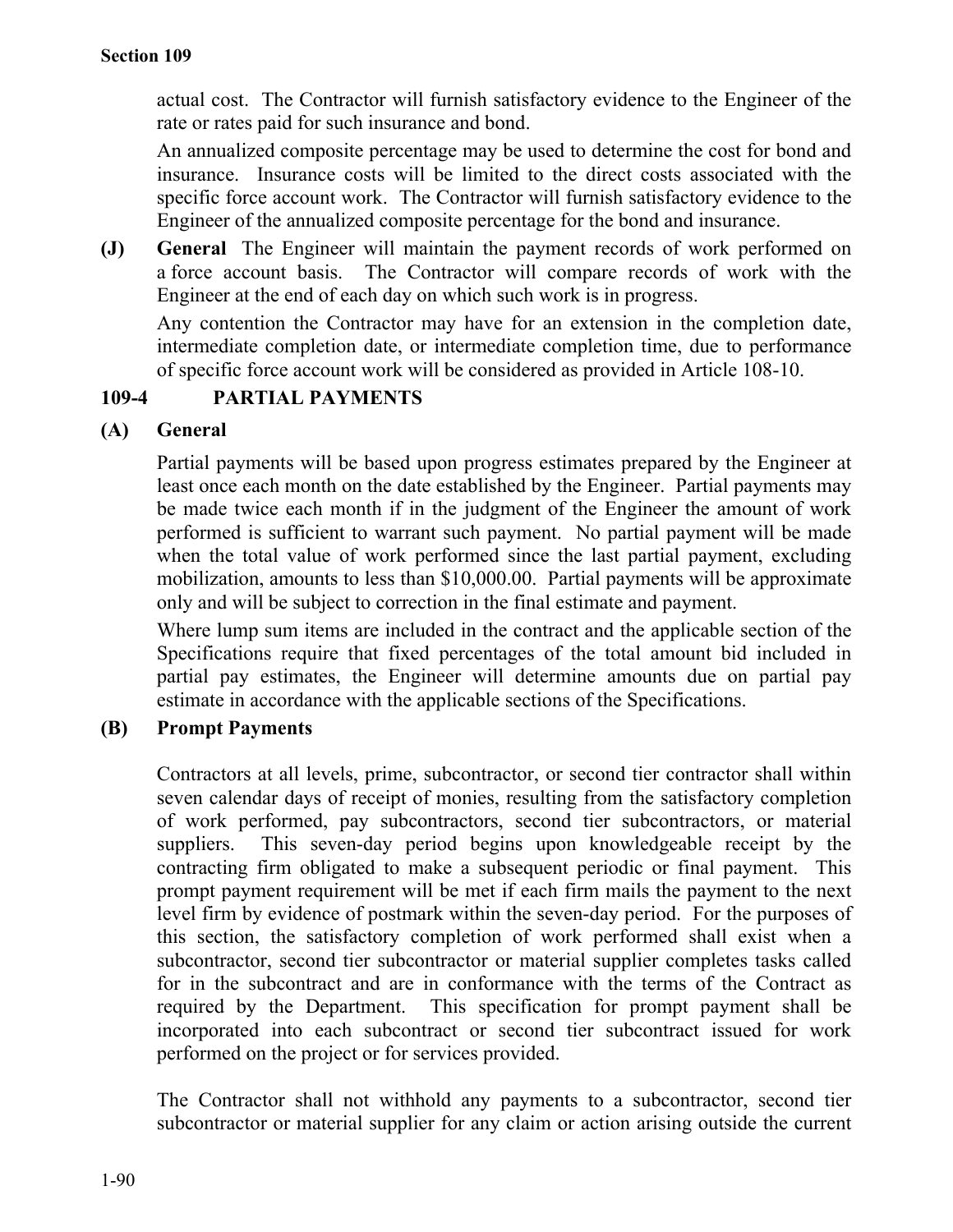contract with the Department. Notwithstanding the provisions of this section, the Contractor may withhold up to 3% retainage if any subcontractor does not obtain a payment and performance bond for their portion of the work. If any retainage is held on subcontractors, all retainage shall be released within seven calendar days of satisfactory completion of all work. For the purpose of release of retainage, satisfactory completion is defined as completion of all physical elements and corresponding documentation as defined in the contract, as well as agreement between the parties as to the final quantities for all work performed in the subcontract. The Department will provide internal controls to expedite the determination and processing of the final quantities for the satisfactorily completed subcontract portions of the project.

Failure of any entity to make prompt payment as defined herein may result in the Department (1) withholding money from the Contractor due for work performed by that entity in the next partial payment until the necessary assurances are made consistent with this specification; or (2) removing an approved contractor from the prequalified bidders' list or the removal of other entities from the approved subcontractors' list.

# **(C) Unbalanced Bids**

Any excess monies included in an unbalanced bid price that the Department determines to be in excess of a reasonable unit or lump sum bid price for the work, shall be retained by the Department until the last partial payment estimate, at which time these funds will be paid to the Contractor. These retained funds will not be eligible for deposit in any trust account established pursuant to this contract nor for interest for such delay in the payment for the retained portion of the bid price. Partial payment for work performed on an unbalanced bid item shall be at the reasonable unit or lump sum price determined in accordance with this subarticle.

For purposes of this subarticle, a reasonable unit or lump sum price will be deemed to be the average of the Engineer's Estimate and the individual balanced bid prices received from the other bidders for the item in question.

# **109-5 PAYMENT FOR MATERIAL TO BE USED IN THE WORK.**

## **(A) Material Delivered on the Project**

When so authorized by the Engineer, partial payments will be made up to 95 percent of the delivered cost of materials on hand that are to be incorporated in the work, provided that such materials have been delivered on or in close proximity to the project and stored in an acceptable manner. Material payments will be allowed when 95 percent of the accumulated costs of unpaid invoices are equal to or greater than \$10,000.00, materials have been inspected and approved by the Engineer, and the documents listed in Subarticle 109-5(C) have been furnished to the Engineer.

## **(B) Material Stored at Fabricator's Facilities or Contractor's Facilities**

When so authorized by the Engineer, partial payments will be made up to 95 percent of the invoiced cost, exclusive of delivery cost, for bulky materials requiring fabrication at an off site location that are durable in nature and represent a significant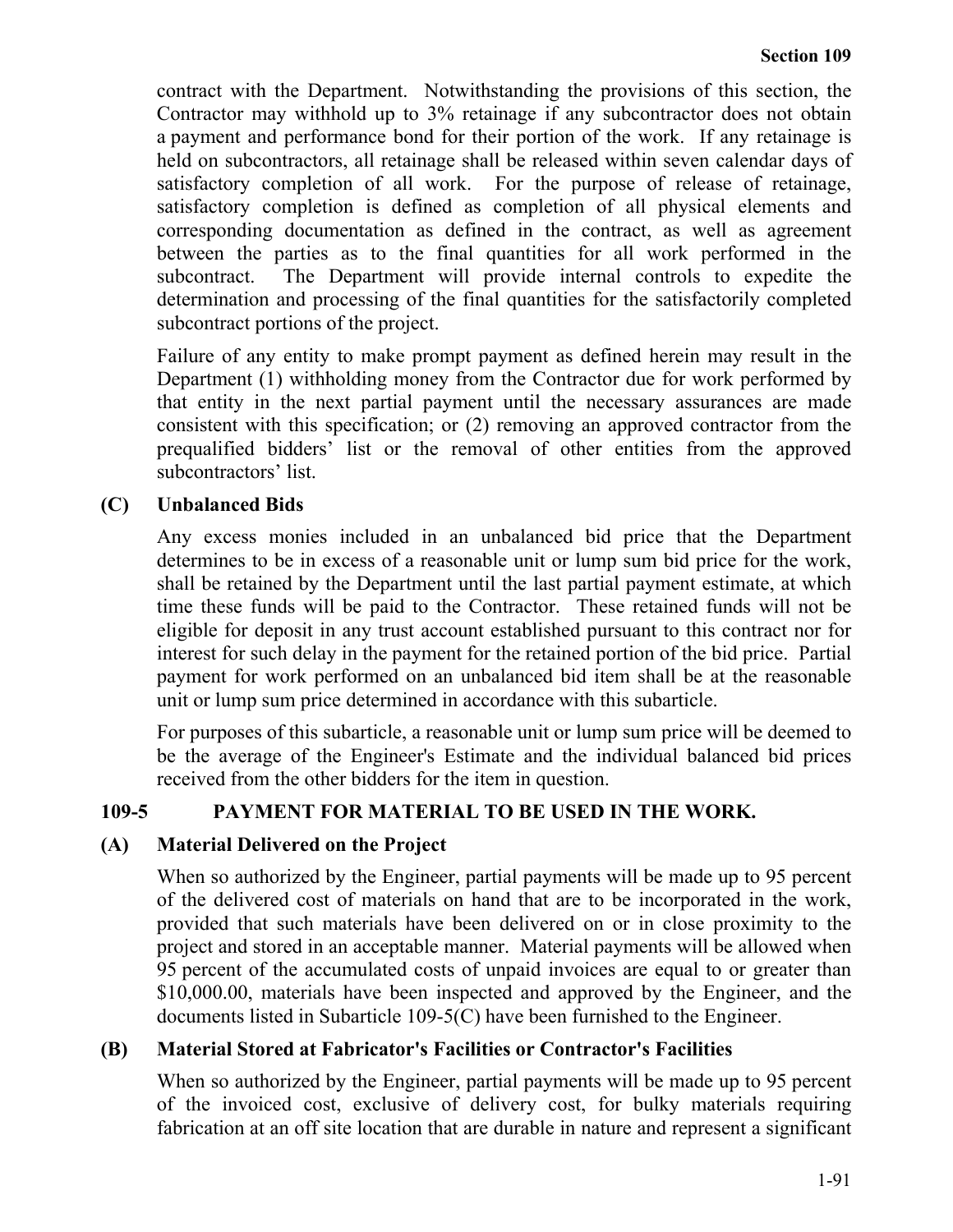#### **Section 109**

portion of the project cost, if it has been determined by the Engineer, that the material cannot be reasonably stockpiled in the vicinity of the work. Material payments will be allowed when the materials have been inspected and approved by the Engineer and the documents listed in Subarticle 109-5(C) have been furnished to the Engineer.

#### **(C) Required Documents**

(1) Written consent of surety to make such partial payments,

(2) Bill of Sale from the Contractor to the Department,

(3) Copy of invoice from material supplier verifying the cost of the material.

#### **(D) General Requirements**

The partial payments will be made on the conditional basis that the material meets the requirements of the contract and will be incorporated into the project. The Contractor shall reimburse the Department for all partial payments for material paid for, but not incorporated into the project.

Partial payments for materials on hand will not constitute acceptance, and any faulty material will be rejected even though previous payment may have been made for same in the estimates.

Partial payment will not be made for fuel, supplies, form lumber, falsework, or used materials.

Partial payments will not be made on seed or any living or perishable plant materials except that when such materials have been planted or otherwise incorporated in the work, payment may be made, not as materials, but as work done as part of a contract item for which a contract unit or lump sum price has been established.

Partial payments will not exceed 95 percent of the contract unit or lump sum prices for the work.

## **109-6 PAYMENT FOR LEFTOVER MATERIALS**

Payment will be made to the Contractor for materials meeting the requirements of the contract which were to have been permanently incorporated into the work or were to remain the property of the Department but due to revisions or elimination of items of work by the Engineer, due to discrepancies in the contract, or due to termination of the contract are not used in the work. The Contractor upon request will be reimbursed for the verified actual cost of such material delivered to a site designated by the Engineer, including any handling charges less any discount, but in no event shall payment exceed that which would have been made at the contract unit or lump sum price for the completed work.

The Contractor shall furnish invoices and cost records to the Engineer to verify the actual cost of materials, handling charges, discounts that were taken, and transportation charges. No percentage additive will be added to the verified cost of such material.

No payment will be made for loss of anticipated profits and no other payment will be made for leftover materials except as listed above.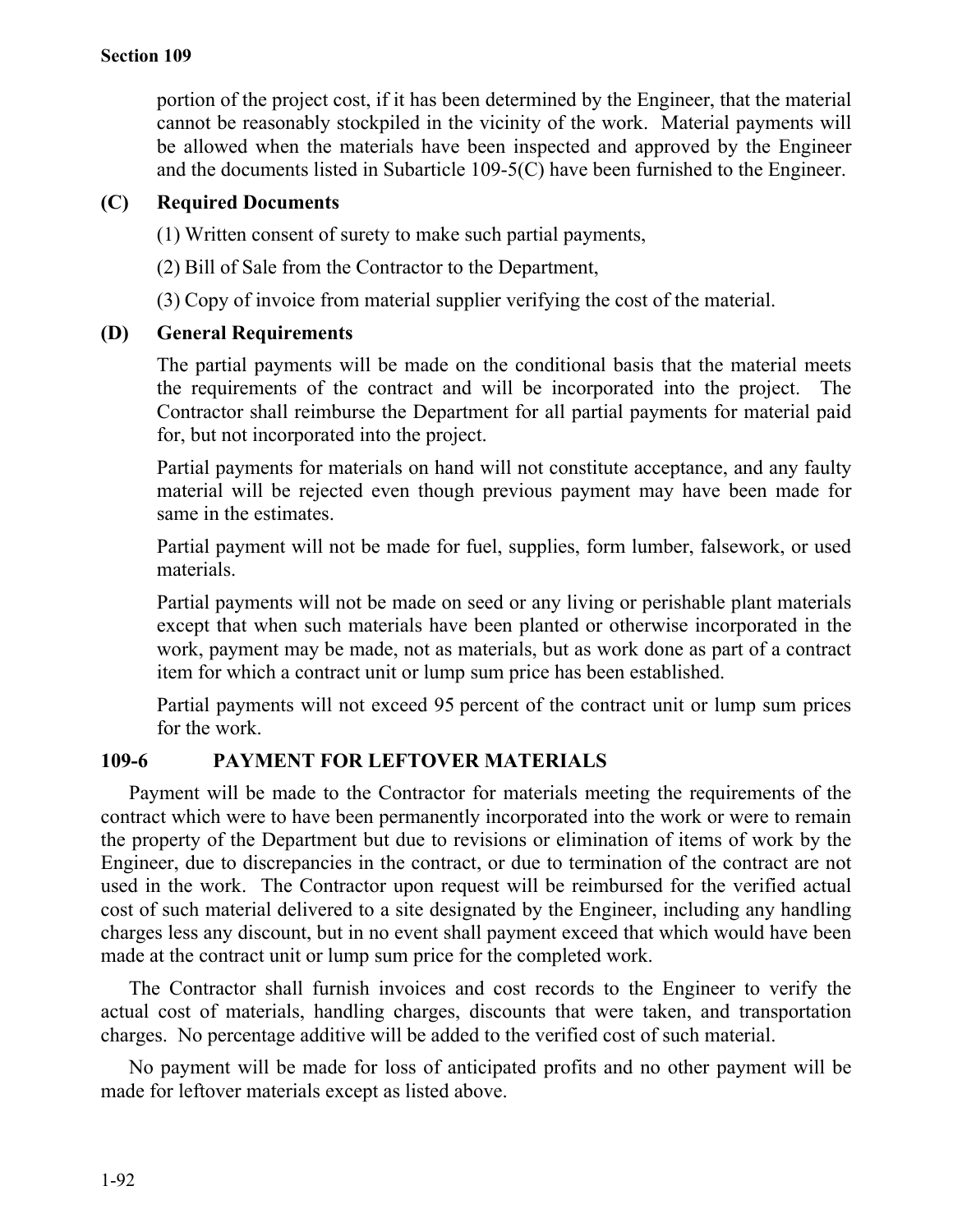# **109-7 COMPENSATION PAID AT CONTRACT PRICES**

Except as provided for by this article, payment for work performed will be made at the contract unit price or the contract lump sum price. Payment shall be made at the adjusted contract unit price, as applicable, when a price adjustment or pay factor is provided for by the contract or as determined by the Engineer in accordance with Article 105-3. In addition to the compensation made at the unit or lump sum price, adjustment in compensation will be made in accordance with Article 109-8. The Contractor shall not be paid for any work performed for which there is not a contract price, nor shall the Contractor receive additional compensation over and above the contract price for work performed or for extra work performed, except for work performed pursuant to an executed supplemental agreement or work performed in accordance with the applicable requirements of Section 104.

#### **109-8 FUEL PRICE ADJUSTMENTS**

Fuel price adjustments will be made to the payments due the Contractor for contract items specified in the contract, or for extra work item specified in the supplemental agreement, when the average terminal price has fluctuated from the Base Index Price contained in the contract. The average terminal price is the average of the F.O.B. price for diesel fuel at the terminals in Charlotte, Wilmington and Selma, North Carolina. When the average terminal price fluctuates upward or downward from the Base Index Price, an amount will be added to or deducted from the monies due the Contractor as follows.

The current quantity for the specified contract items for which partial payment is made will be multiplied by the respective Diesel Fuel Usage Factor contained in the contract to determine the theoretical diesel fuel usage for each specified contract item. The sum of the theoretical diesel fuel usage for all specified contract items will be multiplied by the algebraic difference between the average F.O.B. price for diesel fuel at the above specified terminals and the Base Index Price contained in the contract to determine the fuel price adjustment to be made on the partial payment estimate.

The following formula will be used to calculate the appropriate payment or credit on the estimate.

 $S = (A - B)(\Sigma \text{ OF})$ 

Where:  $S =$  Fuel Price Adjustment for partial payment

- B = Base Index Price
- $A$  = Average terminal price
- $Q =$  Partial payment quantity for contract item
- $F =$  Fuel factor for contract item

The average terminal price in effect on the first day of the month in which the partial payment period ends will be used to make payment adjustments for fuel whether or not more than one price fluctuation has occurred within a single partial payment period.

The Engineer's estimate of quantities for contract items measured by cross sections shall be utilized on the various partial payment estimates to determine fuel price adjustments. When the Engineer determines after payment for all or a portion of such contract item that is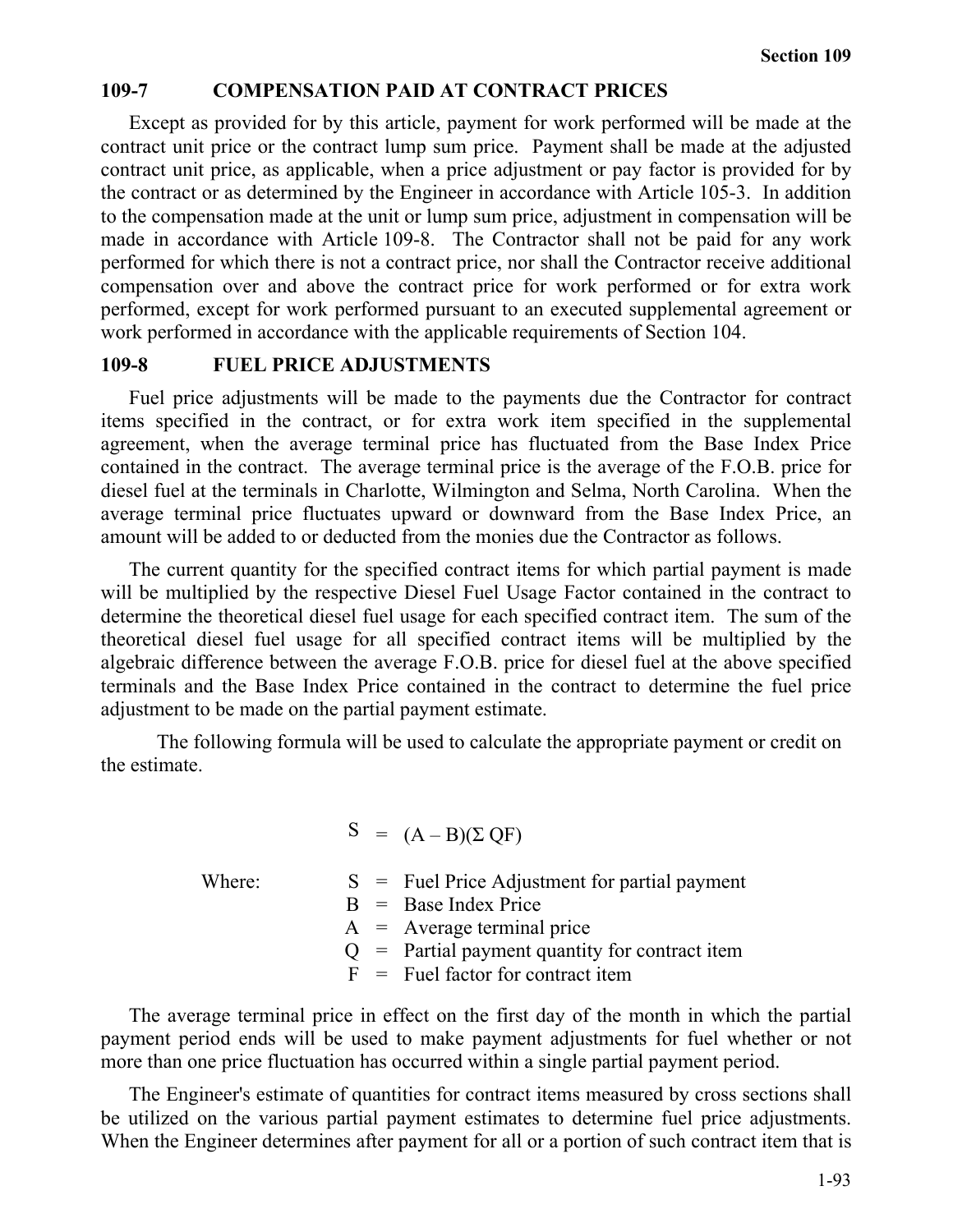#### **Section 109**

subject to a fuel price adjustment that the total quantity of work paid to date will be adjusted to reflect more accurate quantity determinations, the Engineer will make a pro rata increase or decrease in the fuel price adjustment proportionate to the adjustment in the total quantity of work paid. The prorated fuel price adjustment for the contract item will be determined by multiplying the cumulative fuel price adjustment made for that contract item for the previous estimate period(s) by the adjusted quantity for that contract item and divided by the total quantity of work paid for the previous estimates for the contract item. Payment for the prorated fuel price adjustment will be made accordingly on the partial payment estimate that includes the adjustment in the quantity of work paid.

# **109-9 FINAL PAYMENT**

Upon completion of the final estimate assembly, the Engineer will notify the Contractor giving the final quantities and the apparent liquidated damages, if any are assessed. After the Contractor reviews the final quantities and submits the documents listed in Article 109-10, the entire sum found to be due after deducting all previous payments and all amounts to be retained or deducted under the requirements of the contract will be paid the Contractor.

## **109-10 DOCUMENTS REQUIRED FOR THE PROCESSING OF THE FINAL ESTIMATE**

Prior to the processing of the final estimate, the following documents shall have been submitted to and accepted by the Engineer.

- **(A)** Statement of Consent of Surety on the contract bonds for payment of money due the Contractor.
- **(B)** Affidavit of the Contractor that all obligations and debts arising out of the construction have been satisfied, or affidavit which shall include a list of obligations not satisfied.
- **(C)** Written notice that the Contractor has no request for any extension in the completion date or any adjustment in compensation from that shown in the final estimate or in lieu thereof written notice presenting all request for adjustment of the final estimate setting forth full justification for such requests.
- **(D)** Any other documents that are required by the contract such as completed Form FHWA-47 and all reports, statements, and other information necessary for compliance with applicable labor regulations of the Federal Highway Administration.

Submission of false information in the documents required by this section shall be a basis for disqualifying the Contractor from further bidding in accordance with Article 102-16.

## **109-11 INTEREST ON FINAL PAYMENT**

Should final payment on a project not be made within 120 calendar days after the project final acceptance date, interest, at the average rate earned by the State Treasurer on the investment within the State's Short Term Investment Fund during the month preceding the date interest becomes payable, will be paid the Contractor on the final payment for the period beginning on the  $121<sup>st</sup>$  day after final acceptance and extending to the date the final estimate is paid, provided that the documents required by Article 109-10 have been